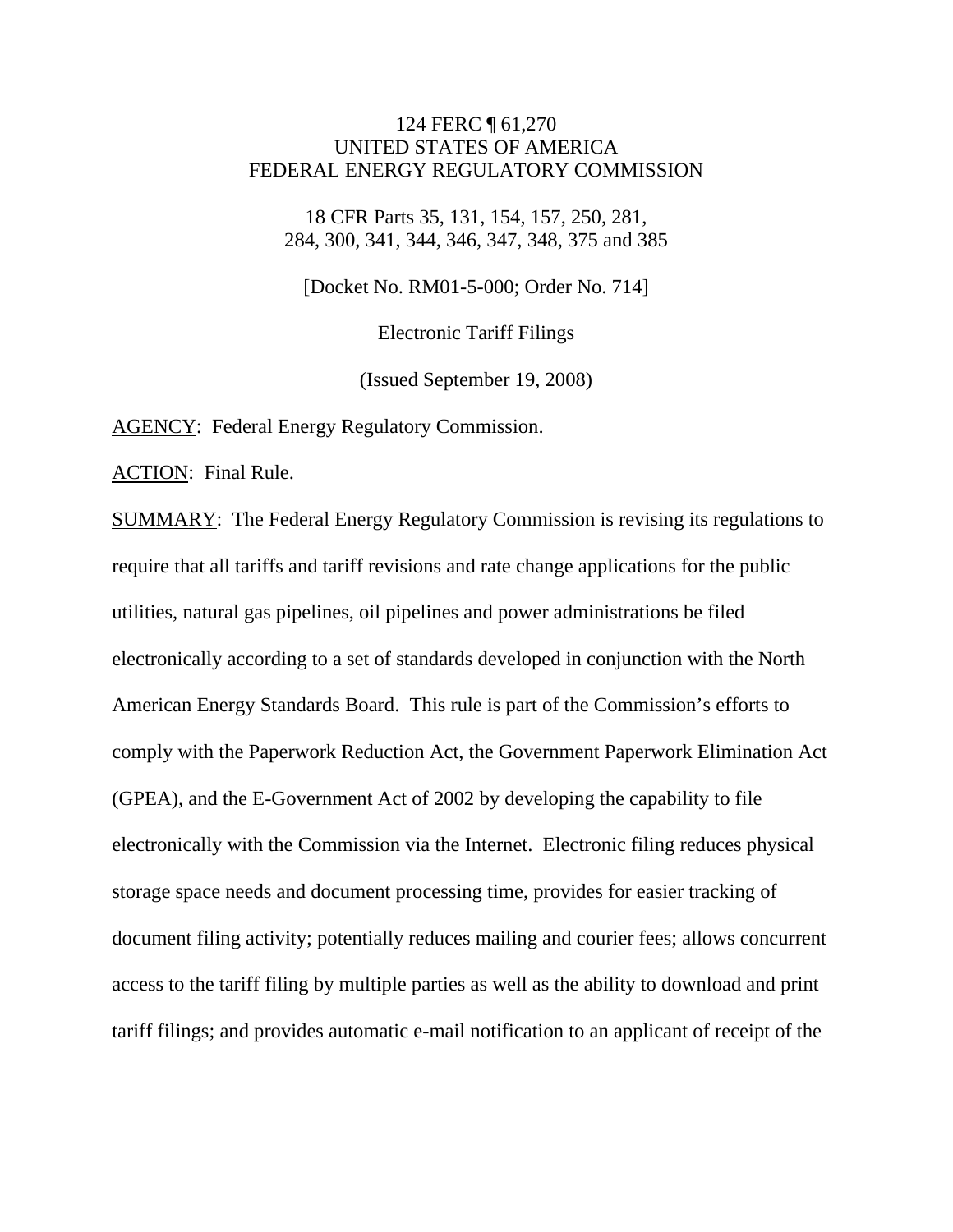filing and whether or not it has been accepted. Upon implementation of this rule, the

Commission will no longer accept tariff filings submitted in paper format.

## EFFECTIVE DATES: This rule will become effective **[Insert\_Date days after**

## **publication in the FEDERAL REGISTER].** Implementation will begin April 1, 2010

pursuant to a six month staggered schedule.

## FOR FURTHER INFORMATION CONTACT:

H. Keith Pierce (Technical Information) Office of Energy Market Regulation Federal Energy Regulatory Commission 888 First Street, N.E. Washington, D.C. 20426 (202) 502-8525 Keith.Pierce@ferc.gov

Anthony Barracchini (IT Information) Office of the Executive Director Federal Energy Regulatory Commission 888 First Street, N.E. Washington, D.C. 20426 (202) 502-8940 Anthony.Barracchini@ferc.gov

Andre Goodson (Legal Information) Office of the General Counsel Federal Energy Regulatory Commission 888 First Street, N.E. Washington, D.C. 20426 (202) 502-8560 Andre.Goodson@ferc.gov

## SUPPLEMENTARY INFORMATION: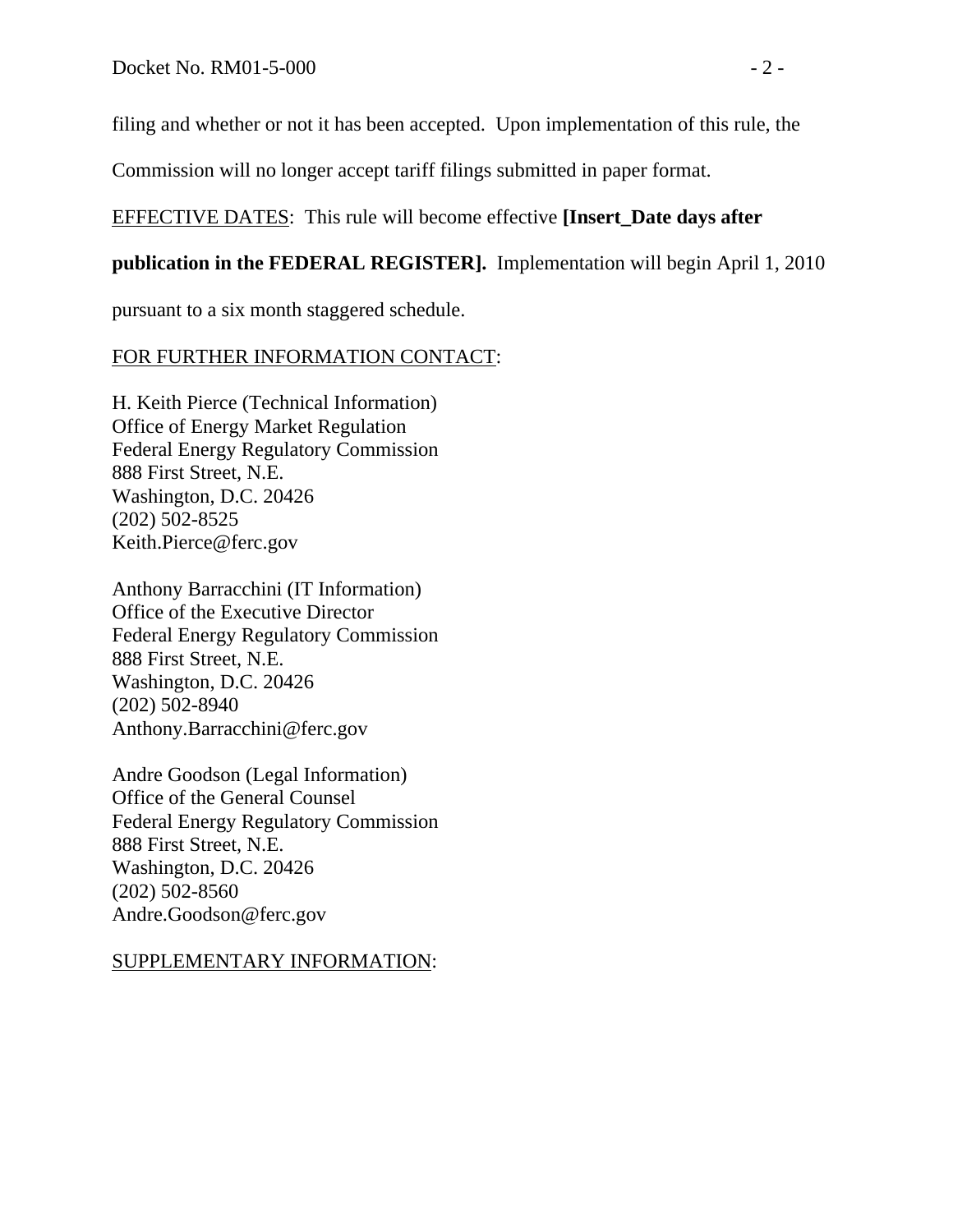## 124 FERC ¶ 61,270 UNITED STATES OF AMERICA FEDERAL ENERGY REGULATORY COMMISSION

Electronic Tariff Filings Docket No. RM01-5-000

## ORDER NO. 714

## FINAL RULE

## TABLE OF CONTENTS

# Paragraph Numbers

| 3. Withdrawal of Pending Tariff Filings and Amendments to Tariff Filings 80. |  |
|------------------------------------------------------------------------------|--|
|                                                                              |  |
| 5. Rate Sheets for Tariff Filings by Intrastate and Hinshaw Pipelines 84.    |  |
|                                                                              |  |
|                                                                              |  |
|                                                                              |  |
|                                                                              |  |
|                                                                              |  |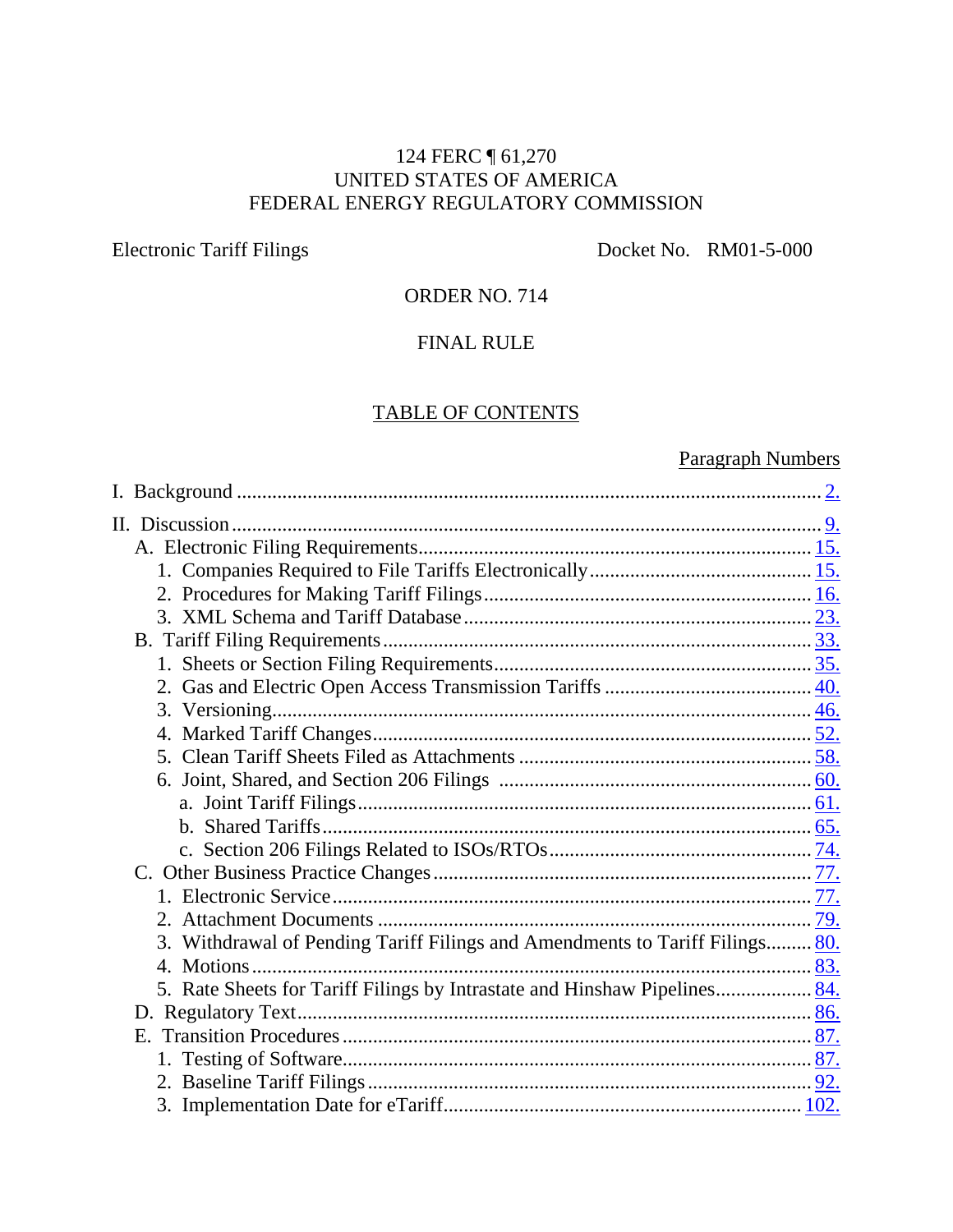Regulatory Tex Appendix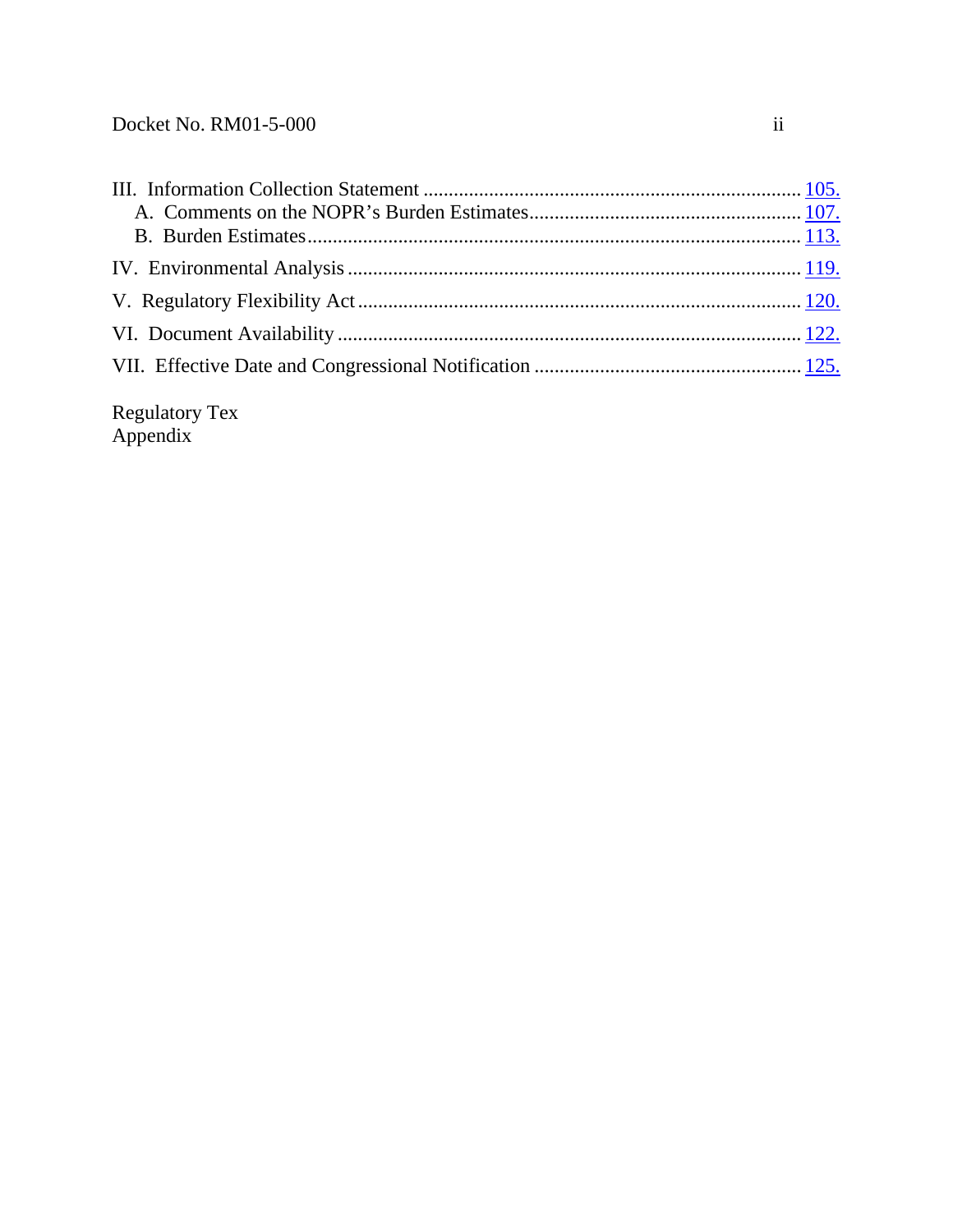### UNITED STATES OF AMERICA FEDERAL ENERGY REGULATORY COMMISSION

Before Commissioners: Joseph T. Kelliher, Chairman; Suedeen G. Kelly, Marc Spitzer, Philip D. Moeller, and Jon Wellinghoff.

Electronic Tariff Filings Docket No. RM01-5-000

ORDER NO. 714

#### FINAL RULE

(Issued September 19, 2008)

1. The Commission in the last several years has expanded its capability to accept electronic filings. As part of this process, the Commission has sought to develop a means by which publicly regulated utilities could file tariffs, rate schedules, and other jurisdictional contracts and agreements electronically in a fashion that would permit the Commission to assemble and organize the disparate pieces of these agreements for display and for use by the Commission and the public. Commission staff in collaboration with the wholesale electric and gas quadrants of the North American Energy Standards Board (NAESB), and representatives from the Association of Oil Pipelines (AOPL) developed a set of standards to be used by companies in making tariff and tariff related filings at the Commission. The Commission is adopting these standards as the requirement for making tariff and tariff related filings.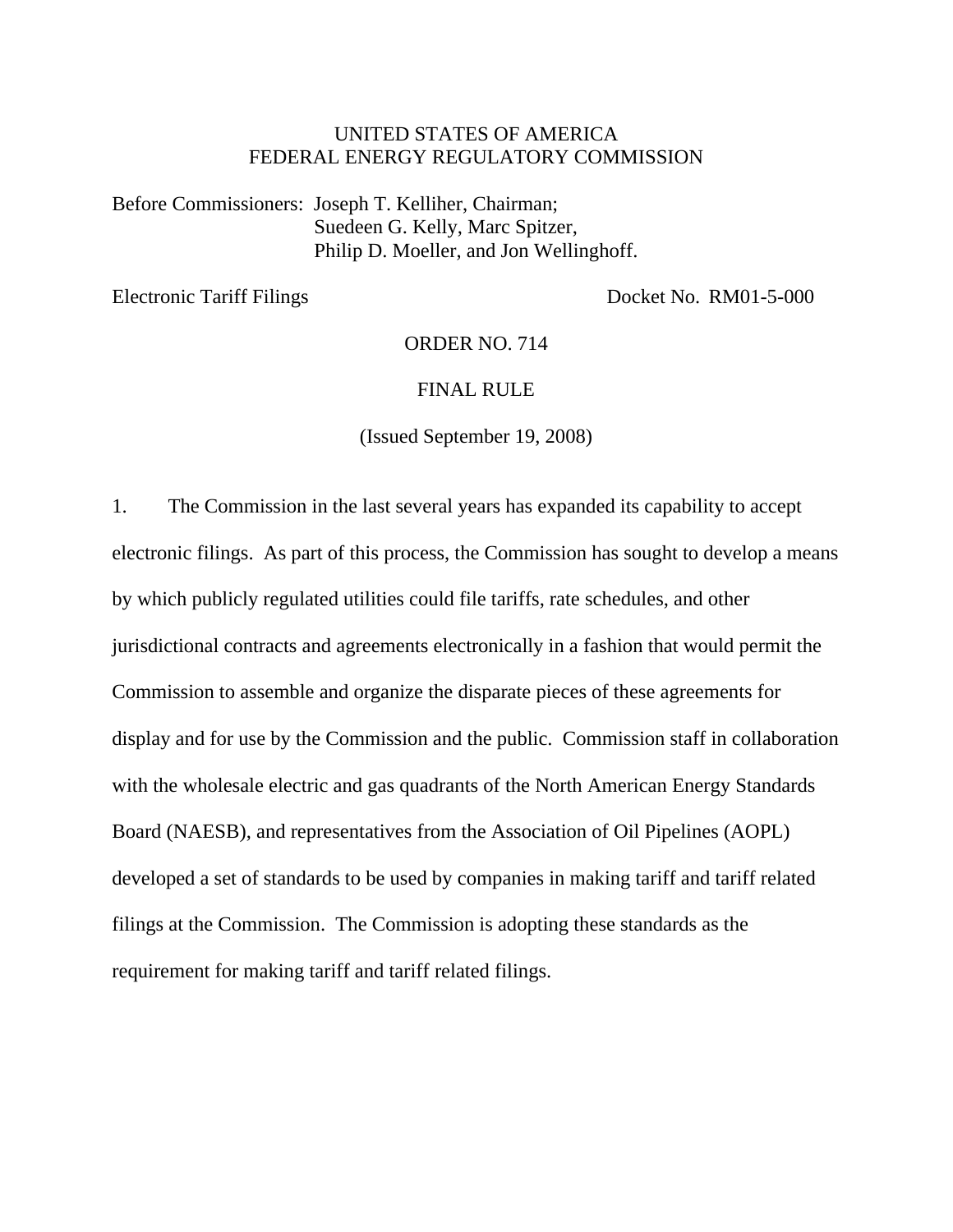### <span id="page-5-0"></span>**I. Background**

2. The development of these standards began in 2004 with a Notice of Proposed Rulemaking**[1](#page-5-1)** in which the Commission proposed to require public utilities, power administrations, interstate and intrastate gas pipelines, and oil pipelines to file tariff and tariff related material electronically. The Commission proposed to develop an electronic tariff database to store tariff and tariff related information for retrieval by Commission staff and the public. In order to implement a tariff database system that would permit such functionality, Commission staff developed a software system for tariff filings similar to that used in filing forms with the Commission. Commission staff worked with many industry representatives and experts to test this software and held public meetings to demonstrate and receive comment on the software.

3. While some commenters supported using the Commission-provided software as an acceptable solution, others were concerned that this software might not work well for making tariff filings. Some also were concerned that the Commission software would not integrate well with their existing tariff management systems and that formatting tariffs to fit the parameters of the software could be difficult or time consuming.

<span id="page-5-1"></span>**<sup>1</sup>** Electronic Tariff Filings, Notice of Proposed Rulemaking 69 FR 43,929 (July 23, 2004) FERC Stats. & Regs., Proposed Regulations 2004-2007 ¶ 32,575 (2004) (2004 NOPR), Notice of Additional Proposals and Procedures, 70 FR 40941 (July 15, 2005), FERC Stats. & Regs. ¶ 35,551 (2005) (2005 Notice). The 2004 NOPR was the result of an earlier Notice of Inquiry and Informal Conference in this same proceeding (Electronic Tariff Filings, 66 FR 15673 (March 20, 2001), FERC Stats. & Regs. ¶ 35,538, at 35,789- 91 (2001)).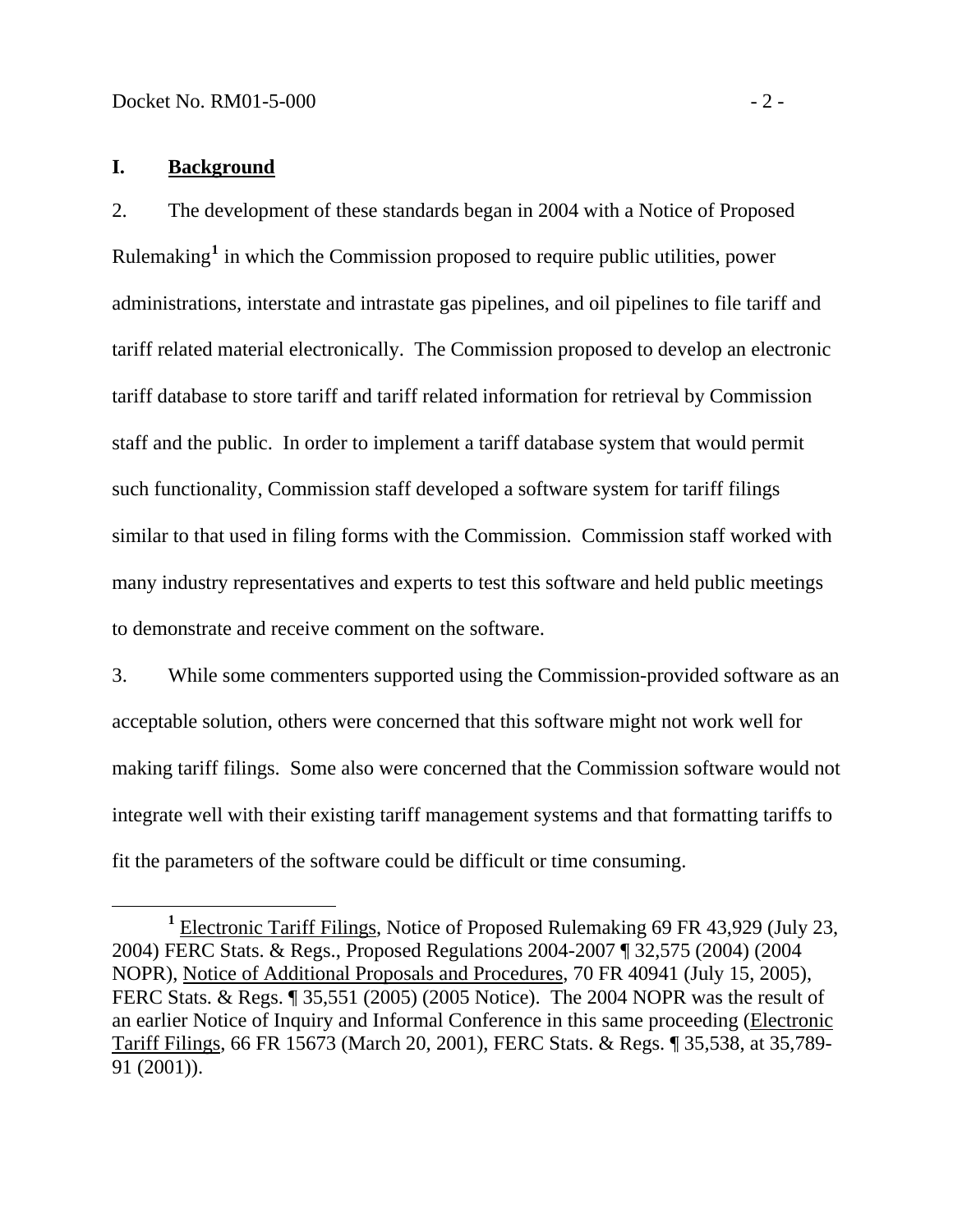4. As a result of the review of the comments, on February 1, 2007, a public meeting was held with NAESB to discuss NAESB's assistance in the process of developing the protocols, standards, and data formats needed to provide tariff and related data to enable the Commission to develop a database to track electronic tariff and rate schedules filings. At the meeting, NAESB agreed to develop these standards and report back to the Commission.

5. NAESB established two committees, a business eTariff Subcommittee and an eTariff Technical Task Force. These committees included representatives from the wholesale natural gas industry, wholesale electric industry, oil pipelines, intrastate natural gas pipelines, and third party software developers who worked along with Commission staff to develop the applicable standards. Between February 1, 2007 and January 23, 2008, these committees held a total of 16 meetings in various cities over 24 days. Total attendance in all the meetings was 991 participants either in person or by electronic conferencing, with an average attendance of 62 people for each meeting.

6. The committees determined not to use the Commission developed software, but instead to develop standards that would enable individual companies to develop or procure software for making tariff filings that would best meet the needs of each company's business requirements. The Executive Committees for both the Wholesale Gas and Wholesale Electric Quadrants of NAESB approved the standards on March 4, 2008, and the NAESB membership ratified the standards on April 4, 2008.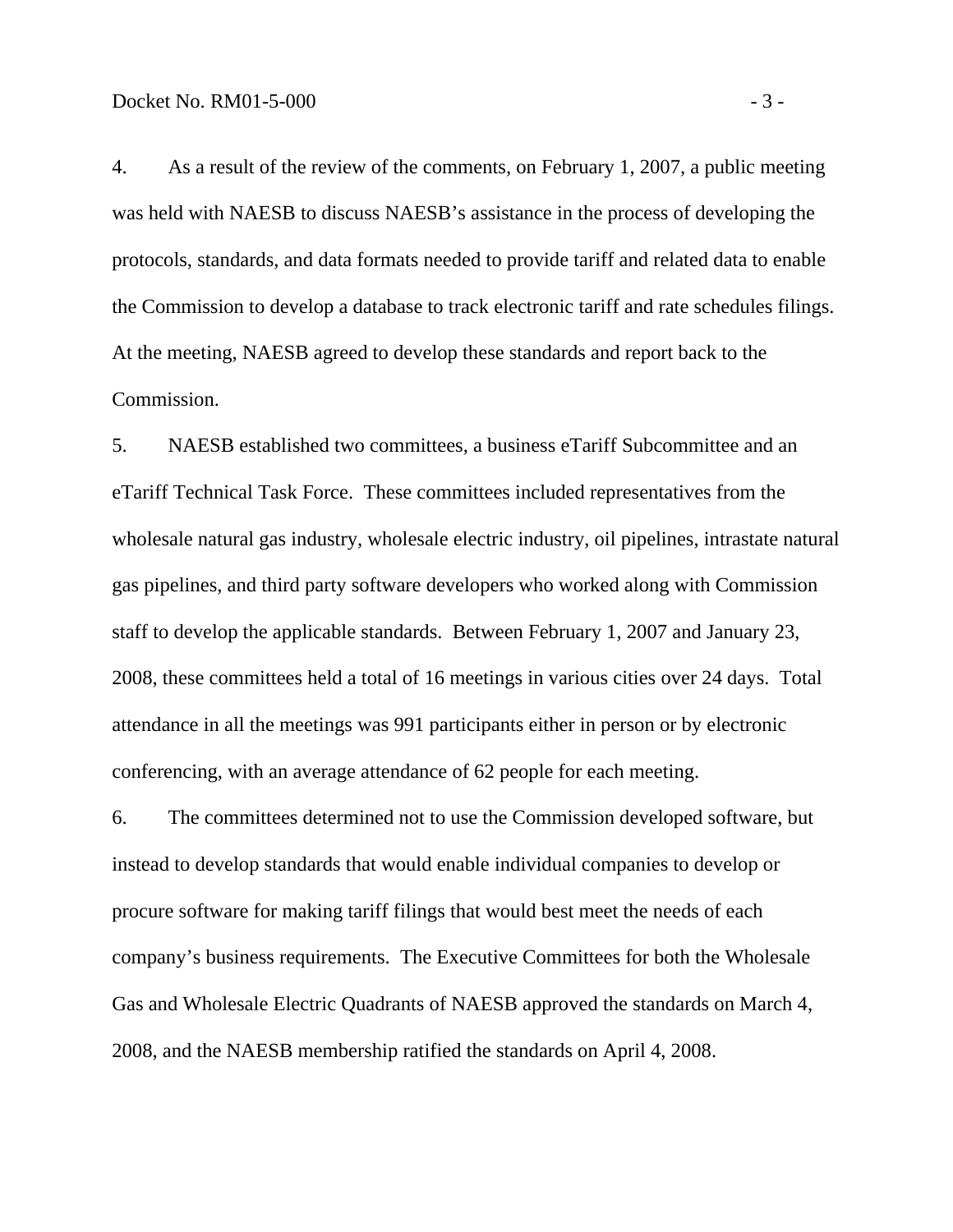<span id="page-7-0"></span>7. On April 15, 2008, NAESB filed the standards with the Commission along with a record of the NAESB proceedings. This material included questions about the policies to be followed in using the standards to make tariff filings. NAESB also provided a copyright waiver stating: "While the eTariff standards are copyrighted by NAESB, a limited waiver is granted to the FERC to modify and post any excerpts of the eTariff standards and eTariff work products that they deem appropriate. These excerpts will be available for companies to reproduce only for their own internal use."

8. On April 17, 2008, the Commission issued a Supplemental Notice of Proposed Rulemaking (NOPR) proposing to use the NAESB developed standards as the means to effectuate electronic tariff filing.**[2](#page-7-1)** The NOPR also proposed solutions to several issues raised during the NAESB process, such as the filing process for shared and joint tariffs. Twenty comments were filed, with most generally favoring the use of the NAESB standards.**[3](#page-7-2)**

### **II. Discussion**

9. As the background indicated, this proceeding has followed a long and winding road, with a number of detours and U-turns, but we have reached the end of the road and

<span id="page-7-1"></span>**<sup>2</sup>** <sup>2</sup> As used in this Final Rule, the "NAESB standards" or "standards" refer to a set of data elements and requirements that are posted on the Commission website. Instruction Manual for Electronic Filing of Parts 35, 154, 300, 341 and 284 Tariff Filings. [\(http://elibrary.ferc.gov/idmws/common/OpenNat.asp?fileID=11683627\)](http://elibrary.ferc.gov/idmws/common/OpenNat.asp?fileID=11683627)

<span id="page-7-2"></span><sup>&</sup>lt;sup>3</sup> Appendix A lists the commenters and the abbreviations used for each.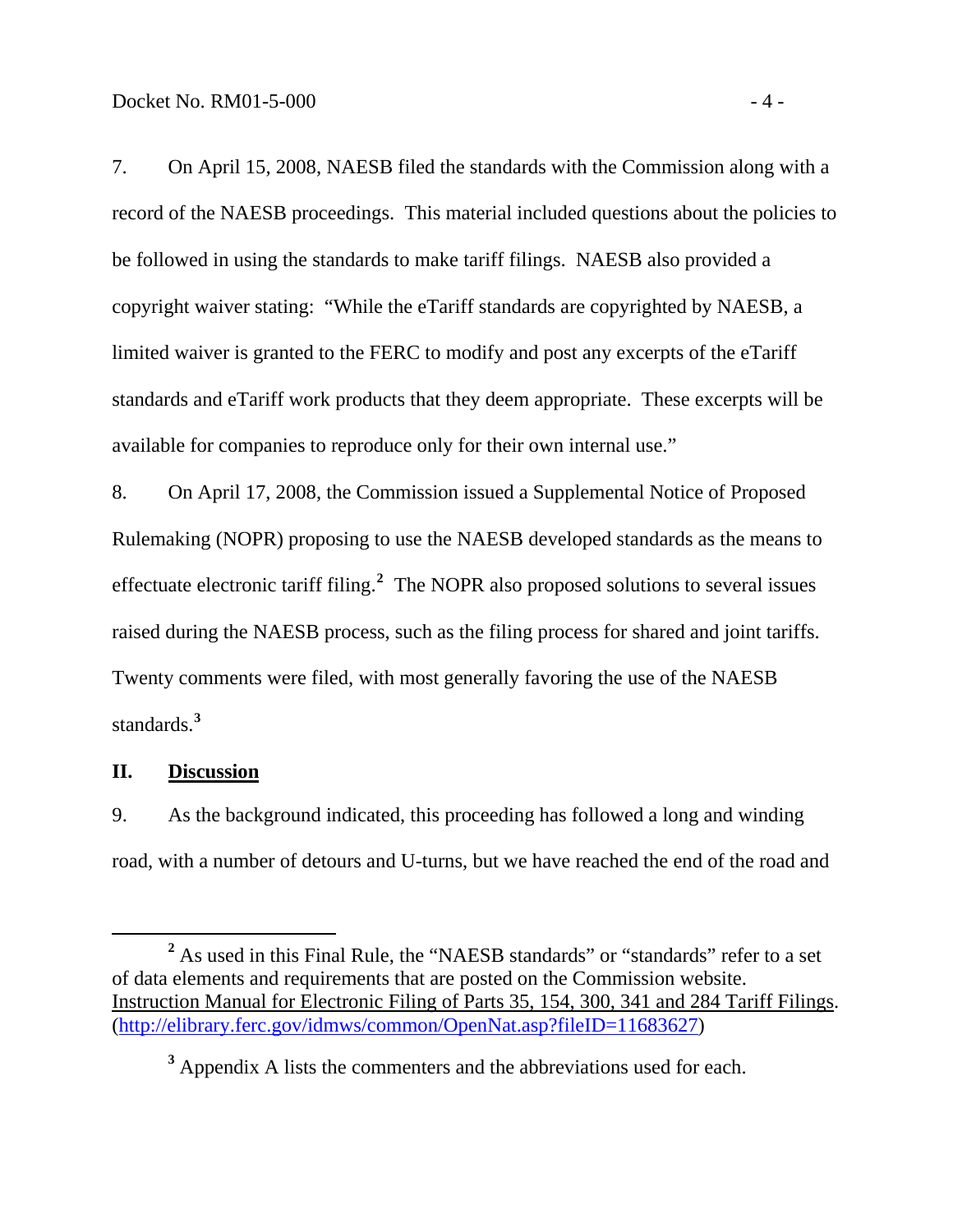are adopting a final set of standards for electronic tariff filings.**<sup>4</sup>** We again want to thank NAESB, its Board of Directors, and the numerous volunteers from across the spectrum of the gas, electric, and oil industries who were able to meet with staff and develop a set of standards and protocols that will achieve the Commission's goal of establishing a robust electronic filing environment for tariffs and tariff related material and will make it possible for the Commission staff and the public to retrieve this material from a database. We will adopt the standards and protocols developed through the NAESB collaborative process in place of providing Commission-created software. Adoption of these standards and protocols will provide each company with enhanced flexibility to develop software to better integrate tariff filings with their individual tariff maintenance and business needs. These standards and protocols also will provide an open platform permitting third-party software developers to create more efficient tariff filing and maintenance applications, which will spread the development costs over larger numbers of companies.

10. Over the last few years, the Commission has greatly expanded its ability to accept electronically filed material, including interventions, protests, rehearings, complaints, and

**<sup>4</sup>** Smith v. Lachter (In re Smith), 352 B.R. 702 (B.A.P. 9th Cir. 2006) ("This matter is reminiscent of that old Beatles' standard, 'The Long and Winding Road,' a brooding song about a road that never ends. One can only hope that, with this opinion, the end of the road is indeed in sight").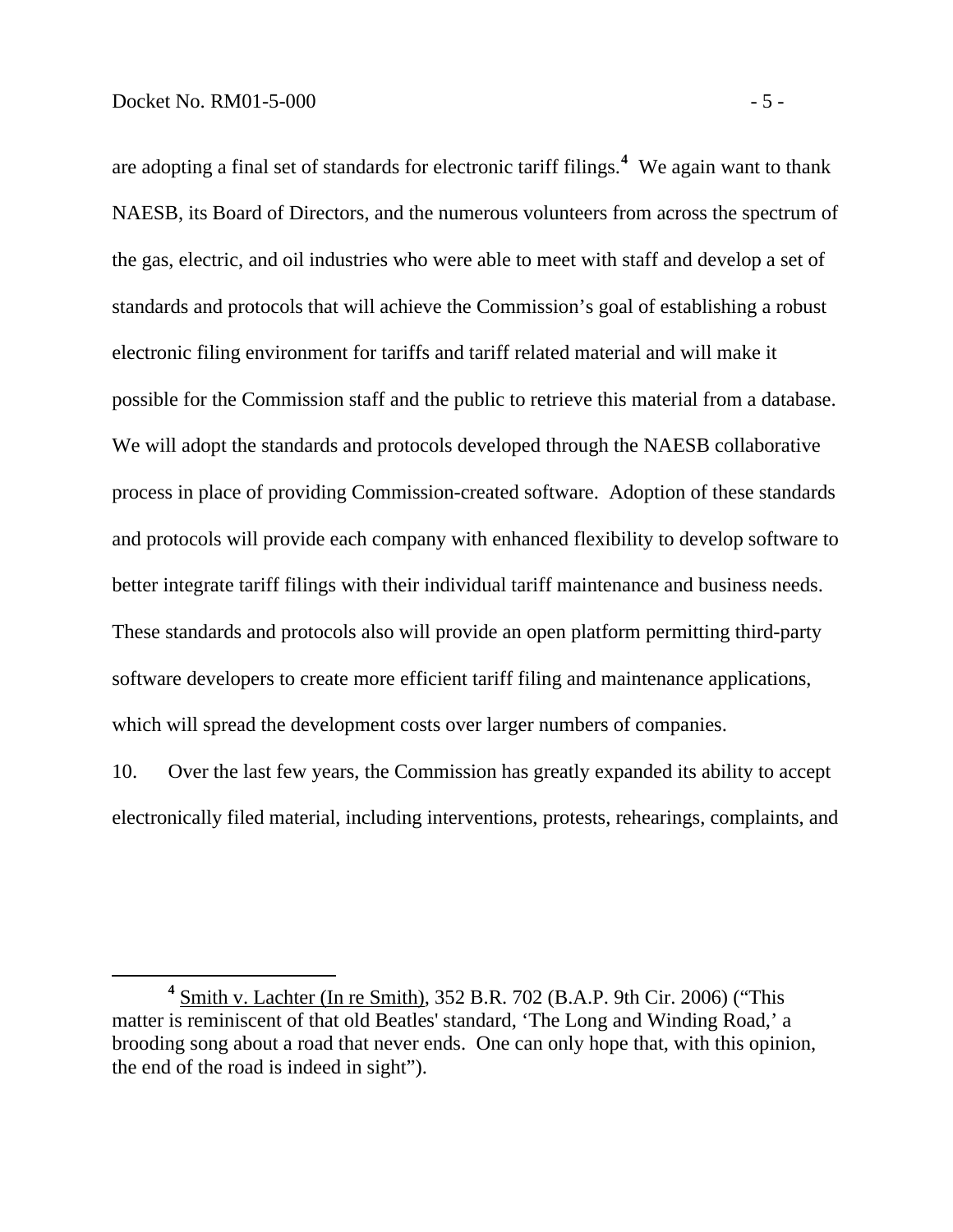applications for certificates and licenses.**[5](#page-9-0)** We now are expanding these filings to include tariffs and tariff-related material, which comprise a large portion of the Commission's workload. But tariff filings raise special challenges that our current filing systems do not address. eLibrary is designed and works extremely well as a repository that stores, and permits retrieval of, all documents filed in individual docketed proceedings. But while an individual tariff filing is made in an individual docket, the tariff itself is an organically changing document that is comprised of individual filings made in many different dockets over time. In order for the Commission and the public to obtain a complete picture of a company's tariff, these various provisions need to be integrated into a single system that will provide information as to the status of tariff provisions, permit the assembly of a complete tariff, and permit tariff related research. Indeed, for tariffs filed on paper, the Commission has managed these tariffs as a database by keeping tariff books, open to the public at our headquarters, in which new pages are inserted to replace old pages to reflect revisions, and such changes are recorded in "numbering" sheets to

<span id="page-9-0"></span>**<sup>5</sup>** See Electronic Registration, Order No. 891, 67 FR 52,406 (Aug. 12, 2002), FERC Stats. & Regs. ¶ 31,132 (2002); Electronic Filing of FERC Form 1, and Elimination of Certain Designated Schedules in Form Nos. 1 and 1F, Order No. 626, 67 FR 36,093 (May 23, 2002), FERC Stats. & Regs. ¶ 31,130 (2002); Electronic Service of Documents, 66 FR 50,591 (Oct. 4, 2001), FERC Stats. & Regs. ¶ 35,539 (2001); Revised Public Utility Filing Requirements, Order No. 2001, 67 FR 31,043 (May 8, 2002), FERC Stats. & Regs. ¶ 31,127 (2002); Electronic Filing of Documents, Order No. 619, 65 FR 57,088 (Sept. 21, 2000), FERC Stats. & Regs. ¶ 31,107 (2000); Electronic Notification of Commission Issuances, Notice of Proposed Rulemaking, FERC Stats. & Regs. ¶ 32,574 (2004); Filing Via the Internet, Order No. 703, 72 FR 65,659 (Nov. 23, 2007), FERC Stats. & Regs. ¶ 31,259, P 33 (2007) (Order No. 703).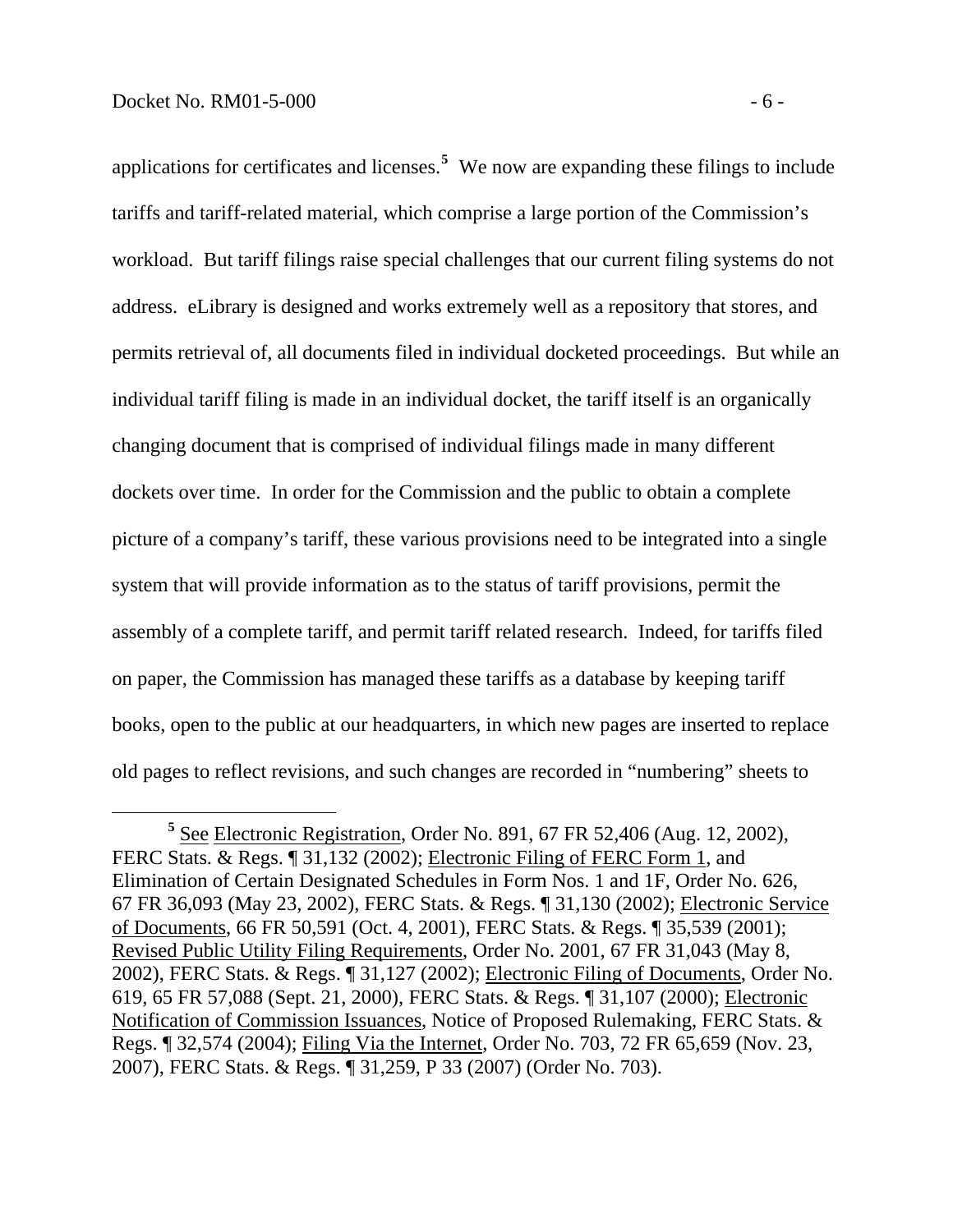#### Docket No. RM01-5-000 - 7 -

ensure that the tariff reflects the currently effective tariff.**[6](#page-10-0)** The standards we are adopting in this Final Rule merely replace this paper system with a very similar electronic database that will similarly track the tariff submissions and tariff history, but in a form that will make tariff information more widely available over the Internet.

11. The database will provide easier access to tariffs and allow the viewing of proposed tariff sections in context. One of the principal benefits of such a database is the ability to do historical research into tariffs. For example, proceedings such as complaints may involve past tariff provisions that have already been revised by the utility by the time the complaint is considered by the Commission. In order to expeditiously process such filings, the Commission, the parties, and the public need to be able to obtain the tariff provision that applies to the time period under review, rather than the currently effective tariff provision. In fact, the effectiveness of tariff provisions arises in a number of contexts, particularly in complaint cases, in which the Commission and the participants need to know the effective tariff at a particular point in time.**[7](#page-10-1)**

<span id="page-10-0"></span><sup>&</sup>lt;sup>6</sup> In fact, companies often arrange to view their own tariffs to try and recreate either effective tariffs or the tariff in effect during the time period of a particular proceeding.

<span id="page-10-1"></span>**<sup>7</sup>** See FPL Energy Marcus Hook, L.P. v. PJM Interconnection, LLC, 123 FERC ¶ 61,289, at P 39 n.77, 77-80 (2008) (in a complaint case, the complainant and all other parties relied on the current version of a tariff provision rather than the provision in effect at the time).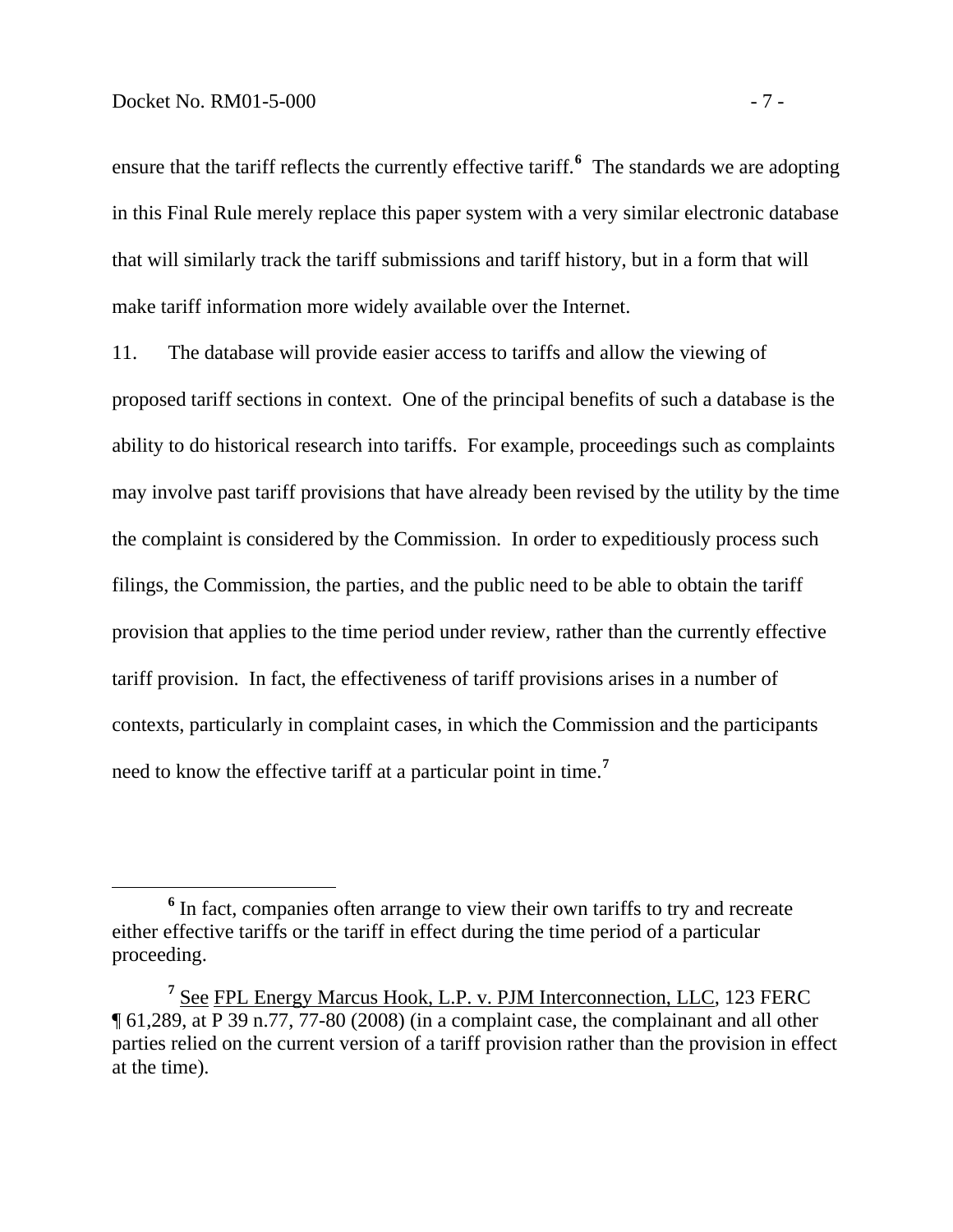12. The set of NAESB standards provides a foundation for building such a database. The standards define an extensible markup language (XML) schema**[8](#page-11-0)** that will permit filers to assemble an XML filing package that includes the tariff changes, the accompanying tariff-related documents, such as the transmittal letter, rate schedules, and spreadsheets that are required to accompany various tariff filings, and other required information such as the proposed effective date of the filing. Upon the receipt of the filing electronically, the XML schema will enable the Commission to parse<sup>[9](#page-11-1)</sup> (divide) the filed package into its component parts, place the filed documents into its eLibrary system and provide the metadata**[10](#page-11-2)** that will permit automated organization of the tariff and permit the Commission and the public to search that database. As an example of the

<span id="page-11-1"></span><sup>9</sup> Parse means to capture the hierarchy of the text in the XML file and transform it into a form suitable for further processing.

<span id="page-11-0"></span>**<sup>8</sup>** XML schemas facilitate the sharing of data across different information systems, particularly via the Internet, by structuring the data using tags to identify particular data elements. For example, each filed tariff change will include tags for the relevant information, such as the utility name, the tariff section being changed, the name for that section, the proposed effective date, and certain sections of tariff text. The tagged information can be extracted and separately searched.

<span id="page-11-2"></span><sup>&</sup>lt;sup>10</sup> The term metadata is based on the Greek word "meta" meaning after or beyond and in epistemology means "about." Thus, metadata is data or information beyond or about other data. Digital Libraries, by William Arms (M.I.T. Press 2000), <http://www.cs.cornell.edu/wya/DigLib/MS1999/Chapter1.html>(visited April 11, 2008); The University of Queensland, <http://www.library.uq.edu.au/iad/ctmeta4.html>(visited April 11, 2008); The Linux Information Project, <http://www.linfo.org/metadata.html> (visited April 11, 2008). For example, in the XML schema, one required element is a proposed effective date and another element is the text of the tariff provision. The proposed effective date would be considered metadata relative to the tariff text.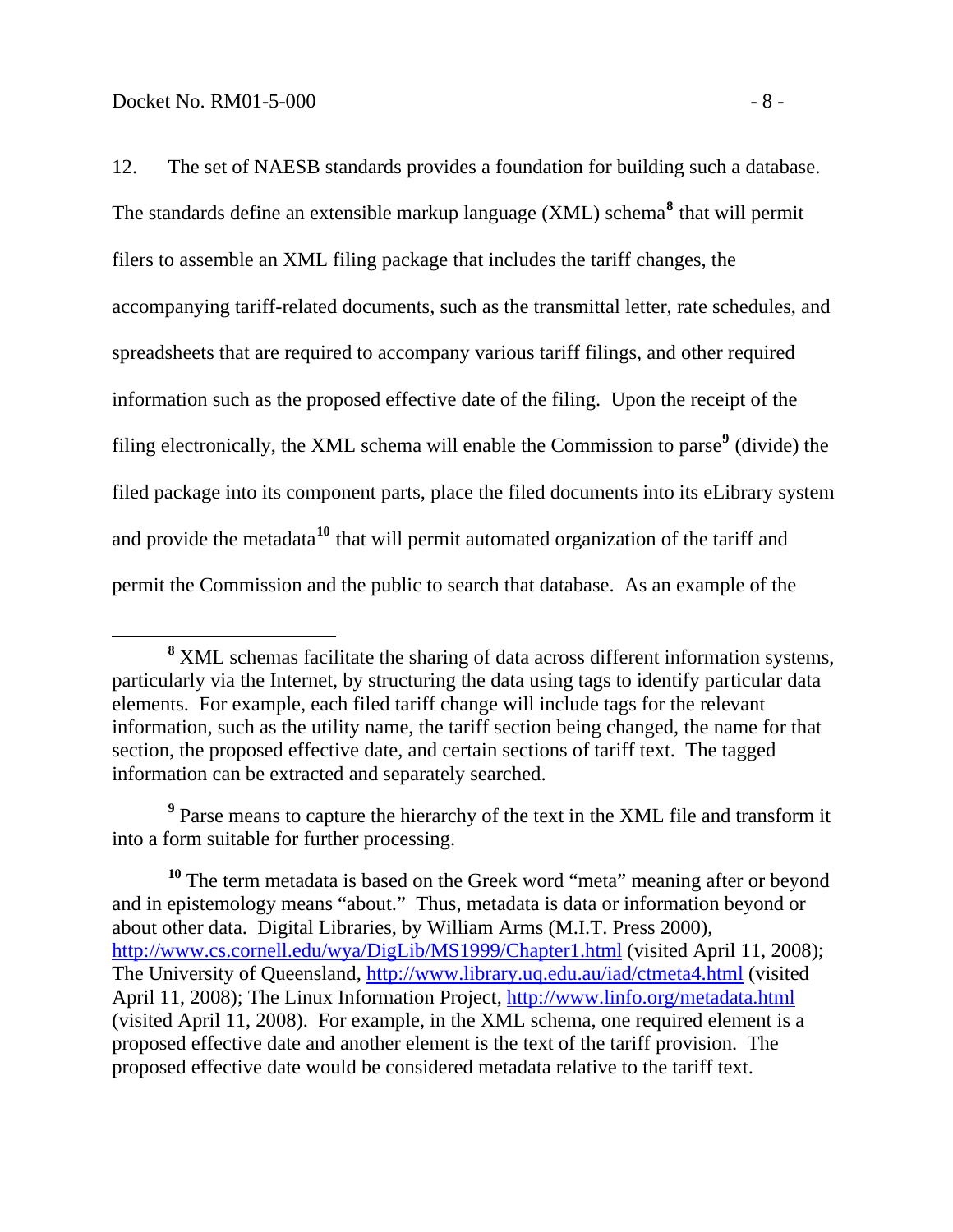expanded public access to tariffs, the Commission currently provides electronic access to approximately 150 NGA interstate pipeline tariffs utilizing the FASTR standards. That access under the NAESB standards should expand to at least 1600 companies' tariffs.

The NAESB standards also will provide flexibility to companies making tariff filings by enabling each regulated company to design or purchase software for creating tariff filings

that will best accommodate its filing patterns and needs.

13. Some of the principal requirements of the standards and regulations being adopted here are:

- Tariffs<sup>[11](#page-12-0)</sup> may be filed either using the current sheet based nomenclature or using section-based numbering at the choice of the filer.**[12](#page-12-1)**
- Tariffs may be filed as entire documents in either of two electronic formats, RTF<sup>[13](#page-12-2)</sup> or PDF,<sup>[14](#page-12-3)</sup> except with respect to open access transmission tariffs for electric utilities and interstate natural gas companies which would have to be filed as individual sheets or as sections in RTF format as defined in the regulations.
- Tariff filings can be served electronically using the same approach used for electronic service of other Commission filings.

<span id="page-12-1"></span>**<sup>12</sup>** Section-based filings will not have to include the sheet based nomenclature as a header or footer on the tariff page.

<span id="page-12-2"></span>**<sup>13</sup>** RTF refers to Rich Text Format which is a standardized textual format that can be produced by a number of word processors.

<span id="page-12-3"></span>**<sup>14</sup>** PDF refers to Portable Document Format which is a format used for representing documents that closely resembles the original formatting of the document.

<span id="page-12-0"></span><sup>&</sup>lt;sup>11</sup> The term tariff is used herein to refer to tariffs, rate schedules, jurisdictional contracts, and other jurisdictional agreements that are required to be on file with the Commission.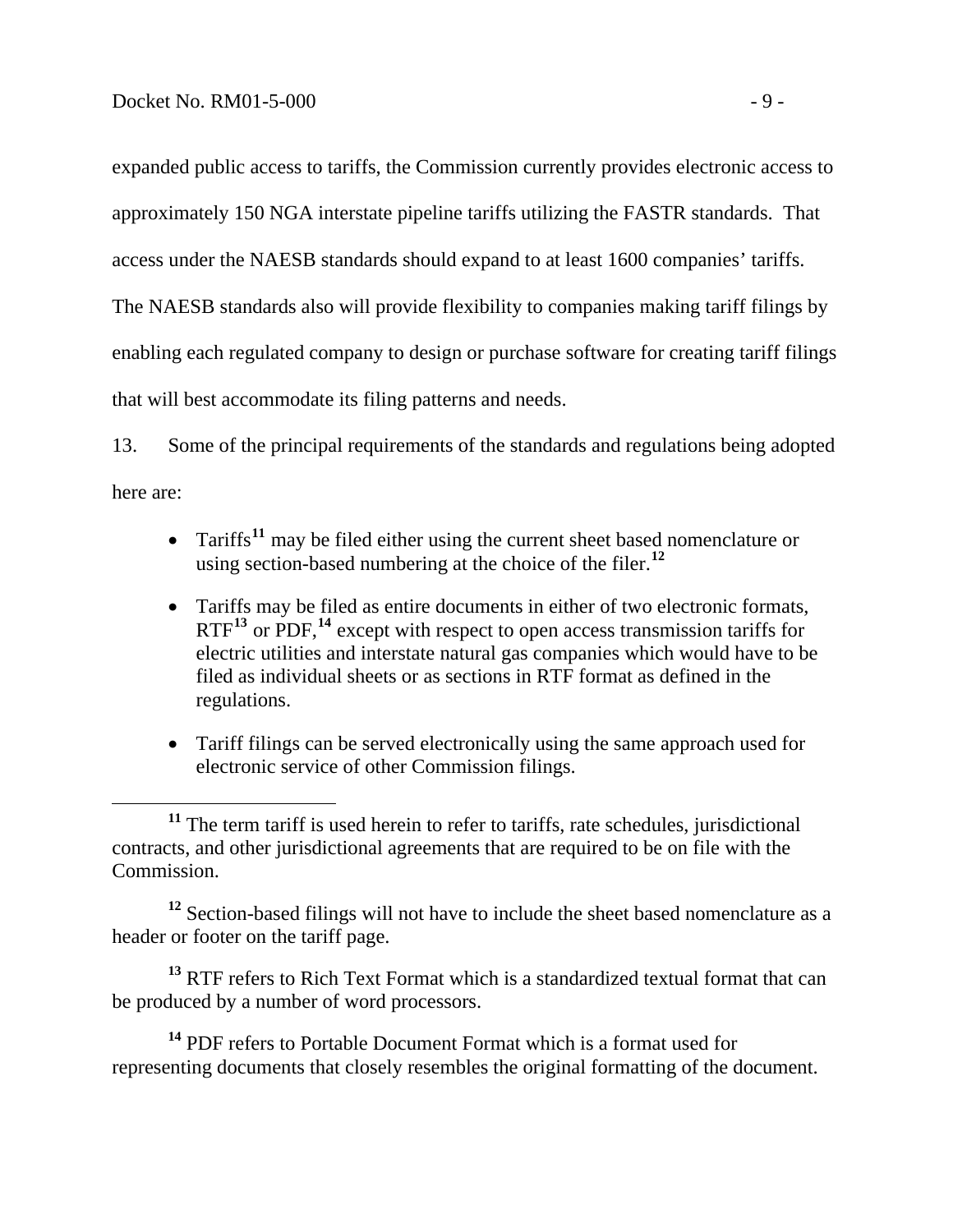- Filings of joint tariffs (tariffs covering two regulated entities) may be made with a single tariff filing by the entity designated to make the filing.
- Tariff filings for tariffs shared among companies (such as regional transmission organization (RTO) tariffs) can be made individually by any of the companies with rights to file tariff changes.
- During initial baseline implementation of electronic tariff filing, only open access transmission tariffs (OATTs) and agreements need to be filed.
- After implementation of electronic tariff filing, all new tariffs and agreements must be filed using the standards. Existing agreements need to be filed electronically only when they are revised.

14. Although the comments generally supported the adoption of the NAESB standards, some commenters suggested the adoption of alternative approaches. As the Commission has previously stated: "Standardization, by definition, requires accommodation of varying interests and needs, and rarely can there be a perfect standard satisfactory to all."<sup>[15](#page-13-0)</sup> We find that the NAESB standards best accommodate the needs of regulated utilities in making filings electronically and the needs of the Commission and the public for an electronic system that will enable efficient, user-friendly retrieval of tariffs. We will discuss below the technical requirements applicable to electronic tariff filing and the comments received on various aspects of the standards.

<span id="page-13-0"></span><sup>&</sup>lt;sup>15</sup> Standards For Business Practices Of Interstate Natural Gas Pipelines, Order No. 587, 61 FR 39,053, 39,057 (July 26, 1996), FERC Stats. & Regs. ¶ 31,038, at 30,059 (1996).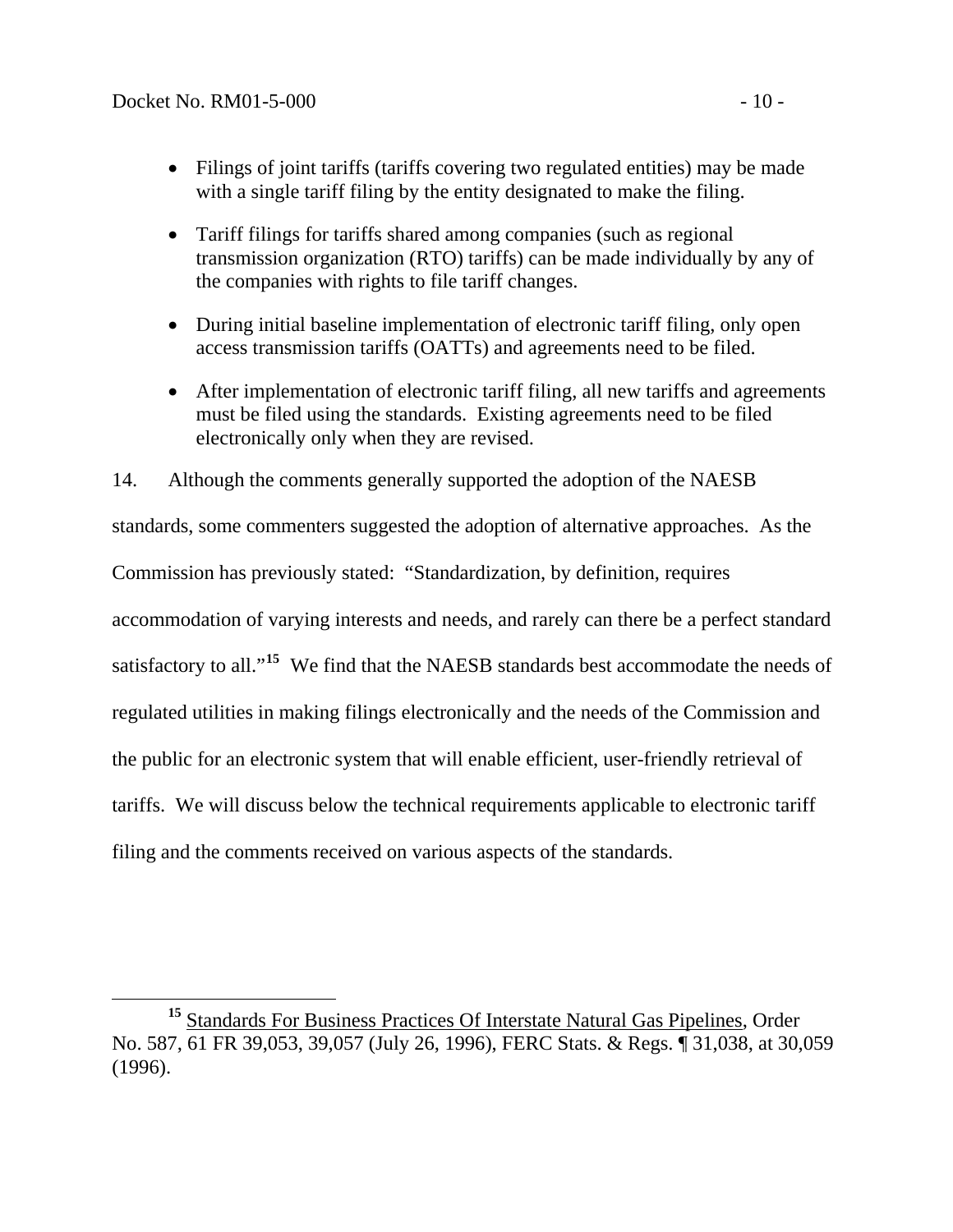### <span id="page-14-0"></span>**A. Electronic Filing Requirements**

#### **1. Companies Required to File Tariffs Electronically**

15. The companies or entities covered by this Final Rule are those that submit tariffs, rates, or contracts with the Commission pursuant to the Natural Gas Act (NGA), the Natural Gas Policy Act of 1978 (NGPA), the Federal Power Act (FPA), the Interstate Commerce Act (ICA), the Flood Control Act, the Bonneville Power Act, the Northwest Power Planning Act, and other relevant statutes. Included among the companies or entities covered by the requirements are: RTOs and independent system operators (ISOs); power authorities and federal power marketing administrations which file rates, contracts, or tariffs at the Commission; intrastate natural gas pipelines that file rates and operating conditions pursuant to the NGPA; interstate natural gas pipelines subject to the NGA which serve only an industrial customer; and companies or entities that may make voluntary tariff filings, such as reciprocity filings pursuant to Order No. 888.

### **2. Procedures for Making Tariff Filings**

16. Using the new XML schema, companies, and all those authorized to make filings on behalf of the company, such as outside counsel, will make tariff related filings using the existing eFiling portal. As described below, the filing process will be modified slightly from the current eFiling process, in particular to include a company registration that will provide increased security for the filing, as well as additional e-mail notifications of potential problems with the filing.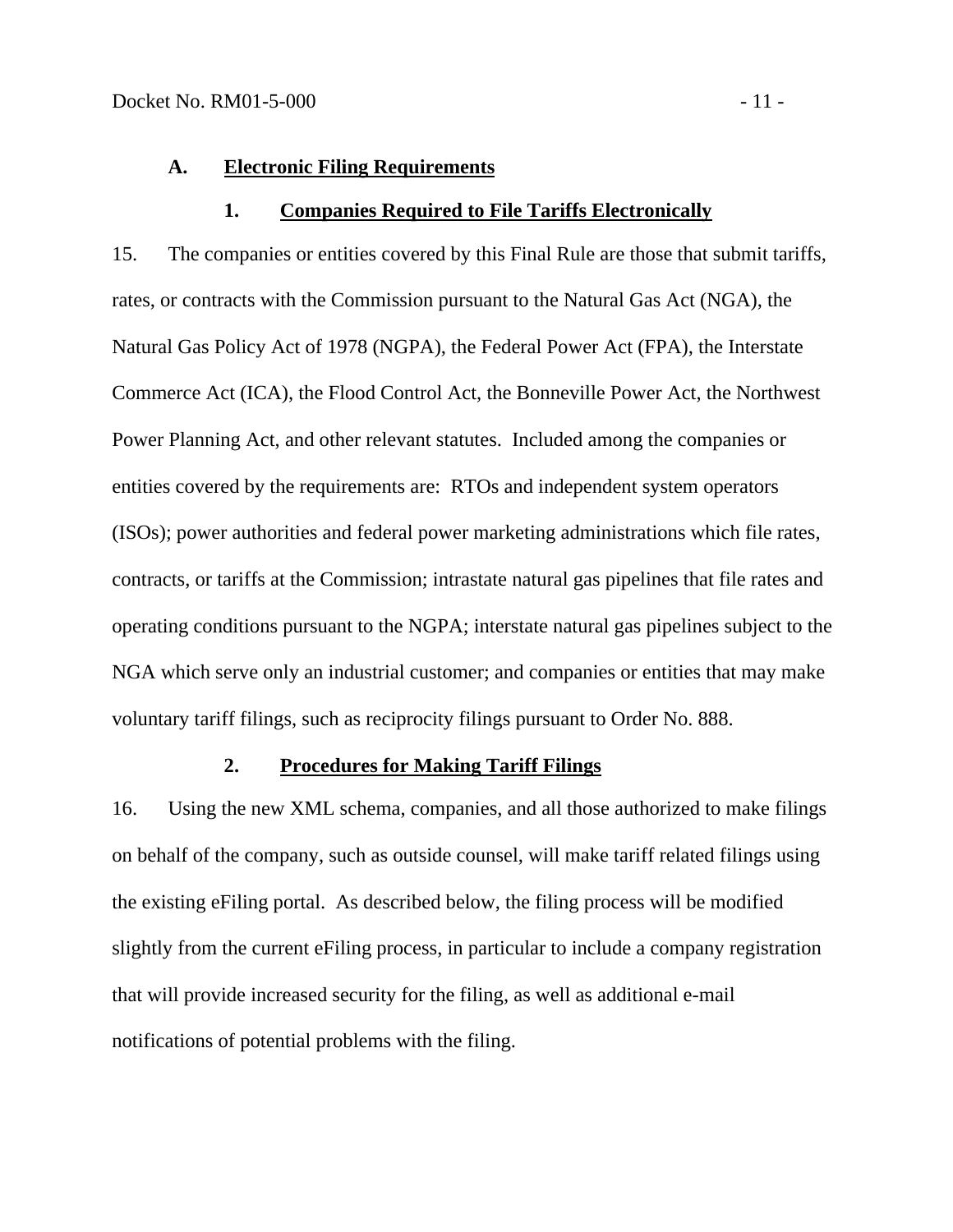17. The person making a tariff filing must have previously registered in eFiling (Filer). Upon successfully logging into the FERC eFiling portal, the Filer will be presented with the introductory screen indicating success in accessing the site, and presented with a link to the filing creation part of the site, which will include an option to make a Tariff filing (eTariff portal).

18. The eTariff portal will prompt the Filer to enter the company identification number assigned during the company registration process and an associated password. After successfully passing this step, the Filer will upload an eTariff XML filing package that conforms to the XML schema. Once the filing is uploaded, the eFiling web page will indicate the filing has been submitted.

19. After the filing has been submitted, a Confirmation of Receipt will be e-mailed to both the e-mail address of the Filer and to the e-mail address on file with FERC for the company identification number. This e-mail only acknowledges the receipt of the filing through the eFiling portal, provides a timestamp, and indicates that the filing is placed in the queue to be processed.

20. The XML filing package will be validated programmatically by an eTariff verification process. Depending upon the success of the verification process, a number of e-mails will be sent.

• If the verification is completed successfully, an e-mail will be sent to the validation e-mail address provided in the XML package and to the e-mail address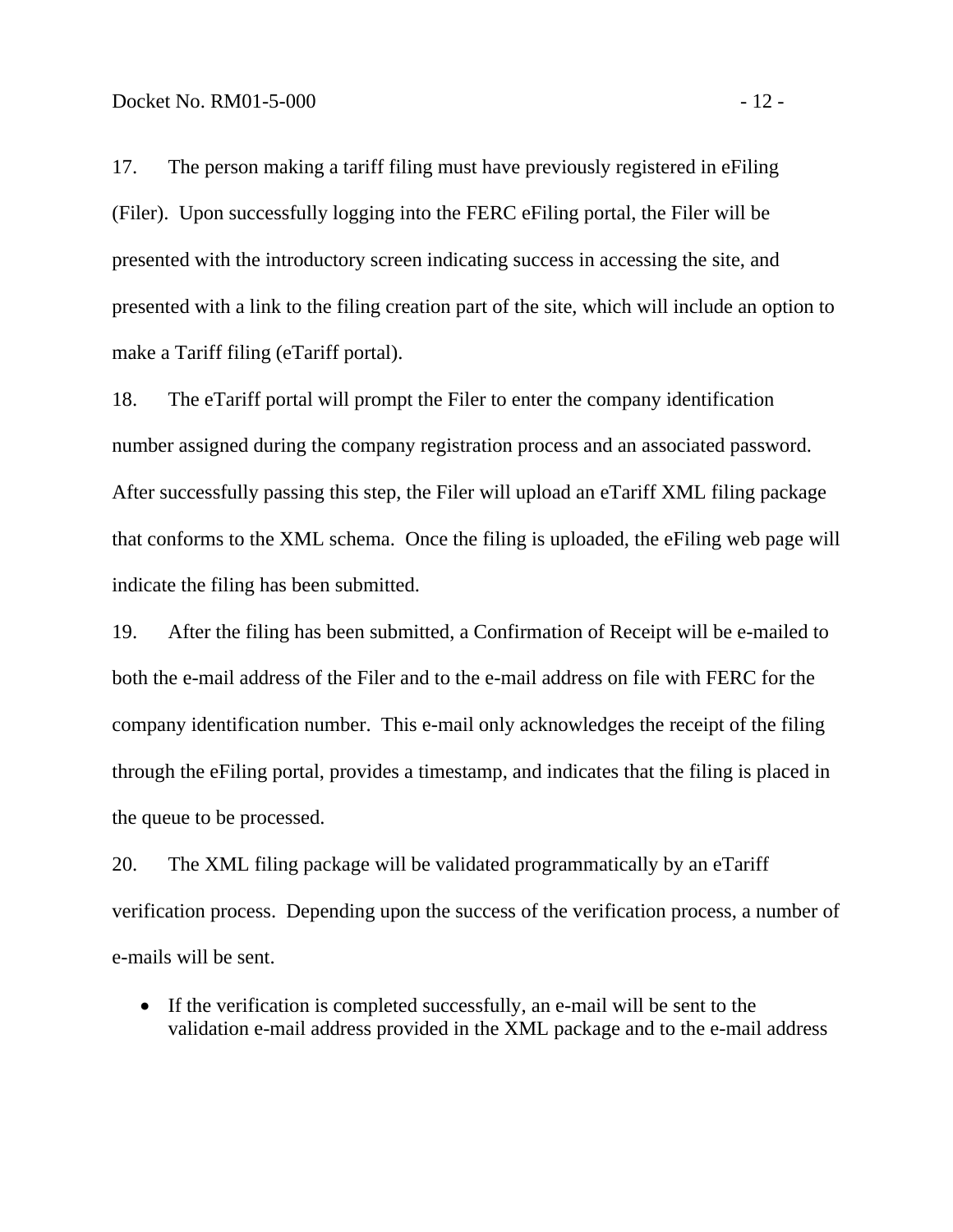associated with the company whose tariff is being revised.**<sup>16</sup>** This e-mail means only that the filing has passed the validation, not that it has been officially accepted by the Secretary of the Commission.

- If the XML filing package can be parsed (and the validation e-mail address can be obtained), but the package does not otherwise pass verification, an e-mail will be sent to the validation e-mail address provided in the XML filing package. This email will provide information about the problems encountered during the verification process.
- If the XML filing package cannot be parsed at all (is unreadable), an e-mail will be sent to the Filer and to the e-mail address associated with the company identification number indicating a problem has been encountered with the filing.

21. Once passed validation, the standard eFiling e-mail will be sent to indicate

whether the Secretary of the Commission has accepted and docketed the filing or rejected

it. As occurs with all filings, the docketing e-mail does not guarantee that other filing

deficiencies will not result in rejection or other action pertaining to the filing later in the

review processes within the Commission. After this step, the filing is passed on to

eLibrary, the tariff database and other Commission systems.

22. INGAA requests that the Commission establish a procedure for submission of tariff filings in the event of an electronic failure of the Commission's eFiling and eTariff system. Such a request is beyond the scope of this rulemaking. In Order No. 703, the Commission delegated to the Secretary of the Commission the authority to develop procedures for electronic filing, including procedures to be followed in case of an

**<sup>16</sup>** This may not be the same company making the filing; for example, in the case of a shared tariff, one notification will go to the company making the filing and the other will go to the ISO or RTO whose tariff is being revised.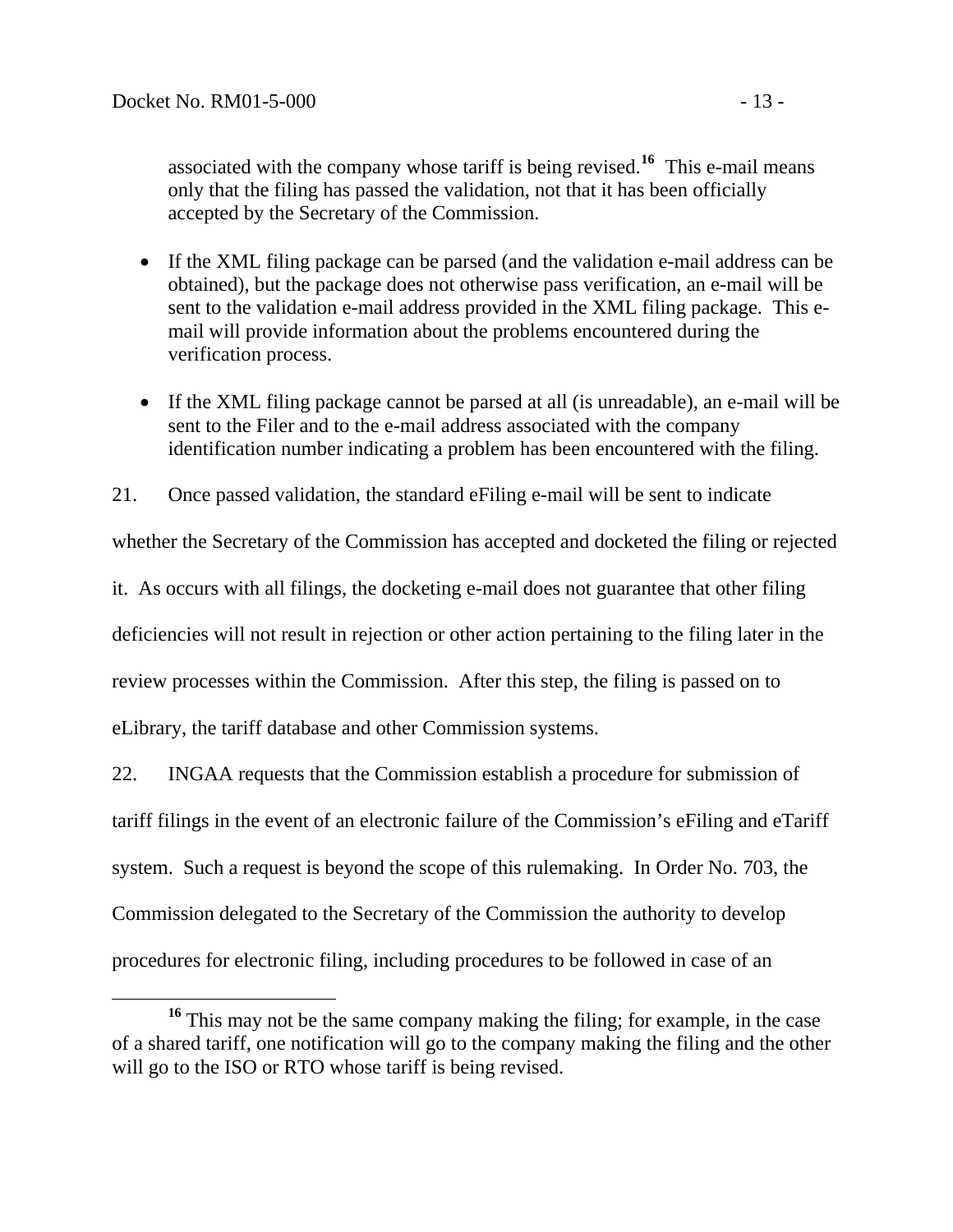<span id="page-17-0"></span>electronic failure of the eFiling system.**<sup>17</sup>** Since the tariff filing component will be a part of the eFiling system, the same procedures followed by the Secretary for electronic failure will apply to eTariff as well.

#### **3. XML Schema and Tariff Database**

23. Under the standards, the tariff filing must be made in conformance with the XML schema. The schema essentially is a method by which the filing entities can communicate information to the Commission. The schema proscribes the metadata elements and the textual information that must be included in the filing package. The data elements included in the XML package are required to properly identify the nature of the tariff filing, organize the tariff database, and maintain the proper relationship of tariff provisions in relation to other provisions. For example, these elements will identify which tariff provision is being revised so that the revised tariff provision can be placed electronically in the proper location within the tariff hierarchy. The filing package itself will include the text of tariff changes as well as all filing attachments, such as transmittal letters.**[18](#page-17-1)** The XML schema will be maintained on the Commission website along with the required codes, descriptions, and other requirements, as well as information that may

**<sup>18</sup>** The XML package must be filed as a zip (compressed) file.

<span id="page-17-1"></span>**<sup>17</sup>** Filing Via the Internet, Order No. 703, 72 FR 65659, FERC Stats. & Regs. ¶ 31,259, at P 33 (2007).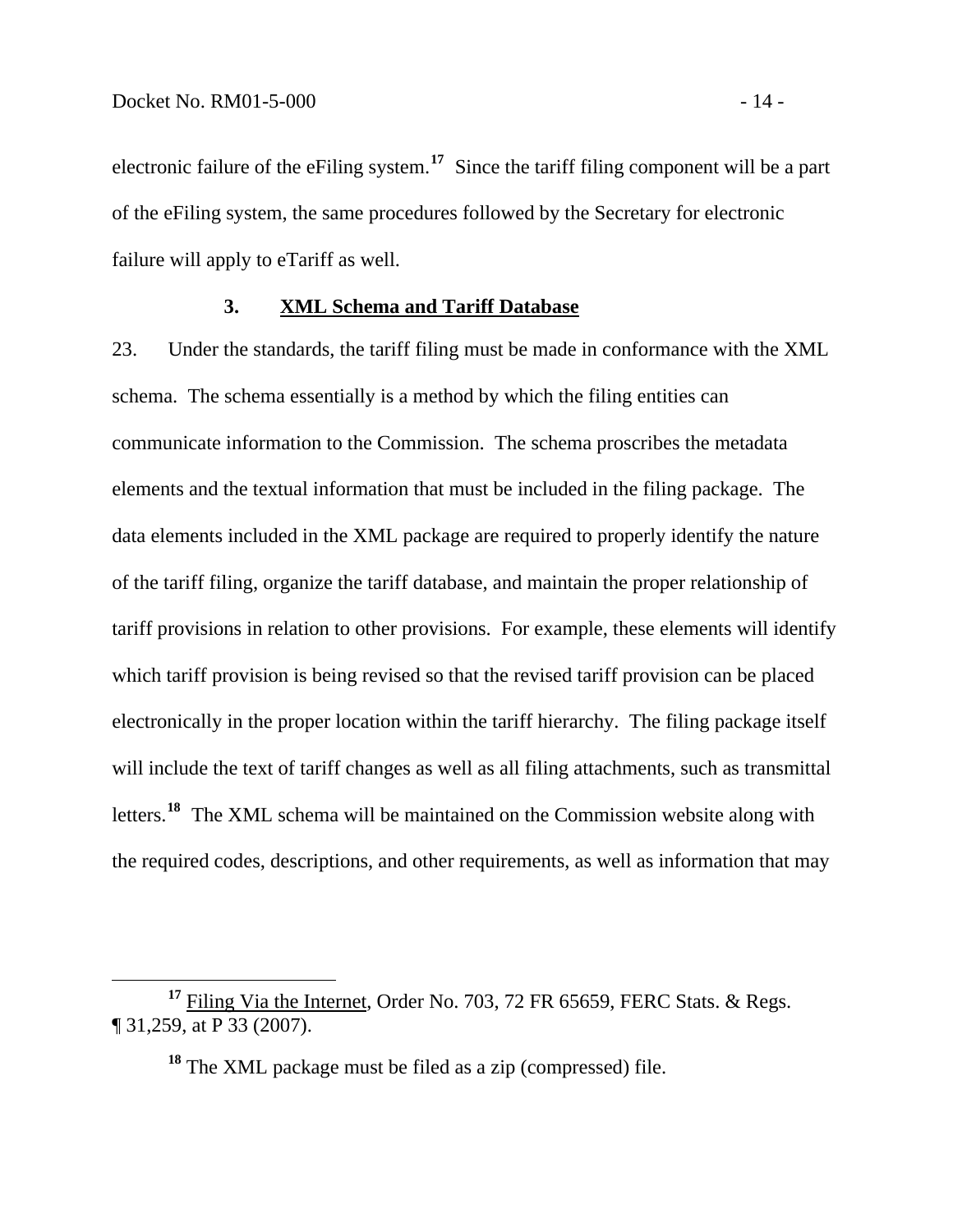be useful to those developing filing software.**[19](#page-18-0)** Contemporaneously with the issuance of this Final Rule, we are posting on the website the XML schema along with the descriptions of the fields used in the schema, the instruction manual and codes to be used with the XML schema.

24. Although we do not envision that the schema and related code values will need to be changed frequently, the Secretary of the Commission, under Order No. 703, has delegated authority to make modifications to them if necessary.**[20](#page-18-1)** Before any such changes are made, a notice of the proposed change will be issued sufficiently in advance to permit companies to revise their software.

25. A few commenters object to the use of the XML schema for electronic filing and argue that the Commission should simply rely on filings in eLibrary.**[21](#page-18-2)** They argue that documents are maintained in standard word processing formats and that filing such tariffs through eLibrary would be easier on the filer. They assert that any tracking of such filings could be accomplished by assigning a docket number. Nevada Power, for example, argues that managing tariffs is a document management, rather than a database function. It maintains that the ability to access prior tariffs can be solved by retaining all previous effective versions of the tariff.

<span id="page-18-2"></span><span id="page-18-1"></span><span id="page-18-0"></span>**<sup>19</sup>** Currently located at [www.ferc.gov](http://www.ferc.gov/) under the tab Documents and Filings, eTariff.

 $\overline{a}$ 

**<sup>21</sup>** Duke Energy, EEI, Nevada Power, Southern California Edison, and PSEG.

**<sup>20</sup>** 18 CFR 375.302(z).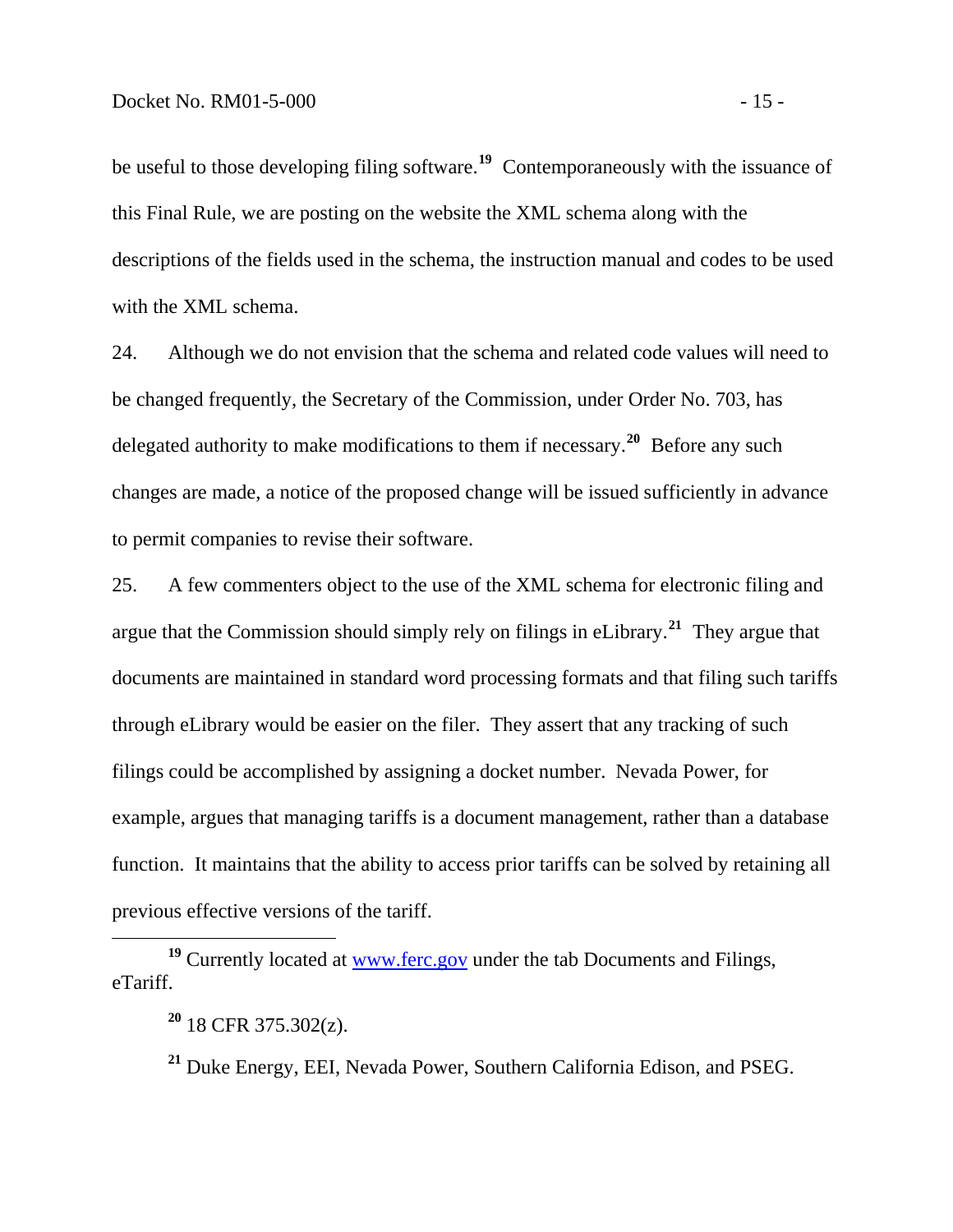26. As explained above, eLibrary is principally a system that manages and tracks filed documents based on individual proceedings (dockets). It was neither designed, nor will it function well, to retrieve individual sections or pages of tariffs that are filed in different dockets over the course of many years. The tariff database, on the other hand, will enable the Commission staff, as well as the public, to access all or portions of a company's tariffs and rate schedules compiled using date, text, and status criteria.

27. The use of a database to track individual pages or sections of tariffs is not inappropriate to the task of managing tariffs, as the comments suggest. The Commission has for over twenty years maintained the FASTR database for gas tariff filings and has made the results of that database available to the public. The XML schema on which the industry agreed, will update the FASTR methodology to provide an even more effective database for managing tariffs and conducting tariff searches.

28. Some commenters suggest assigning a docket or other unique number to each tariff or rate schedule, and Nevada Power suggests that instead of an electronic database, each utility could file an updated history of changes to its tariff so that customers can determine where to find specific sheets in which they are interested. Nevada Power attached, as an example of its proposal, a history for its OATT that is only six pages long covering a relatively small number of tariff filings.

29. These solutions would require users to search through reams of filing materials to obtain the particular section or page of the tariff that they need. Such solutions are not a reasonable substitute for a database, given the large number of gas, oil, and electric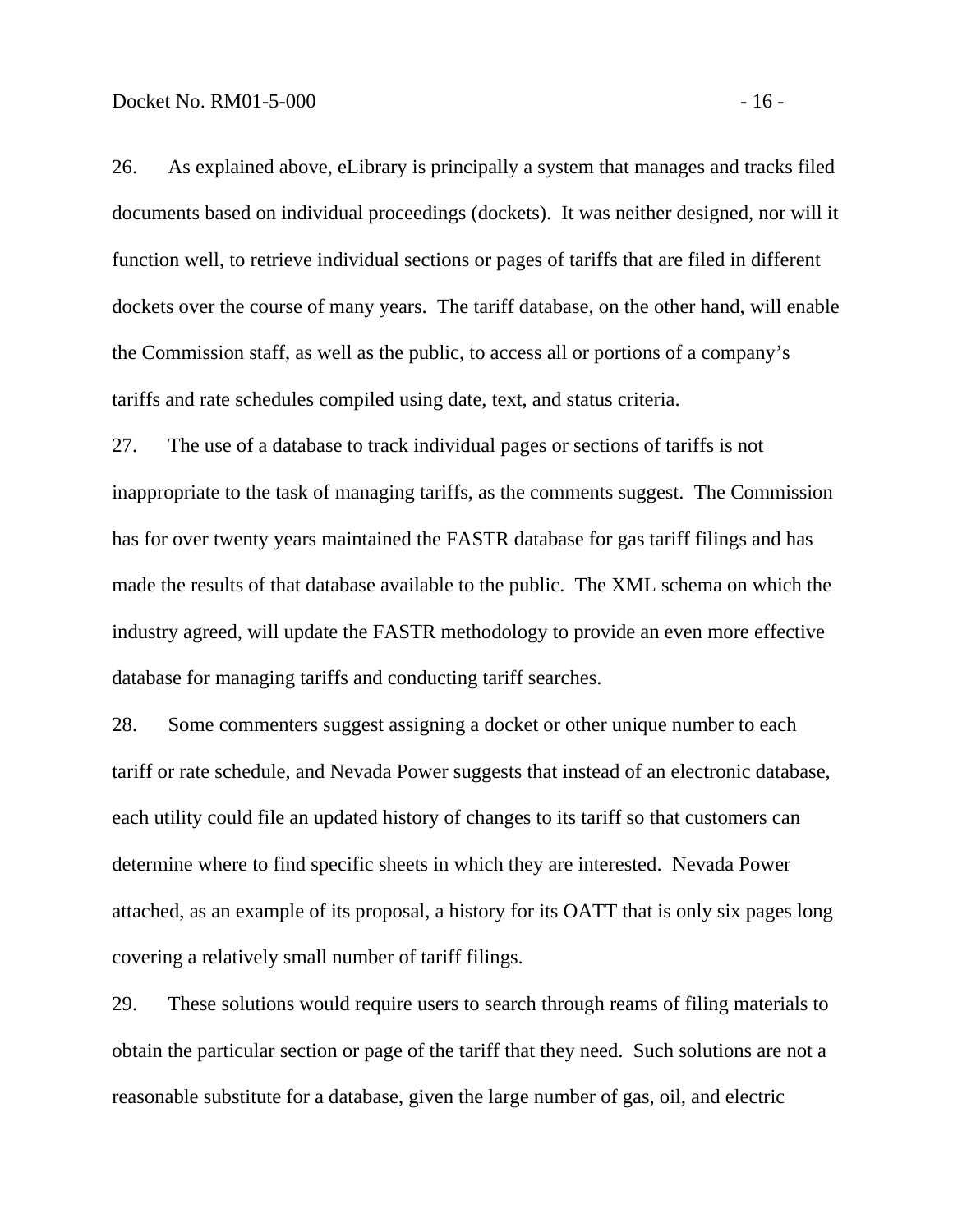companies, some of whom may make hundreds of tariff filings a year, with a list of changes that would eventually grow to hundreds of pages using the Nevada Power approach. PJM Interconnection, LLC for example made over 130 tariff related filings in a one year period. Trying to keeping track of, and find, particular tariff provisions in this massive amount of data using only a docket or other numeric identifier and a spreadsheet would be a monumental task.<sup>22</sup> But the tariff database, using the metadata supplied with each filing, will be able to store and retrieve this information.

30. Those arguing for an eLibrary approach envision that tariff documents would not be filed in individual sections, but as entire documents. But not all industry members supported this entire document approach. The gas pipelines, for example, supported the continued use of sheet based filings in which utilities file only the specific tariff sheet that is being revised.**[23](#page-20-0)** Other tariffs are so large that filing them as a single document would be unwieldy.**[24](#page-20-1)** The flexibility to file tariffs using different approaches was key to

<span id="page-20-1"></span>**<sup>24</sup>** For example, PJM's posted tariff is over 8 megabytes. <http://www.pjm.com/documents/agreements.html>, and the California ISO's tariff is over 4 megabytes. ISO New England [\(http://www.iso-ne.com/regulatory/tariff/index.html](http://www.iso-ne.com/regulatory/tariff/index.html)) (continued)

<sup>&</sup>lt;sup>22</sup> Nevada Power's listing is similar to the Commission's current numbering sheets used in its paper tariff database. These numbering sheets run to 70 linear feet for all utilities. Using such a system to research extensively revised tariffs is difficult, time consuming, and prone to error.

<span id="page-20-0"></span>**<sup>23</sup>** Minutes of February 1, 2007 eTariff Meeting, ("Ms. Nagle [Tennessee Gas Pipeline] asked whether FERC Staff supported using a section-based tariff system (in lieu of a sheet based system) and if so does everyone need to move to the section-based system"), [http://www.naesb.org/pdf2/etariff020107fm.doc.](http://www.naesb.org/pdf2/etariff020107fm.doc)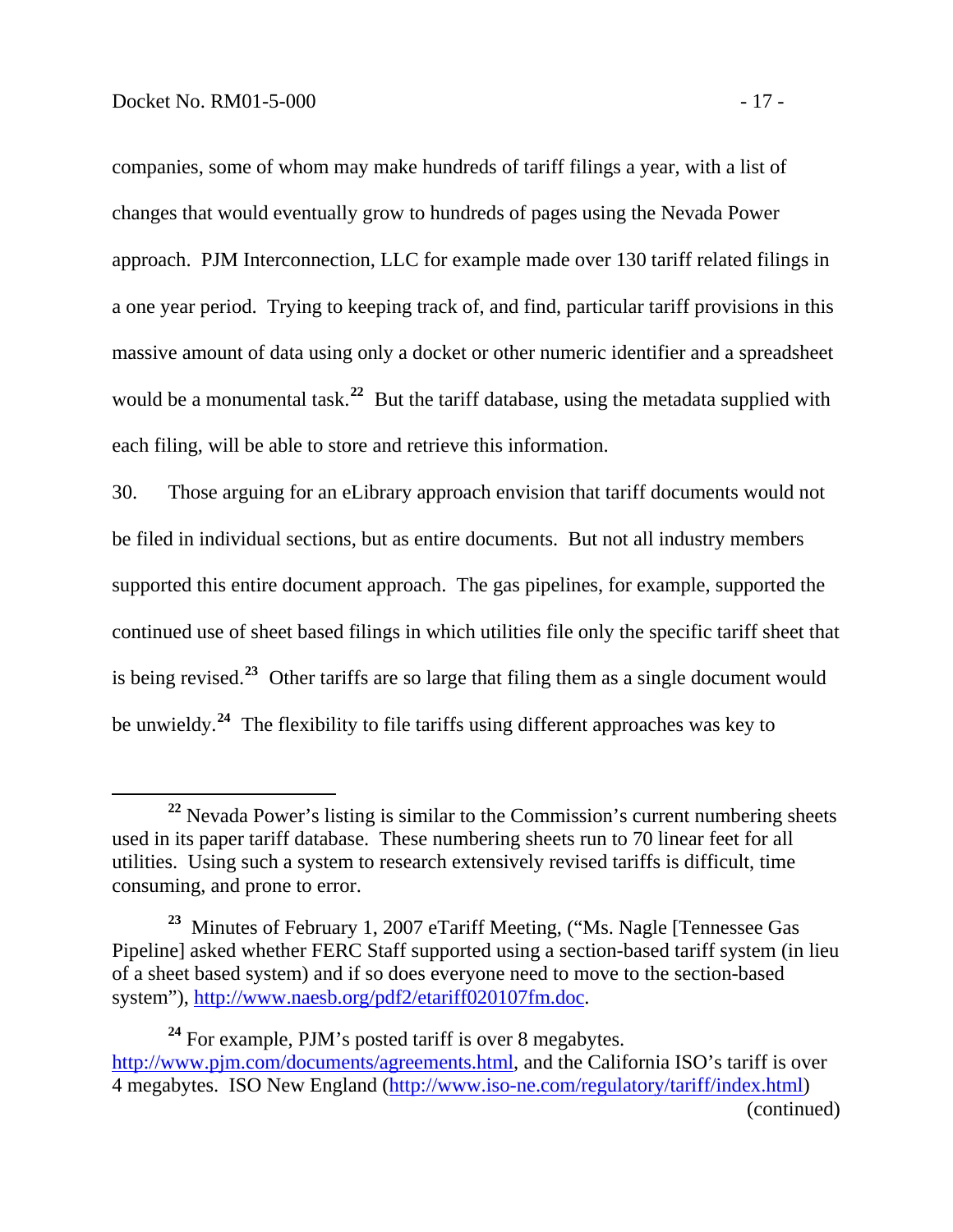developing the NAESB standards, and the industry consensus supporting those standards.**<sup>25</sup>** The approach suggested by the commenters would not provide the flexibility the industry sought. The use of a database utilizing the NAESB standards provides that flexibility and is the most efficient method of processing such filings in a way that will permit the easy and efficient integration of such individual filings into an entire tariff.

31. As we have discussed above, the development of standards requires cooperation NAESB process provided a means by which various members of the affected industries large and small companies, frequent and infrequent tariff filers, companies using different spreadsheets. After examining a variety of alternative approaches over 24 days of and accommodation between companies with different needs and requirements. The and customers, including those from the oil pipeline industry, could develop a set of standards that reasonably meet the needs of a large range of different types of tariff filers, methods of storing tariffs, including databases, word processing software, and

and the New York ISO [\(http://www.nyiso.com/public/documents/tariffs/oatt.jsp\)](http://www.nyiso.com/public/documents/tariffs/oatt.jsp) post tariffs that already are divided into sections.

**<sup>25</sup>** Minutes of July 27, 2008 eTariff Meeting, at P 5 ("flexibility is present to support whole document filings, sheet based filings and section based filings. This flexibility is provided for individual companies and for the industries themselves, as a given company may choose to use any of the three choices depending on the filing to be made. This flexibility is a key underlining assumption from which all the work papers were developed and as such, was reflected in the vote just taken"), [http://www.naesb.org/pdf3/etariff072707fm.doc.](http://www.naesb.org/pdf3/etariff072707fm.doc)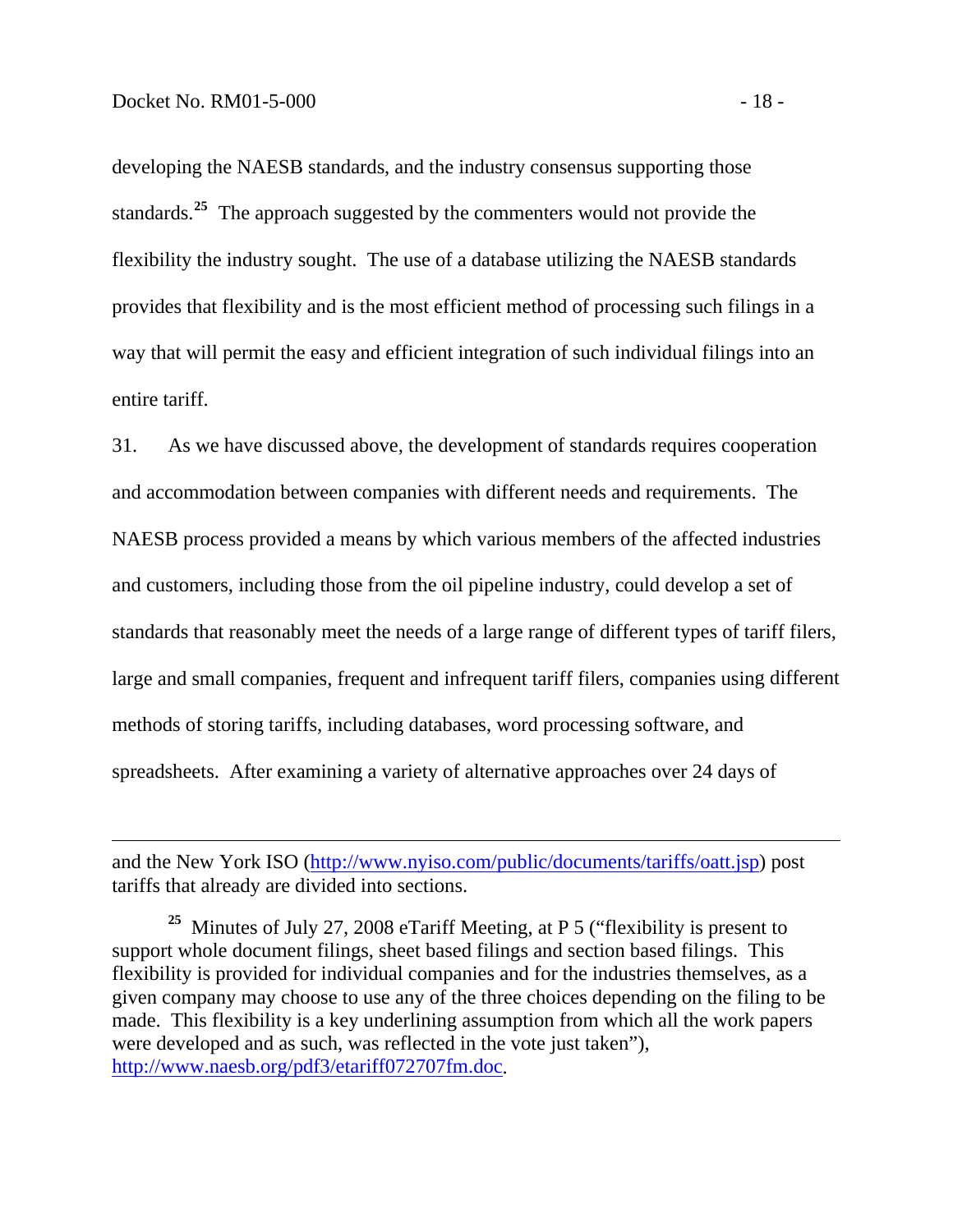meetings, a consensus of the gas and electric industry<sup>26</sup> agreed upon the use of the data elements and XML schema as the most efficient means for electronically filing tariffs.**<sup>27</sup>** We therefore will adopt the database approach and standards as approved through the NAESB process.

32. CAISO asks that the RTOs not be required to provide all the metadata required by the standards or, if it is not possible to eliminate the metadata, that such metadata be kept to a minimum. The technical meetings with NAESB were designed to develop the minimum required metadata that would be necessary to feed and operate the database. The CAISO has not indicated specific metadata elements that can safely be eliminated and still maintain the integrity of the database.

**<sup>26</sup>** Although the oil pipelines and their customers did not have an official vote during the NAESB process, they participated in formulating the requirements and have supported the data elements and XML schema in their comments in this rulemaking.

<sup>&</sup>lt;sup>27</sup> APS, an active participant in the beta testing of the Commission's original software, as well as a participant in the NAESB process, recognizes that the standards provide "a useable platform for industry compliance with the new standardized requirements for electronic filing of tariff, as well as a convenient tool for market participants and FERC staff to access and review tariffs and agreements … [and this methodology] to be the superior choice to implement this Commission requirement." APS Comment, at 2. AOPL similarly recognizes that compromises were necessary to meet the needs of all the industries, stating the standards "reflect significant improvements to the proposed electronic filing regulations, in light of the particular circumstances and needs of the oil pipeline industry." AOPL Comment, at 1.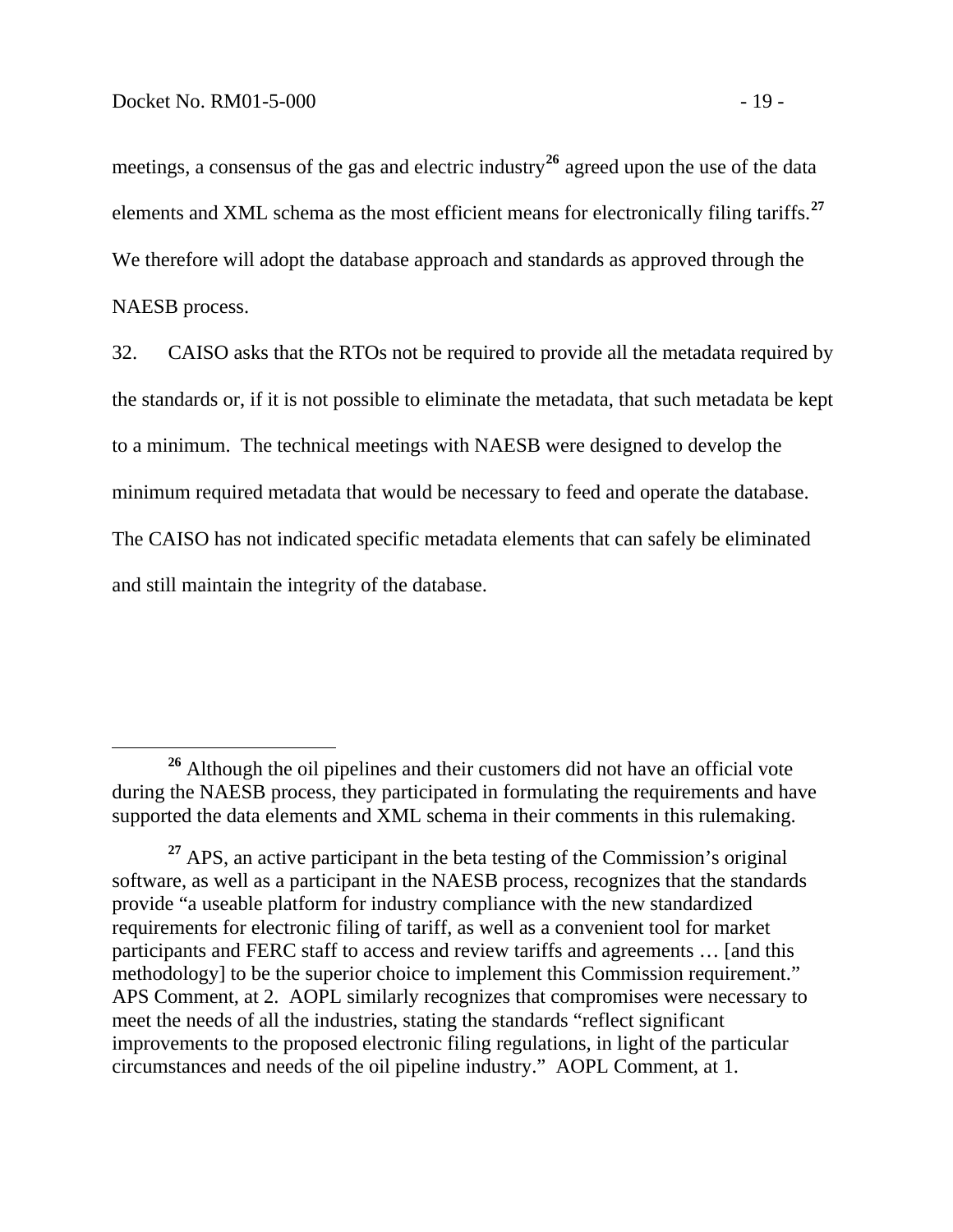### <span id="page-23-0"></span>**B. Tariff Filing Requirements**

33. The Commission's current regulations require companies to file tariff sheets that include specifically defined nomenclature to identify each sheet of the tariff.**[28](#page-23-1)** A company is required to file only the tariff sheets containing the tariff revisions or changes.

34. Based on the NAESB meetings and the comments submitted, we will allow far more flexibility in the structure and identification of tariffs. Companies may determine to structure their tariffs either using the existing tariff sheet format or as sections. Companies will also be given more flexibility to file tariffs either by dividing the tariff into sheets or sections and filing only the revised sheet or section, or for a wide range of tariff documents, by filing the entire tariff document that is revised. In order to ensure that the Commission and the public have the ability to identify specific tariff provisions, versioning information is required to be included as part of the XML package. But, this information has been simplified and will no longer need to be included as text on individual sheets or sections, with the exception of certain documents filed as PDFs.

#### **1. Sheet or Section Filing Requirements**

35. In order to compile the tariff database, the standards require companies to file tariff text as a specific data element. Companies, however, will be permitted to choose whether to continue to number tariff provisions as individual tariff sheets (e.g., Sheet

<span id="page-23-1"></span>**<sup>28</sup>** 18 CFR 35.9; 154.102(e).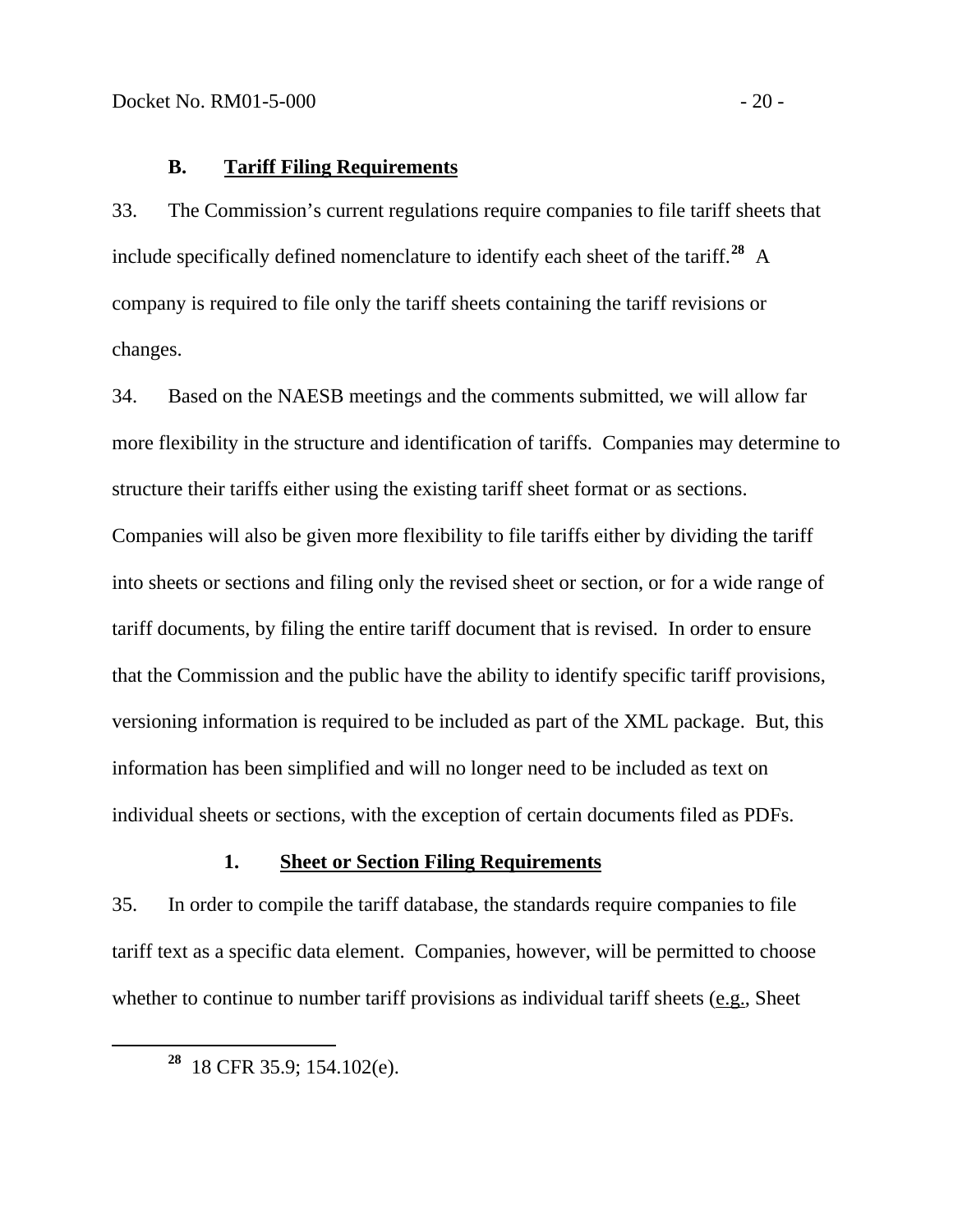No. 1) or sections (e.g., Section 1.1.1). Except as discussed in the following section with respect to open access tariffs, companies will be allowed to determine based on the nature of the tariff and frequency of filing whether to file tariffs by breaking the tariff into sheets or sections or by filing the tariff as an entire document. Companies that initially file using the entire document option will be allowed later to divide the tariff document into sections or sheets. However, a company that has already broken its tariff into sections or sheets, will not be able to recompile those sheets or sections and use the entire document option unless a company files a request for waiver.

36. The NAESB standards provide that tariff text must be filed either using the RTF file format or the PDF file format.**[29](#page-24-0)** Tariffs filed under the entire document option may be filed either in RTF or PDF. Tariffs filed as sections or sheets must be filed in RTF, due to limitations on the ability to process and assemble PDF files.**[30](#page-24-1)**

<span id="page-24-0"></span>**<sup>29</sup>** The requirements adopted by the Commission in Order No. 703 will apply to PDF formatted documents filed as tariff text. Tariffs filed in PDF format must use the print-to-pdf feature as opposed to an unsearchable scanned format, except that tariff documents existing only on paper may be scanned into PDF. Order No. 703, FERC Stats. & Regs. ¶ 31,259 at P 23. We, however, encourage filers that scan old paper tariff documents to use an optical character recognition program to convert the scanned file to text prior to filing, so that copy and paste and search functions may be used.

<span id="page-24-1"></span>**<sup>30</sup>** RTF is a text format that will enable the Commission's software to assemble quickly the sheets or sections into a complete tariff document. In contrast, PDF is not a textual format, and does not permit such processing.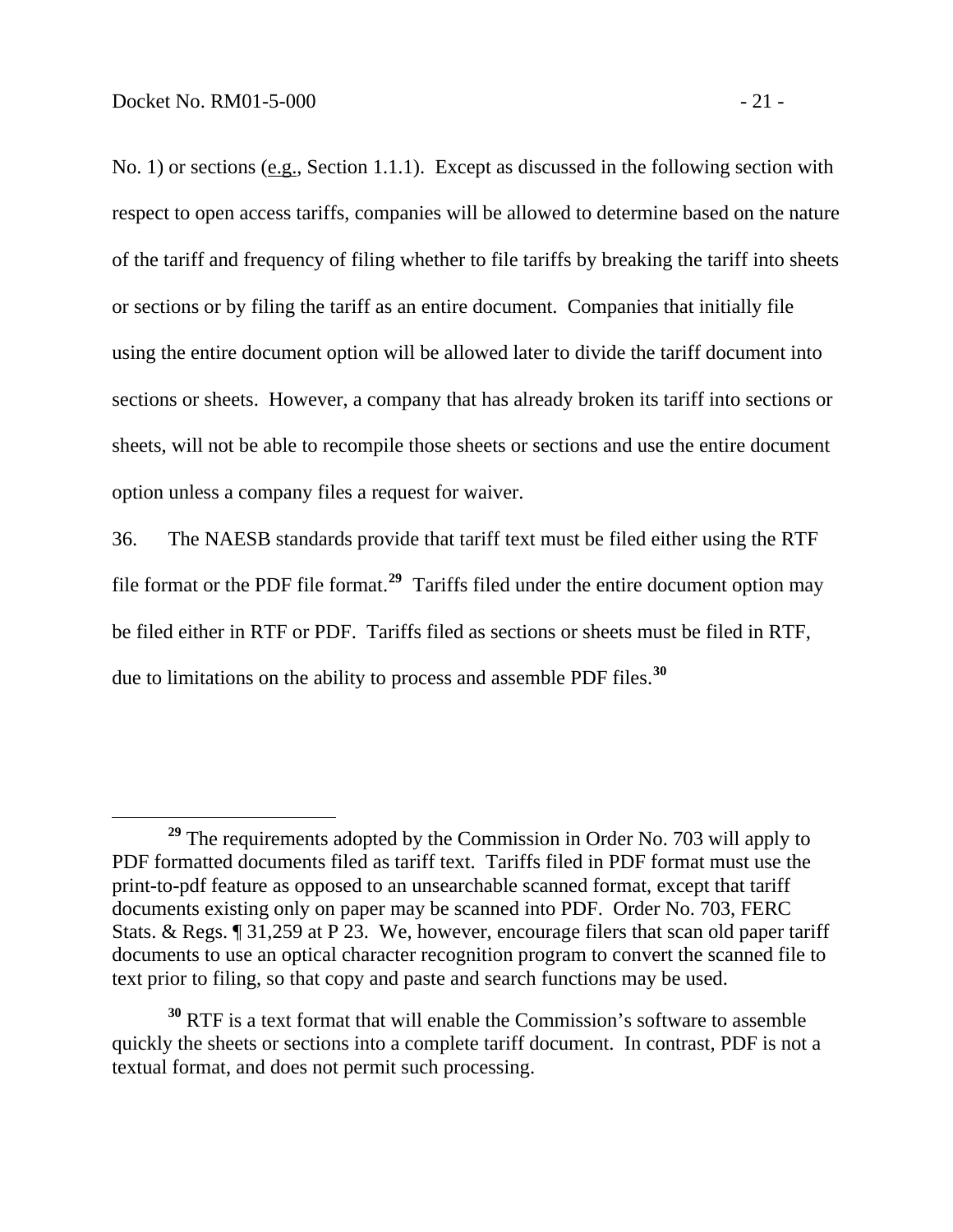37. The comments support the flexibility to use sheet, section, and entire document options using PDF format.**[31](#page-25-0)** AOPL for example "strenuously supports this aspect of the rule which provides benefits to both shippers and pipelines."**[32](#page-25-1)**

38. TransCanada asks that the Commission clarify whether and under what conditions companies that initially file using the sheet-based option may be allowed to later re-file using the section-based option, and vice-versa. For both the shipper and Commission staff benefit, we certainly would not encourage utilities to switch back and forth frequently between a sheet and a section-based system, because such a change will make the ability to research past provisions more difficult.**[33](#page-25-2)** But because both the sheet and section approaches provide equivalent granularity and flexibility for users, utilities can make such a change without obtaining special permission. The only time special permission is required is if a utility wants to covert from a sheet or section based approach to entire document, because such a change does reduce usability.

39. AGA requests that tariffs be fully text searchable. As described above, all tariffs, including those filed using PDF, must be filed in text searchable format.

<span id="page-25-0"></span>

<span id="page-25-2"></span><span id="page-25-1"></span><sup>33</sup> The database will store each sheet or section so that a user wishing to examine a past sheet or section can do so. If the utility decides to change between sheets and sections, the prior history of a particular provision may be more difficult to access. For example, in a sheet to section change, the past sheet (record) will still appear in the database, but it will not be linked to the section (record) that will replace it.

**<sup>31</sup>** Midwest ISO, INGAA, and AOPL.

**<sup>32</sup>** AOPL Comment, at 4.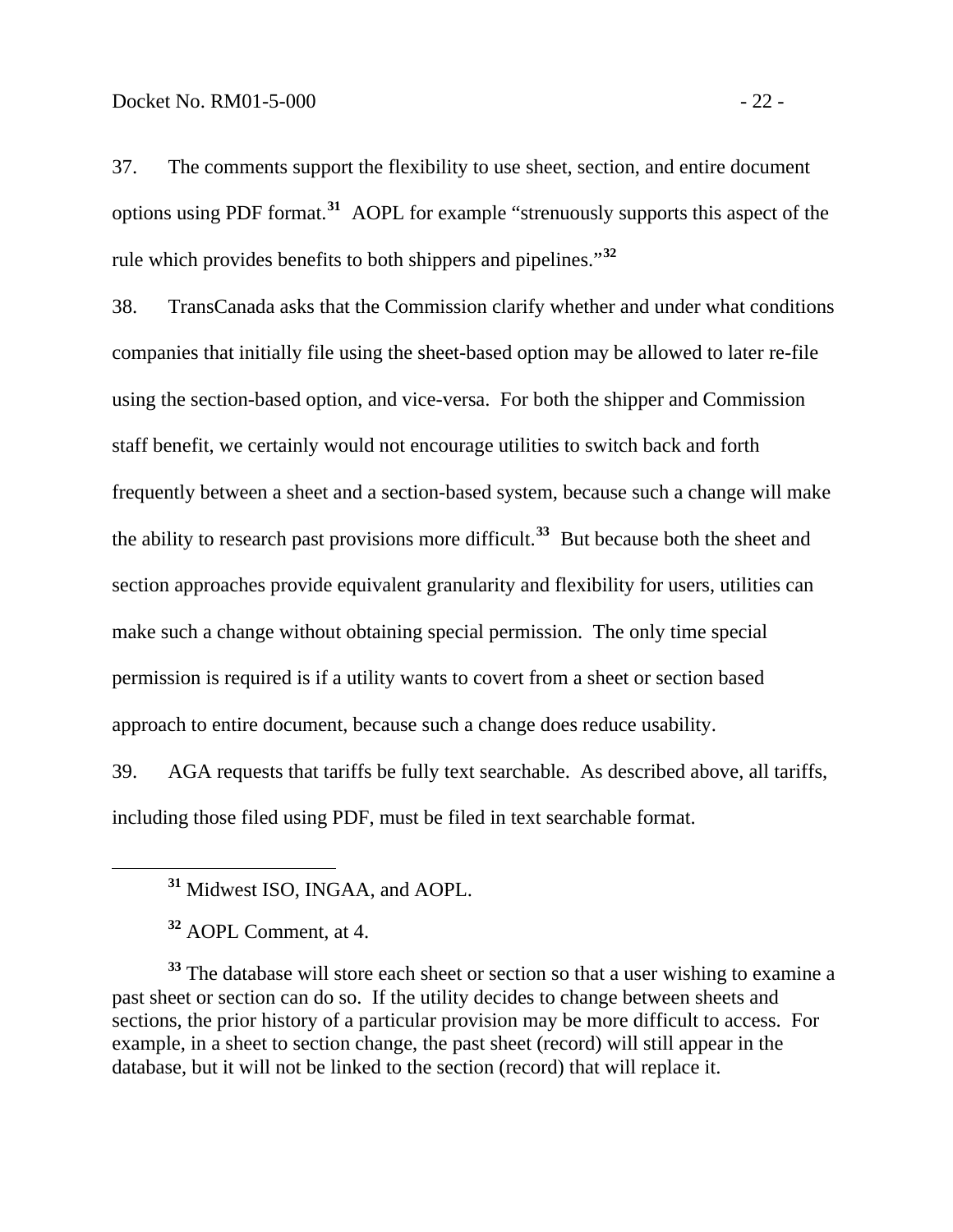#### **2. Gas and Electric Open Access Transmission Tariffs**

<span id="page-26-0"></span>40. Tariffs for interstate natural gas pipelines and electric utilities must be filed by breaking the document into sheets or sections. Unlike individual service agreements or contracts that affect only the signatories to the agreements, the open access transmission tariffs affect a wide variety of customers and are the most frequently revised. Moreover, because of the breadth of these tariffs, and the need to review and research portions of these tariffs, it would not be efficient for staff or for the public to have these documents refiled in their entirety every time a company proposes to revise an individual tariff section or page.

41. We are revising §§ 35.9 and 154.102 to require that open access transmission tariffs, which will include other open access documents and documents of general applicability, such as ISO/RTO operating agreements and market rules, must be filed as sheets or sections. Because the electric OATTs are based on the Commission's pro forma OATT, we have specified the minimum required divisions for such filings. For non-ISO/RTO OATTs, the OATT must be divided at least at the section 1.0 level, with individual sections for each schedule or attachment. Because ISO/RTO OATTs are much more complex, ISO/RTOs will be required to divide their OATTs at the 1.1 level at a minimum. Filers are encouraged to use even smaller divisions that are appropriate to their individual tariffs and filing patterns. In addition, to aid electric utilities in filing their OATTs, we are posting on our website a pro forma OATT divided into the largest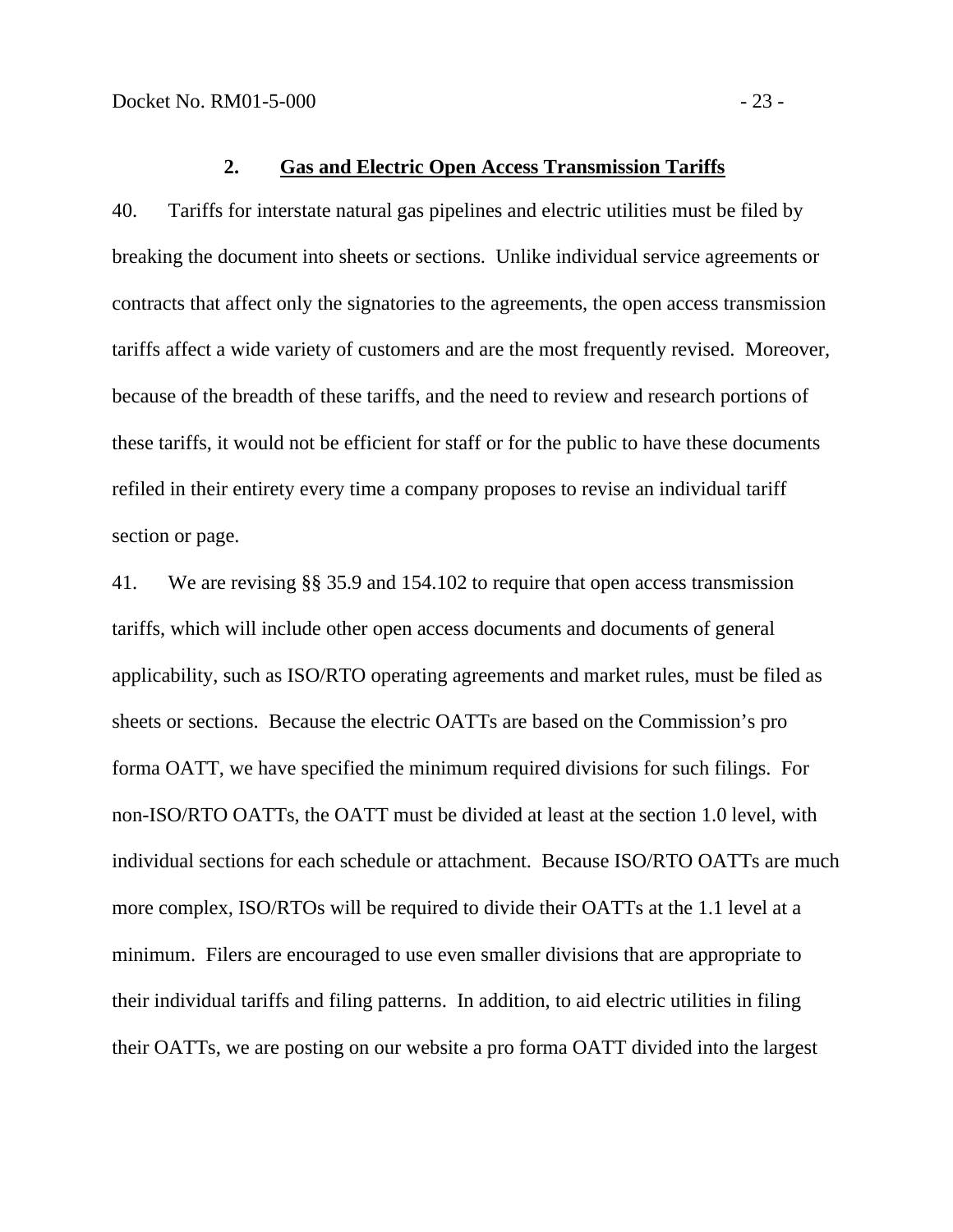allowable sections, as well as information that will help companies develop Microsoft® Word macros to electronically divide tariffs at this level.

42. Because we have not specified a pro forma interstate natural gas transportation tariff, the regulation we adopt requires that the interstate natural gas pipeline open access tariffs filed as sections be divided so that each section includes only related subject matter and is of reasonable length.**[34](#page-27-0)** Negotiated rate agreements and other non-conforming service agreements need not be divided, but can be filed as entire documents.

43. EEI requests that non-RTOs be allowed to file their OATTs as single documents, maintaining that these are relatively static documents and that allowing the filing of an entire document will reduce the time and expense necessary to break such tariffs into sections and may simplify the filing software that such companies need to build or acquire.

44. We will not relax the requirement to at least divide the pro forma OATTs at the 1.0 level. As described above, OATTs can be large and unwieldy documents and run to over 160 pages; dividing the document at the 1.0 level will ensure that Commission staff and the public can review and search for tariff provisions relating to the same subject matter. Dividing the OATT at the 1.0 level will result in only 57 sections, each addressing a different topic, and such division will only have to be done once. Moreover, EEI maintains that most OATTs are maintained as Microsoft Word documents.

<span id="page-27-0"></span>

**<sup>34</sup>** 18 CFR 154.102.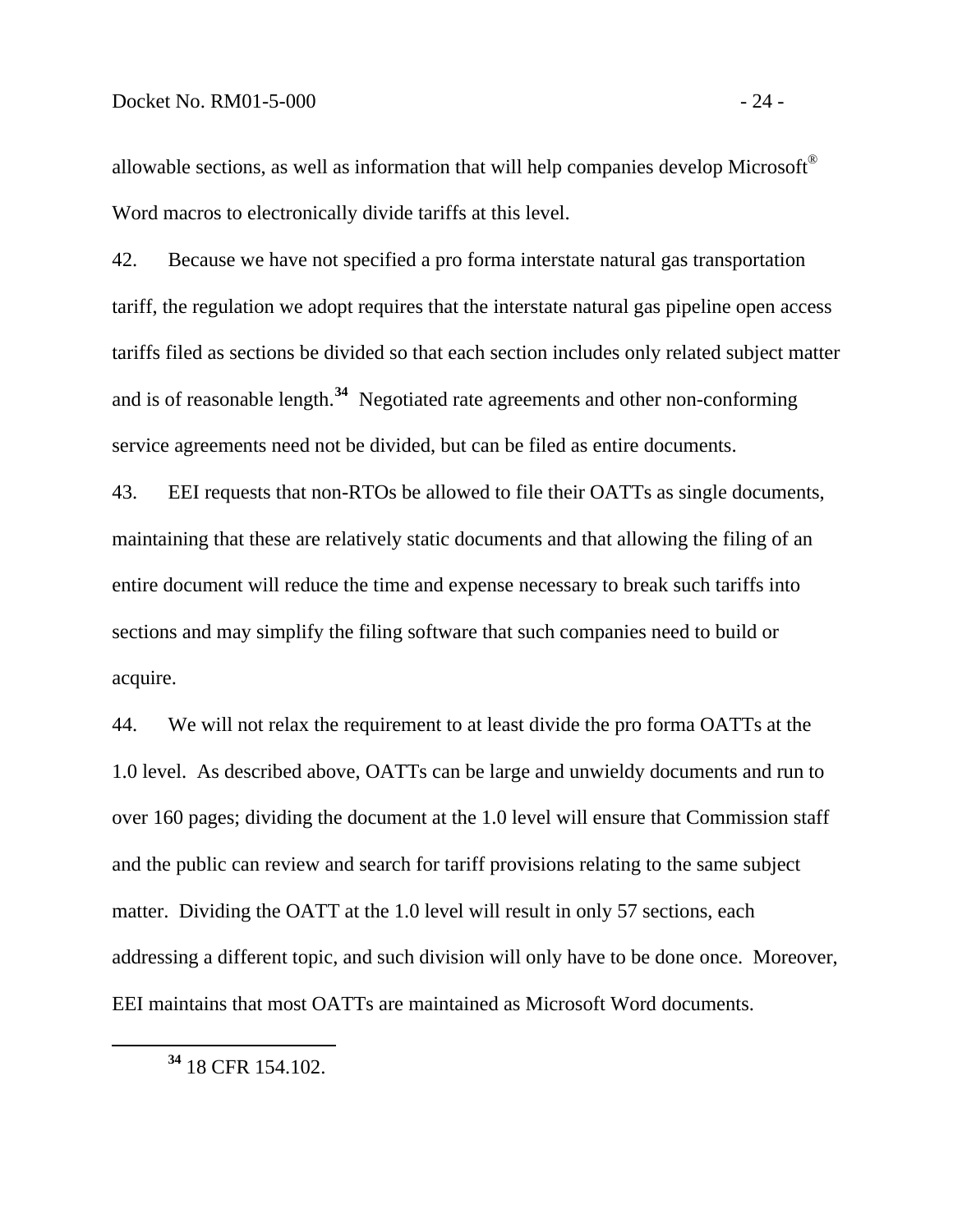<span id="page-28-0"></span>Commission staff has developed and will post a macro that in many cases will divide the OATT at the appropriate level. Commission staff also has posted a pro format OATT divided into the requisite sections that can be used as a reference. Creating the sectionalized pro forma OATT manually only took one hour. In balancing the burden of a one-time conversion of an OATT into individual sections against the benefits of being able to easily locate and search for specific OATT sections, we find that the benefits of requiring that OATTs be broken into sections outweigh the costs.

45. AGA argues that the Commission should set a minimum requirement for gas pipelines similar to that set for electric utilities and suggests that the minimum should at least match the table of contents and include as a separate section each topic listed under General Terms and Conditions of Service. We find that this suggestion does provide useful guidance as to the minimum sections required and therefore revise the regulation in §154.102 accordingly.

### **3. Versioning**

46. The Commission currently requires each tariff page to include a version number that can be used to identify the particular revision of that page (e.g., First Revised Sheet No. 1 would replace Original Sheet No. 1). Because tariff provisions change, often frequently, this convention is useful over time for identifying and referring to particular tariff provisions in orders. With the adoption of the NAESB standards, the versioning requirement will be modified and made less complicated.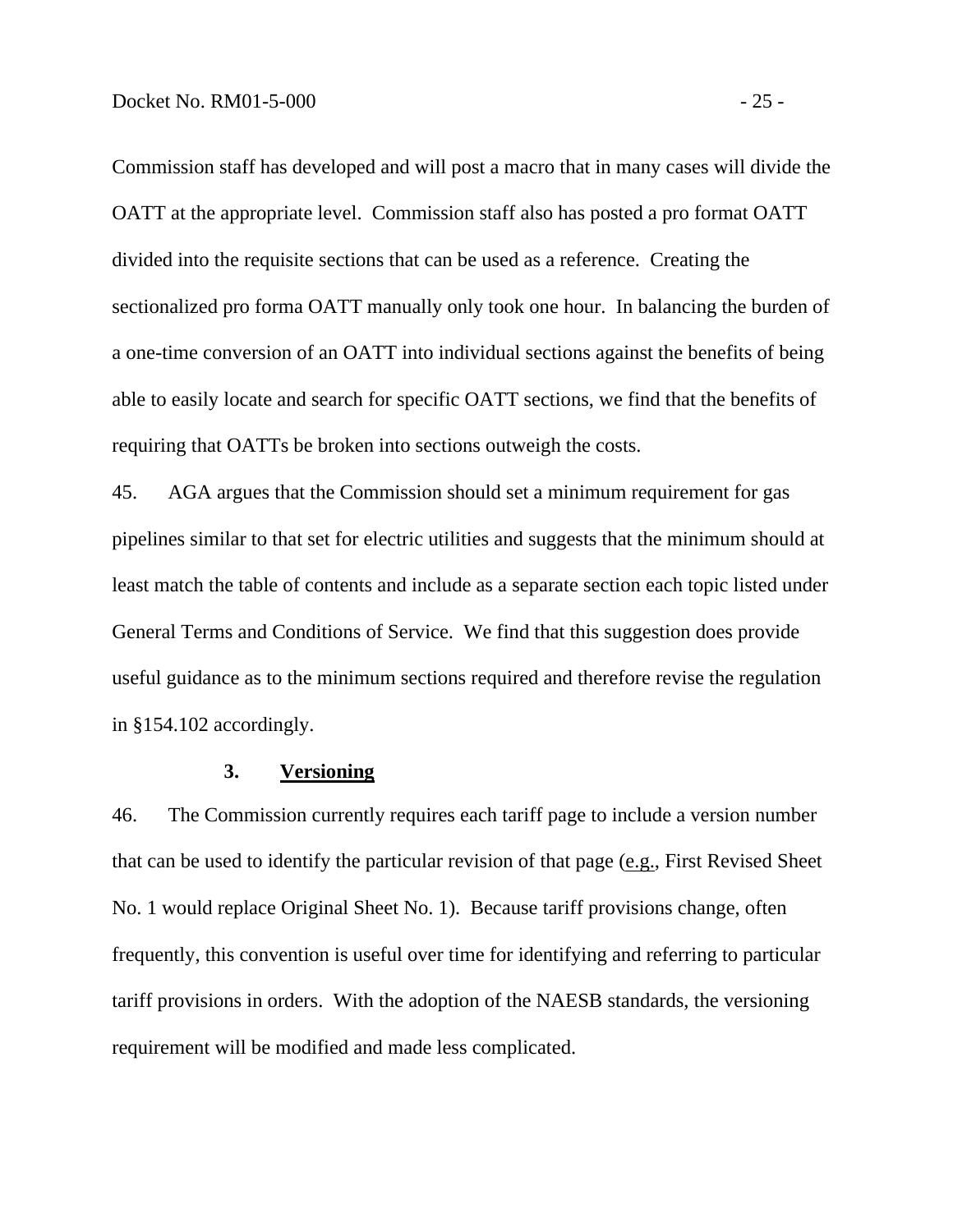47. The NAESB standards require that each sheet, section, or entire tariff document be identified with a version number in an x.y.z format.**[35](#page-29-0)** The x.y.z format will accommodate the same level of identification as our existing nomenclature, including items such as squeezed and retroactive sheets. As long as each tariff section, sheet, or entire document is identified uniquely, companies can choose how complex to make their identification. Some companies may want to continue this detailed approach to better identify the placement and relative position of tariff sheets and sections, and the x.y.z format will accommodate such identification. Other companies may not choose to include such a detailed hierarchy of changes. Companies, for example, may choose simply to numerically number each section, sheet, or entire tariff document as they file it, using just the x field.

48. As proposed in the NOPR, and adopted in this Final Rule, identification of versioning need not be included in the text of the individual tariff revisions that are filed with the exception of tariffs filed in PDF format. Companies however may choose to include such identification in the tariff text if they desire. The XML schema requires that the requisite versioning information be included as metadata, and versioning information

<span id="page-29-0"></span>**<sup>35</sup>** The x.y.z format is a representation of the version (designation) of a tariff filing where "x" represents revision number for the given tariff provision (tariff record), "y" delineates that it is a substitute for a previously filed tariff provision, and "z" indicates that it is a "squeeze" tariff provision. A "squeeze" tariff provision occurs when a tariff provision needs to be made effective on a date which occurs between the effective dates of two tariff provisions that already are filed with the Commission.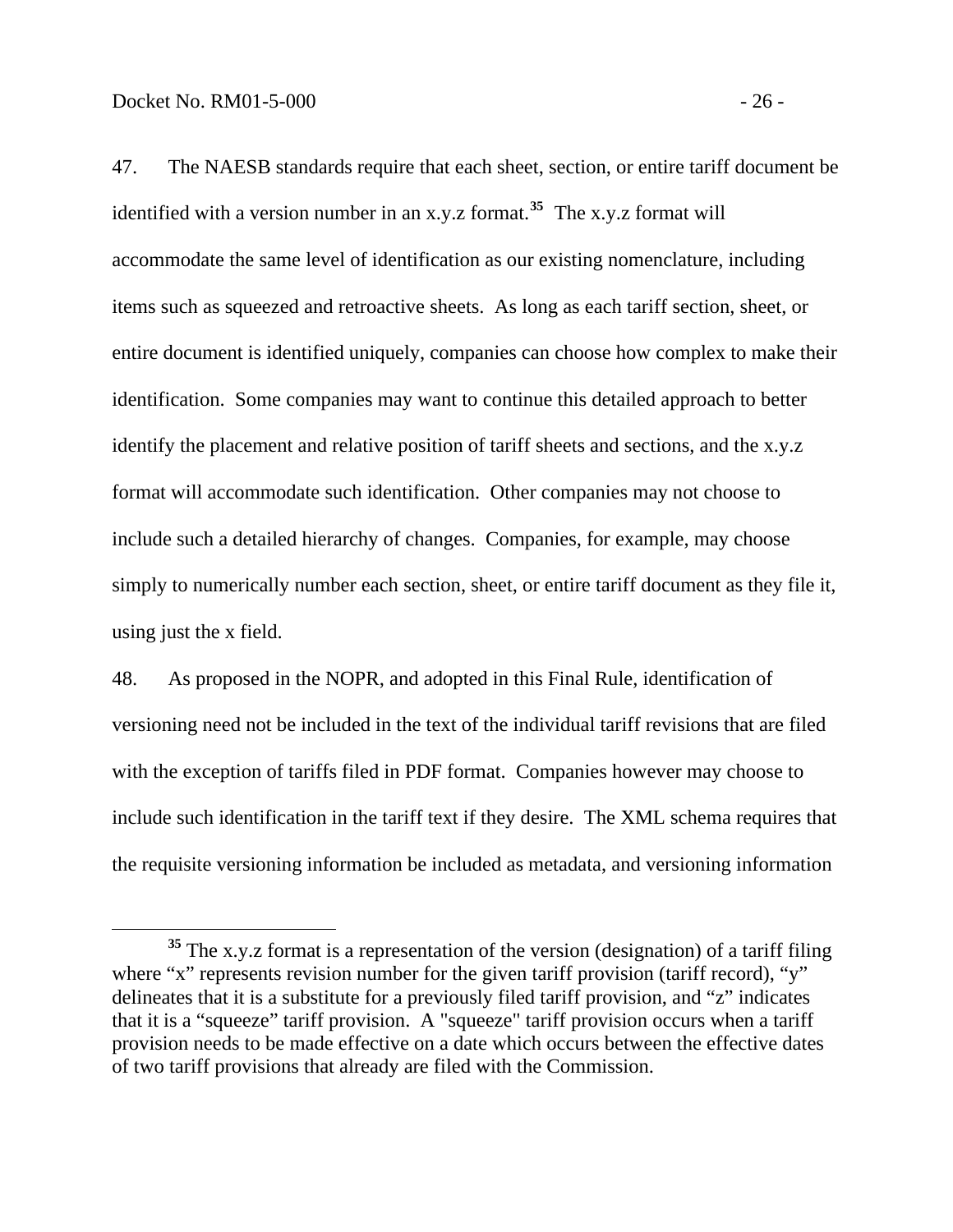will be made available to staff and the public in the tariff database. Moreover, to ensure that the versioning information is available to the public on eLibrary, the Commission will use the metadata provided in the XML package to generate a document on eLibrary that contains the appropriate versioning information. Because we are creating this document by electronically combining information from the XML package, the formatting of the versions and tariff text may not appear identical to the filing made by the company.

49. The only exception to this rule is for tariff documents filed using PDF. Because PDF is not a textual format and does not permit easy electronic manipulation, we cannot generate a document for eLibrary that contains the correct versioning information. For these documents, therefore, the Instruction Guide requires that the first page of the tariff document include the required information: company name, tariff title (if applicable), and the appropriate version number.

50. INGAA suggests that for gas tariffs, the regulations should continue to require that the first section or sheet of the tariff include: The FERC Gas Tariff Volume Number, the name of the natural gas company, as well as the name, title, address, telephone number, e-mail address and facsimile number of a person to whom communications concerning the tariff should be sent. We will modify the regulation to continue this requirement.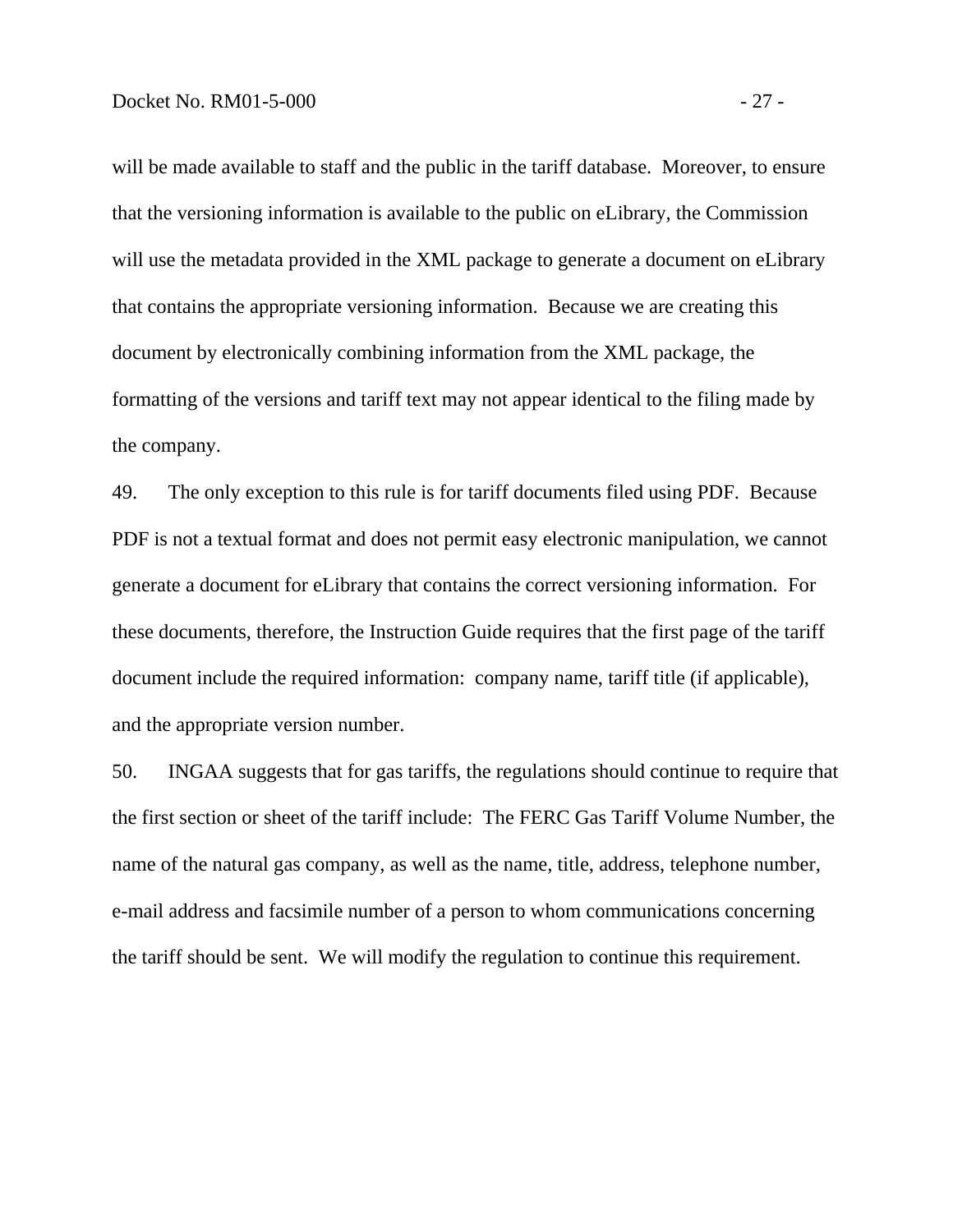<span id="page-31-0"></span>51. EEI recommends that the Commission eliminate various formatting requirements required under Order No. 614.**[36](#page-31-1)** As we have discussed above, we are eliminating a variety of the required formatting requirements because they are included in the XML metadata and the other formatting requirements are included in the standards. As a result, the formatting and filing requirements of Order No. 614 have been supplanted by the regulations and requirements addressed in this rulemaking.**[37](#page-31-2)**

### **4. Marked Tariff Changes**

52. The Commission's current interstate natural gas pipeline (§ 154.201) and electric utility regulations (§ 35.10), require companies to provide a marked version of the tariff text in the tariff filing indicating the changes and deletions made to the existing tariff text. The oil pipeline regulations (§ 341.3) provide for the use of special symbols to denote changes.

53. We are continuing the requirement for filing marked versions of tariffs. We also are modifying the symbols used by the oil pipelines using the symbols proposed by

<span id="page-31-1"></span>**<sup>36</sup>** Designation of Electric Rate Schedule Sheets, Order No. 614, 65 FR 18,221 (Apr. 7, 2000), FERC Stats. & Regs. ¶ 31,096 (2000).

<span id="page-31-2"></span>**<sup>37</sup>** The provisions of §35.5 regarding rejection of material (adopted in Order No. 614) are being retained. In filing pre-existing contracts and rate schedules, electric utilities are still required to eliminate the use of supplements and include in their filings only effective provisions. See 18 CFR 35.1 (revised to remove the use of supplements); Boston Edison Company, 98 FERC ¶ 61,292 (2002) (utilities must file effective tariff provisions); Vermont Yankee Nuclear Power Corporation, 98 FERC ¶ 61,122, at 61,366 (2002) (utility required to remove tariff language that was no longer effective from its rate schedule).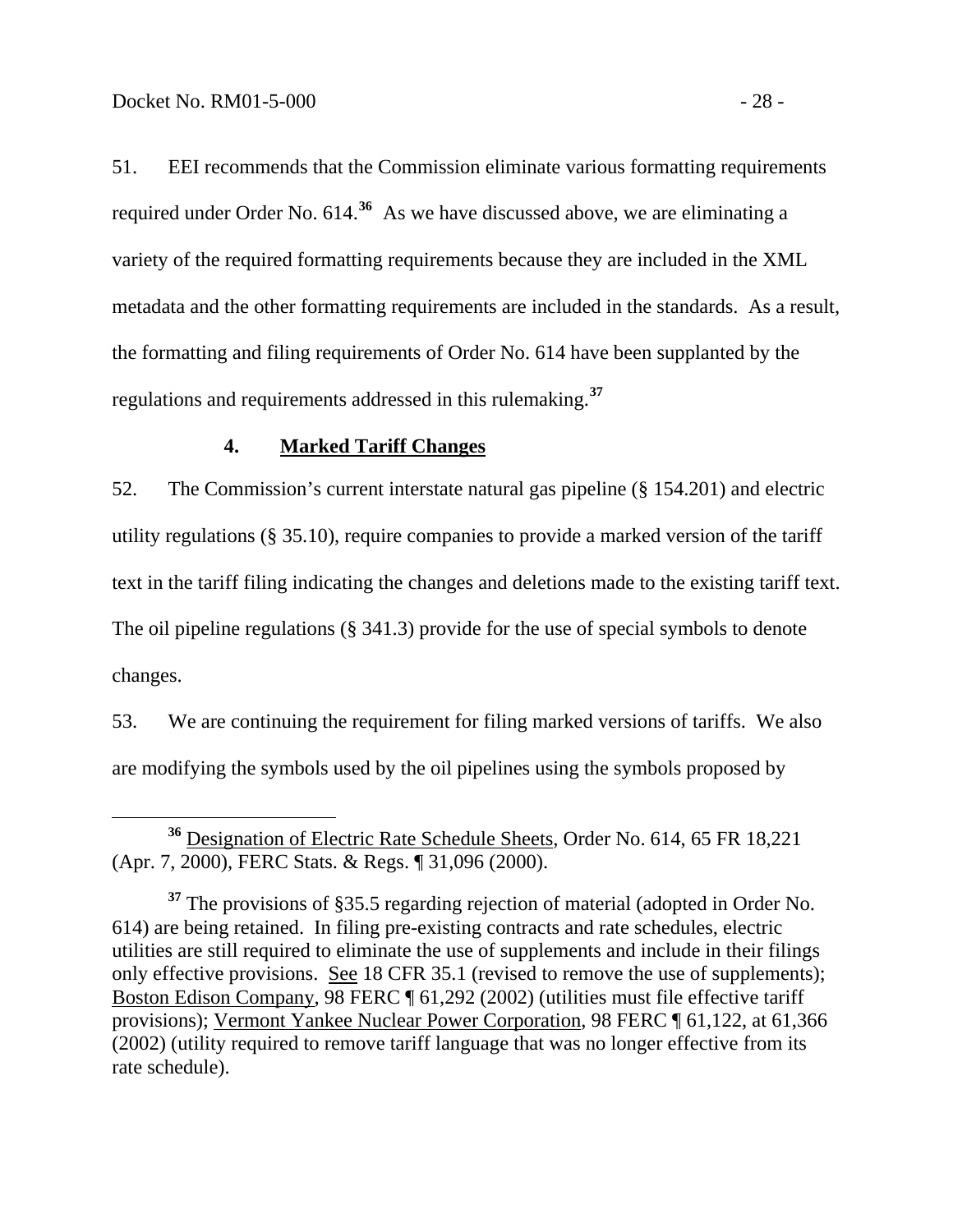AOPL so that the symbols can be entered into a find or search message box using keystrokes available on a keyboard. In contrast to past practice in which tariff changes were filed only as individual sheets or supplements, the standards permit tariff documents to be filed as large sections or as entire documents. Although we are confident that filing companies will not intentionally make unmarked changes to tariff text, we want to ensure that both staff and the public are not put in the position of having to read the entire tariff text of large sections or an entire document to ensure that unmarked changes were not made. As a precaution, therefore, we are revising our regulations to make clear that only the sections of the tariff document appropriately identified in the filing will be considered part of the filing and any acceptance of a filing by the Commission will not constitute acceptance of an unmarked tariff change.

54. INGAA supports the regulation, but requests that the Commission modify it to state that "interested parties may comment only on those revisions appropriately designated and marked to constitute the filing; provided, however, comments on unmarked and undesignated language will be permitted when such comments provide useful information to the Commission for the resolution of issues directly related to the filing." We will not adopt the proposed language as part of the regulation because, as INGAA itself recognizes, determinations as to the appropriateness of such comments need to be made on a case by case basis. The Commission must in individual cases determine if the protest or comment on the unchanged tariff text bears upon the justness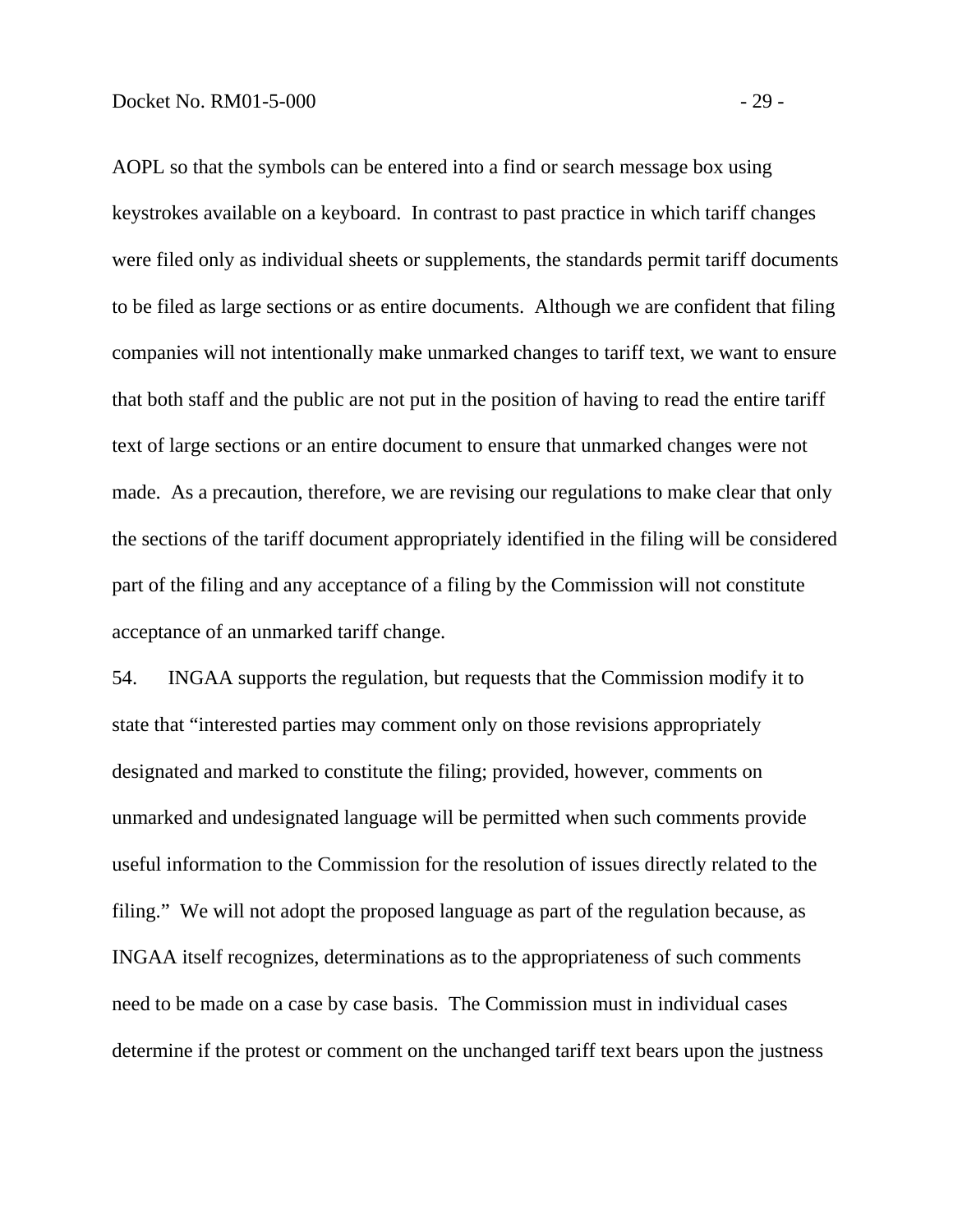and reasonableness of the proposed tariff change or is a request for the Commission to take action under section 5 of the Natural Gas Act to revise the unchanged provision.

55. AOPL argues that the Commission should remove the proposed language in § 341.3 of the regulations arguing that a filed tariff change should be deemed effective even if a symbol is misplaced or incorrect. AOPL states that under long-standing ICA precedent the omission of a symbol in a tariff denoting a change in rate does not affect the validity or applicability of the tariff item.

56. We never meant for this provision of the regulations to constitute a trap that would penalize an oil pipeline if it simply used the wrong symbol or failed to include a symbol in the tariff as long as its overall filing was sufficient to provide notice of the proposed change. We therefore have revised the regulation from that proposed in the NOPR to make clear the regulation does not apply to an improper or omitted symbol so long as the change is identified in the tariff filing.**[38](#page-33-0)** The purpose of this regulation is to ensure that shippers and the Commission receive the required notice of proposed changes by the pipeline and that shippers are not penalized by the failure of the pipeline to provide the requisite notice. As part of the NAESB process, agreement was reached on allowing oil pipelines to file entire tariffs as PDF files. Because of the nature of PDF files, however,

<span id="page-33-0"></span>**<sup>38</sup>** The NOPR used the phrase "revisions that are marked appropriately," which in the context of the oil pipeline regulations might be read to connote marked with the correct symbol. We are revising the regulation to read "revisions to tariffs identified in the filing" which will cover revisions that are explained in the transmittal letter even if the symbol is incorrect or omitted in the tariff.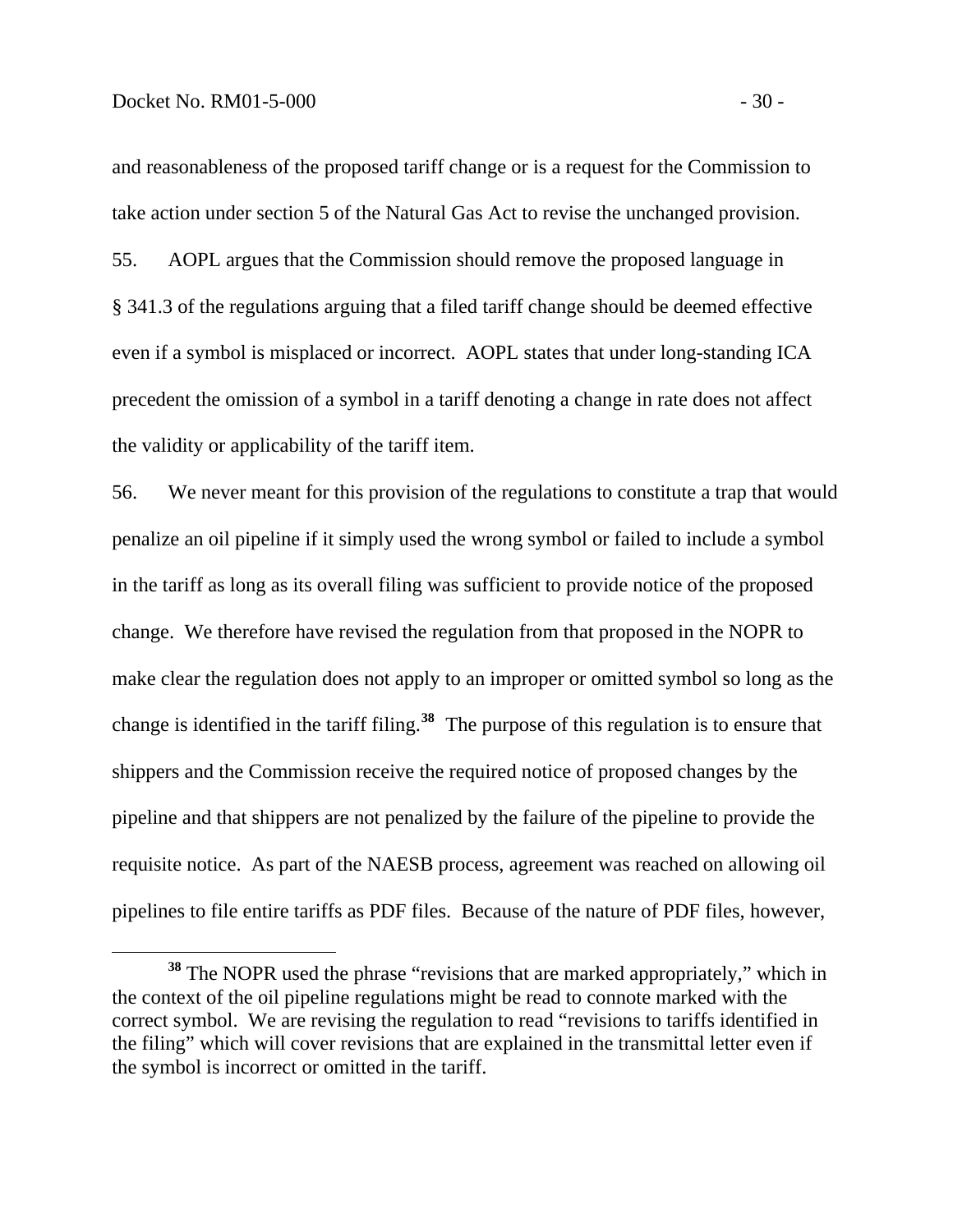it will be difficult for the Commission staff or the pipeline's customers to create a document comparison of a PDF document. Thus, the oil pipeline would be in the best position to create a document comparison, and we find the burden of ensuring proper notice legitimately should fall on the oil pipeline making the filing. The oil pipeline could for example satisfy this requirement by indicating its changes in the transmittal letter or attaching to the transmittal letter a redline-strikeout version of the tariff being revised.

57. Section 6(3) of the Interstate Commerce Act (ICA) recognizes that it is the responsibility of an oil pipeline in making a filing to change its tariff to "plainly state the changes proposed to be made in the schedule then in force." ICC v. American Trucking Association,<sup>[39](#page-34-0)</sup> cited by AOPL, does not establish the invalidity of the Commission's regulation. In American Trucking, the Interstate Commerce Commission (ICC) sought to reject tariff rates based on violations of rate bureau agreements. While the Court found that the ICC was without statutory authority retroactively to reject a tariff in violation of the rate bureau agreement after the tariff has taken effect, the Court found that the ICC did have authority to condition tariff approval in a manner reasonably tied to statutory objectives. In this regulation, we are not retroactively rejecting a tariff we have previously accepted; rather we are imposing a regulatory condition governing the filing prior to acceptance that will ensure that customers are protected in the event that the oil

<span id="page-34-0"></span>**<sup>39</sup>** 467 U.S. 354 (1984) (American Trucking).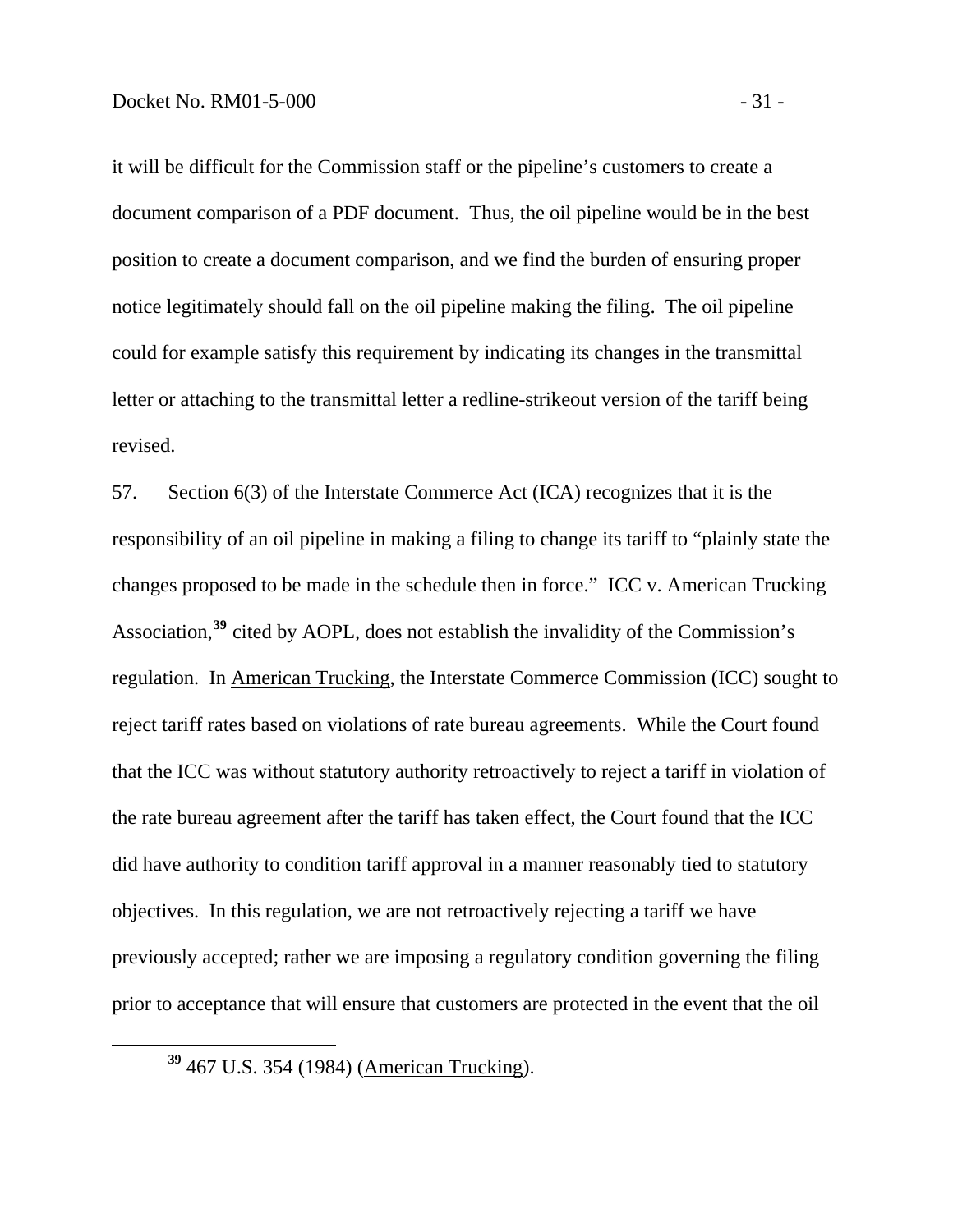<span id="page-35-0"></span>pipeline fails to provide sufficient notice of a tariff change. Moreover, the regulation does not determine the regulatory outcome of any challenge to the unidentified rate. We recognize the regulatory differences between the ICA and the FPA and NGA,**<sup>40</sup>** and that interpretations of the ICA have provided that, in some circumstances, the failure to identify a rate change could be deemed a technical defect that would not necessarily void an unidentified rate, but could subject the pipeline to damages or other remedies as provided in the ICA.**<sup>41</sup>**

### **5. Clean Tariff Sheets Filed as Attachments**

58. As discussed above, the tariff text for use by the database will be filed as a separate data element, and the Commission may not be able to generate a formatted version of that tariff text acceptable to the filer for inclusion in eLibrary. For this reason, the standards provide that companies will also include as an attachment to their filing a clean copy of the relevant tariff sheets, sections, or entire document formatted as the filer

**<sup>40</sup>** The ICA for example provides a two-year period for reparations, which is not part of the NGA or FPA. 49 App. U.S.C. §16(3)(b) (1988).

**<sup>41</sup>** See Genstar v. ICC, 665 F.2d 1304, 1308 (D.C. Cir. 1981) (for rates with procedural irregularities, the remedy is correction of the "harm if any caused by unlawfulness or irregularity"). For example, a shipper that does not have effective notice, may not be able to protest the filed rate and may only be aware of, and challenge, a rate after it has received a bill. After such a challenge is filed, the Commission could review the rate to determine if it is just and reasonable. If the Commission were to determine that the filed rate is not just and reasonable, but that a different rate is justified, the damages could be computed based on the difference between what the pipeline charged and the just and reasonable rate ultimately determined by the Commission.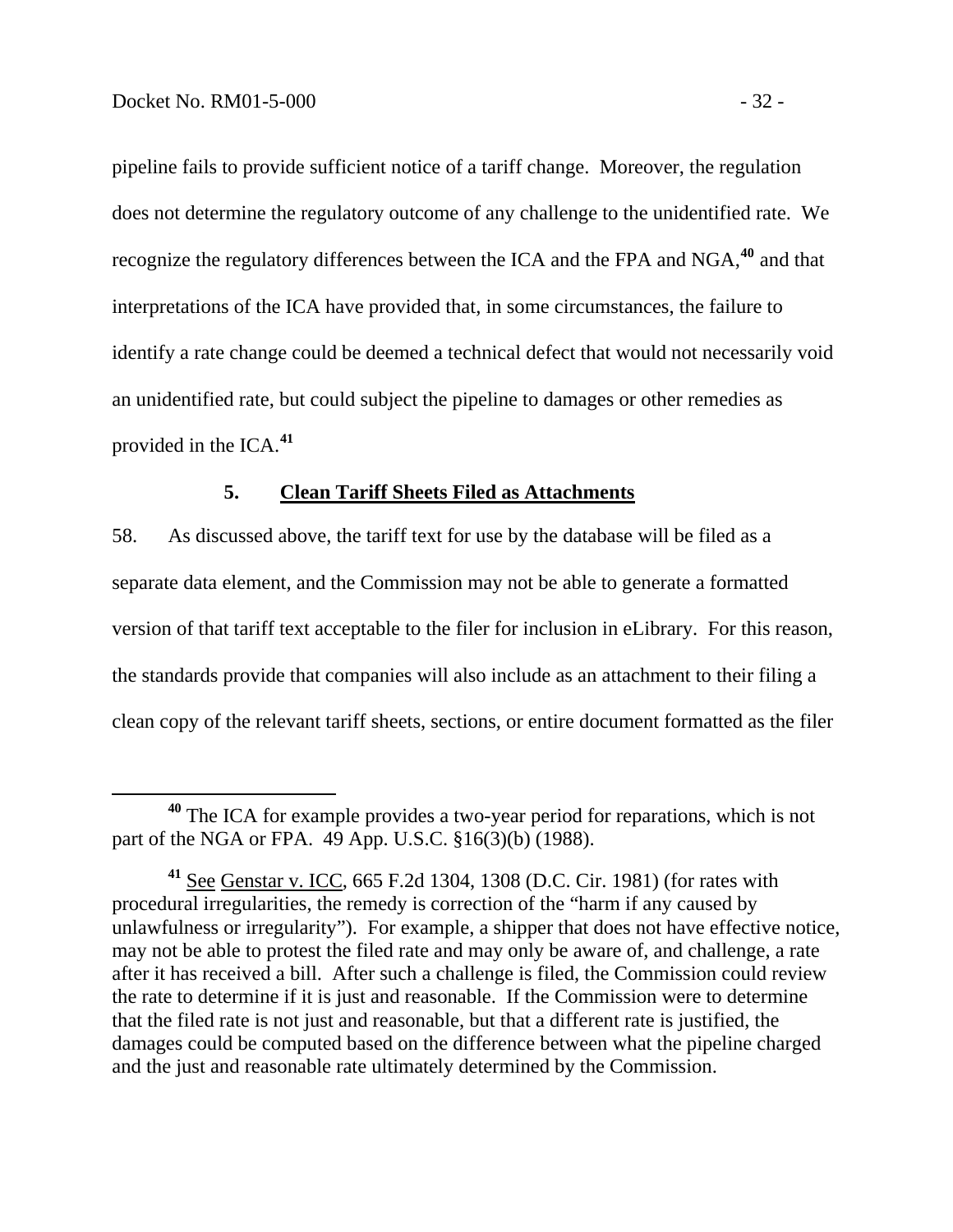prefers.**<sup>42</sup>** The clean version of the tariff text may be filed using any electronic file format currently approved by the Secretary of the Commission for eFiling.

59. AOPL requests clarification as to which of the tariff documents included in the XML package, including the marked version made by the utility, constitutes the official version of the tariff filing. As stated above, no substantive differences should exist between the tariff provisions filed as part of the XML data and the tariff provisions filed as attachments. To the extent that such differences exist, and they are significant, they will need to be addressed on a case-by-case basis by the Commission.

#### **6. Joint, Shared, and Section 206 Filings**

60. All utilities, but principally the electric industry, may make joint and shared tariff filings. Joint filings refer to tariffs applicable to more than one company. Shared tariffs refer to a tariff that can be revised by one or more parties. Shared tariffs principally refer to ISO or RTO tariffs, sections of which can be revised by the ISO and RTO as well as by individual transmission owners. Section 206 tariff filings again relate principally to ISOs and RTOs, which may not have the ability to make tariff filings under section 205 of the FPA, but have the right under their operating agreements to make tariff filings under

**<sup>42</sup>** The text of the tariff provisions (including the entire tariff document if that option is chosen) to be included in the database must, of course, match exactly the text of the clean copy of the tariff provisions filed as an attachment. The standards also will require the company to include a non-formatted plain text copy of the tariff provisions for search purposes.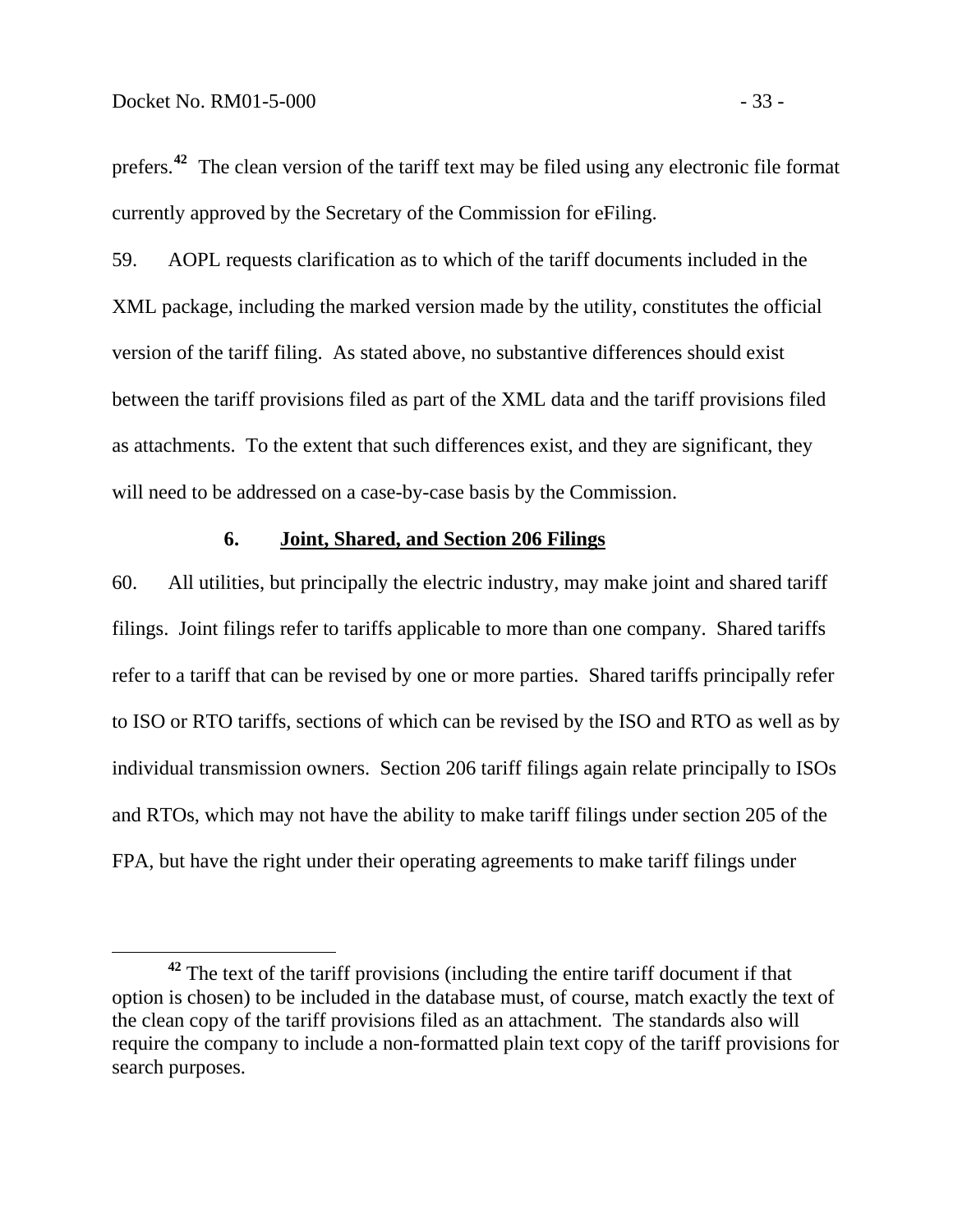section 206 of the FPA. The following approaches should ensure that parties with filing rights can make appropriate filings without undue burden.

# **a. Joint Tariff Filings**

61. Section 35.1(a) of the Commission's regulations establishes two methods by which public utilities that are parties to the same rate schedule may file the rate schedule with the Commission: (1) each public utility can file the rate schedule itself, or (2) "the rate schedule may be filed by one such public utility and all other parties having an obligation to file may post and file a certificate of concurrence."**[43](#page-37-0)** Prior to Order No. 614, when filers made a single filing, Commission staff would copy the rate schedule or tariff for the number of joint filers, place the appropriate designations on the documents, and put them in the tariff books. In Order No. 614, the Commission stated in the preamble that "on joint services, each utility offering a service must file its own tariff sheets."**[44](#page-37-1)** Currently, we therefore receive a single filing usually from a designated filer with identical tariff sheets for each joint filing utility, except that each utility's tariff contains the appropriate sheet designation for that utility.

62. In the Commission's current state of software development, we are not in a position to permit a single designated filer to submit tariff provisions on behalf of multiple entities as part of a single filing. We, however, recognize the inefficiency and

<span id="page-37-0"></span>**<sup>43</sup>** 18 CFR 35.1(a).

<span id="page-37-1"></span>**<sup>44</sup>** Order No. 614, FERC Stats. & Regs. ¶ 31,096 at 31,503.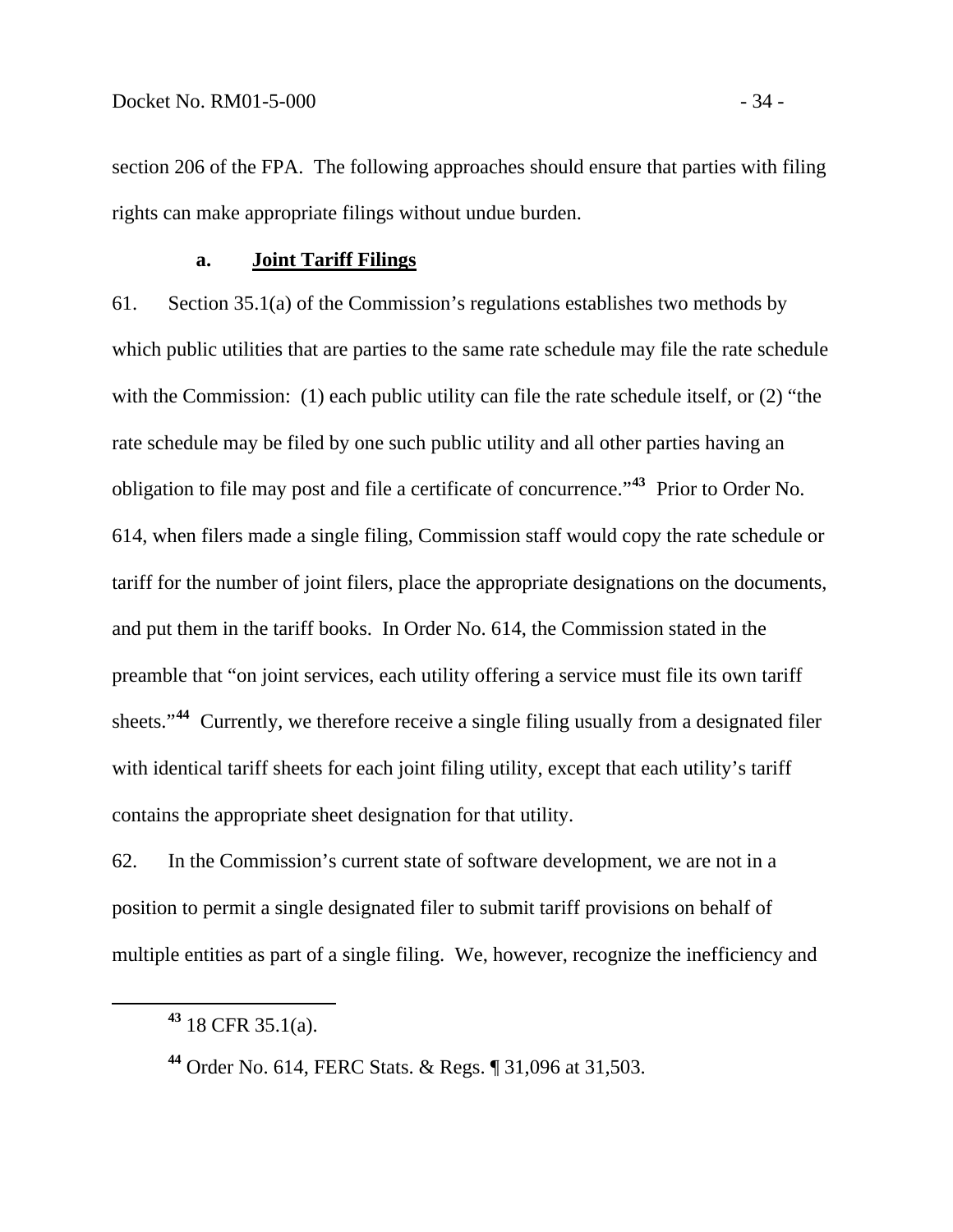confusion for the filer, the staff, and the public in having multiple identical filings made on behalf of different companies. To deal with this issue, the following approach will minimize the burden on the filer and also provide ready access to the tariff.

63. We will no longer require utilities to follow the Order No. 614 preamble instructions to file multiple copies of a tariff. Instead, the joint filers will be permitted to designate one filer to submit a single tariff filing for inclusion in its database that reflects the joint tariff, along with the requisite certificates of concurrence. The non-designated joint filers would include in their tariff database a tariff section consisting of a single page or section that would provide the appropriate name of the tariff and the identity of the utility designated as the filer for the joint tariff. In this way, the staff or the public will be able to find quickly the appropriate tariff in the database, without the need for multiple filings by each of the filers.

64. EEI maintains that parties with joint tariffs should have flexibility to make modifications to these tariffs, but it does not object to the procedure outlined above. We, therefore, will adopt this approach to joint tariffs.

#### **b. Shared Tariffs**

65. Shared tariffs refer principally to ISO and RTO tariffs, portions of which may be revised by FPA section 205 filings by the ISO/RTO or other transmission owners. Depending on the tariff section involved, one party may have exclusive rights to modify the section or multiple parties may have rights to modify the section. The structure of all the ISO and RTO tariffs as well as their filings rights are different.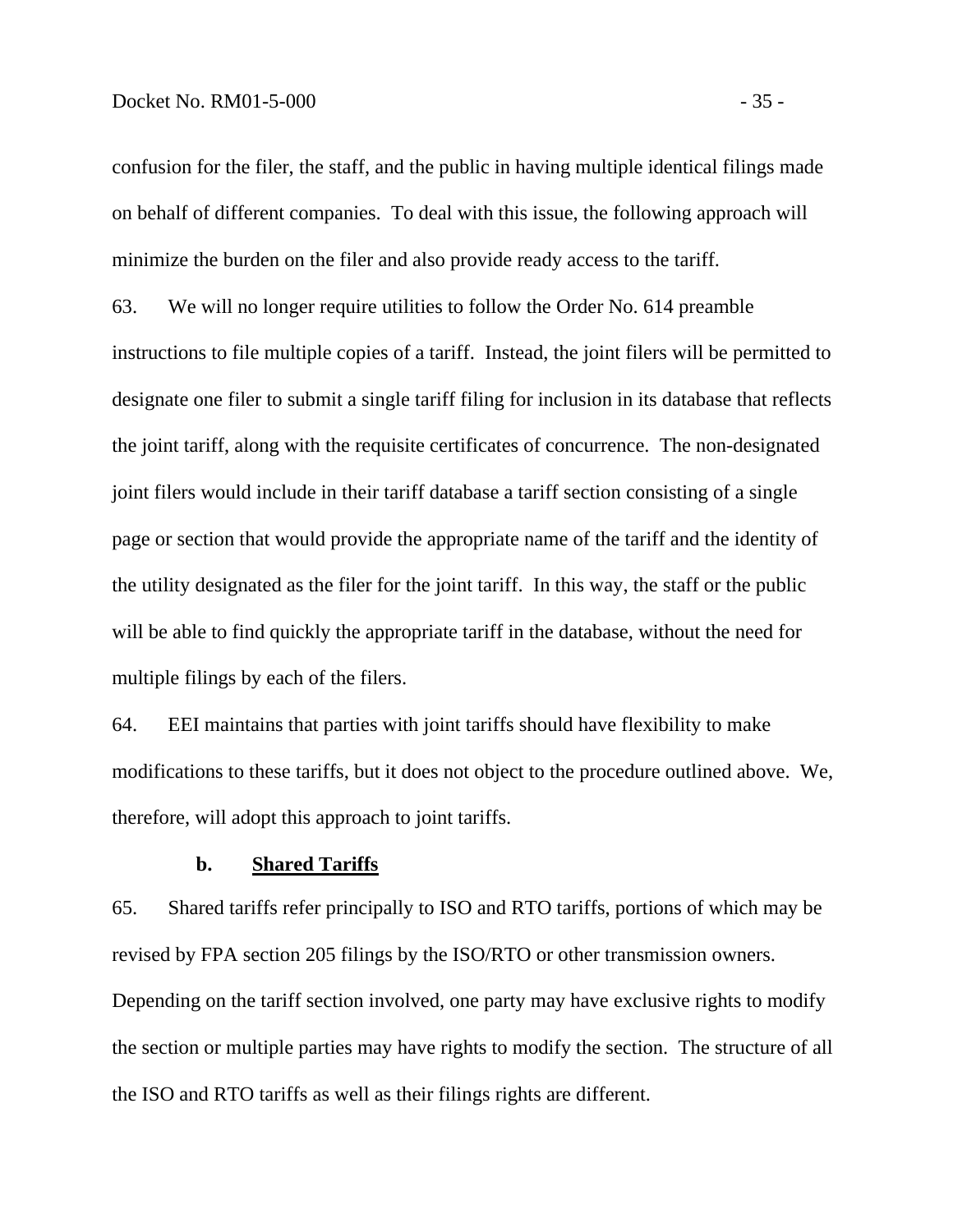$\overline{a}$ 

66. In order to file revisions to shared tariffs today, parties with shared filing rights have to share information about the tariff, such as the current section numbering and sheet designations as well as the text of the provisions. Some ISOs and RTOs provide in their tariffs that the ISO/RTO is responsible for administering the tariff.**[45](#page-39-0)**

67. The use of electronic filing will provide parties with shared tariffs with greater opportunities to develop electronic filing methods that fit their respective tariff structure, filing rights, and business processes. First, parties in organized markets can develop or obtain filing software to be shared among those with filing rights that imposes restrictions on filing rights as applicable under the individual ISO or RTO tariff. Second, ISOs and RTOs can agree to make all filings on behalf of the members in order to maintain administrative control over the tariff. Third, each of the respective parties with filing rights can continue to make individual filings as they do today by sharing certain relevant tariff and metadata among the parties with shared rights.

68. With respect to the third option, individual filings by each company, we have developed a method for making such filings. The party initiating the filing (Company A) would need to have an eRegistered party (Filer) log-on to make the filing. The Filer would have to know Company A's company identification number and password. In

<span id="page-39-0"></span>**<sup>45</sup>** Midwest ISO Transmission Tariff, Appendix K, § F. [http://mktweb.midwestiso.org/publish/Document/469a41\\_10a26fa6c1e\\_-](http://mktweb.midwestiso.org/publish/Document/469a41_10a26fa6c1e_-6d790a48324a/TOA%20(As%20Accepted%20on%2012-03-07%20EC07-89).pdf?action=download&_property=Attachment) [6d790a48324a/TOA%20\(As%20Accepted%20on%2012-03-07%20EC07-](http://mktweb.midwestiso.org/publish/Document/469a41_10a26fa6c1e_-6d790a48324a/TOA%20(As%20Accepted%20on%2012-03-07%20EC07-89).pdf?action=download&_property=Attachment) [89\).pdf?action=download&\\_property=Attachment.](http://mktweb.midwestiso.org/publish/Document/469a41_10a26fa6c1e_-6d790a48324a/TOA%20(As%20Accepted%20on%2012-03-07%20EC07-89).pdf?action=download&_property=Attachment)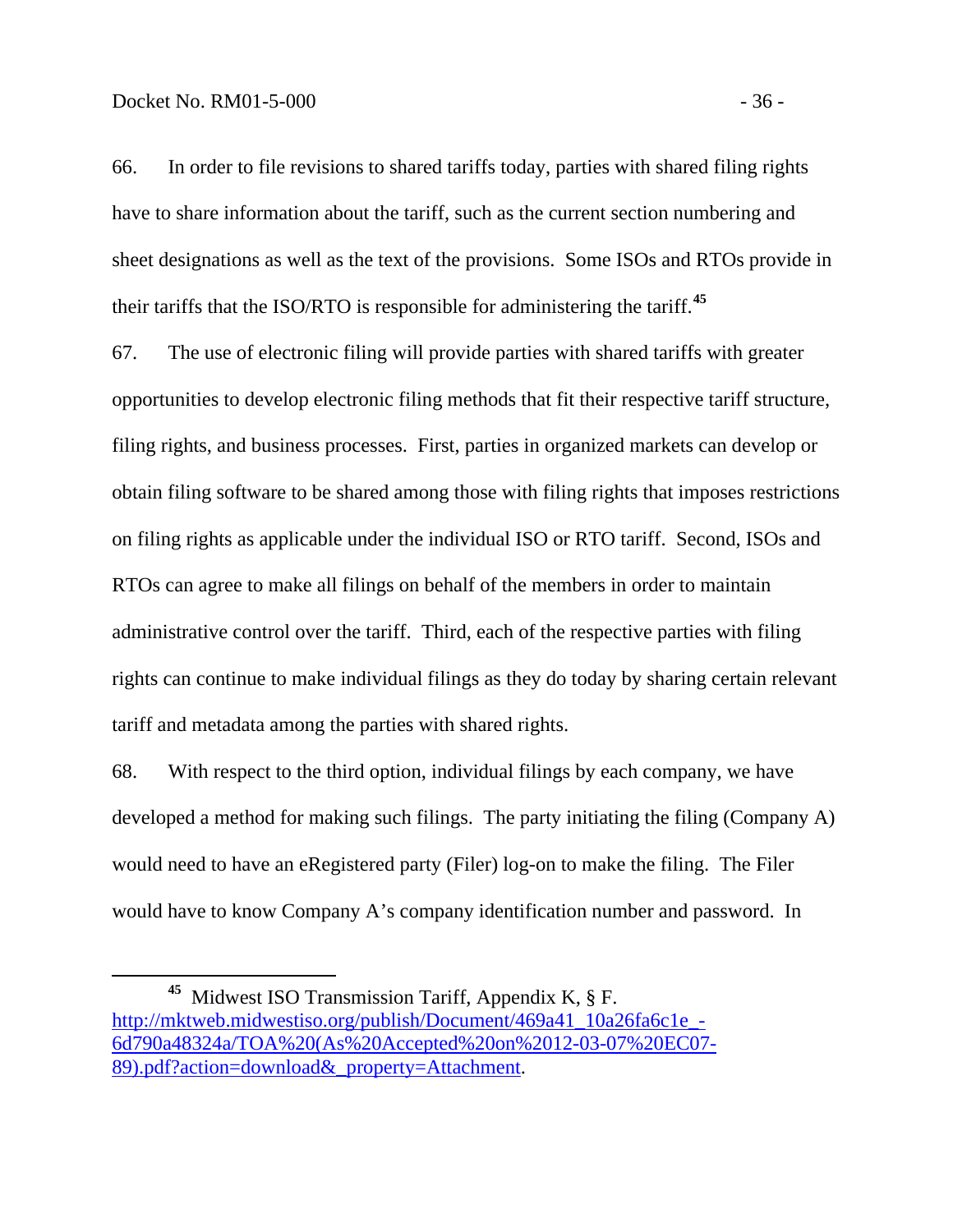order to make such a filing, the ISO and RTO would have to share with Company A its company identification number (but not its password) and tariff identifier used in the XML schema for the ISO or RTO's tariff along with other required metadata for making the filing.

69. Currently, for some ISOs and RTOs, when a transmission owner makes a section 205 filing to revise an ISO or RTO tariff, the ISO or RTO is notified only through service. In order to provide greater security and more immediate notification to the ISO or RTO, we will provide an e-mail notification to the ISO or RTO when the XML filing passes verification checks. This notification will ensure that the ISO or RTO can detect immediately any potential unauthorized filing. Moreover, because the person making the filing will be eRegistered and will be using the company identification number of the filer (Company A), we will be able to easily identify who made the filing in case any questions are raised.

70. New England PTOs support the Commission's approach to shared document filings, but request that the Commission provide additional time for possible needed revisions to the OATT of ISO New England. As discussed later, the Commission will be providing sufficient time to develop software and implement the electronic filing requirements. Such time should be sufficient to make whatever tariff or other changes may be needed to accommodate shared document filings. If ISO New England can show that additional time is required, it may file for an extension of time.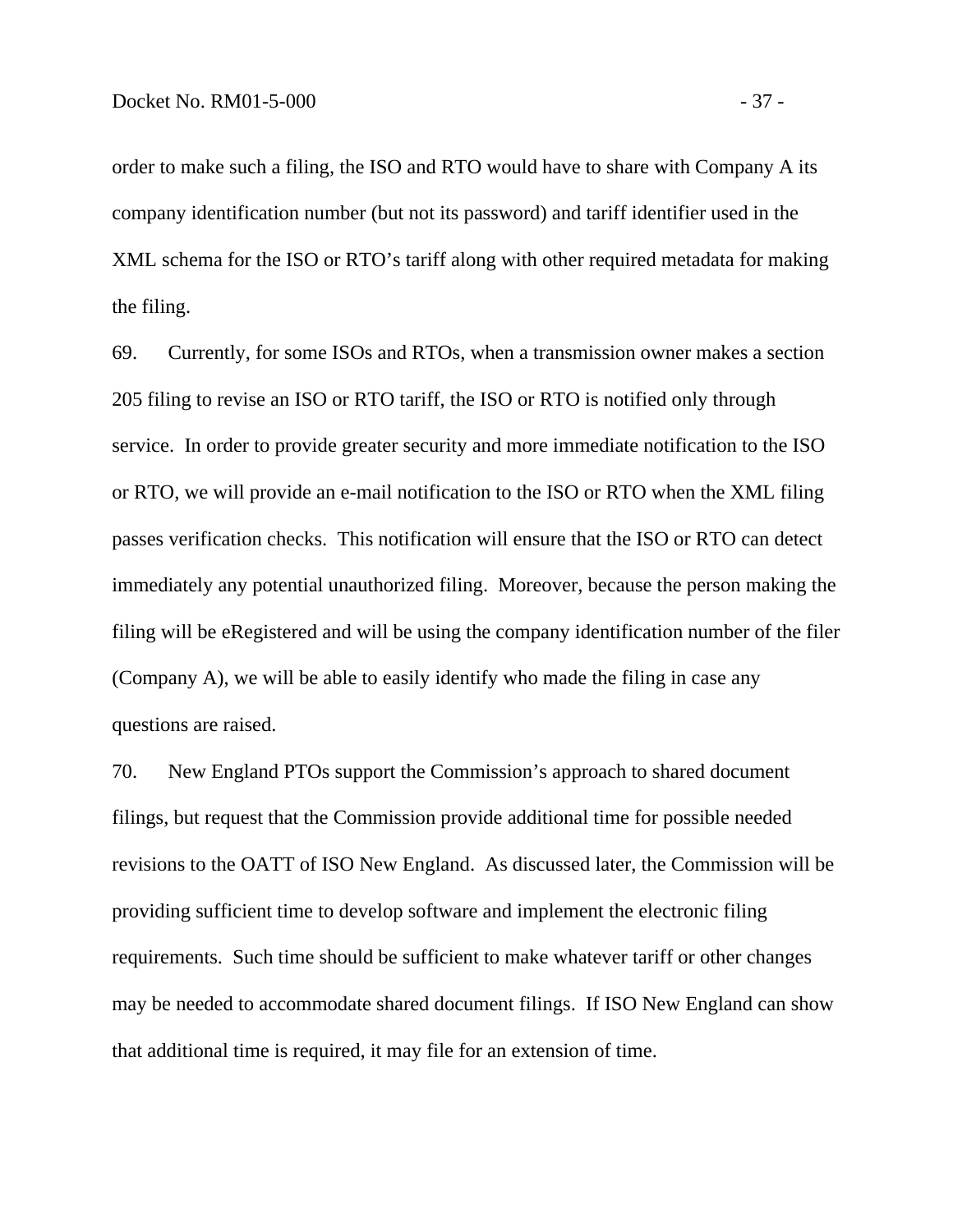$\overline{a}$ 

71. While generally supporting the Commission's approach, ISO New England suggests that the Commission should provide additional security for shared tariff filers by developing and administering a database that would permit a tariff owner to control the parties authorized to file tariff changes to its tariff.**[46](#page-41-0)** We have closely examined the potential security risks to the eTariff system and find that at this point the benefits of ISO New England's proposal for increased security do not justify the enhanced costs for the Commission to build and support an administrative website and database necessary to implement ISO New England's proposal.

72. The eTariff system will be more secure than the current paper filing system and the current eFiling system, and we have not experienced unauthorized filings to date through either our paper or eFiling system. In the current eFiling system, a filer need only be eRegistered.**[47](#page-41-1)** The eTariff system, however, will provide additional security because in addition to eRegistration, the filer must possess both a company registration number and a password. These forms of identification will be limited to regulated utilities. The RTO's or ISO's password will be unique to each company and need not be shared with another utility having shared filing rights, thereby providing enhanced

<span id="page-41-0"></span>**<sup>46</sup>** For example, the website would permit ISO New England to select those transmission owners with the authority to make filings to amend the ISO New England's OATT.

<span id="page-41-1"></span>**<sup>47</sup>** Paper filings are delivered by courier or mail with no way for the Commission to verify that the filing is authorized by the purported filer.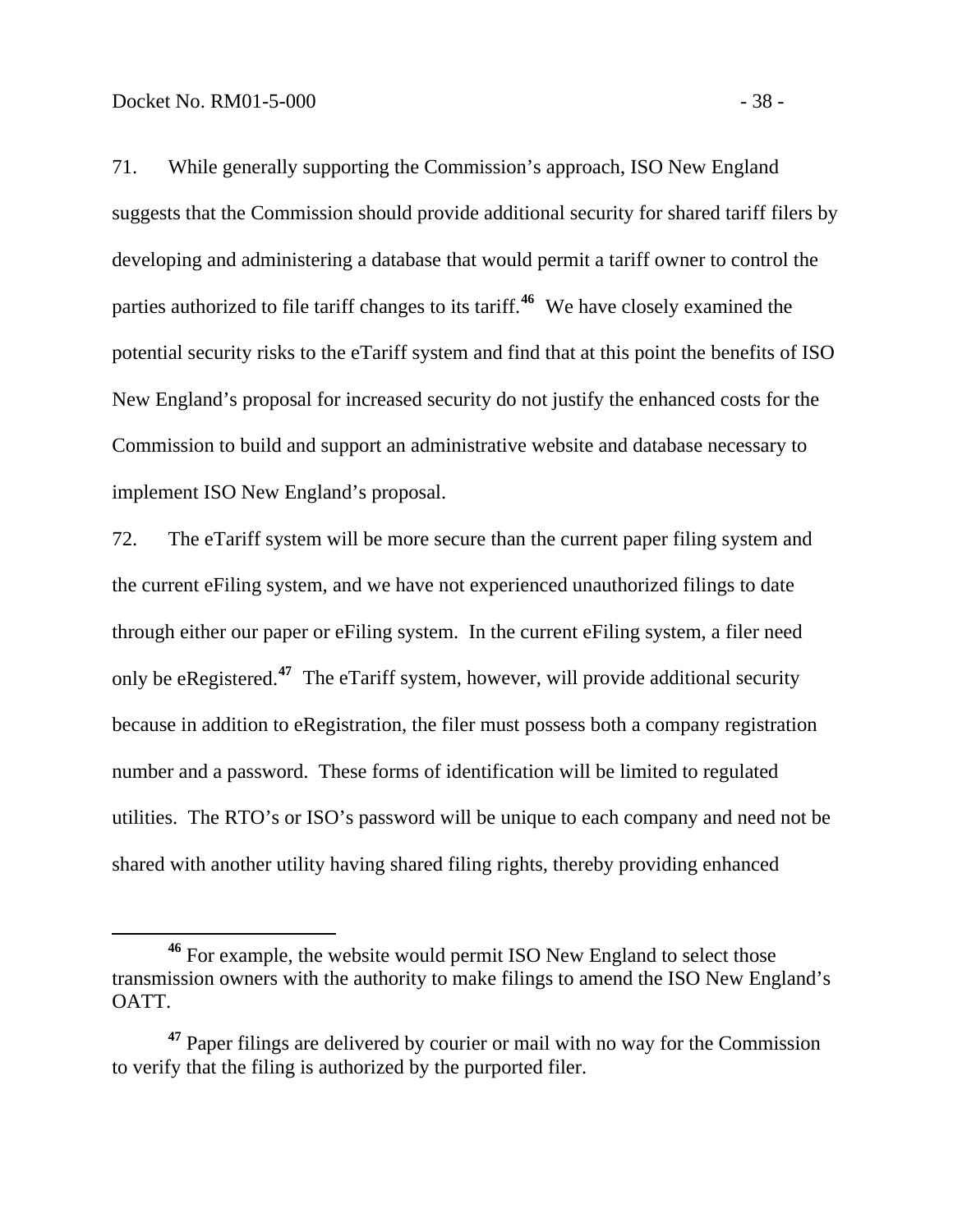security. Further, any filing made using the RTO's or ISO's company registration number will generate an e-mail to the RTO or ISO, so that it can monitor actively any potential unauthorized filings.

73. After comparing the potential benefits of ISO New England's approach against the costs of implementation, we have decided not to try to implement the authorized filer proposal. If we find after implementation that additional security is necessary, we will reconsider this option at that time.**[48](#page-42-0)**

#### **c. Section 206 Filings Related to ISOs/RTOs**

74. ISOs and RTOs sometimes have tariff or operating agreement provisions that require a certain percentage of stakeholder support for making FPA section 205 filings. As a result, if the requisite stakeholder approval is not obtained, ISOs and RTOs have retained rights to make filings pursuant to section 206 of the FPA, and may make a single filing under both section 205 and section 206.**[49](#page-42-1)** In addition, transmission owners that are

<span id="page-42-1"></span>**<sup>49</sup>** See, e.g., PJM Interconnection, LLC, 115 FERC ¶ 61,079 (2006).

<span id="page-42-0"></span>**<sup>48</sup>** First Energy raises a question about filings by outside counsel, and similarly suggests a system of having administrators provide passwords with respect to filings by outside counsel. As discussed above, outside counsel will be able to submit filings as long as they adhere to the standards, and the company provides them with the appropriate filing identifiers, passwords, and other information. Just as companies have to protect their internal use of passwords, they will need to protect against the use of passwords by outside counsel or others making filings on their behalf. Companies of course can design their own software to provide administrative password rights, but for the reasons discussed above, we do not find it necessary for the Commission to provide such administrative control.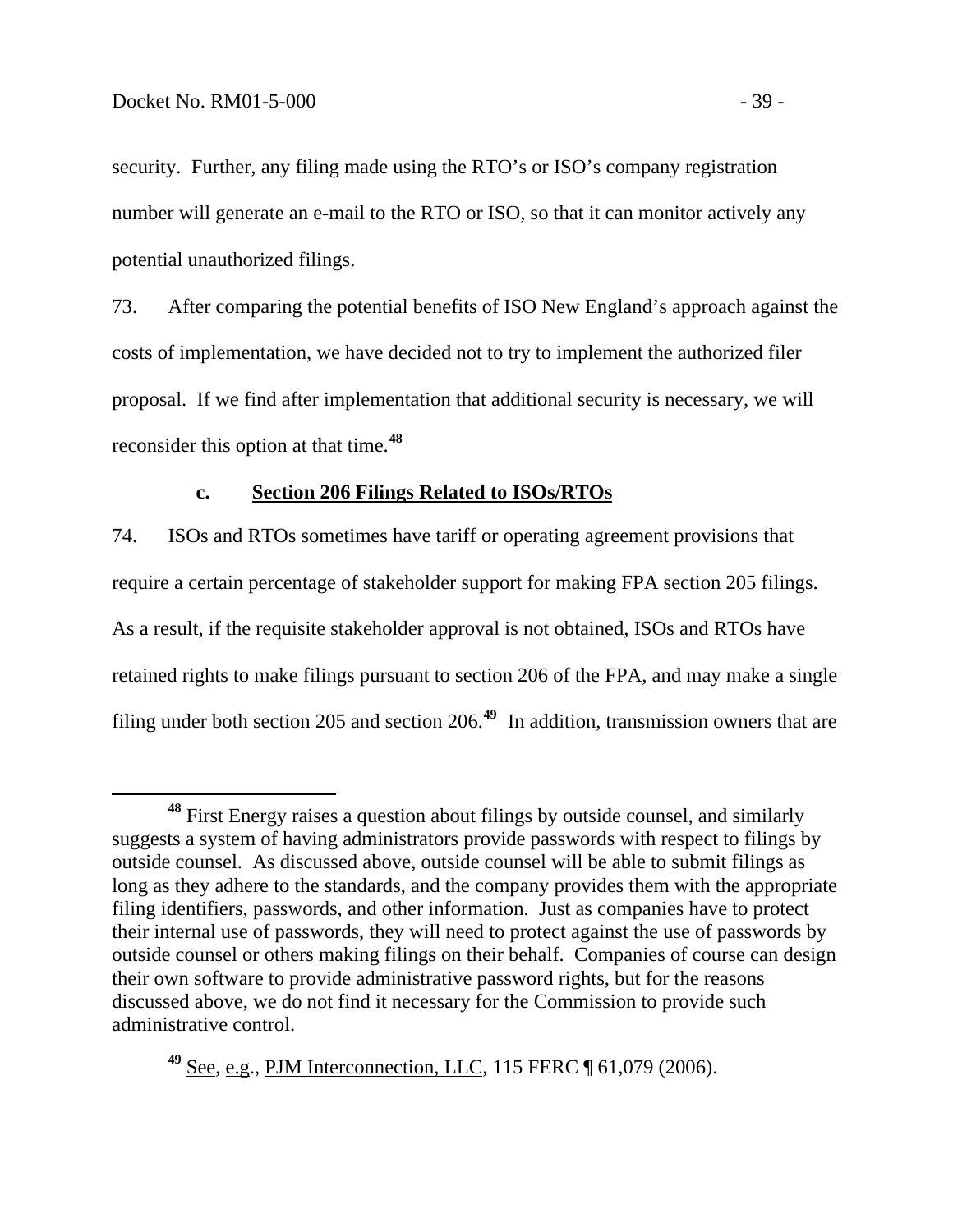part of the RTO also may file complaints under FPA section 206 contending that the ISO or RTO tariff is unjust and unreasonable.

75. For ISO or RTO transmission owners filing a complaint against the ISO or RTO, the complaint must be filed pursuant to the standard complaint mechanism. While these transmission owners may have legal rights to make section 205 filings to change certain aspects of the ISO or RTO tariff, they do not have any different rights than any other party to file complaints under section 206. If the Commission agrees with the complainant, the ISO or RTO would then be directed to submit a compliance filing through the eTariff portal to make the required tariff changes.

76. However, the RTO or ISO making a filing to revise its own tariff pursuant to section 206 should make such a filing through the eTariff portal with the appropriate tariff revisions using the NAESB standards. Because such a filing relates to the ISO's or RTO's own tariff, and the ISO or RTO has a reserved right to make such a section 206 filing, such a filing is more similar to a standard tariff filing by a utility as opposed to a complaint filing. In addition, since RTOs or ISOs may make a single filing in one proceeding under both sections 205 and 206, it seems appropriate to have such a filing made using the standard eTariff mechanism.**[50](#page-43-0)**

<span id="page-43-0"></span>

**<sup>50</sup>** No comments were filed on this approach.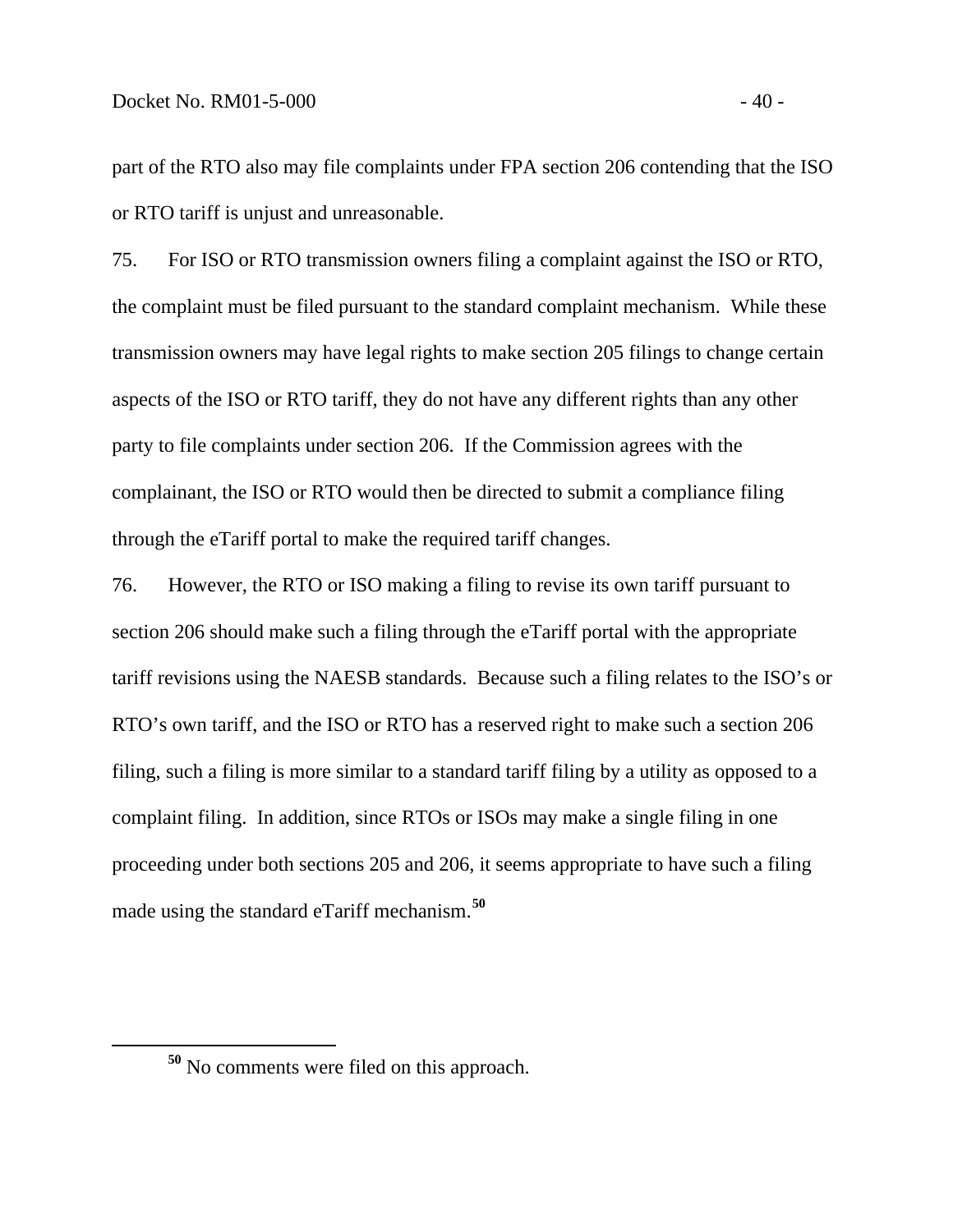#### **C. Other Business Practice Changes**

#### **1. Electronic Service**

77. In the NOPR, the Commission proposed to permit electronic service for initial filings.**[51](#page-44-0)** We are revising our regulations to permit electronic service according to the same procedures and protocols used for other forms of service under the Commission's regulations.**[52](#page-44-1)** Customers and state agencies wishing to receive service will be required to provide the company with an applicable e-mail address (since a service list will not exist at the time of an initial filing). Any customer believing it is unable to receive electronic service will need to request a waiver of electronic service as provided in the regulations.**[53](#page-44-2)**

78. EEI asks for further clarification of how electronic service should be made, including questions about the provision of e-mail addresses, suggestions related to the use of generic service e-mail addresses and the ability to serve after a filing has been posted. In this rulemaking, we have expanded the scope of electronic service to include initial filings. We have expressly provided in the regulations that customers must provide an email address for initial service to the utility unless they obtain a waiver of electronic service under Part 390 of our regulations. Other than establishing a procedure for obtaining customer e-mail address, all other aspects of electronic service for initial filings

**<sup>53</sup>** 18 CFR 390.3.

<span id="page-44-2"></span><span id="page-44-1"></span><span id="page-44-0"></span>**<sup>51</sup>** Notice of Additional Proposals and Procedures, FERC Stats. & Regs. ¶ 35,551 at P 7.

**<sup>52</sup>** 18 CFR 385.2010.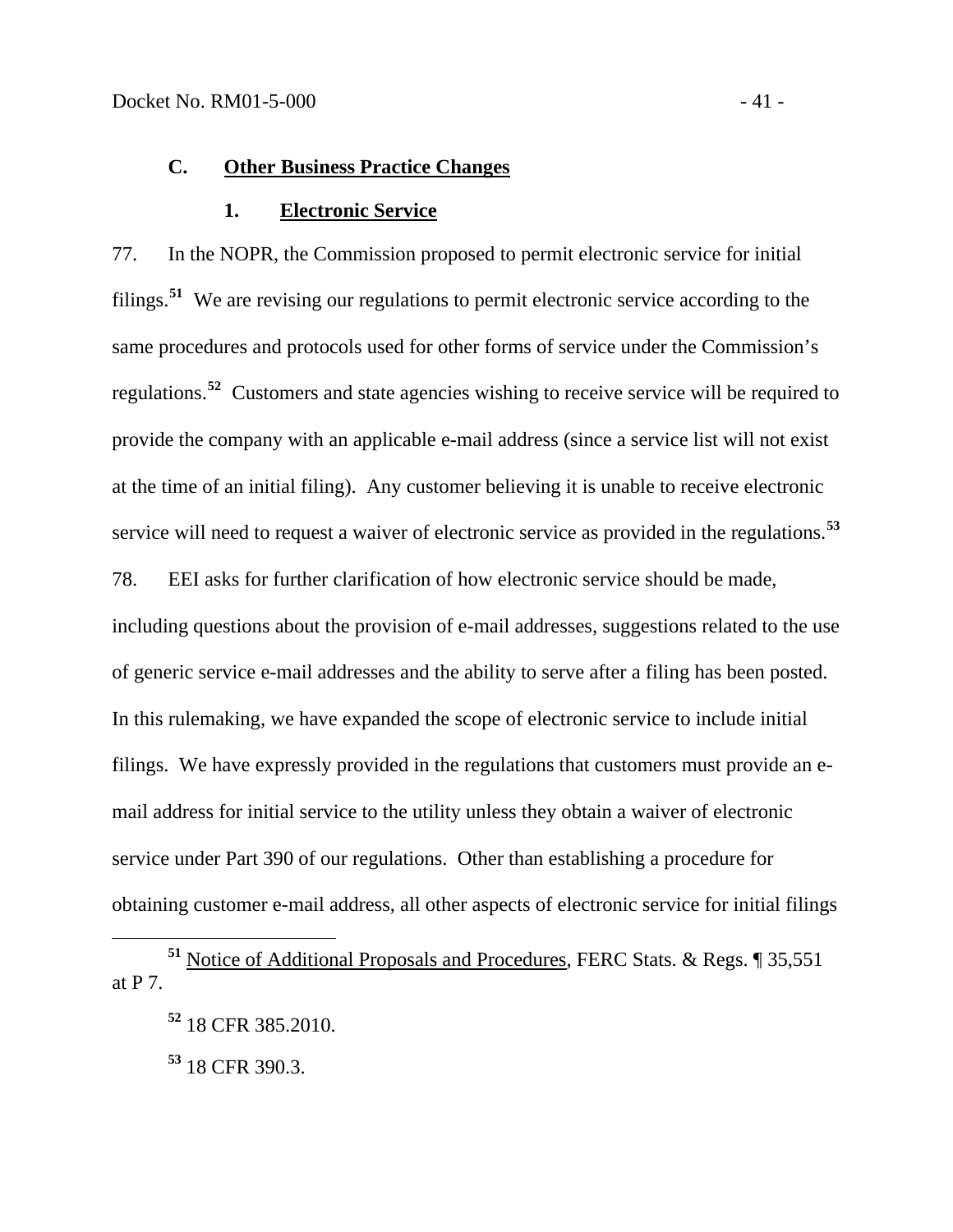will be the same as those for service in a proceeding with a service list, including the email addresses to be used for service, and the use of a link to the filing in eLibrary as the means of providing service.**<sup>54</sup>**

### **2. Attachment Documents**

79. Under the standards, all attachments to a filing, such as the transmittal letter, testimony, and cost-of-service statements, will be included as part of the XML package. The attachments must meet the formatting requirements for any other eFiled document, as set forth by the Secretary of the Commission. AOPL suggests deleting the requirement to file a proposed form of protective agreement in the existing (and proposed) § 348.2. AOPL does not explain its suggestion, and we do not find that the adoption of electronic filing requirements for tariffs necessitates removal of the requirement to file proposed forms of protective agreements. Under the NAESB standards, proposed forms of protective agreements must be filed as attachment documents.

# **3. Withdrawal of Pending Tariff Filings and Amendments to Tariff Filings**

80. As discussed in the 2004 NOPR, the electric, gas, and oil industries have different procedures for withdrawing and amending a tariff filing. For example, the regulations governing oil pipelines permit withdrawal of proposed tariff filings before the tariff filing

**<sup>54</sup>** See 18 CFR 385.2010(f)(3).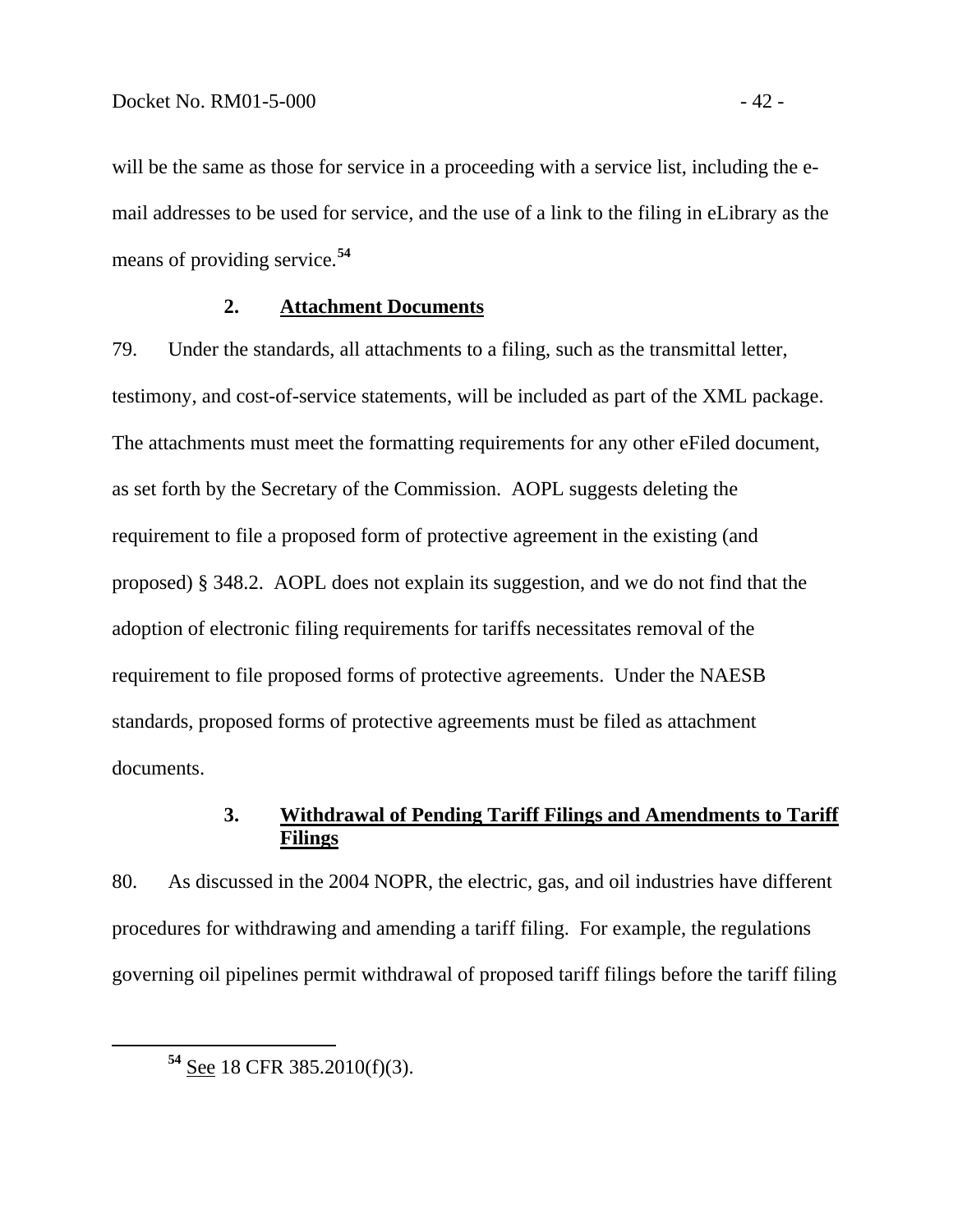is effective,**<sup>55</sup>** while the regulations for electric and gas companies do not address withdrawal of tariff filings prior to suspension.<sup>56</sup> Because tariff withdrawal and amendment filings affect the status of tariff proposals, standardization of these procedures is needed in order to effectuate an electronic tariff system. We are therefore revising our regulations to permit a company to withdraw in its entirety a tariff filing, which has not become effective, and upon which no Commission or delegated order has been issued, by filing a withdrawal motion with the Commission. The withdrawal will become effective, and the filing deemed withdrawn, at the end of 15 days, so long as no answer in opposition to the withdrawal motion is filed within that period and the Commission has not acted to deny the withdrawal motion. If such an answer in opposition is made, the withdrawal is not effective until a Commission or delegated order accepting the withdrawal is issued. In order to ensure that the tariff database remains accurate, such withdrawal filings will need to be made through the eTariff portal using the XML filing requirement so that the appropriate data elements can be revised.

81. Electric utilities and interstate pipelines file amendments or modifications to tariff provisions to make substantive changes to their filings as well as to correct minor errors. Because such modifications can have substantive effect, we are revising § 35.17 and § 154.205 to make clear that the filing of an amendment or modification to a tariff

**<sup>55</sup>** 18 CFR 341.13.

**<sup>56</sup>** 18 CFR 35.17; 154.205.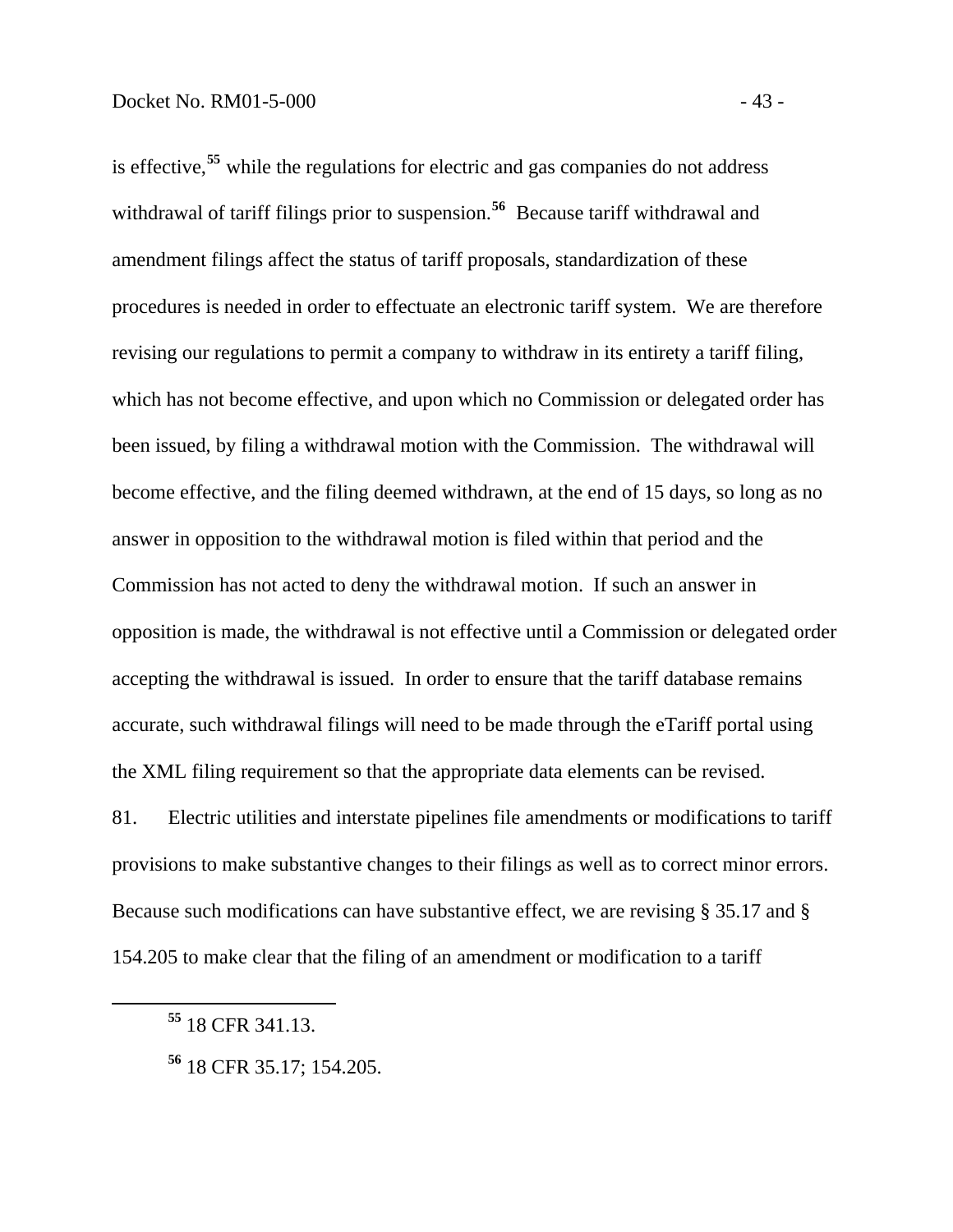provision will toll the period for action on the prior filing and establish a new period for action.

82. In the 2004 NOPR, we recognized that in the past, we have sought to process minor changes filed in NGA cases within the 30-day statutory period, and we will continue to try to do so for those amendments that are not significant or do not create a major substantive difference in the tariff proposal. INGAA filed a comment asking to include the following in the regulatory text: "For tariff filings containing minor changes in the tariff proposal, the Commission will seek to process minor changes filed in NGA cases, within the 30-day statutory notice period for the original filing." While we intend to try to abide by our past practice, we find this language inappropriate for inclusion in our regulations, because it only reflects a goal or aim, and is not sufficiently precise to be included as a regulation.

#### **4. Motions**

83. Several types of motions may be made by regulated entities that do not include tariff sheets, but that affect the status of a tariff filing. For example, interstate natural gas pipelines may file motions to move suspended tariff sheets into effect, and other regulated companies may file motions to change the effective dates of tariff filings or to withdraw tariff filings. Because such filings affect the metadata associated with the tariff filing, such motions must be filed through the eTariff portal using the XML filing package.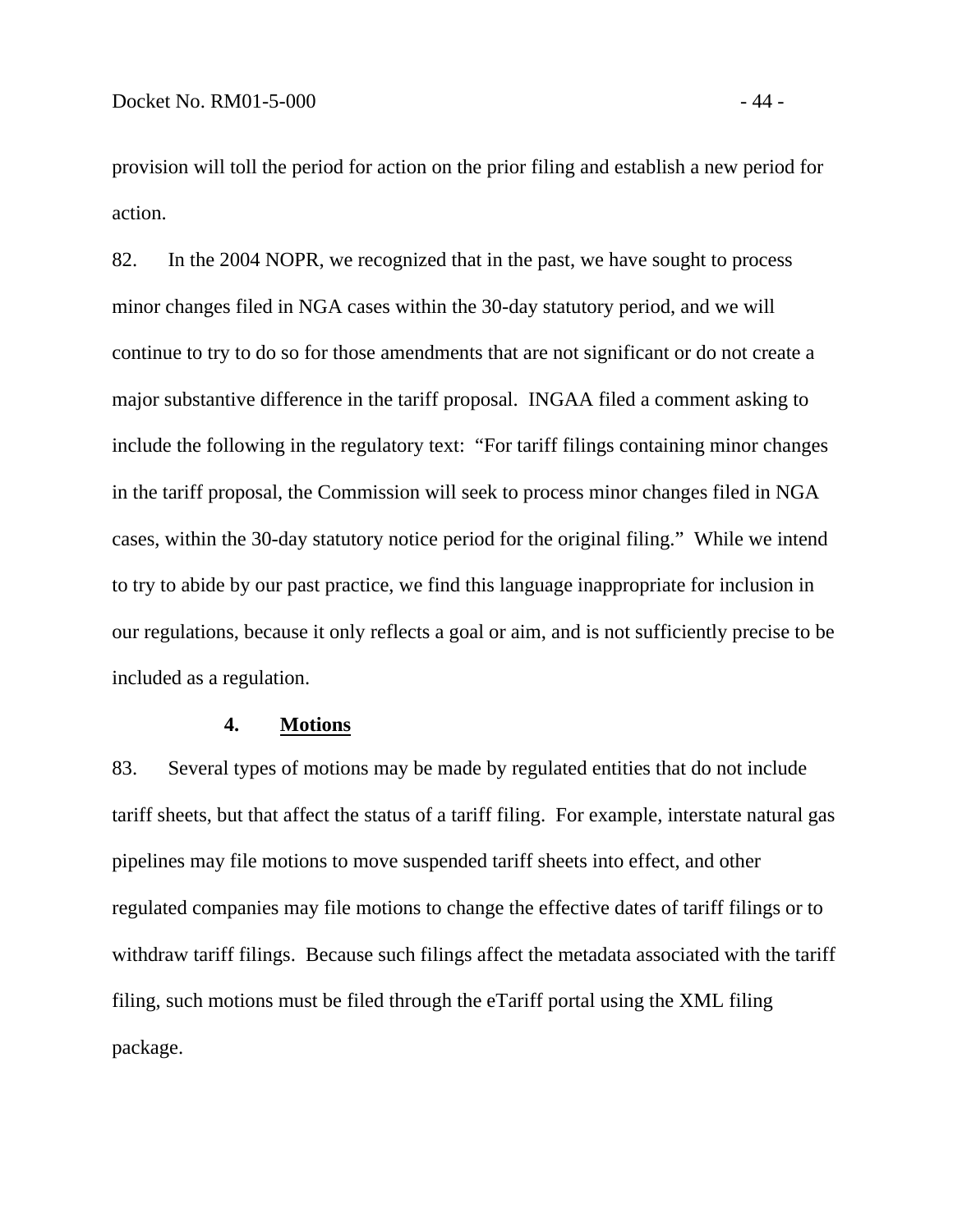# **5. Rate Sheets for Tariff Filings by Intrastate and Hinshaw Pipelines**

84. Under the Commission's current regulations in section 284, subparts C and G, an intrastate or Hinshaw pipeline must provide the Commission with an election of how it will determine its interstate service rates. An intrastate or Hinshaw pipeline also is required to file with the Commission, within 30 days of the commencement of service, a statement of operating conditions, which includes the rate election it has made, but which currently does not require a statement of the interstate rates to be charged. The interstate rates are included only as part of the overall filing.

85. In implementing the proposal for electronic tariff filing, the statement of operating conditions will be placed in the tariff database. To facilitate easier access by the Commission and the public to the interstate service rates of intrastate and Hinshaw pipelines, we are revising § 284.123 of the regulations to require intrastate and Hinshaw pipelines to include a statement of their interstate service rates as part of the statement of operating conditions that will appear in the tariff database. Including a statement of interstate service rates in the statement of operating conditions will ensure that all relevant information related to interstate service will be accessible in the tariff database.

#### **D. Regulatory Text**

86. Many commenters submitted detailed proposals to revise regulatory text in a number of areas. We very much appreciate the interest that has been paid to trying to ensure that the regulatory text is as accurate as possible. We have carefully reviewed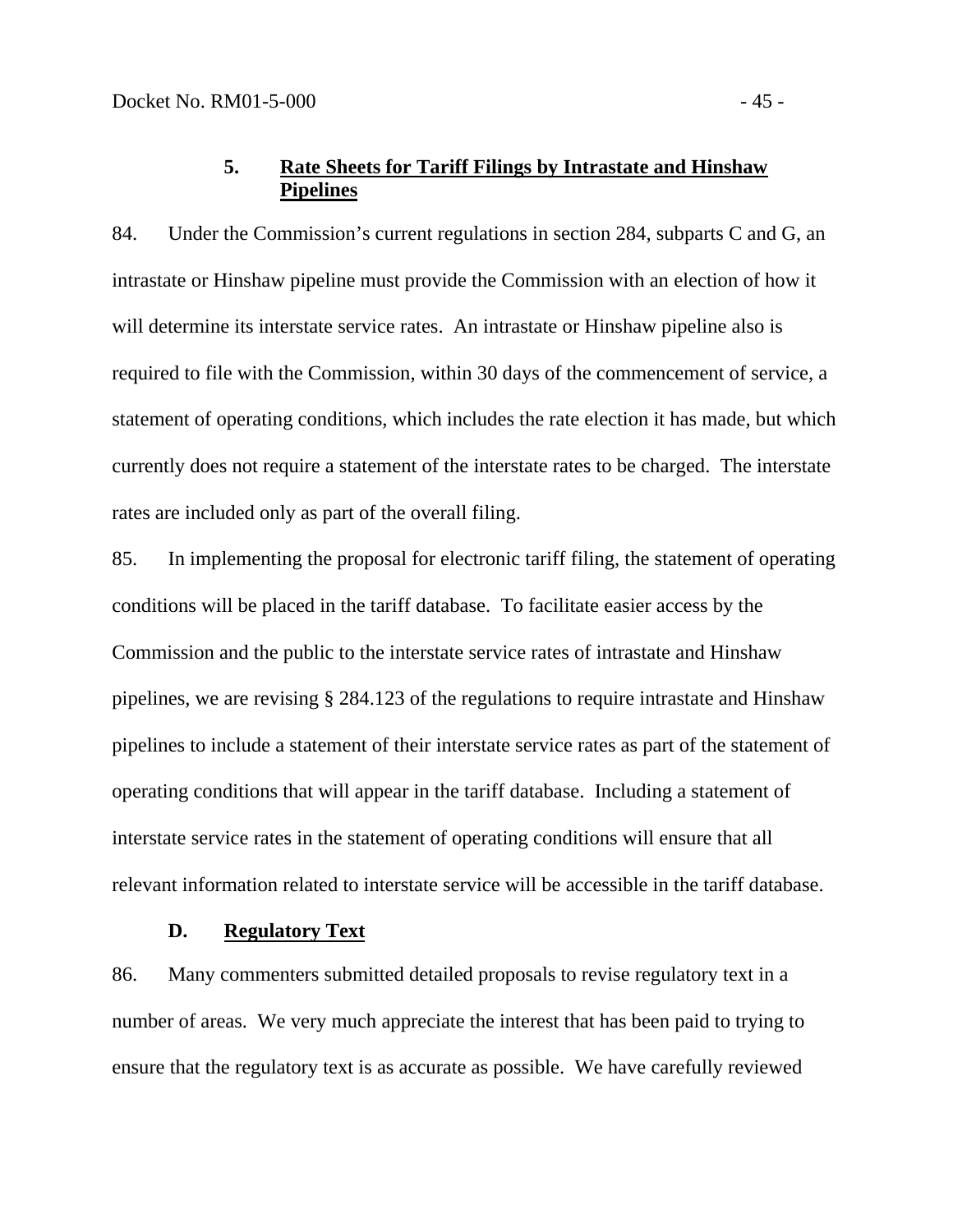those suggestions, included the ones we find appropriate, and discussed above the substantive revisions we determined not to make. The suggestions we did not adopt were stylistic, linguistic, or syntactical revisions that, in some cases, did not conform to the requirements of the Federal Register, or that we did not find superior to the regulatory text we are adopting. We will not discuss each of these proposed revisions individually.

#### **E. Transition Procedures**

#### **1. Testing of Software**

87. We recognize that after the Final Rule, companies and third-party vendors developing tariff filing software will need time for development as well as a mechanism for testing their software to make sure that their filings will be accepted by the Commission. We will therefore provide a testing site where companies can make test electronic filings to determine whether their XML packages can be received and can be parsed in order to determine if the XML package can be opened and broken into its constituent parts, and to verify whether the metadata supplied meets the requirements of the XML schema.

88. Further, as the development process continues, we think it will be useful to continue the dialog among FERC staff and the industries involved to help the industries better understand the use of the code values as well as to discuss issues that may arise regarding methods of implementing the standards. Commission staff will therefore hold technical conferences as needed during this process.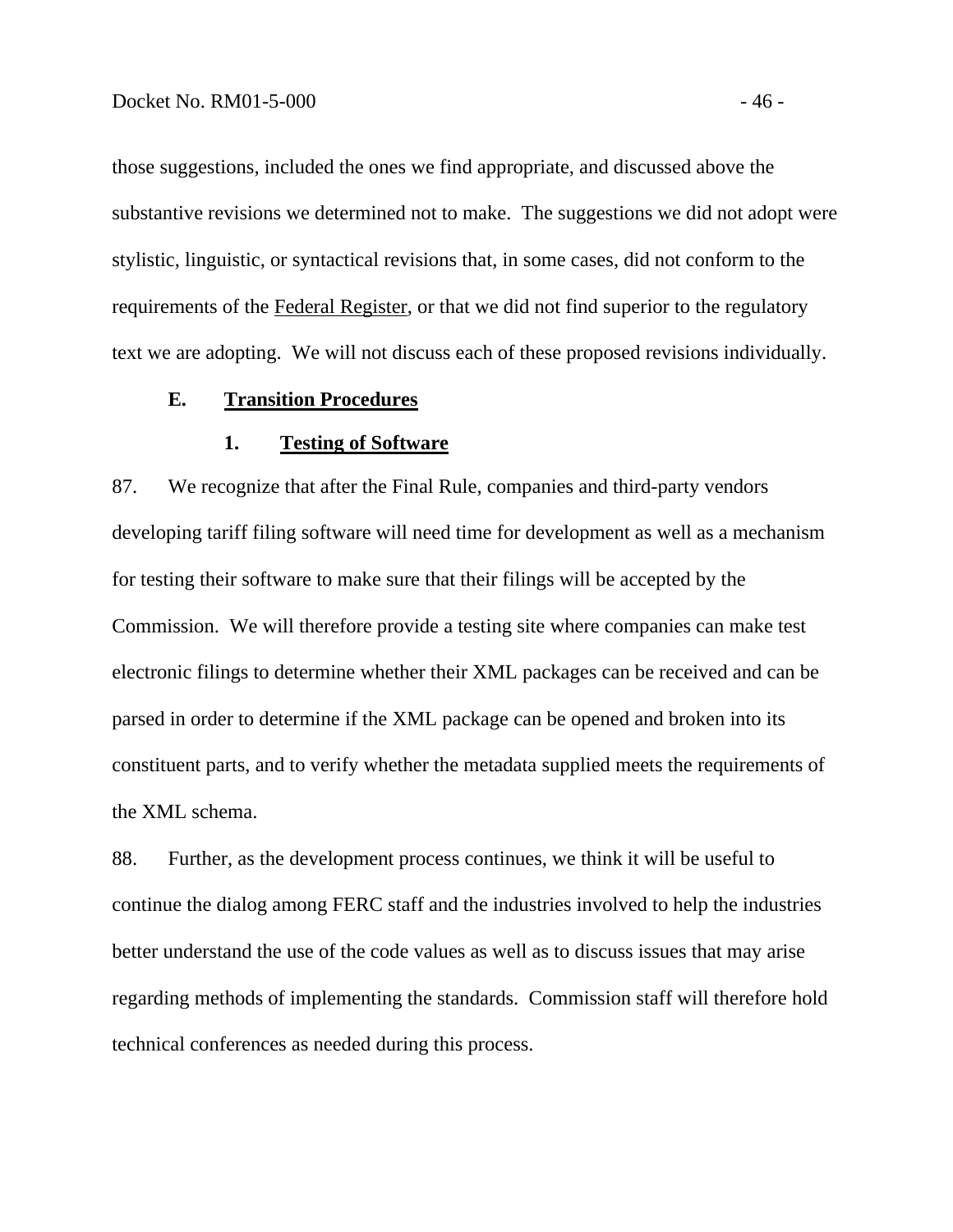89. UNICON argues that the Commission's testing site should be permanent in the event the standards are revised. It also argues that the testing site should fully simulate FERC's live eTariff environment. It maintains that regulated companies could use this testing site to verify that the XML packages being submitted are valid and can be parsed by FERC's software and validate that the filing contents within the XML packages will be processed appropriately.

90. We are committed to providing as robust an electronic testing site as we are able, within resource and budgetary constraints. When, and if, the standards are revised we recognize that we may need to provide some additional testing, and depending on budgetary constraints we will try to maintain the electronic testing platform even after the implementation date as companies may need to experiment with different types of filings. Because much of the processing of tariff filings received by the Commission will not be automatic, but dependant on the human interaction with software on our end, we cannot commit to providing companies with a complete review of all test filings, including how these will be displayed on our web viewer. Our staff is, and has been, committed to making this program a success. As discussed above, staff will conduct, perhaps with NAESB, conferences on implementation issues and staff will continue to provide as much information on particular eTariff filing issues as their time permits.

91. EEI requests that the Commission post on its website all the required information necessary to implement the eTariff approach and place all information, including code values, into a single document. As discussed earlier, we will provide on our web site all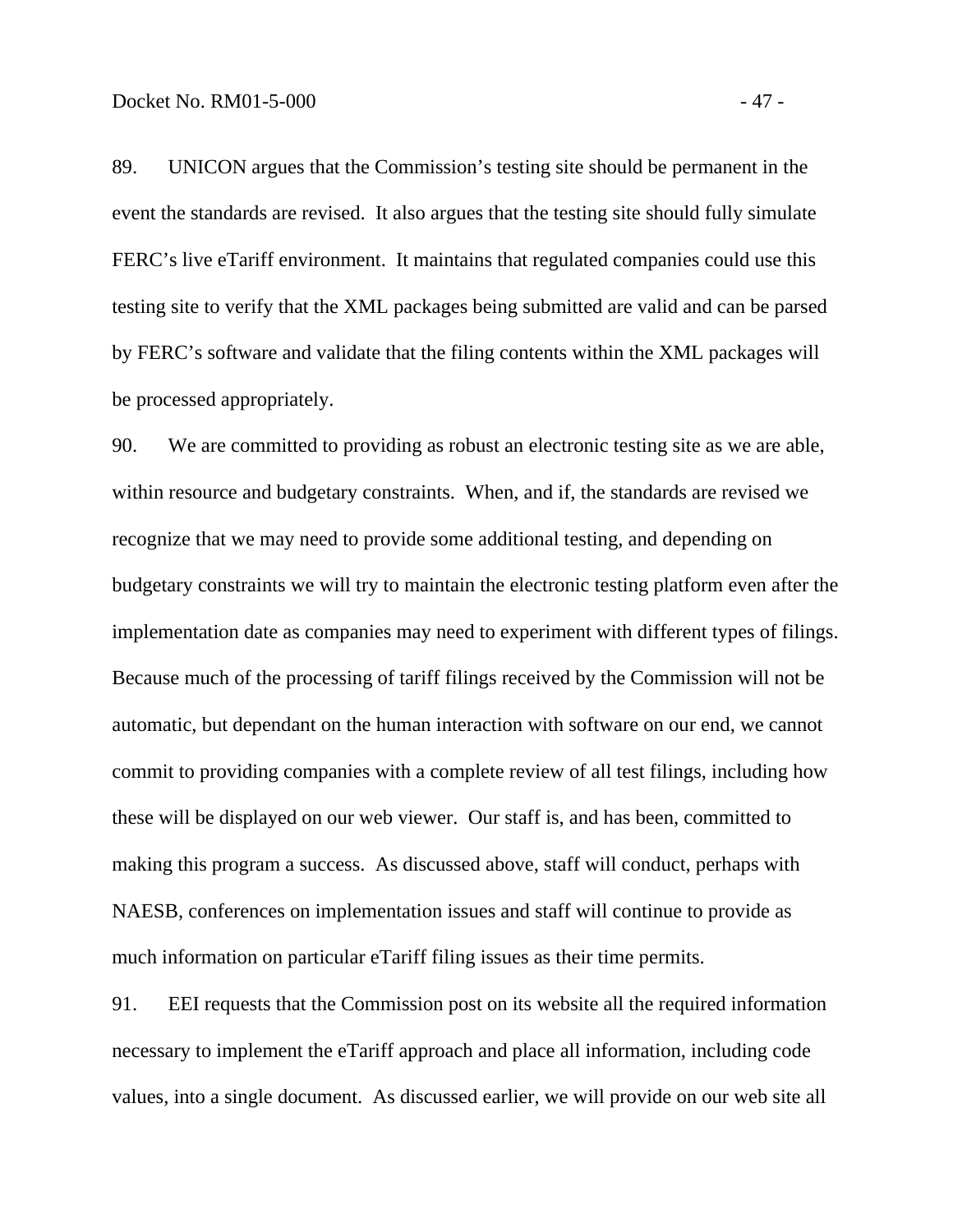the information needed to implement eTariff in as user friendly a means as possible. Because the industries during the NAESB process requested it, we have posted code values separately so that companies can download that information more efficiently. These technical issues can be discussed at the technical conferences, and we will continue to try to post information in the manner that will be most useful to industry.

#### **2. Baseline Tariff Filings**

92. Each regulated entity will be required to make a filing to establish its baseline tariffs. In the NOPR, we proposed to reduce the burden in making the baseline filing and limit such filings to tariffs of general applicability. As applied to filings by electric utilities, the baseline filing will include open access transmission tariffs (OATTs), power sales tariffs available to any customer, and market-based rate tariffs. Individually negotiated rate schedules and agreements will not have to be included as part of the baseline filing. Interstate natural gas pipelines will have to file their existing Volume No. 1 tariffs, but will not have to file special rate schedules included in Volume No. 2 tariffs, or any existing negotiated rate or non-conforming service agreements. Intrastate and Hinshaw pipelines will have to file their statement of operating conditions including their interstate service rates. Oil pipelines will need to file their tariff publications. Other preexisting effective tariffs, rate schedules, and agreements do not need to be included in the baseline filing, although companies are free to include these agreements in their baseline filings, and we would encourage them to do so.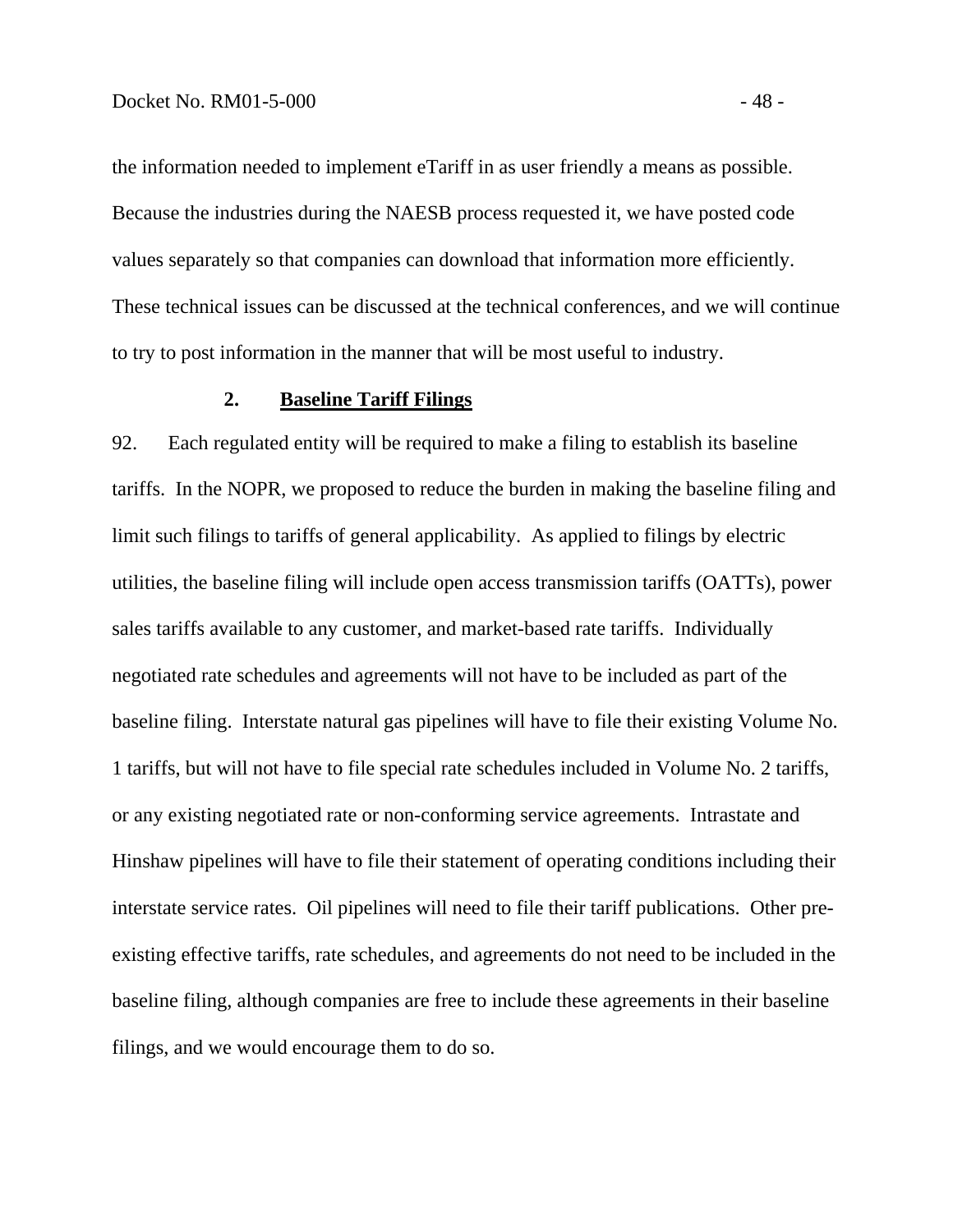93. After implementation, all new tariffs and rates schedules would have to be filed using the NAESB standards. Existing tariffs and rate schedules not included as part of the baseline filing are required to be filed electronically only when they are revised or amended.

94. We recognize that some of the pre-existing tariffs and rates schedules, such as older rate schedules and contracts, may not exist in electronic form. Companies having or electing to file such agreements do not need to retype the entire agreement. They may scan these agreements into PDF or another image format and file them in that fashion as an entire document.**[57](#page-52-0)** Although not required, companies are encouraged to run an optical character recognition program (OCR) to convert these scanned documents into a textual format so that the text of the tariff can be searched and copied.**[58](#page-52-1)**

95. The baseline tariff filing is not a substantive tariff revision. The baseline filing, therefore, should reflect the existing accepted tariff provisions, with no proposed substantive changes or revisions. The baseline tariff filings will be subject to notice and comment solely to permit customers to ensure that the proposed baseline tariff is an

<span id="page-52-0"></span>**<sup>57</sup>** As is the current practice, utilities filing scanned documents can comply with the requirement to show only the effective tariff provisions by making handwritten edits or cutting and pasting provisions.

<span id="page-52-1"></span>**<sup>58</sup>** We recognize that OCR may not work well on some older documents. But even if the OCR version is not sufficiently legible to be filed as the tariff text, a filer could include the OCR version in the plain text field of the XML schema, so that it can be used for search purposes.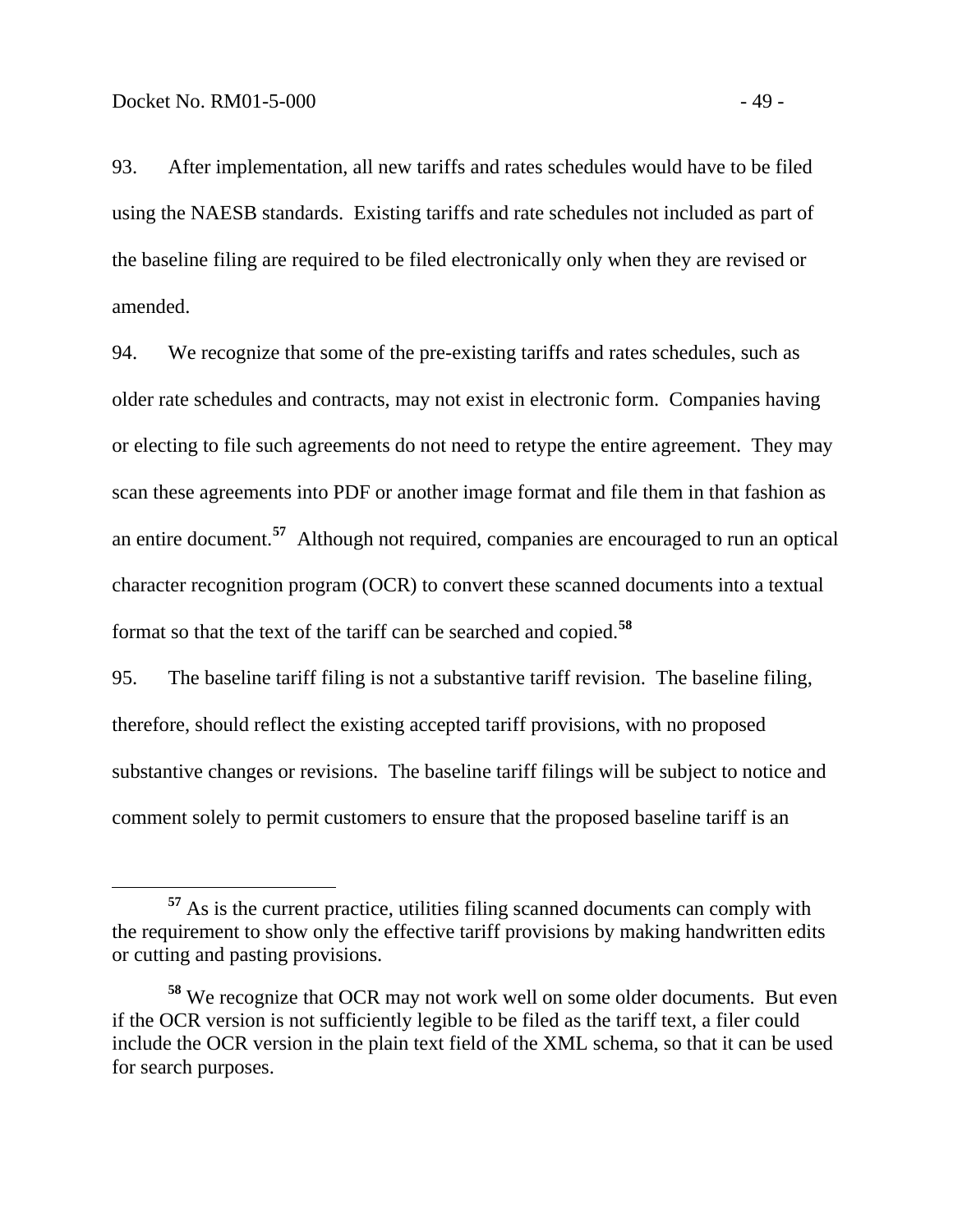accurate reflection of the effective tariff. No protests involving other issues, such as the merits of various sections of the tariff, will be considered. We also are providing a onetime delegation of authority to the Director of OEMR to rule on protests.

96. If a regulated entity has a pending or suspended tariff change filing at the time of the filing of the baseline tariff, the regulated entity should not file these pending or suspended tariff sections as part of the baseline tariff filing. When the Commission acts on pending or suspended tariffs provisions, the companies will file the tariff provisions as a compliance filing through the eTariff portal for inclusion in the database.

97. As discussed above, in filing joint tariffs, utilities have the option of designating one utility as the designated filer, as opposed to each utility filing the identical tariff. For companies adopting the designated filer option, the designated filer will file the baseline tariff; the non-designated utility will need to include in its baseline filing a tariff section that provides the appropriate name of the tariff and identifies the utility that is the designated filer for the joint tariff.

98. EEI requests clarification whether a baseline filing or tariff filings by electric utilities would be limited to OATTs. First Energy requests that prior versions of the baseline tariffs will not need to be filed. As stated above, electric utilities need to include as part of their baseline tariff filings the following three types of documents: OATTs, power sales tariffs available to any customer, and market-based rate tariffs. Only the currently accepted versions of the baseline tariffs need to be filed; historic copies should not be filed.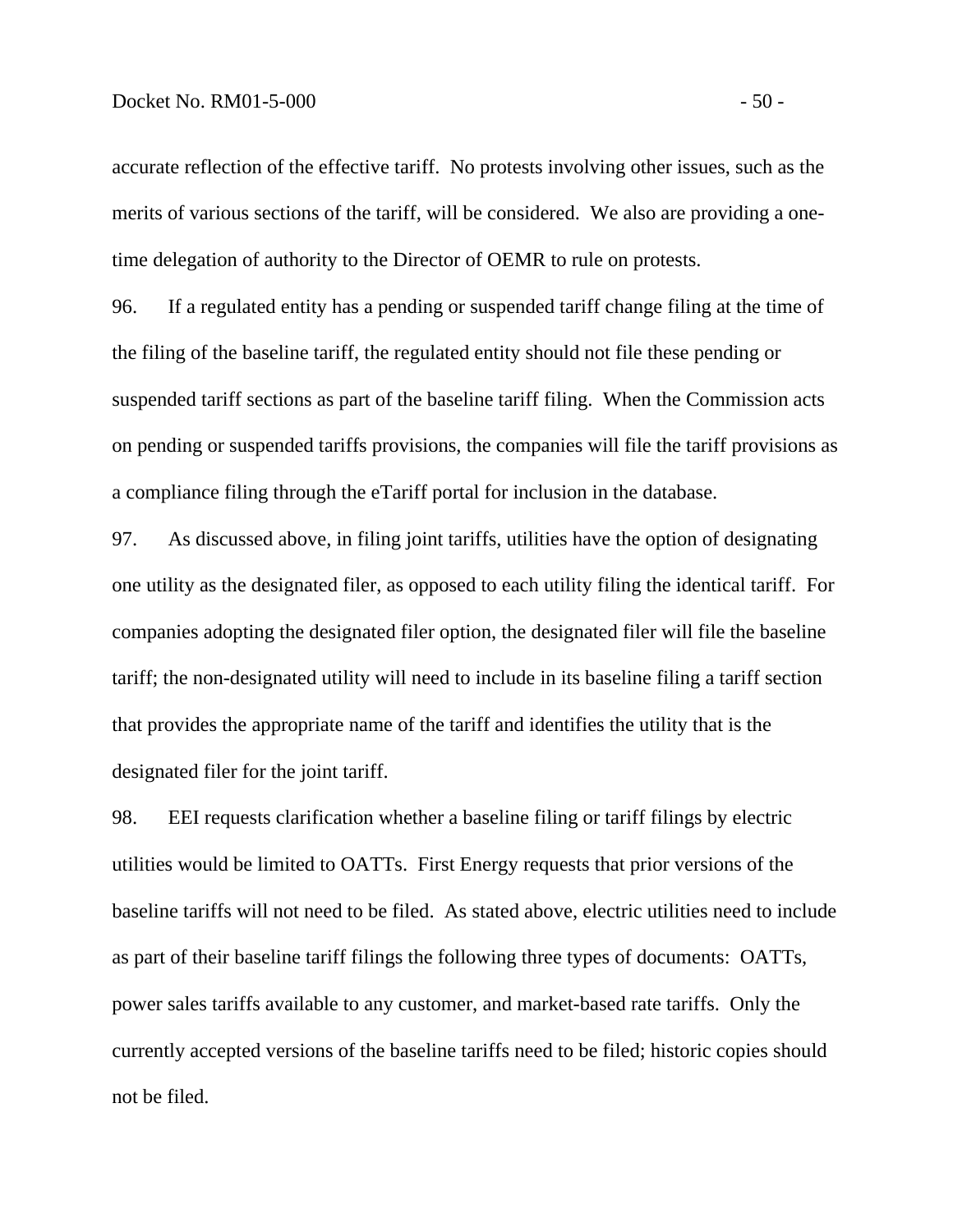99. EEI, Duke, and the CAISO request that companies be allowed to include pending compliance filings (which have not yet been accepted) in their baseline filings. They maintain that the tariff text in compliance filings reflects Commission directives that the utilities are implementing and that if compliance filings are not included in the baseline filings, the baseline tariff as displayed by the Commission could be inaccurate.

100. Because eTariff is a database system with no existing records, the baseline tariff needs to reflect the tariff as accepted by the Commission. Any subsequent tariff changes, including previously filed compliance filings, need to be filed separately so that the system can appropriately record the status of such filings. To reduce the burden on parties making baseline filings, we are limiting the baseline filing obligation only to the accepted tariff provisions. Pending tariff provisions in compliance filings will be added seriatim to the database as the Commission acts on a company's compliance filings. This will reduce the number of baseline filings companies are required to make.

101. However, we will permit companies wishing to place pending compliance filings into the database during the baseline filing process to do so. But we emphasize that baseline filings of compliance provisions are not required; this is only an option available to those companies wishing to avail themselves of it. The details of including compliance provisions as part of the baseline filing process can be discussed with staff during the technical conferences.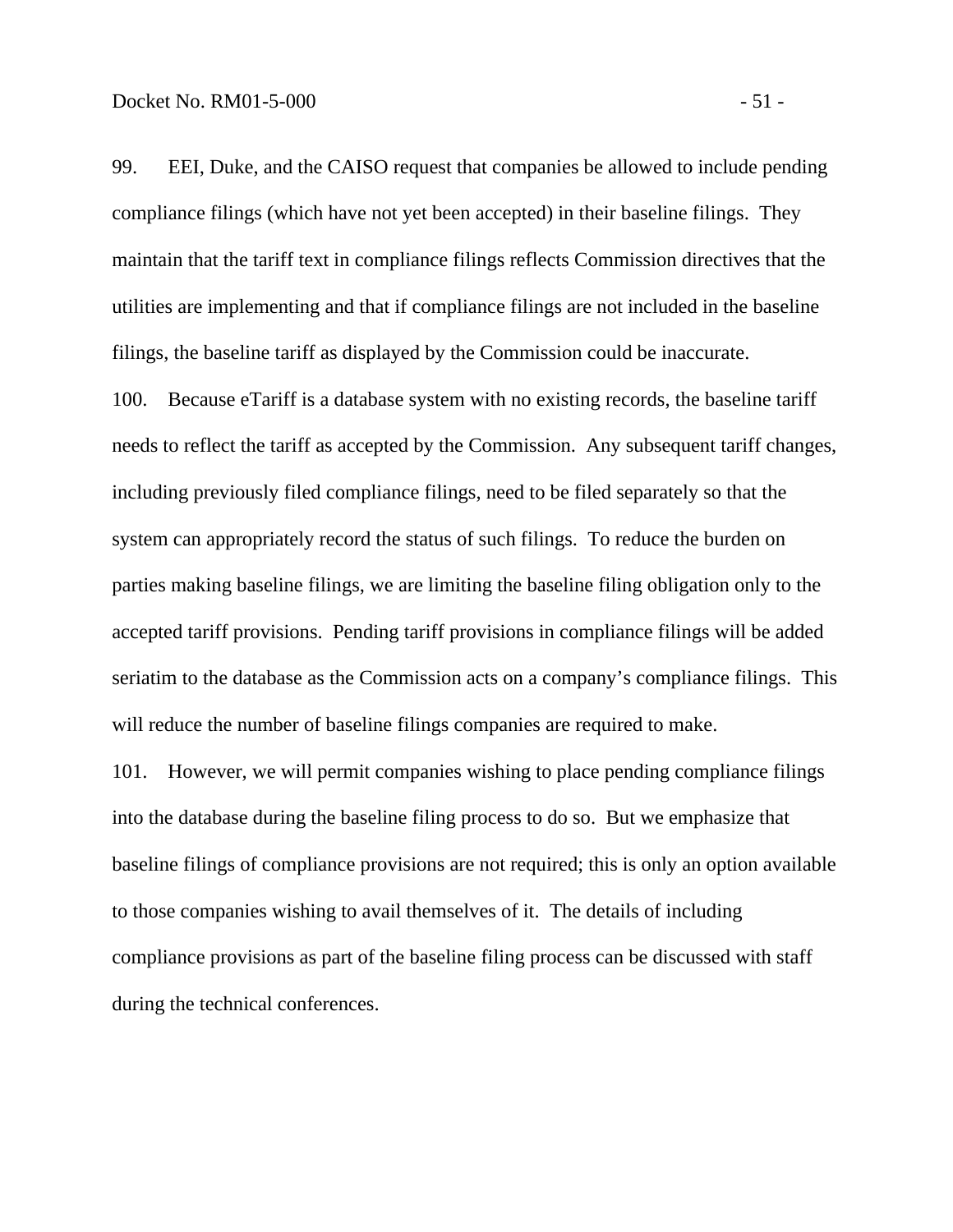#### **3. Implementation Date for eTariff**

102. While we think the entire industry, both filers and customers alike, will benefit from quick implementation of eTariff, we recognize that we need to provide sufficient time for software development and testing to ensure that the filing of tariffs electronically has as few bugs as possible. In the NOPR, we generally proposed that compliance would begin within six months to one year after the Final Rule is issued.

103. Many of the commenters thought that six months was too short and requested implementation periods of one year or longer.**[59](#page-55-0)** INGAA and AOPL urge the Commission not to set a firm implementation date, but rather focus on successful implementation.

104. In order to provide companies with sufficient time to develop and test software, we will provide 18 months for implementation, until April 1, 2010, with a staggered implementation schedule for companies over the next six months. Staff and industry should work out the schedule for staggered implementation during the technical conferences.

#### **III. Information Collection Statement**

105. The Office of Management and Budget (OMB) regulations require that OMB approve certain reporting, recordkeeping, and public disclosure (information collections)

<span id="page-55-0"></span>**<sup>59</sup>** EEI, Duke, Nevada Power (proposes two years); ISO New England and TransCanada (proposes at least one year); UNICON (proposes 18 months); FirstEnergy (proposes 18-24 months).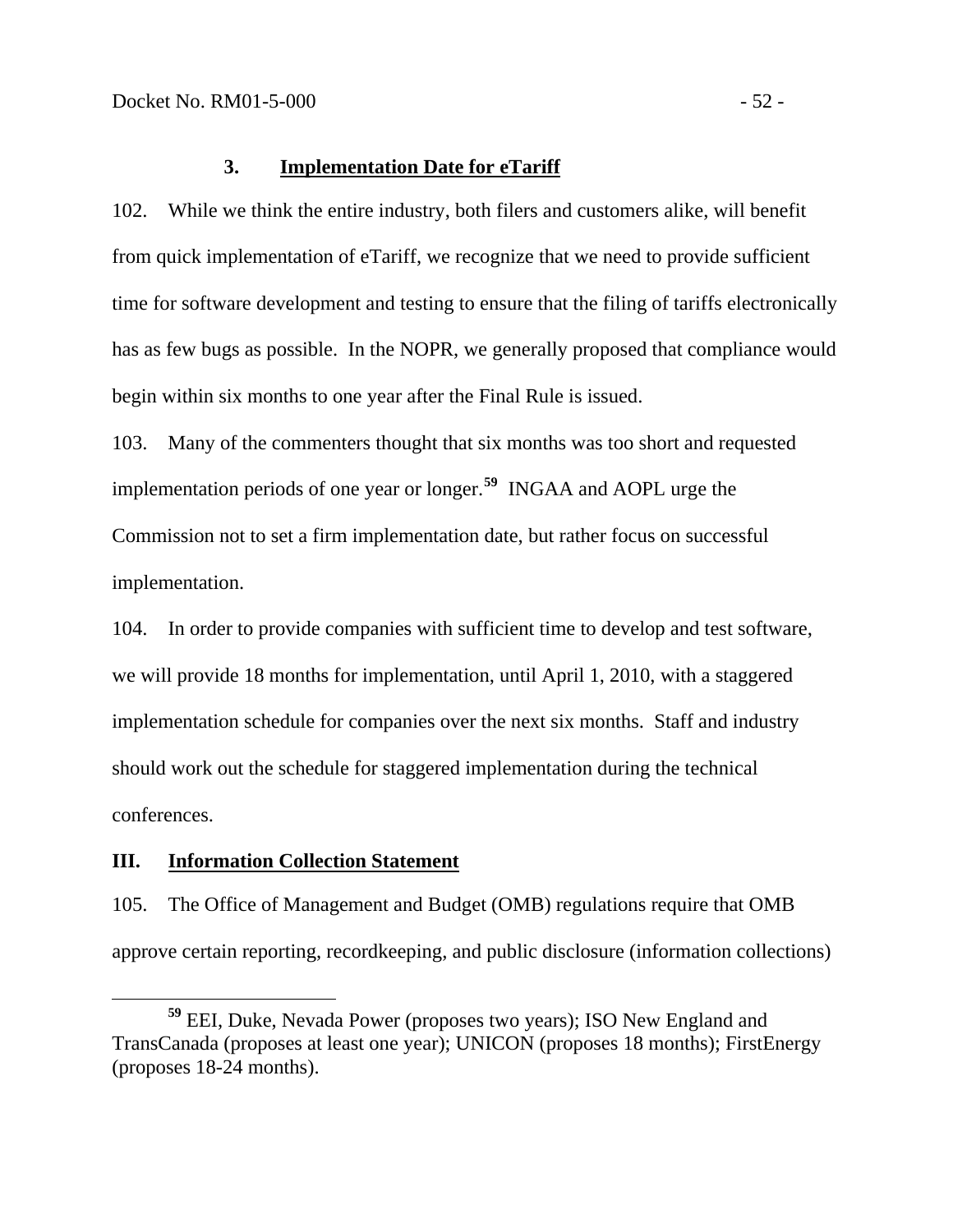imposed by an agency. Pursuant to OMB regulations, the Commission is providing notice of its information collections to OMB for review under section 3507(d) of the Paperwork Reduction Act of 1995.

106. The Commission identifies the information provided under Part 35 as contained in FERC-516 "Electric Rate Schedules and Tariff Filings; Part 154 as contained in FERC-545Gas Pipeline Rates: Rate Change (Non-Formal); Part 284 as contained in FERC-549 Gas Pipeline Rates: NGPA Title III Transactions and Parts 341 and 344 as contained in FERC-550 "Oil Pipeline Rates: Tariff Filings." The Commission solicited comments on the need for this information, whether the information will have practical utility, ways to enhance the quality, utility, and clarity of the information to be collected, and any suggested methods for minimizing respondents' burden, including the use of information technology. The Commission received specific comments regarding its burden estimates.

#### **A. Comments on the NOPR's Burden Estimates**

107. INGAA, EEI, TransCanada, and Southern California Edison contend that the burden estimates used by the Commission in the NOPR are understated. As part of the NAESB process, a consensus of all the industries chose the flexibility provided by using the NAESB standards, and the use of XML protocols for business communication, in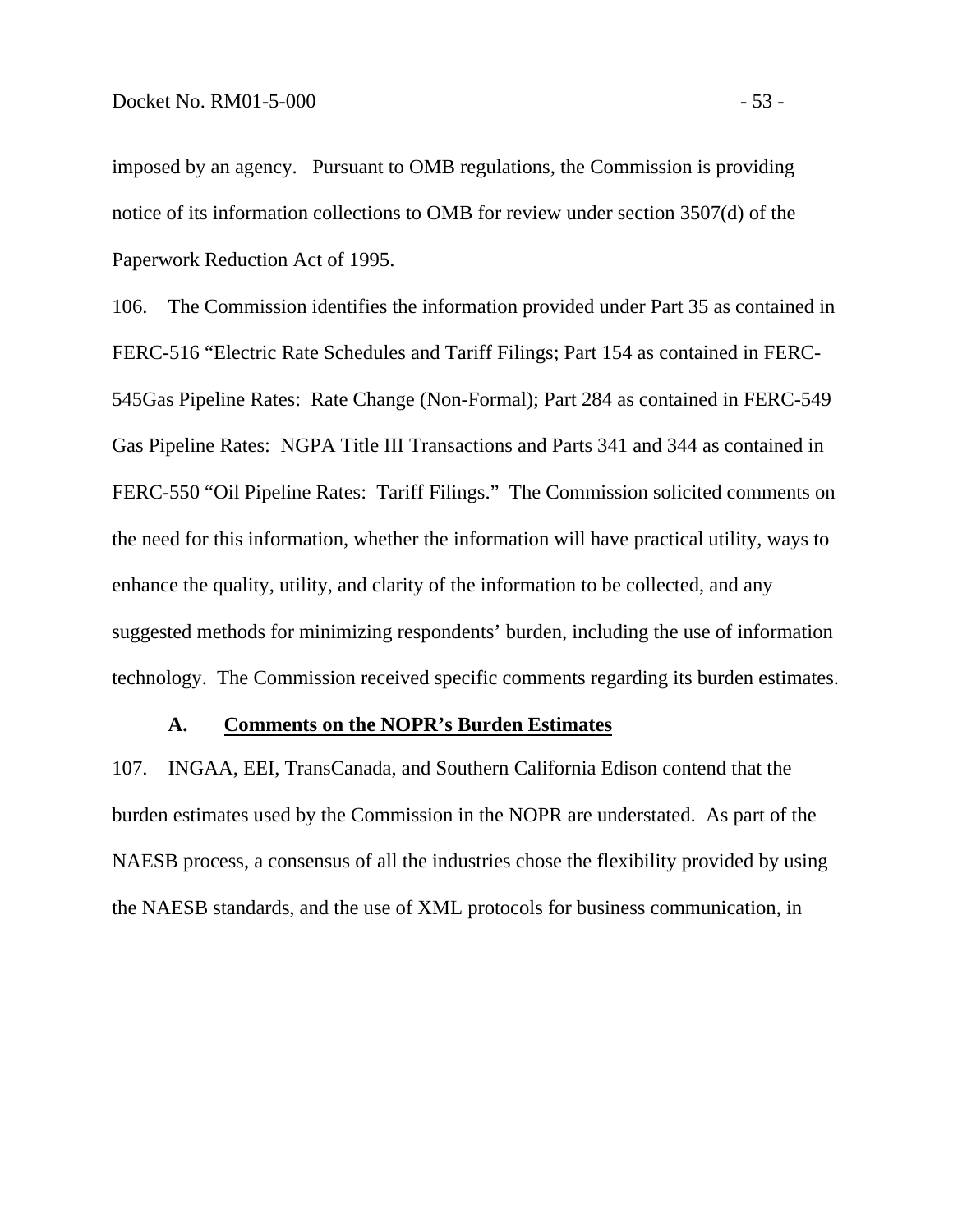$\overline{a}$ 

place of using filing software furnished by the Commission.**[60](#page-57-0)** The industries recognized that adopting such standards would entail the building or purchasing of software compatible with the XML protocols. By adopting these standards, companies opted for the enhanced flexibility to obtain software, or modify existing tariff maintenance software, in order to better integrate tariff filings with their individual tariff maintenance and business needs. The use of the NAESB standards, as opposed to the Commission distributed software, also provides an open framework for third-party software developers to develop filing and tariff maintenance applications or processes, which, by managing tariffs for multiple parties, will enable development costs to be spread over a large number of users. The industry consensus was that the flexibility offered by the standards outweighed the added costs of developing or purchasing software to implement the standards.

108. But this flexibility, and the likelihood that third-party providers will reduce the costs of constructing systems, makes computing burden estimates difficult, particularly given the difficulty in separating the costs of compliance from the other business functions provided by various software systems. INGAA contends that the costs for a

<span id="page-57-0"></span>**<sup>60</sup>** The President's Management Agenda (PMA) encourages the development of protocols that enable digital communication using XML protocols as the language of ebusiness. E-Government Strategy, at 8 (Executive Office of the President, April 2003) (minimization of burden on business by … using XML or other open standards to receive transmissions), [http://www.whitehouse.gov/omb/egov/2003egov\\_strat.pdf](http://www.whitehouse.gov/omb/egov/2003egov_strat.pdf).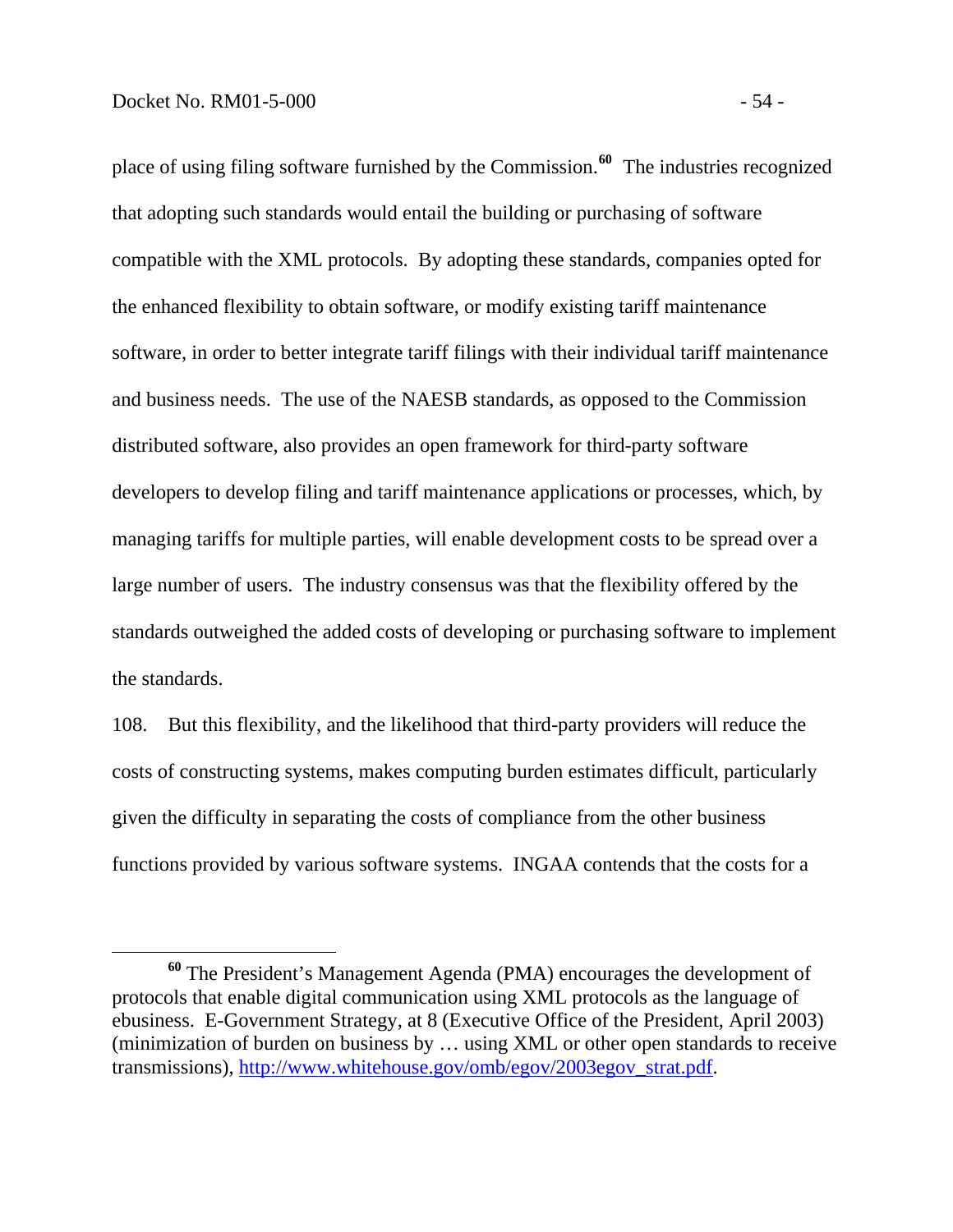tariff filing system should be in the range of \$20,000 per tariff, but TransCanada argues the costs for its system suggest a \$10,000 cost estimate.

109. We developed the burden estimates in the NOPR based only on the necessary costs of developing a bare-bones filing system that would enable a company to make a filing in compliance with the standards.**[61](#page-58-0)** But we fully recognize that, while not strictly required by this Final Rule, companies making larger numbers of tariff filings will want to obtain a more robust software package that will provide various forms of tariff management and storage in addition to simply facilitating a tariff filing. Accordingly, we have determined to revise our burden estimates to include the greater cost of obtaining more robust software.

110. EEI maintains that companies will have multiple tariffs that need to be filed as baseline tariffs. But in this Final Rule, at EEI's request, we limited the baseline filing for electric companies to OATTs, power sales tariffs available to any customer, and marketbased rate tariffs.

111. EEI maintains we have underestimated the time for legal review of certain data fields. We have included in these revised estimates additional time for legal review of

<span id="page-58-0"></span><sup>&</sup>lt;sup>61</sup> The elements for such a system include a database program; an internet browser; an XML form generator, a Base64 converter; and a ZIP file converter, many of which can be obtained for free or at low cost. See [http://www.download.com/Base64-De-](http://www.download.com/Base64-De-Encoder/3000-2248_4-10571789.html?tag=lst-1)Encoder/3000-2248 4-10571789.html?tag=lst-1 (freeware Base 64 converter); [http://www.altova.com/products/databasespy/database\\_tool.html](http://www.altova.com/products/databasespy/database_tool.html) (XML form generator); <https://shopm.winzip.com/cgi-bin/wzct1.cgi> (ZIP file generator). We also included time and cost for hiring a computer programmer.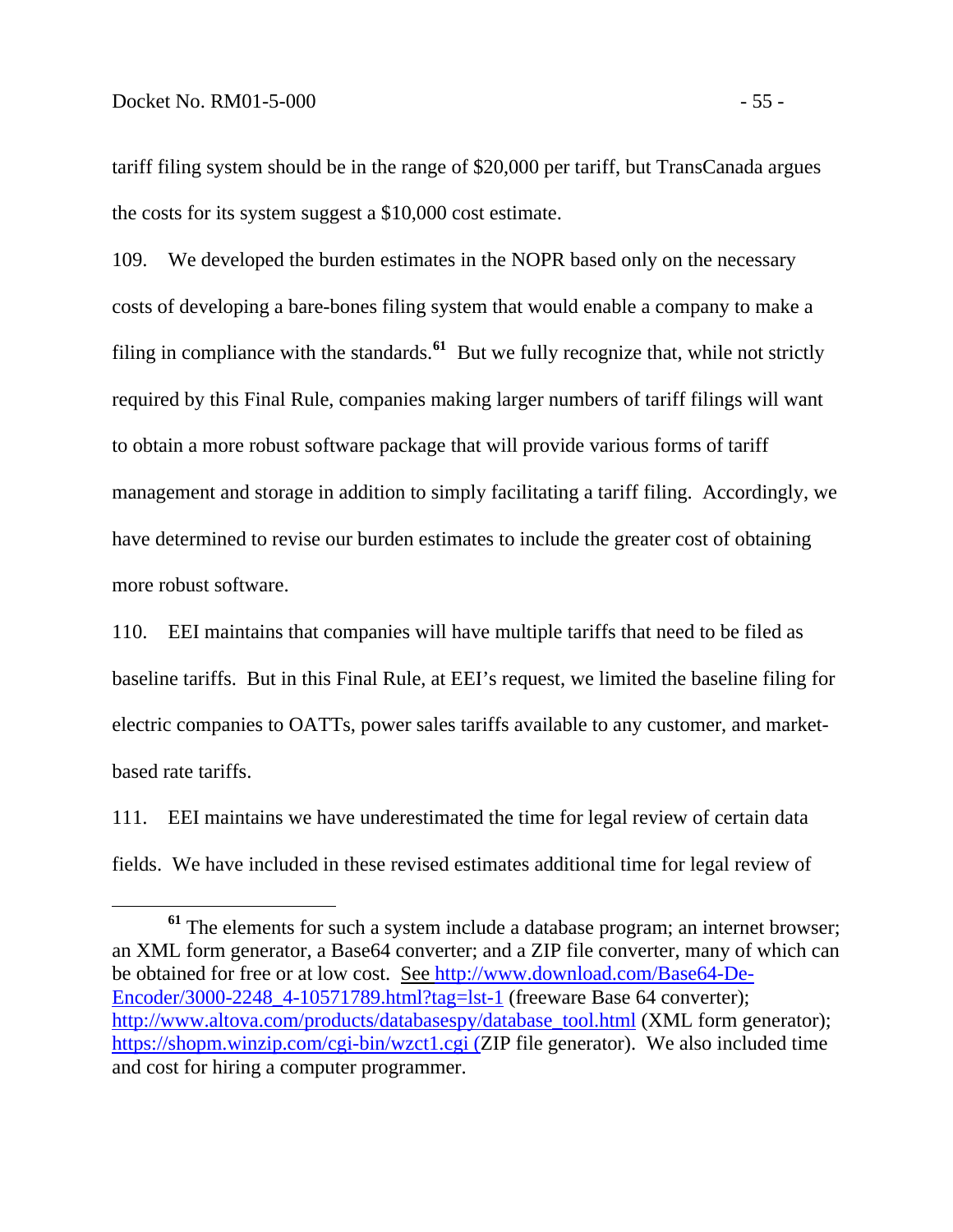the baseline tariff filings. Since the baseline filings consist only of already accepted tariff sheets, such legal review should not be significant. For ongoing tariff filings, this rulemaking does not entail additional legal review, since attorneys generally already review the substantive tariff and attachment data contained in such filings, and the metadata fields are not substantive.

112. EEI suggests that the estimates leave out one-time costs for evaluating software, and training on new systems. We recognize that we did overlook such costs, and we have added additional hours for evaluation and training of relevant personnel.

#### **B. Burden Estimates**

113. The following burden estimates reflect the cost to an individual company of obtaining software sufficient to meet the requirements of the regulation, as well as the cost of making the required baseline filing. Investment in electronic filing will reduce filing costs over time. Therefore, we include an estimate of the cost savings per year due to the savings in mail, messenger delivery, and copying. The public reporting and records retention burdens for the reporting requirements and the records retention requirement are as follows.**[62](#page-59-0)**

<span id="page-59-0"></span>**<sup>62</sup>** These burden estimates apply only to this Final Rule and do not reflect upon all of FERC-516, FERC-545, FERC-539 or FERC-550.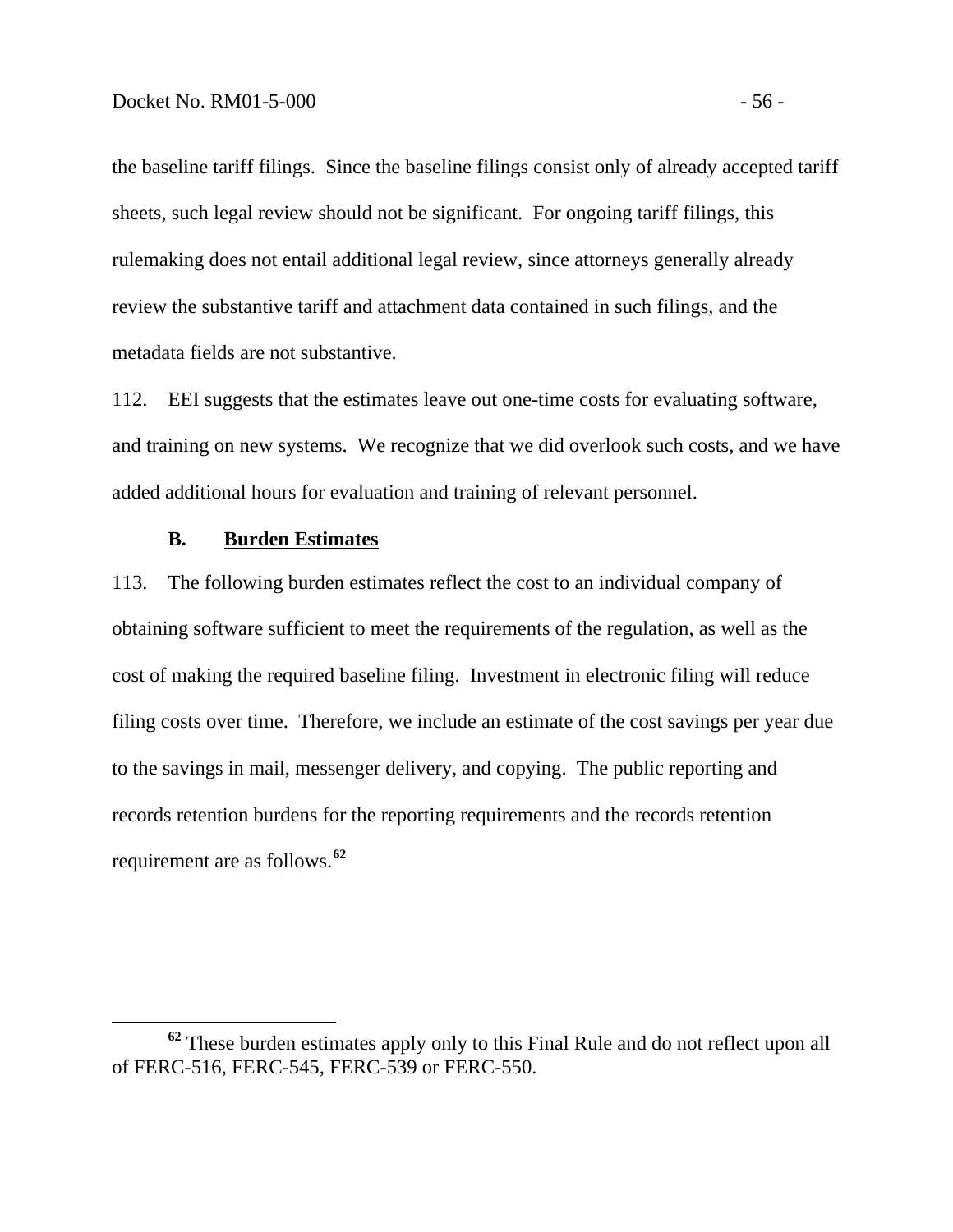# Baseline Tariff – Hours

|                  |             | Hours          |       |              | Total   |       |
|------------------|-------------|----------------|-------|--------------|---------|-------|
| Data             | Number of   | Per            | Total | Installation | Install | Total |
| Collection       | Respondents | Tariff         | Hours | Hours        | Hours   | Hours |
|                  |             |                |       |              |         |       |
| <b>FERC-516</b>  |             |                |       |              |         |       |
| <b>Utilities</b> | 152         | 9              | 1368  | 20           | 3040    | 4408  |
| <b>Marketers</b> | 984         | 5              | 4920  | 20           | 9840    | 14760 |
| RTOs/ISOs        | 6           | 362            | 2172  | 28           | 168     | 2340  |
| <b>FERC -545</b> |             |                |       |              |         |       |
| Small            | 106         | $\overline{7}$ | 742   | 20           | 2120    | 2862  |
| Pipelines        |             |                |       |              |         |       |
| Large            | 62          | 18             | 1116  | 20           | 1240    | 2356  |
| Pipelines        |             |                |       |              |         |       |
| <b>NGPA</b>      | 200         | 6              | 1200  | 20           | 4000    | 5200  |
| <b>FERC -550</b> | 200         | 9              | 1800  | 20           | 4000    | 5800  |
| Oil              |             |                |       |              |         |       |
|                  |             |                |       |              |         |       |
| <b>Totals</b>    |             |                | 13318 |              | 24408   | 37726 |

Total Annual Hours for Collections: 37,726.

Baseline Tariff – Costs

| Data Collection         | Number of   | Cost    | Total     | Software     | <b>Total Cost</b> |
|-------------------------|-------------|---------|-----------|--------------|-------------------|
|                         | Respondents | Per     | Filing    | Purchase &   | Purchase &        |
|                         |             | Tariff  | Cost      | Installation | Installation      |
|                         |             |         |           |              |                   |
| <b>FERC-516</b>         |             |         |           |              |                   |
| <b>Utilities</b>        | 152         | \$211   | \$32,072  | \$10,000     | \$1,520,000       |
| Marketers <sup>63</sup> | 984         | \$109   | \$107,256 | \$1,035      | \$1,018,440       |
| RTOs/ISOs               | 6           | \$8,345 | \$50,070  | \$10,000     | \$60,000          |
| <b>FERC -545</b>        |             |         |           |              |                   |
| <b>Small Pipelines</b>  | 106         | \$171   | \$18,126  | \$2,070      | \$219,420         |

<span id="page-60-0"></span>**<sup>63</sup>** The costs for marketers assume that affiliated marketers will share a single installation.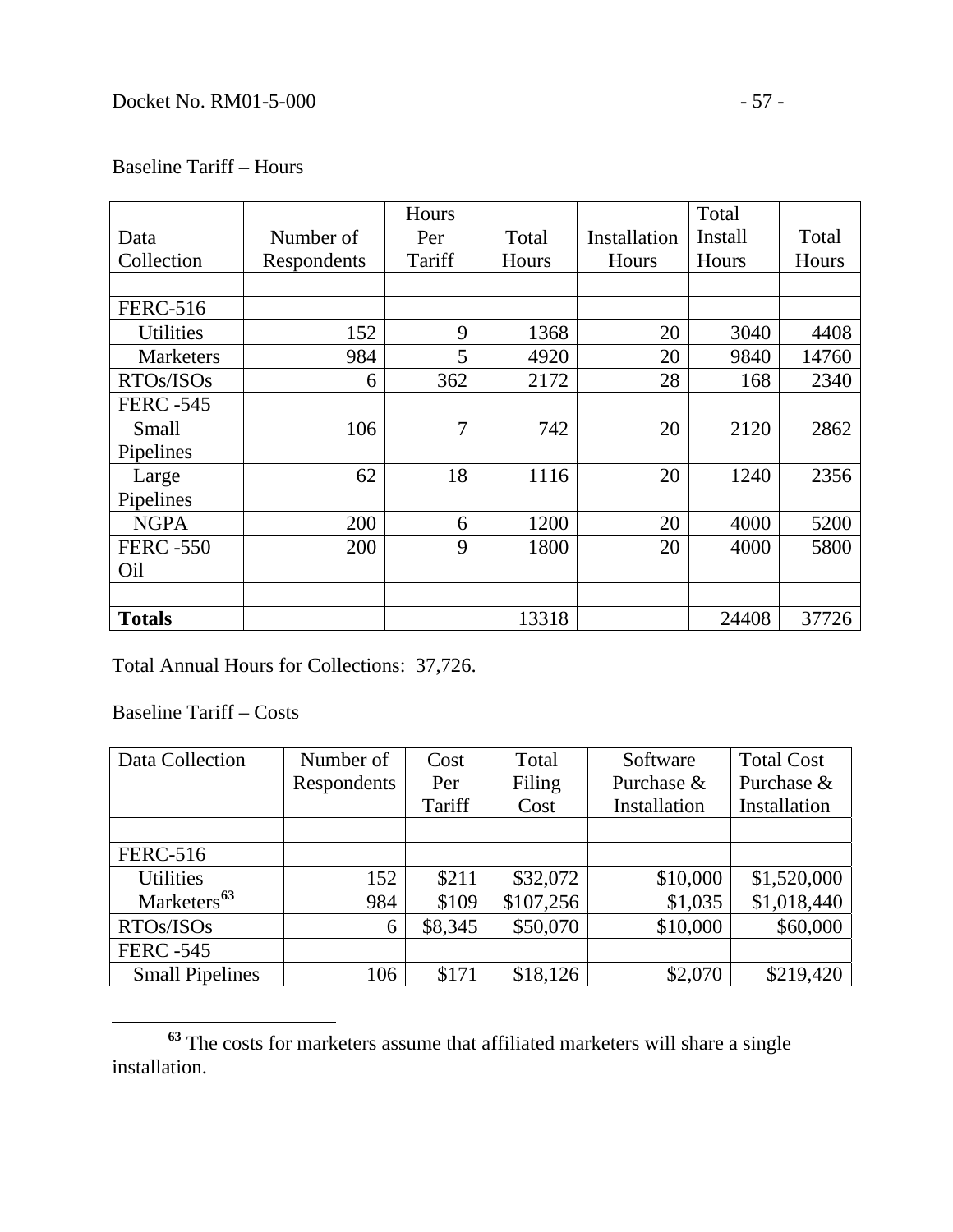| Data Collection       | Number of   | Cost   | Total     | Software     | <b>Total Cost</b> |
|-----------------------|-------------|--------|-----------|--------------|-------------------|
|                       | Respondents | Per    | Filing    | Purchase &   | Purchase &        |
|                       |             | Tariff | Cost      | Installation | Installation      |
| Large Pipelines       | 62          | \$423  | \$26,226  | \$10,000     | \$620,000         |
| <b>NGPA</b>           | 200         | \$132  | \$26,400  | \$2,070      | \$414,000         |
| <b>FERC -550 Oil</b>  | 200         | \$206  | \$41,200  | \$10,000     | \$2,000,000       |
|                       |             |        |           |              |                   |
| <b>Totals</b>         |             |        | \$301,350 |              | \$5,851,860       |
| <b>Combined Total</b> |             |        |           |              | \$6,153,210       |

| <b>Going Forward Cost Savings Per Annum</b> |                                   |                           |                   |  |  |
|---------------------------------------------|-----------------------------------|---------------------------|-------------------|--|--|
|                                             | <b>Total Number</b><br>of Filings | <b>Cost Per</b><br>Filing | <b>Total Cost</b> |  |  |
|                                             |                                   |                           |                   |  |  |
| Oil                                         | 689                               | \$110                     | \$75,790          |  |  |
| Electric                                    | 4,445                             | \$406                     | \$1,804,670       |  |  |
| Gas                                         | 2,548                             | \$406                     | \$1,034,488       |  |  |
|                                             |                                   |                           |                   |  |  |
| <b>Total</b>                                |                                   |                           | \$2,914,948       |  |  |

114. OMB's regulations require it to approve certain information collection requirements imposed by an agency rule. The Commission is submitting notification of this Final Rule to OMB.

Title: FERC-516, Electric Rate Schedules and Tariff Filings; FERC-545, Gas Pipeline

Rates: Rate Change (Non Formal); FERC-549 Gas Pipeline Rates: NGPA Title III

Transactions; and FERC-550 Oil Pipeline Rates: Tariff Filings.

Action: Proposed Collections

OMB Control Nos*.* 1902-0096, 1902-0154, 1902-0086 and 1902-0089

Respondents: Business or other for profit; Federal Government

Frequency of responses:On occasion.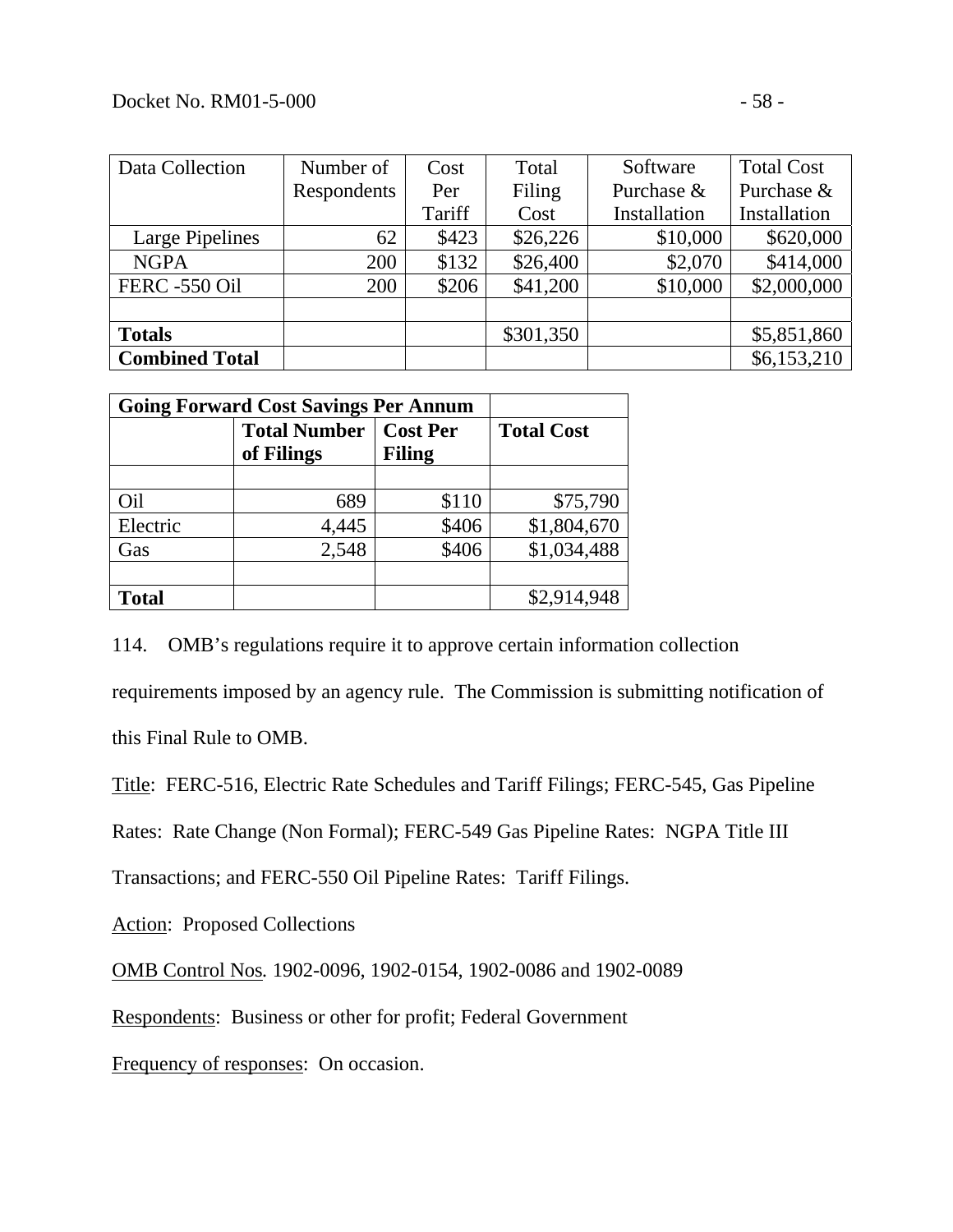115. Necessity of the Information: The Federal Energy Regulatory Commission is amending its regulations to require that all tariffs and tariff revisions and rate change applications for the public utility, natural gas pipeline, and oil pipeline industries be filed with the Commission in lieu of paper. Electronically filed paper tariffs and rate case filings should improve the efficiency of the administrative process for tariff and rate case filings, by providing time and resource savings for all stakeholders. Specifically, electronic filing reduces physical storage space needs and document processing time, provides for easier tracking of document filing activity; potentially reduces mailing and courier fees; allows concurrent access to the tariff filing by multiple parties as well as the ability to download and print tariff filings; and provides automatic e-mail notification to an applicant of receipt of the filing and whether or not it has been accepted. The Commission's staff will be able to retrieve and analyze information contained in these filings more readily than under the current system; mandated electronic filing of these documents should facilitate the staff's retrieval and review of a particular document. These capabilities will be extremely beneficial as many tariff filings involve statutory processing deadlines.

<span id="page-62-0"></span>116. The Final Rule will assist the Commission' efforts to comply with the Paperwork Reduction Act**[64](#page-62-0)**, the Government Paperwork Elimination Act (GPEA)**[65](#page-62-1)** and E-

**<sup>64</sup>** Pub. L. 104-13, 109 Stat. 163, (Oct. 1, 1995).

<span id="page-62-1"></span>**<sup>65</sup>** Title XVII, Pub. L. 105-277, 112 Stat. 2681 (Oct. 21, 1998).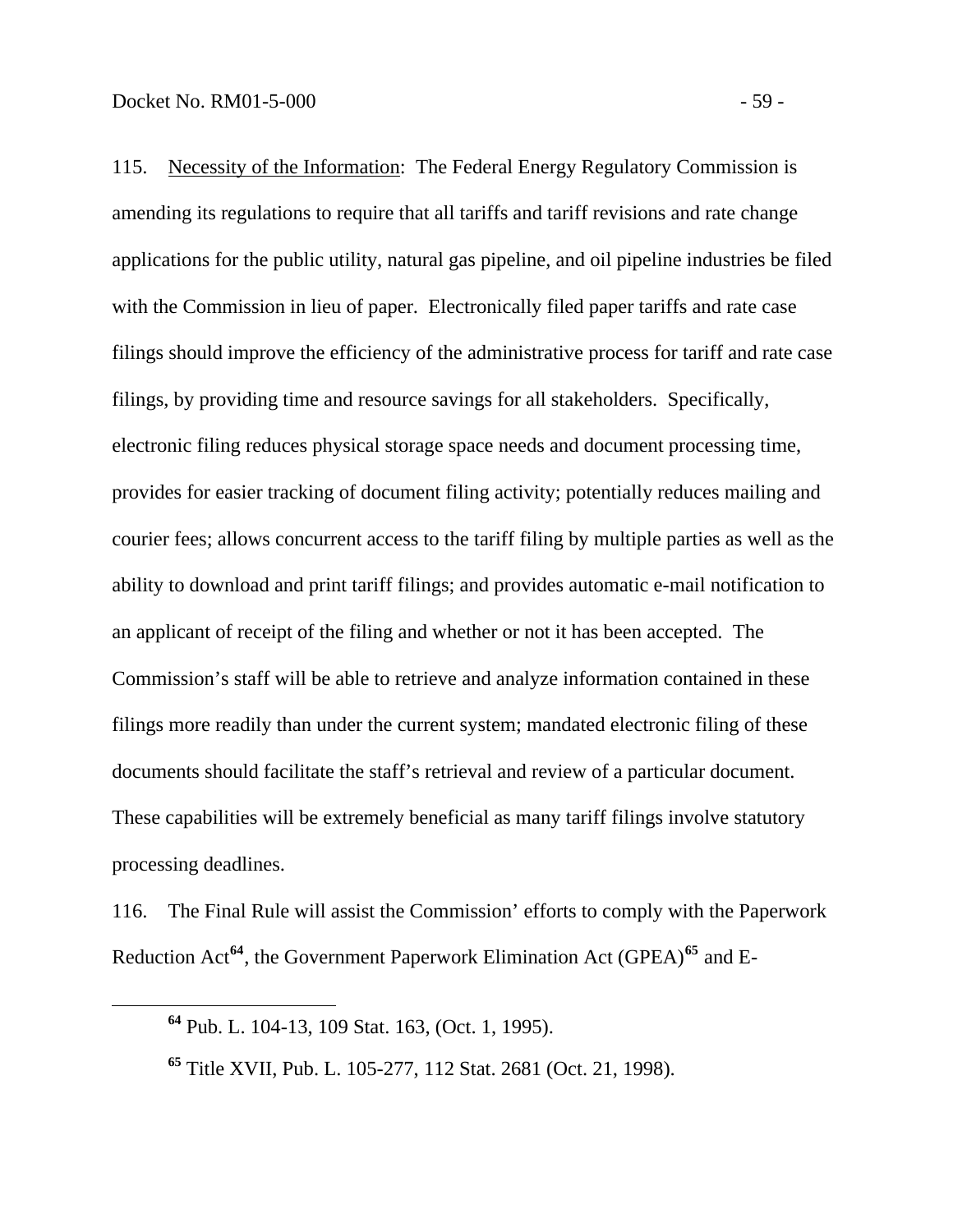Government Act of 2002<sup>66</sup> by developing the capability to file electronically with the Commission via the Internet with uniform formats using software that is readily available and easy to use. Expanding Electronic Government is one of the five key elements of the President's Management Agenda (PMA). The PMA proposed 24 "E-Government" initiatives including Government to Business (G2B). The goals of the G2B portfolio are to reduce burdens on business, provide one-stop access to information and enable digital communication using the language of e-business (XML). G2B also directs agencies to take advantage of commercial electronic transaction protocols.

117. The standards being adopted here were developed in conjunction with NAESB, an ANSI accredited standards developer, and employs XML protocols, as suggested in G2B. The deployment of more effective technology will help to streamline the many reporting requirements as well as facilitate a more efficient means for businesses to interact with the government.

118. Interested persons may obtain information on the reporting requirements by contacting the following: Federal Energy Regulatory Commission, 888 First Street, N.E., Washington, D.C. 20426, [Attention: Michael Miller, Office of the Executive Director, Phone: (202)502-8415, fax: (202)273-0873, e-mail: [michael.miller@ferc.gov.](mailto:michael.miller@ferc.gov)] Please send comments concerning the collections of information and the associated burden estimate(s) to the contact listed above and to the Office of Information and Regulatory

**<sup>66</sup>** Pub. L. 107-347, 116 Stat. 2899 (Dec. 17, 2002)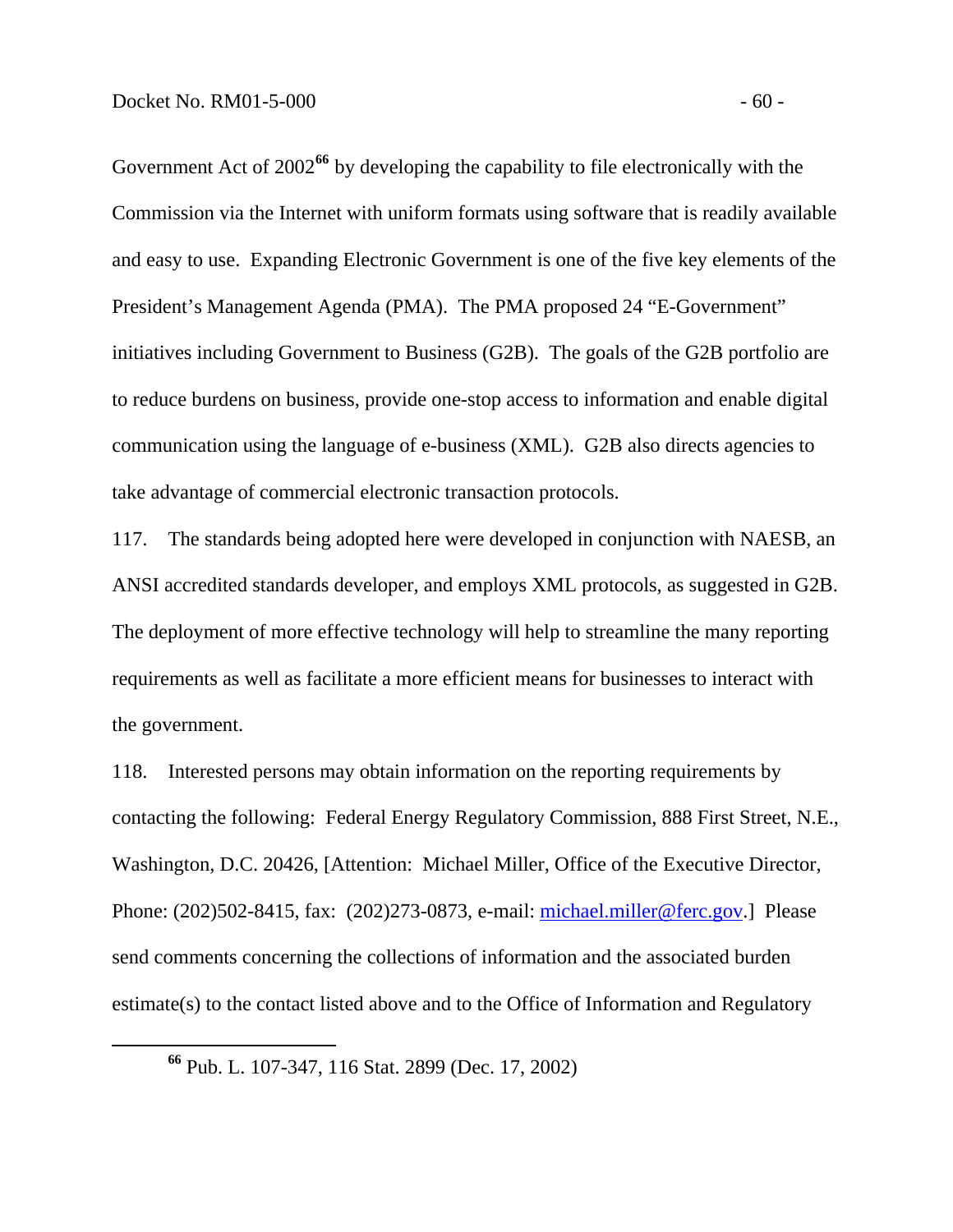Affairs, Office of Management and Budget, 725 17th Street, N.W., Washington, D.C. 20503 [Attention: Desk Officer for the Federal Energy Regulatory Commission, phone (202)395-7345, fax: (202)395-7285. Due to security concerns, comments should be sent electronically to the following e-mail address: oira\_submission@omb.eop.gov. Please reference the docket number of this rulemaking in your submission.

#### **IV. Environmental Analysis**

119. The Commission is required to prepare an Environmental Assessment or an Environmental Impact Statement for any action that may have a significant adverse effect on the human environment.**[67](#page-64-0)** The Commission concludes that neither an Environmental Assessment nor an Environmental Impact Statement is required for this Final Rule under Section 380.4(a) of the Commission's regulations. Section 380.4(a)(15) provides for a categorical exemption for approval of actions taken under Sections 205 and 206 of the FPA relating to the filing of schedules containing all rates and charges for the transmission or sale subject to the Commission's jurisdiction, plus the classification, practices, contracts and regulations that affect rates charges, classifications and services. Section 380.4(a) (25) provides a categorical exemption for review of natural gas filings. Section 38.4(26) provides an exclusion for review of oil pipeline filings. In addition, section 380.4 (a) provides an exemption for rules that are clarifying corrective, or

<span id="page-64-0"></span>**<sup>67</sup>** Regulations Implementing the National Environmental Policy Act, Order No. 486, 52 FR 47,897 (Dec. 17, 1987), FERC Stats. & Regs., Regulations Preambles 1986- 1990 ¶ 30,783 (1987).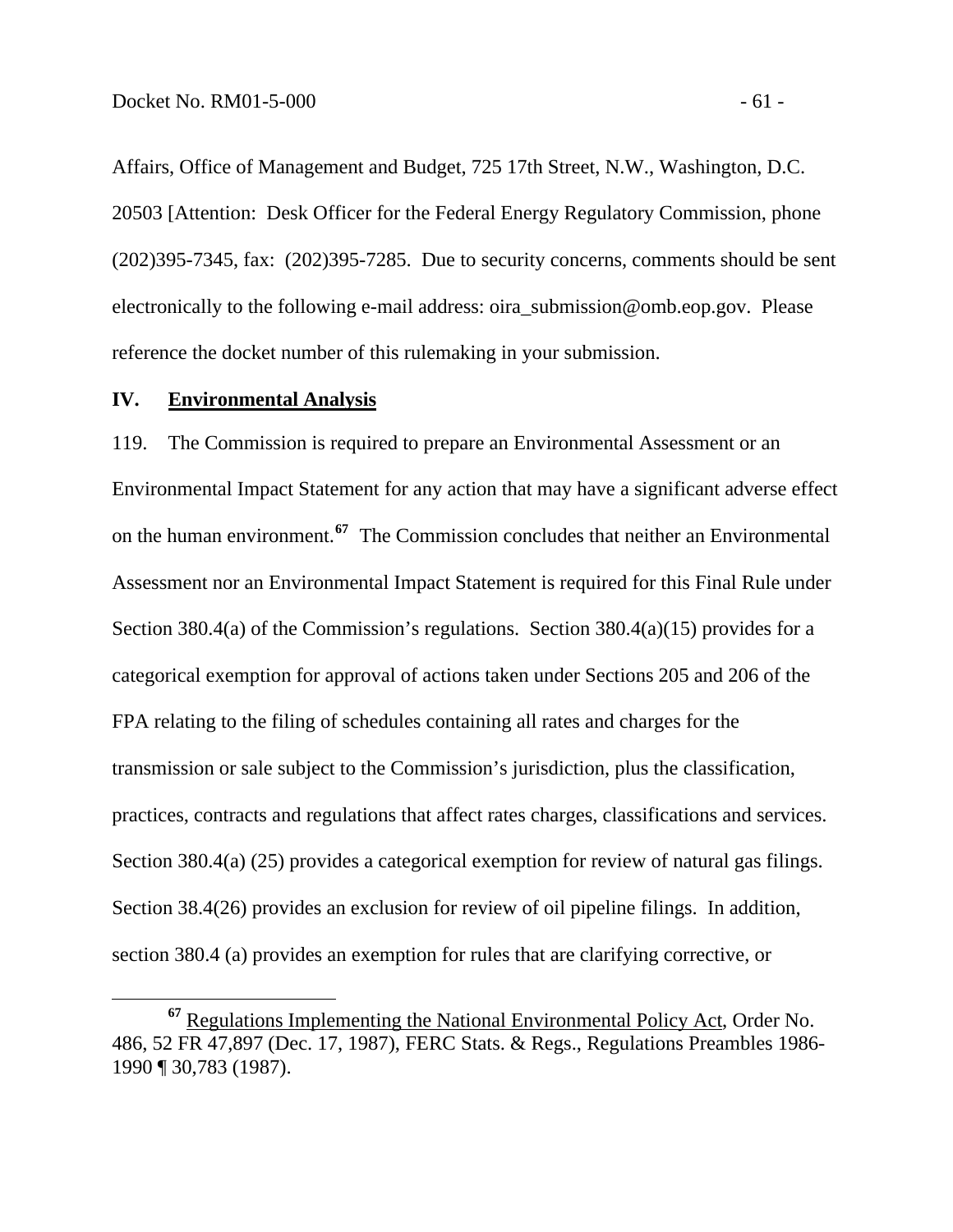procedural and that provide for information gathering, analysis, and dissemination. Because this Final Rule only involves these matters, no environmental consideration is necessary.

#### **V. Regulatory Flexibility Act**

120. The Regulatory Flexibility Act of 1980 (RFA)**[68](#page-65-0)** generally requires a description and analysis of whether the Final Rule will have a significant economic impact on a substantial number of small entities or a certification that the Final Rule will not have a significant economic impact on such entities. In the NOPR, we stated that the proposed rule would be applicable to all entities regulated by the Commission, a small number of which may be small entities. However, the Commission did not believe the rule would have a significant impact on these small businesses because the software necessary to create the XML software is commercially available from several Internet websites as shareware or subject to low-cost licensing options. From the Commission staff's own experience, relatively inexpensive XML software can be obtained that can adequately provide the basic tariff filing.

121. This Final Rule applies to public utilities that own, control or operate interstate transmission facilities, natural gas companies and oil pipeline companies, the majority of

<span id="page-65-0"></span>**<sup>68</sup>** 5 U.S.C. 601-612.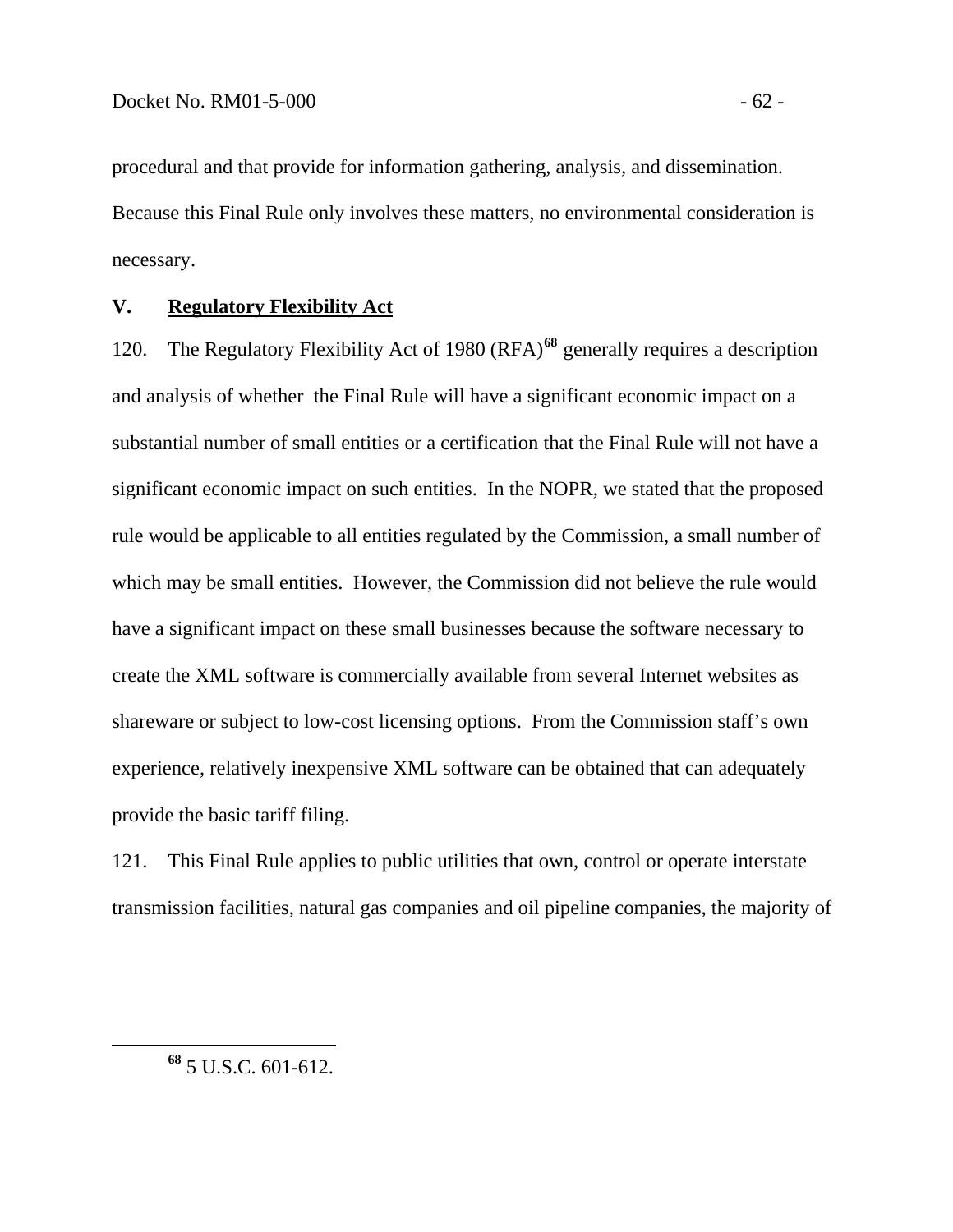which are not small businesses.<sup>[69](#page-66-0)</sup> The Commission has identified that less than 2% of these entities qualify as small entities. Moreover, by eliminating the requirement to file numerous paper copies of tariffs and documents associated with rate filings, these regulations are designed to reduce the filing burden on all companies, including small businesses. Accordingly, the Commission finds that these regulations will not impose a significant economic impact on small businesses and no regulatory flexibility analysis is required pursuant to §605(b) of the RFA.

#### **VI. Document Availability**

122. In addition to publishing the full text of this document in the Federal Register, the Commission provides all interested persons an opportunity to view and/or print the contents of this document via the Internet through FERC's Home Page [\(http://www.ferc.gov\)](http://www.ferc.gov/) and in FERC's Public Reference Room during normal business hours (8:30 a.m. to 5:00 p.m. Eastern time) at 888 First Street, N.E., Room 2A, Washington D.C. 20426.

<span id="page-66-0"></span>**<sup>69</sup>** See 5 U.S.C. § 601(3), citing Section 3 of the Small Business Act, 15 U.S.C. § 623. Section 3 of the SBA defines a "small business concern" as a business which is independently owned and operated and which is not dominant in its field of operation. The Small Business Size Standards component of the North American Industry Classification System defines a small utility as a company including its affiliates that is primarily engaged in the generation, transmission, and/or distribution of electric energy for sale and whose total electric output for the preceding fiscal year did not exceed 4 million megawatt hours. A small natural gas company is defined as a company that transports natural gas and whose annual receipts (total income plus cost of good sold) did not exceed \$6.5 million for the previous year. A small oil pipeline company is defined a company with 1,500 or less employees for the year.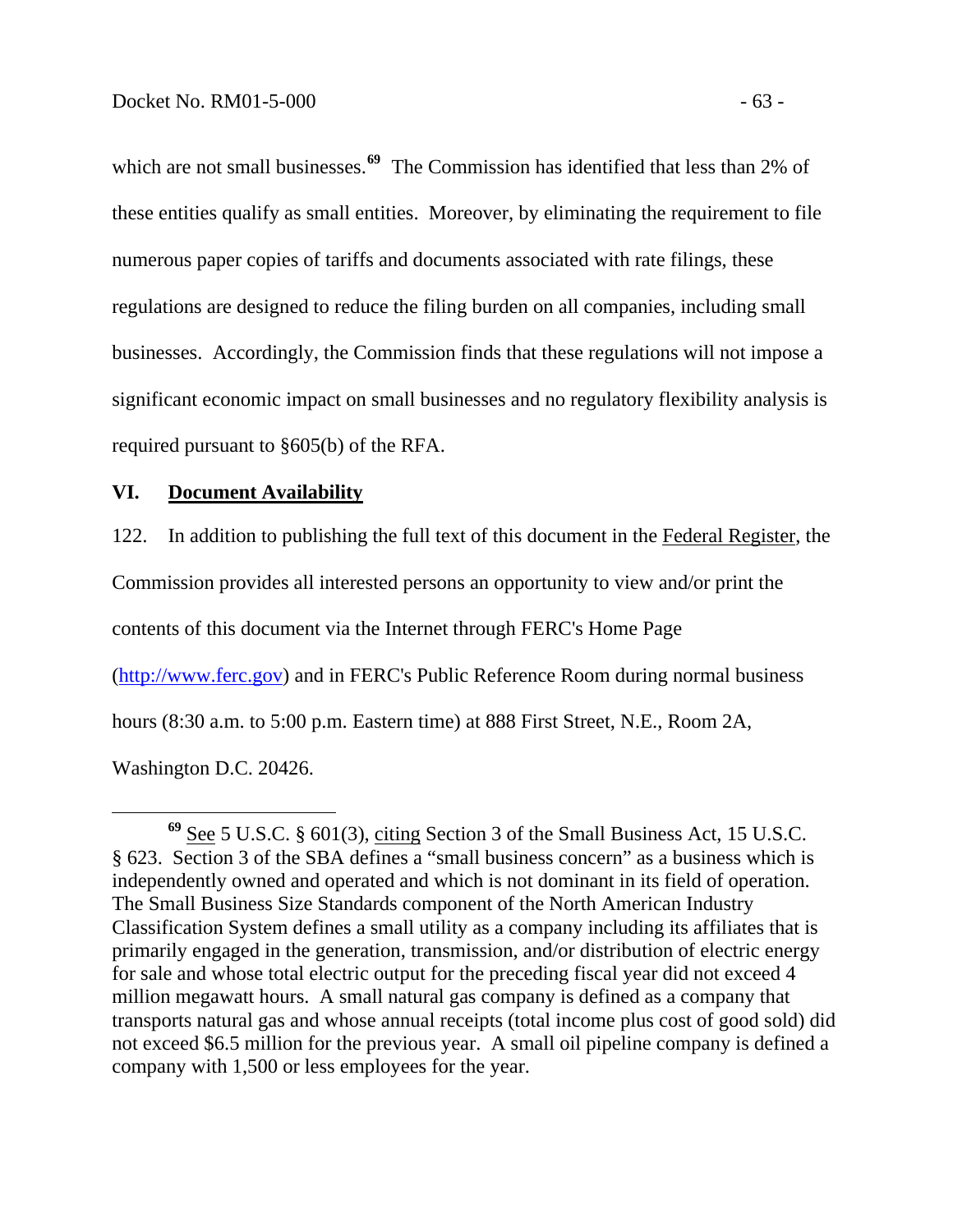123. From FERC's Home Page on the Internet, this information is available on eLibrary. The full text of this document is available on eLibrary in PDF and Microsoft Word format for viewing, printing, and/or downloading. To access this document in eLibrary, type the docket number excluding the last three digits of this document in the docket number field.

124. User assistance is available for eLibrary and the FERC's website during normal business hours from FERC Online Support at 202-502-6652 (toll free at 1-866-208-3676) or e-mail at [ferconlinesupport@ferc.gov,](mailto:ferconlinesupport@ferc.gov) or the Public Reference Room at (202) 502- 8371, TTY (202)502-8659. E-mail the Public Reference Room at

[public.referenceroom@ferc.gov](mailto:public.referenceroom@ferc.gov).

### **VII. Effective Date and Congressional Notification**

125. These regulations are effective **[Insert\_Date 30 days after publication in the FEDERAL REGISTER]**. The Commission has determined, with the concurrence of the Administrator of the Office of Information and Regulatory Affairs of OMB, that this rule is not a "major rule" as defined in section 351 of the Small Business Regulatory Enforcement Fairness Act of 1996.

#### List of subjects

#### 18 CFR Part 35

 Electric power rates, Electric utilities, Reporting and recordkeeping requirements, Electricity, Incorporation by reference.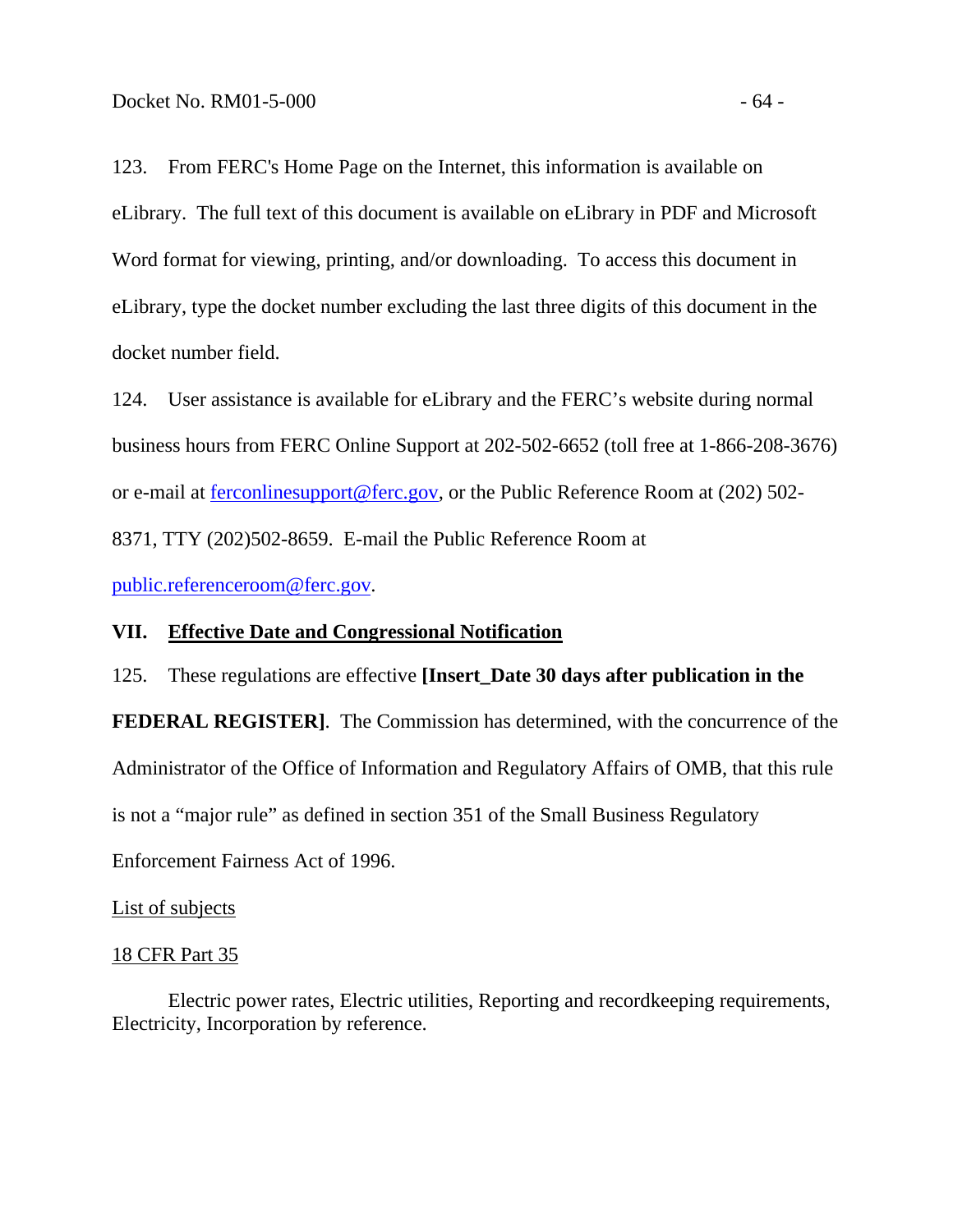#### 18 CFR Part 131

Electric power.

#### 18 CFR Part 154

 Natural gas, Pipelines, Reporting and recordkeeping requirements, Natural gas companies, Rate schedules and tariffs.

#### 18 CFR Part 157

 Administrative practice and procedure, Natural gas, Reporting and recordkeeping requirements.

#### 18 CFR Part 250

Natural gas, Reporting and recordkeeping requirements.

#### 18 CFR Part 281

Natural gas, Reporting and recordkeeping requirements.

#### 18 CFR Part 284

 Continental Shelf, Natural gas, Reporting and recordkeeping requirements, Incorporation by reference.

#### 18 CFR Part 300

 Administrative practice and procedure, Electric power rates, Reporting and recordkeeping requirements, Electricity.

#### 18 CFR Part 341

Maritime carriers, Pipelines, Reporting and recordkeeping requirements.

#### 18 CFR Part 344

Pipelines, Reporting and recordkeeping requirements.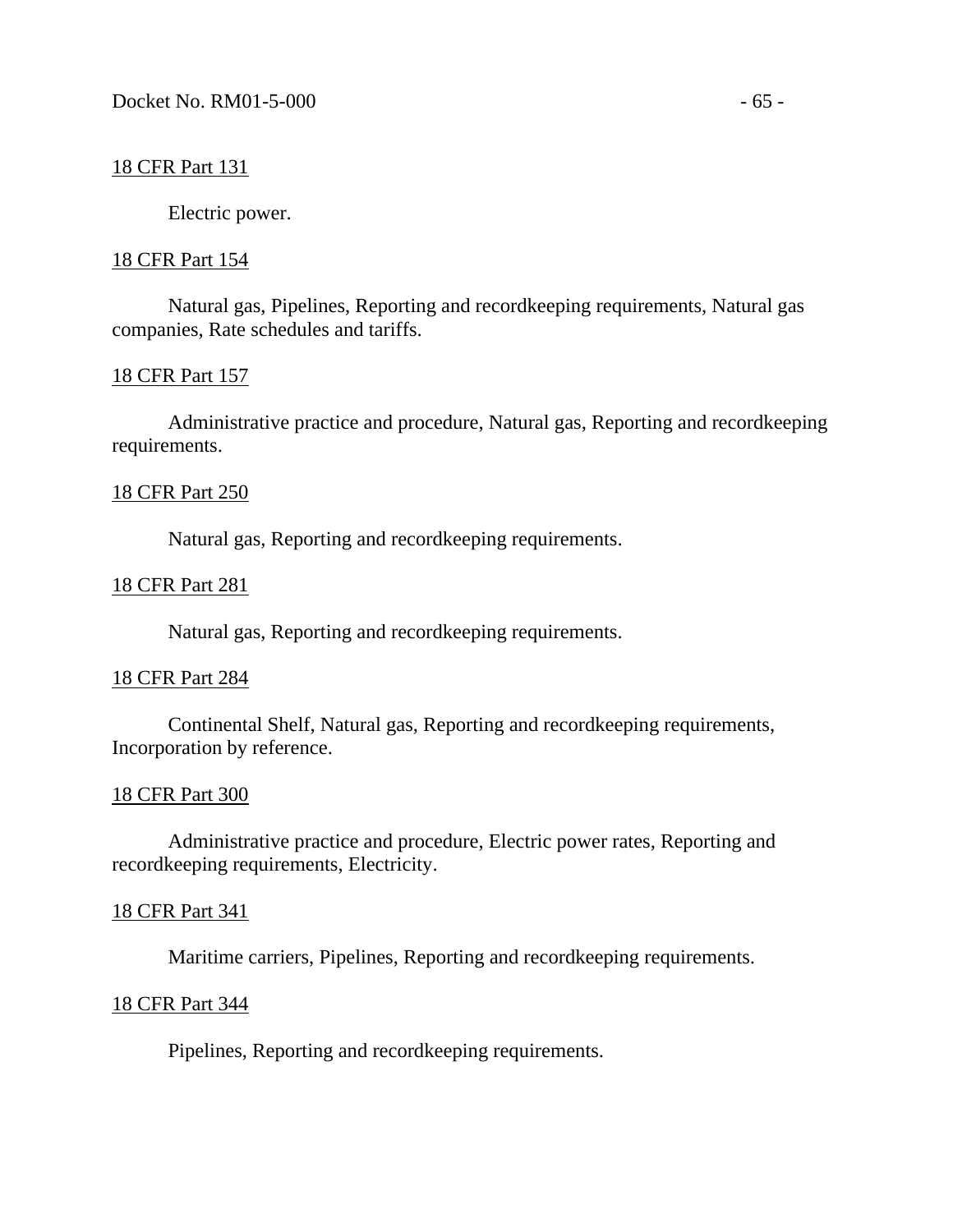# 18 CFR Part 346

Pipelines, Reporting and recordkeeping requirements.

# 18 CFR Part 347

Pipelines, Reporting and recordkeeping requirements.

# 18 CFR Part 348

Pipelines, Reporting and recordkeeping requirements.

# 18 CFR Part 375

 Authority delegations (Government agencies), Seals and insignia, Sunshine Act, Electric power rates, Electric utilities, Reporting and recordkeeping requirements.

# 18 CFR Part 385

Administrative practice and procedure, Electric power, Penalties, Pipelines, Reporting and recordkeeping requirements.

By the Commission.

 $(S E A L)$ 

 Kimberly D. Bose, Secretary.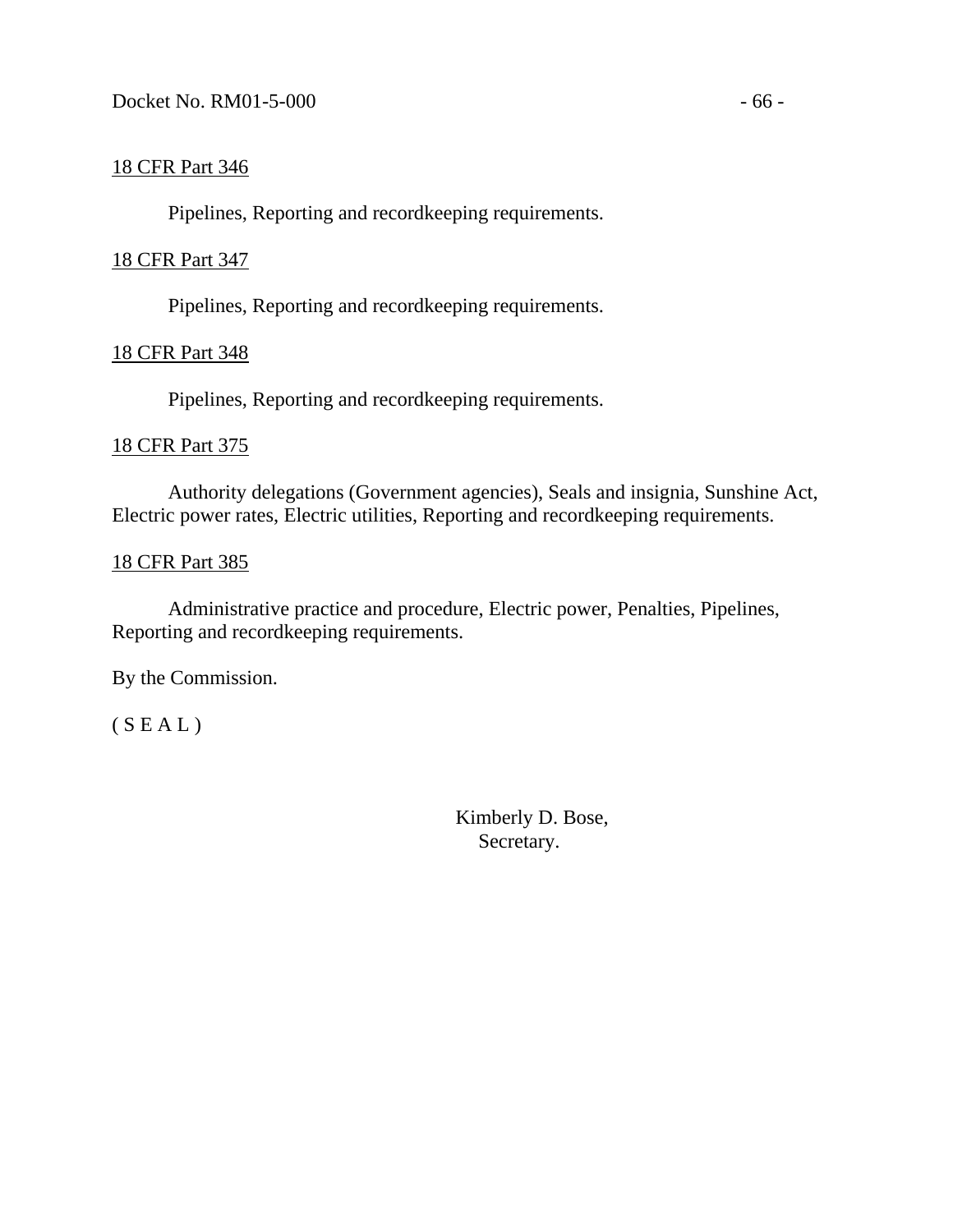In consideration of the foregoing, the Commission amends Parts 35, 131, 154, 157, 250, 281, 284, 300, 341, 344, 346, 347, 348, 375 and 385, Chapter I, Title 18, Code of Federal Regulations, as follows:

# **PART 35 – FILING OF RATE SCHEDULES AND TARIFFS**

1. The authority citation for part 35 continues to read as follows:

**Authority**: 16 U.S.C 791a-825r, 2601-2645; 31 U.S.C. 9701; 42 U.S.C. 7101-

7352.

### **§ 35.1 [Amended]**

2. Section 35.1 is amended as follows:

a. The section title is revised;

b. In paragraph (a), the first sentence is revised;

 c. In paragraph (a), the phrase "or tariff" is inserted after the phrase "rate schedule";

d. In paragraphs (b) and (c), remove all references to "supplement";

e. In paragraphs (b) and (c), the phrase "or tariff" is removed and the phase ",

tariff, or service agreement" is added in its place;

 f. In paragraph (c), the phrase "Notices of Cancellation or Termination" is removed, and the phrase "cancellation or termination" is added in its place;

 g. In paragraph (d), the phrase ", tariffs or service agreements" is added after the phrase "rate schedules";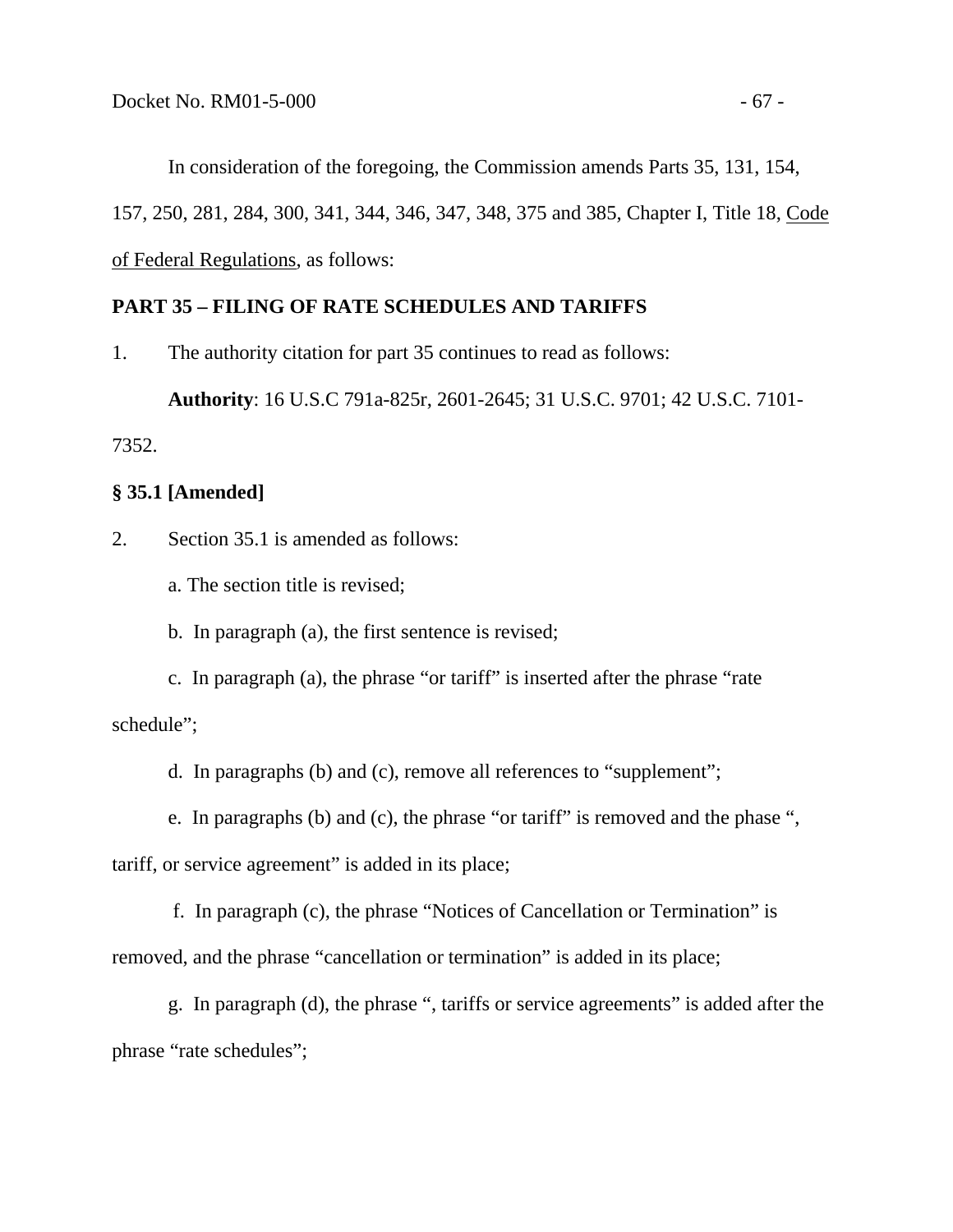h. In paragraph (g), the phrase "service" is added before the phrase "agreement"; to read as follows:

# **§ 35.1 Application; obligation to file rate schedules, tariffs and certain service agreements.**

 (a) Every public utility shall file with the Commission and post, in conformity with the requirements of this part, full and complete rate schedules and tariffs and those service agreements not meeting the requirements of  $\S 35.1(g)$ , clearly and specifically setting forth all rates and charges for any transmission or sale of electric energy subject to the jurisdiction of this Commission, the classifications, practices, rules and regulations affecting such rates, charges, classifications, services, rules, regulations or practices, as required by section 205(c) of the Federal Power Act (49 Stat. 851; 16 U.S.C. 824d(c)).  $*$ 

 \* \*  $*$  \* \* \* \* \* \*

3. Section 35.2 is amended as follows:

a. Paragraph (b) is revised;

 b. Paragraphs (c), (d), and (e) are redesignated as paragraphs (d), (e), and (f) respectively;

 c. In redesignated paragraphs (d) and (f), the phrase "rate schedule" is removed and the phrase "rate schedule, tariff or service agreement" is added in its place; and

 d. Paragraph (c) is added, and redesignated paragraph (e) is revised to read as follows: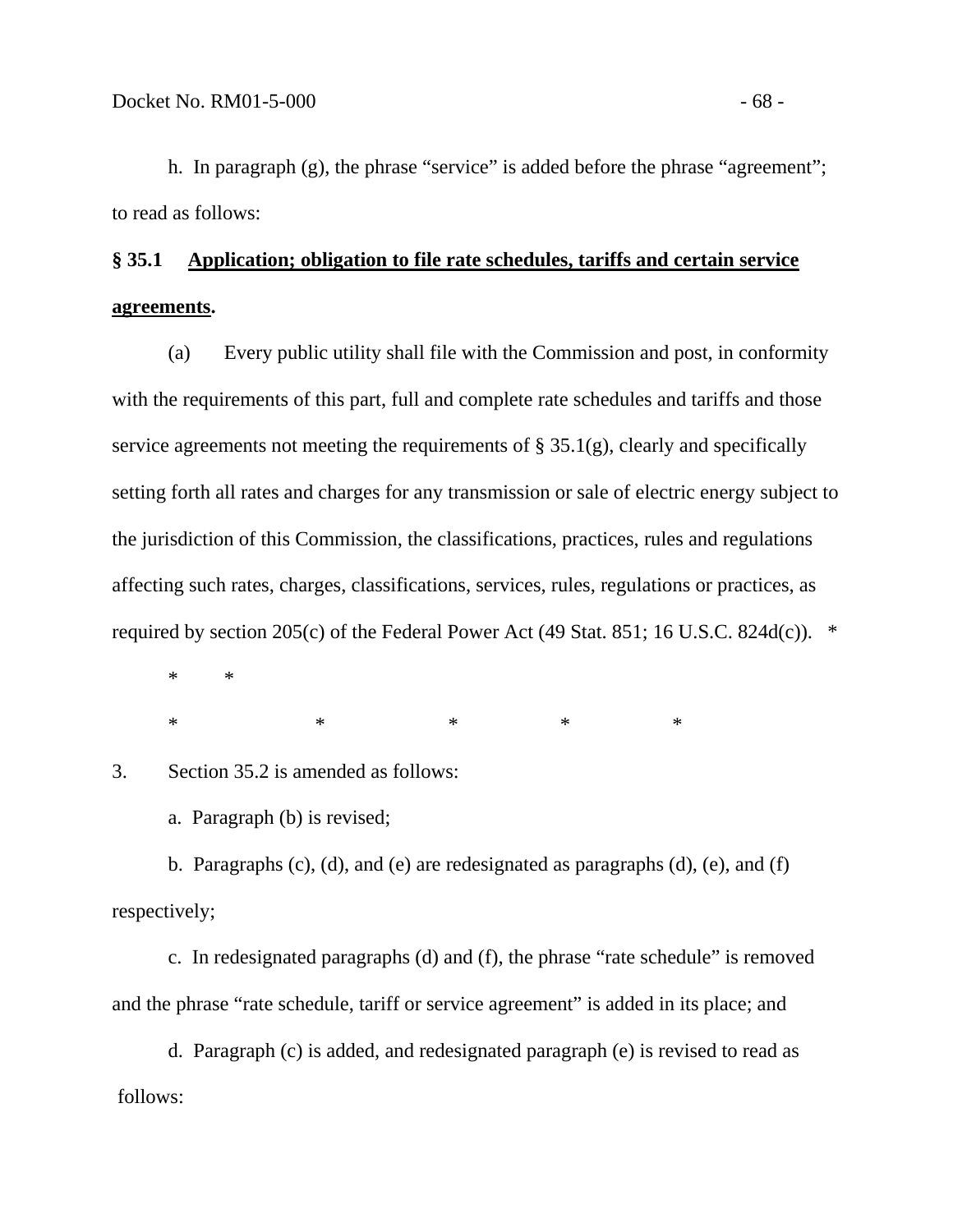#### **§ 35.2 Definitions.**

 $*$  \* \* \* \* \*

 (b) Rate schedule. The term rate schedule as used herein shall mean a statement of (1) electric service as defined in paragraph (a) of this section, (2) rates and charges for or in connection with that service, and (3) all classifications, practices, rules, or regulations which in any manner affect or relate to the aforementioned service, rates, and charges. This statement shall be in writing and may take the physical form of a contract, purchase or sale or other agreement, lease of facilities, or other writing. Any oral agreement or understanding forming a part of such statement shall be reduced to writing and made a part thereof. A rate schedule is designated with a Rate Schedule number.

 $(c)(1)$  Tariff. The term tariff as used herein shall mean a statement of  $(1)$  electric service as defined in paragraph (a) of this section offered on a generally applicable basis, (2) rates and charges for or in connection with that service, and (3) all classifications, practices, rules, or regulations which in any manner affect or relate to the aforementioned service, rates, and charges. This statement shall be in writing. Any oral agreement or understanding forming a part of such statement shall be reduced to writing and made a part thereof. A tariff is designated with a Tariff Volume number.

 (2) Service agreement. The term service agreement as used herein shall mean an agreement that authorizes a customer to take electric service under the terms of a tariff. A service agreement shall be in writing. Any oral agreement or understanding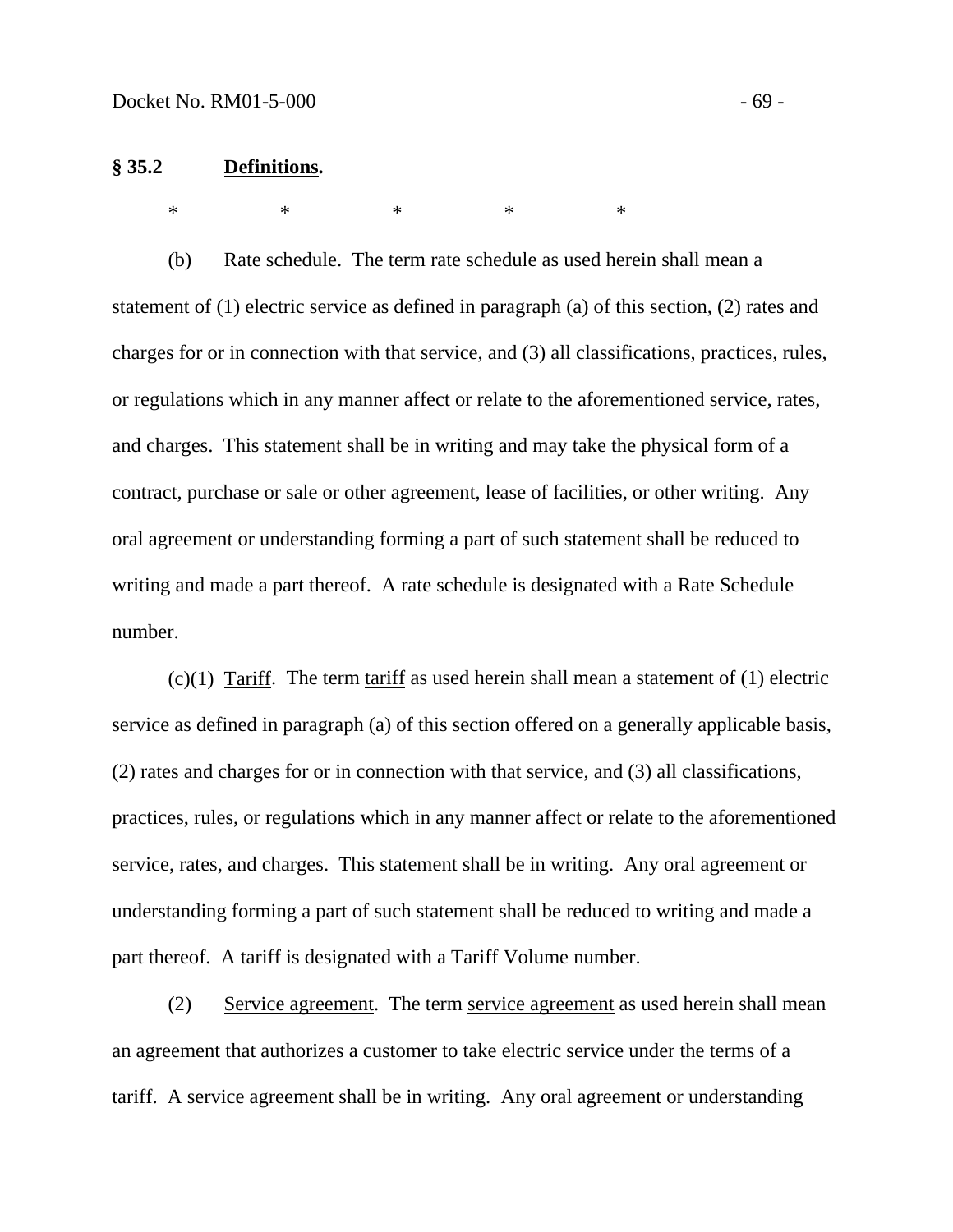### Docket No. RM01-5-000 - 70 -

forming a part of such statement shall be reduced to writing and made a part thereof. A service agreement is designated with a Service Agreement number.

 $\begin{matrix} * & * \end{matrix}$  \* \* \* \* \* \*

(e) Posting

(1) The term posting as used in this part shall mean:

 (i) Keeping a copy of every rate schedule, service agreement, or tariff of a public utility as currently on file, or as tendered for filing, with the Commission open and available during regular business hours for public inspection in a convenient form and place at the public utility's principal and district or division offices in the territory served, and/or accessible in electronic format, and

 (ii) Serving each purchaser under a rate schedule, service agreement, or tariff either electronically or by mail in accordance with the service regulations in Part 385 of this chapter with a copy of the rate schedule, service agreement, or tariff. Posting shall include, in the event of the filing of increased rates or charges, serving either electronically or by mail in accordance with the service regulations in Part 385 of this chapter each purchaser under a rate schedule, service agreement or tariff proposed to be changed and to each State Commission within whose jurisdiction such purchaser or purchasers distribute and sell electric energy at retail, a copy of the rate schedule, service agreement or tariff showing such increased rates or charges, comparative billing data as required under this part, and, if requested by a purchaser or State Commission, a copy of the supporting data required to be submitted to this Commission under this part. Upon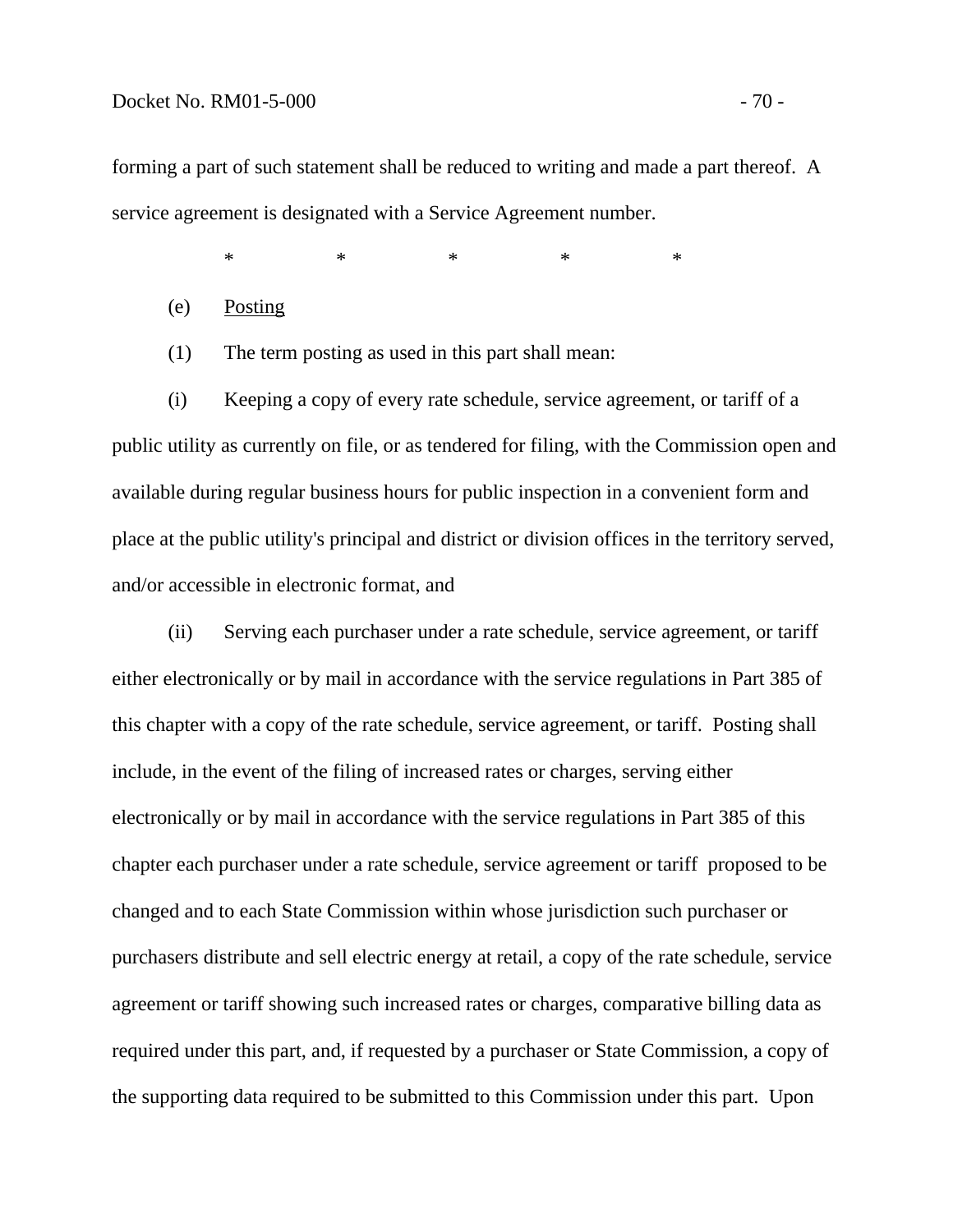direction of the Secretary, the public utility shall serve copies of rate schedules, service agreements, or tariffs, and supplementary data, upon designated parties other than those specified herein.

 (2) Unless it seeks a waiver of electronic service, each customer, State Commission, or other party entitled to service under this paragraph (e) must notify the public utility of the e-mail address to which service should be directed. A customer, State Commission, or other party may seek a waiver of electronic service by filing a waiver request under Part 390 of this chapter providing good cause for its inability to accept electronic service.

 $\begin{matrix} * & * \end{matrix}$  \* \* \* \* \* \*

4. Section 35.3 is amended as follows:

 a. In paragraph (b), first sentence, the phrase ", tariffs or service agreements" is added after the phrase "Rate schedules".

 b. In paragraph (b), second sentence, the phrase "or service agreement" is added after the phrase "rate schedule".

c. Paragraph (a) is revised to read as follows

### **§ 35.3 Notice requirements.**

 (a)(1) Rate schedules or tariffs. All rate schedules or tariffs or any part thereof shall be tendered for filing with the Commission and posted not less than sixty days nor more than one hundred-twenty days prior to the date on which the electric service is to commence and become effective under an initial rate schedule or tariff or the date on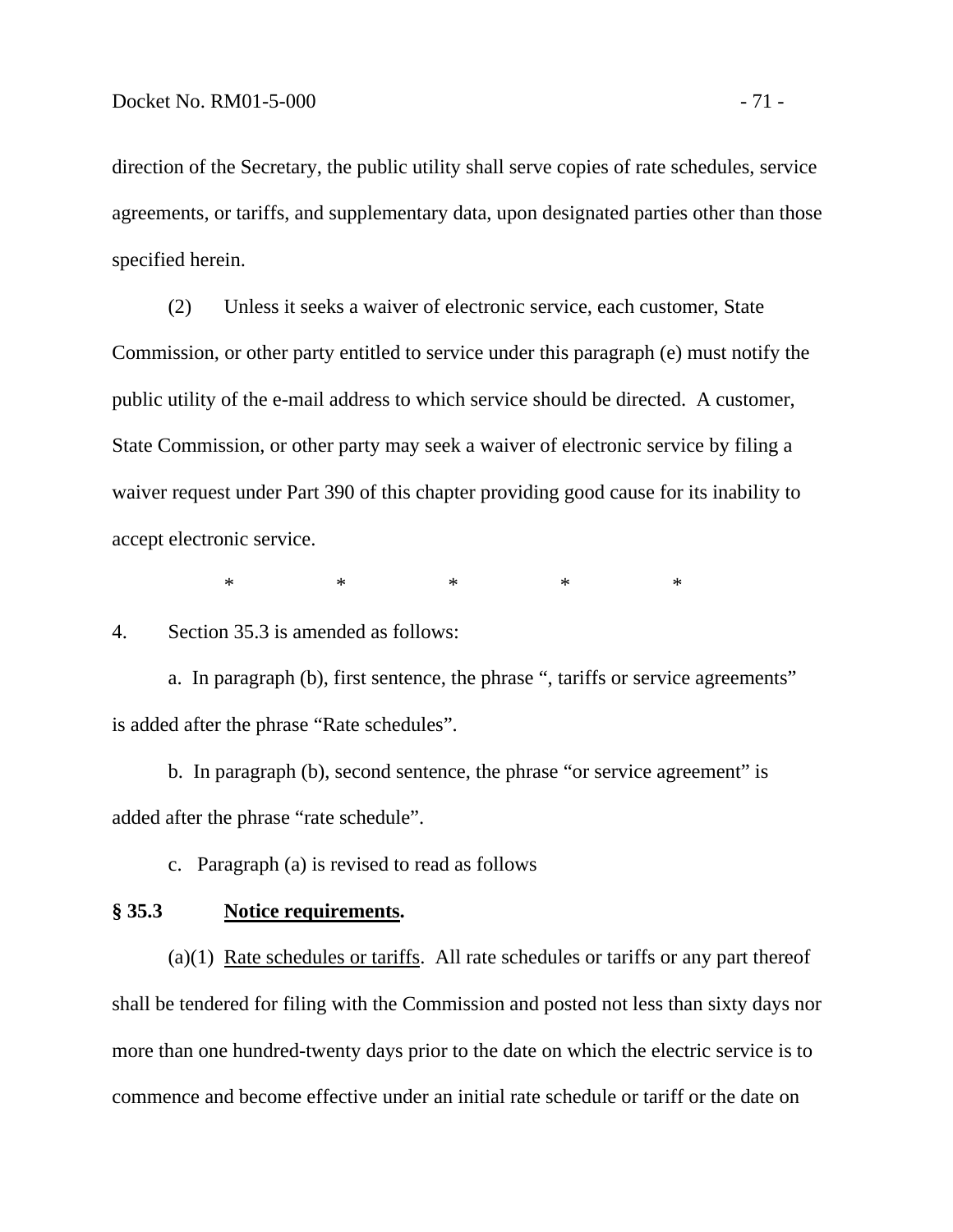which the filing party proposes to make any change in electric service and/or rate, charge, classification, practice, rule, regulation, or contract effective as a change in rate schedule or tariff, except as provided in paragraph (b) of this section, or unless a different period of time is permitted by the Commission. Nothing herein shall be construed as in any way precluding a public utility from entering into agreements which, under this section, may not be filed at the time of execution thereof by reason of the aforementioned sixty to one hundred-twenty day prior filing requirements. The proposed effective date of any rate schedule or tariff filing having a filing date in accordance with § 35.2(d) may be deferred by the public utility making a filing requesting deferral prior to the rate schedule or tariff's acceptance by the Commission.

 (2) Service agreements. Service agreements that are required to be filed and posted authorizing a customer to take electric service under the terms of a tariff, or any part thereof, shall be tendered for filing with the Commission and posted not more than 30 days after electric service has commenced or such other date as may be specified by the Commission.

\* \* \* \* \* \* \*

5. In § 35.4, the phrase ", tariff or service agreement" is added following the phrase "rate schedule".

6. In § 35.6, the phrase ", tariff or service agreement" is added following the phrase "rate schedule".

7. Section 35.7 is revised to read as follows: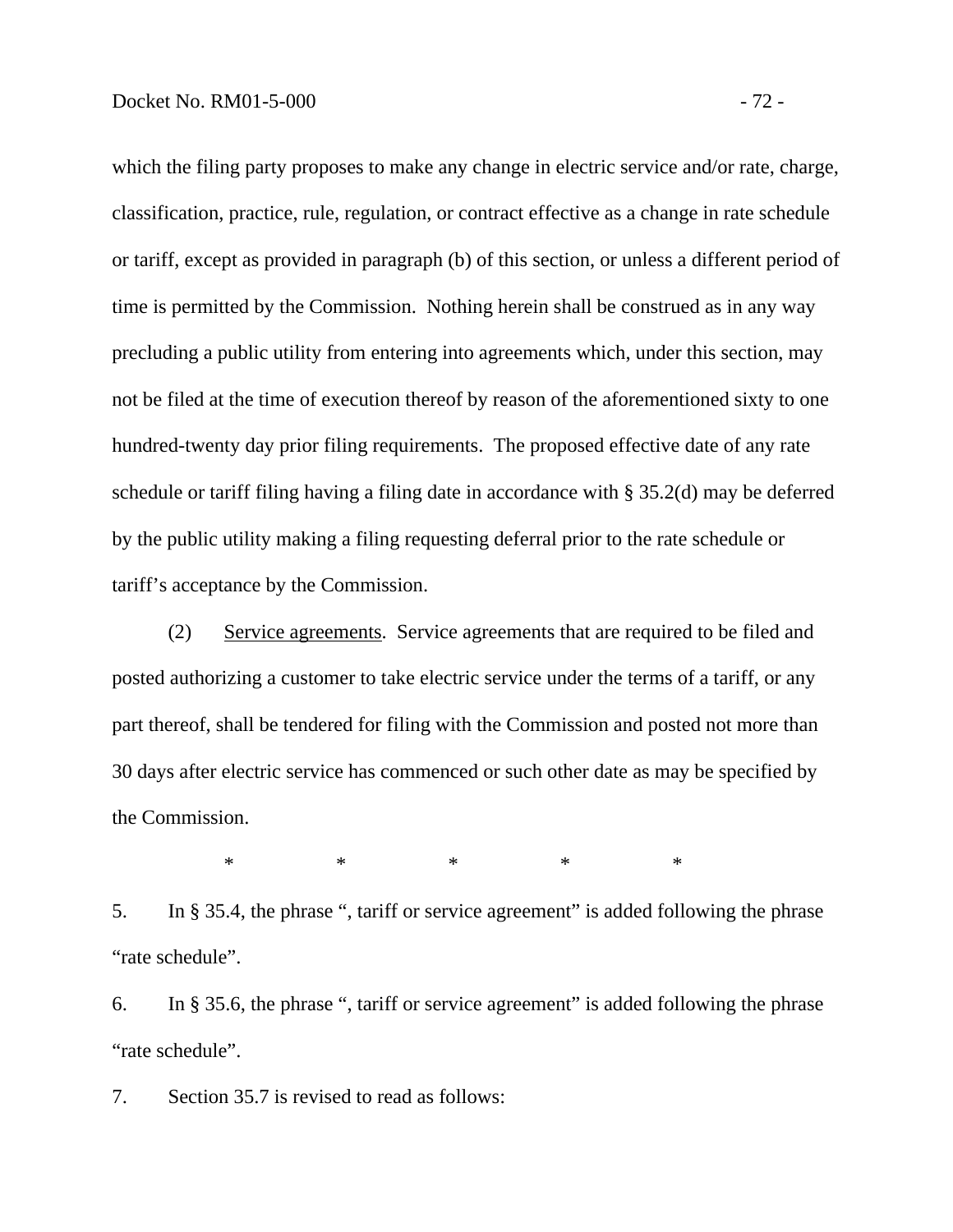#### **§ 35.7 Electronic filing requirements.**

 (a) General rule. All filings made in proceedings initiated under this part must be made electronically, including tariffs, rate schedules and service agreements, or parts thereof, and material that relates to or bears upon such documents, such as cancellations, amendments, withdrawals, termination, or adoption of tariffs.

 (b) Requirement for signature. All filings must be signed in compliance with the following:

 (1) The signature on a filing constitutes a certification that: the contents are true and correct to the best knowledge and belief of the signer; and that the signer possesses full power and authority to sign the filing.

(2) A filing must be signed by one of the following:

(i) The person on behalf of whom the filing is made;

 (ii) An officer, agent, or employee of the company, governmental authority, agency, or instrumentality on behalf of which the filing is made; or,

 (iii) A representative qualified to practice before the Commission under § 385.2101 of this chapter who possesses authority to sign.

 (3) All signatures on the filing or any document included in the filing must comply, where applicable, with the requirements in Part 385 of this chapter with respect to sworn declarations or statements and electronic signatures.

 (c) Format requirements for electronic filing. The requirements and formats for electronic filing are listed in instructions for electronic filing and for each form.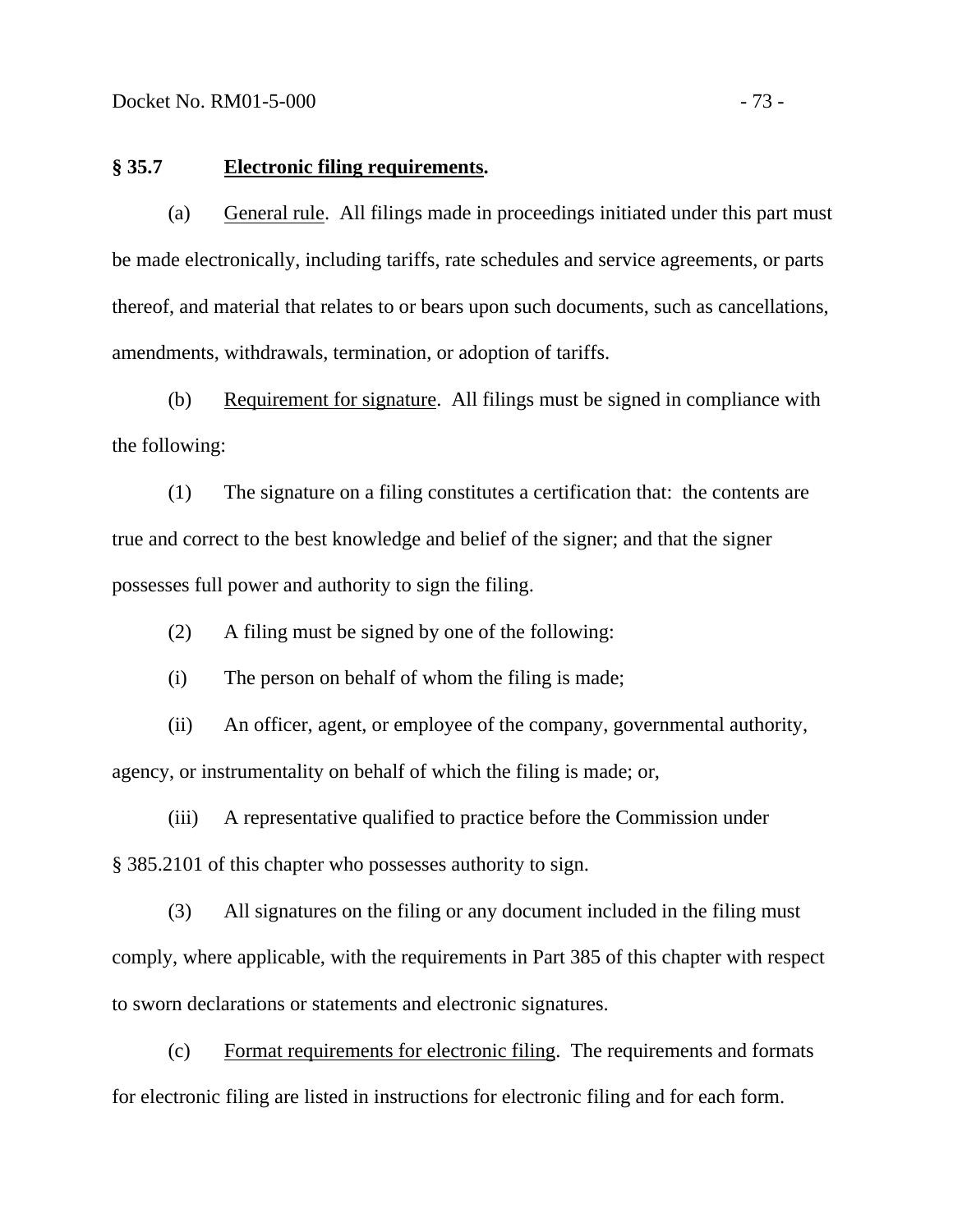These formats are available on the Internet at [http://www.ferc.gov](http://www.ferc.gov/) and can be obtained at the Federal Energy Regulatory Commission, Public Reference Room, 888 First Street, N.E., Washington, D.C. 20426.

8. In § 35.8, the section heading is revised as set forth below, paragraph (b) is removed, the designation "(a)" is removed from paragraph (a), and the paragraph (a) heading, "Protests or interventions" is removed.

### "**§ 35.8 Protests and interventions by interested parties.**"

 $*$  \* \* \* \* \* \* \*

9. Section 35.9 is revised to read as follows:

### **§ 35.9 Requirements for filing rate schedules, tariffs or service agreements.**

 (a) Rate schedules, tariffs, and service agreements may be filed either by dividing the rate schedule, tariff, or service agreements into individual sheets or sections, or as an entire document except as provided in paragraphs (b) and (c) of this section.

 (b) Open Access Transmission Tariffs (OATT) filed by utilities that are not Independent System Operators or Regional Transmission Organizations must be filed either as individual sheets or sections. If filed as sections, the sections must be no larger than the 1.0 level, although each schedule or attachment may be a single section. Individual service agreements that are entered into pursuant to the OATT may be filed as entire documents.

 (c) OATT and other open access documents filed by Independent System Operators or Regional Transmission Organizations must be filed either as individual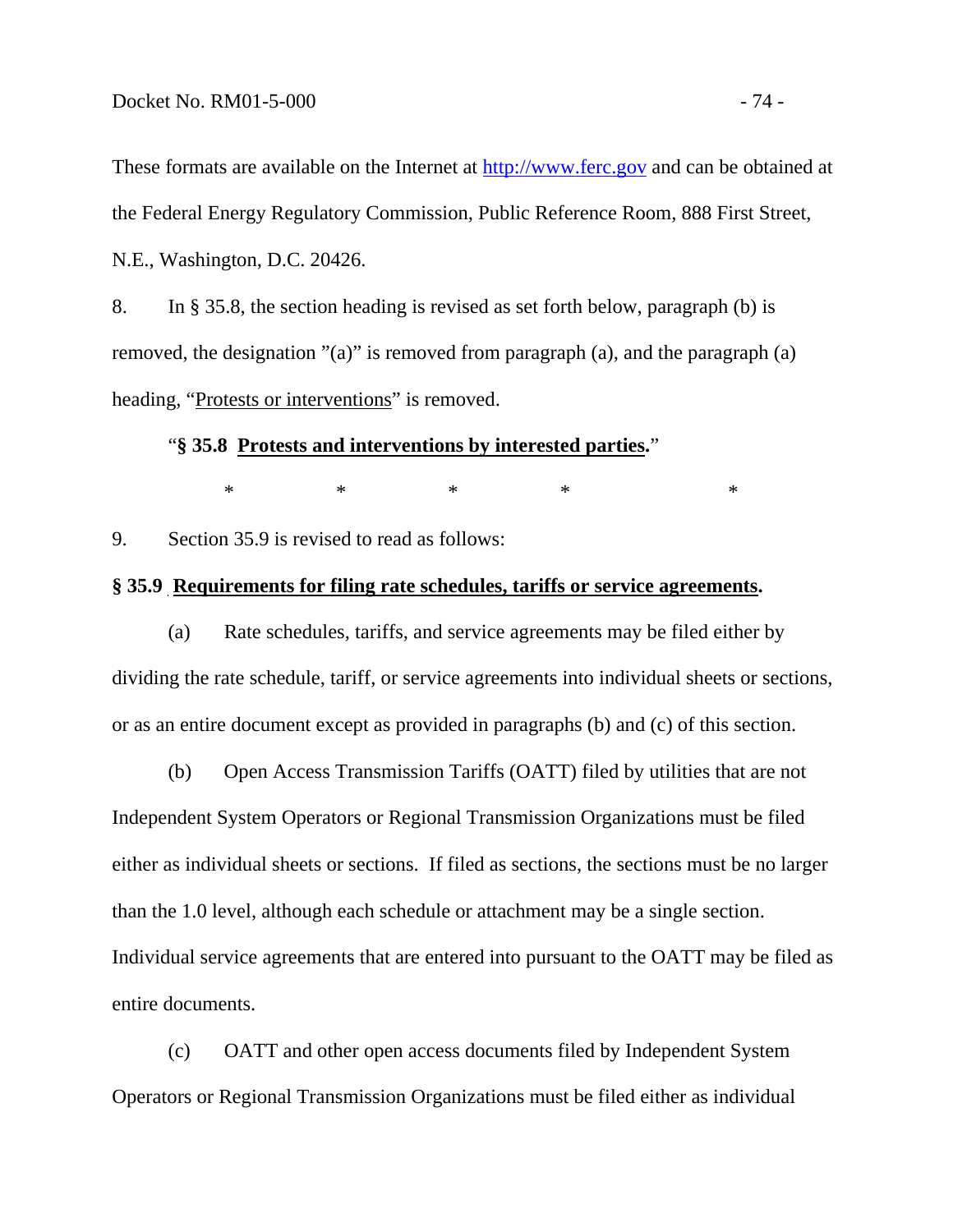sheets or sections. If filed as sections, the sections must be no larger than the 1.1 level, including schedules or attachments. Individual service agreements that are part entered into pursuant to the OATT may be filed as entire documents.

10. Section 35.10 is amended as follows:

a. The section heading is revised as set forth below;

b. In paragraph (a), the phrase ", tariff or service agreement" is added after the phrase "rate schedule" anywhere it appears in the paragraph; and

c. Paragraphs (b) and (c) are revised to read as follows:

# **§ 35.10 Form and style of rate schedules, tariffs and service agreements.**   $\begin{matrix} * & * \end{matrix}$  \* \* \* \* \* \*

 (b) At the time a public utility files with the Commission and posts under this part to supersede or change the provisions of a rate schedule, tariff, or service agreement previously filed with the Commission under this part, in addition to the other requirements of this part, it must list in the transmittal letter the sheets or sections revised, and file a marked version of the rate schedule, tariff or service agreement sheets or sections showing additions and deletions. New language must be marked by either highlighting, background shading, bold text, or underlined text. Deleted language must be marked by strike-through.

 (c) In any filing to supersede or change the provisions of a rate schedule, tariff, or service agreement previously filed with the Commission under this part, only those revisions appropriately designated and marked under paragraph (b) of this section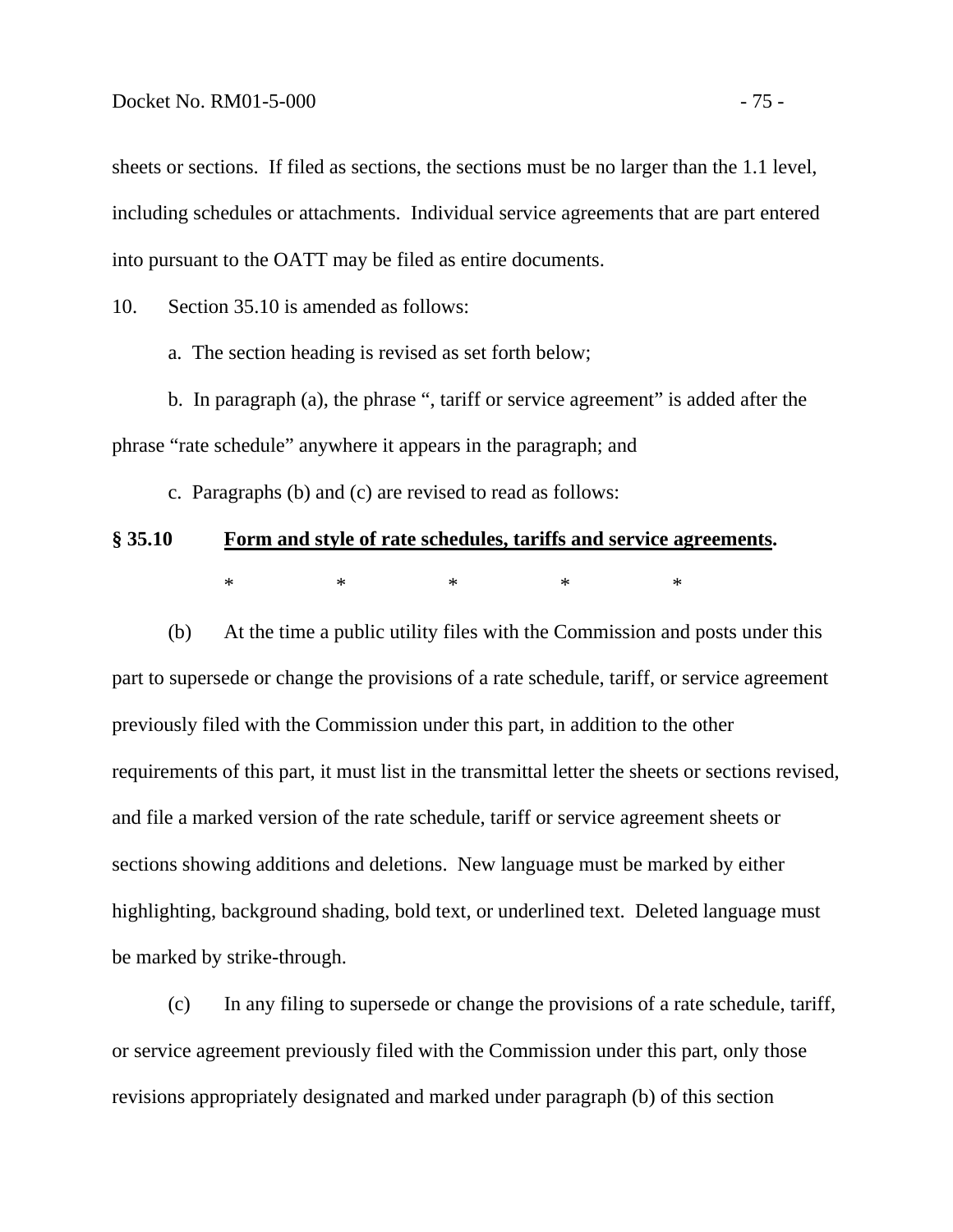constitute the filing. Revisions to unmarked portions of the rate schedule, tariff or service agreement are not considered part of the filing nor will any acceptance of the filing by the Commission constitute acceptance of such unmarked changes.

### **§35.10a [Amended]**

11. In § 35.10a(b), the phrase "in the same format" is removed and the phrase "filed electronically as" is added in its place, and the phrase "§ 35.10(b)" is removed, and the phrase "§ 35.7" is added in its place.

### **§ 35.11 [Amended]**

12. In § 35.11, the phrase ", tariff or service agreement" is added after the phrase "rate schedule".

13. Section 35.12 is amended as follows:

a. the section heading is revised to read as follows;

b. in paragraphs (a),  $(b)(2)(i)$ ,  $(b)(4)$ , and  $(b)(5)(ii)$ , the phrase "schedule" is removed, and the phrase "rate schedule or tariff" is added in its place; and

c. in paragraph  $(b)(2)(ii)$ , the phrase "or she" is added after the phrase "he".

## **§ 35.12 Filing of initial rate schedules and tariffs.**

 $\begin{matrix} * & * \end{matrix}$  \* \* \* \* \* \*

14. Section 35.13 is amended as follows:

a. In paragraph  $(a)(1)$ , the phrase ", tariff, or service agreement" is added following the phrase "rate schedule".

b. In paragraph  $(a)(2)(iii)$ , the phrase ", tariff, or service agreement" is added after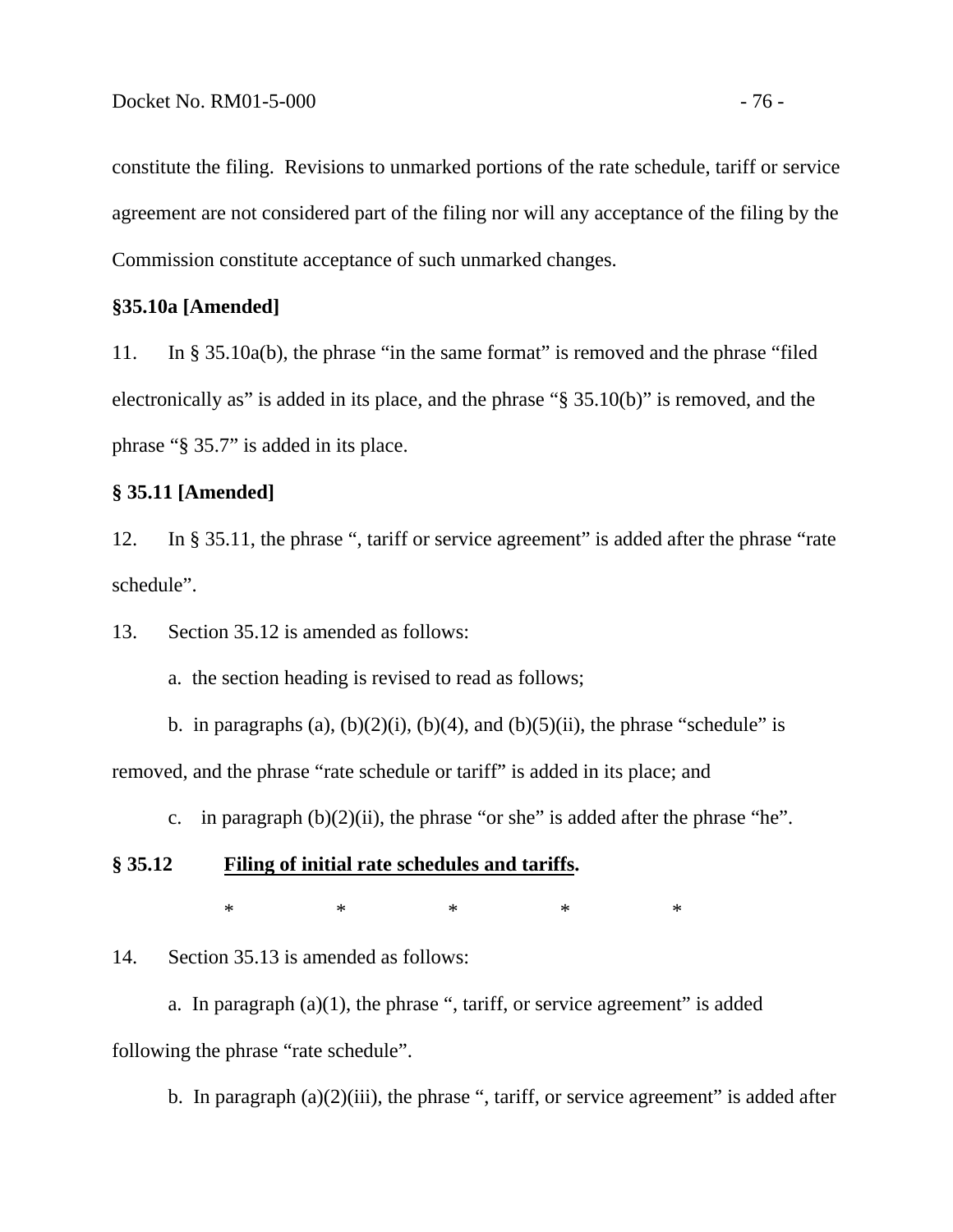the phrase "rate schedule", and the phrase "schedule or tariff" is removed in the first sentence.

c. In paragraphs  $(a)(2)(iv)$ ,  $(a)(2)(iv)(A)$  and  $(a)(2)(iv)(B)$ , the phrase "schedule"

is removed after the word "rate" in all places where it appears.

d. In paragraph (b)(1), the phrase "schedule " is removed.

e. In paragraph (b)(2), the phrase "schedule" is removed.

f. In paragraph (b)(3), the phrase "schedule" is removed, and the phrase "mailed or e-mailed" is removed, and the phrase "posted" is added in its place.

g. In paragraphs  $(b)(4)$ ,  $(b)(5)$ ,  $(b)(6)$ , the phrase "schedule" is removed.

h. Paragraph (b)(8) is removed.

i. In paragraph  $(c)(1)$ , introductory text, remove the reference to "or supplemented".

j. In paragraph (c), the section heading is revised to remove the word "schedule".

k. In paragraph  $(c)(1)$ , introductory text, remove the reference to "or supplemented",

l. In paragraph  $(c)(1)$ , the phrase ", tariff, or service agreement" is added after the first phrase "rate schedule," and the second phrase "schedule or tariff" is removed after the phrase "rate".

m. In paragraphs  $(c)(1)(i)$ ,  $(c)(1)(ii)(A)$ ,  $(c)(1)(ii)(B)$ ,  $(c)(2)$ ,  $(c)(3)$ , the phrase "schedule" is removed following the word "rate".

n. In paragraphs  $(d)(1)(ii)$ ,  $(d)(3)(i)$ ,  $(d)(3)(ii)(A)$ , and  $(d)(3)(ii)(B)$ , the phrase "schedule" is removed following the word "rate".

o. In paragraph (d)(5), the phrase "cut or folded to letter size," is removed and the phrase "provided in electronic format, shall be legible," is added in its place.

p. In paragraph (e)(1)(i), the phrase "schedule" is removed after the phrase "rate".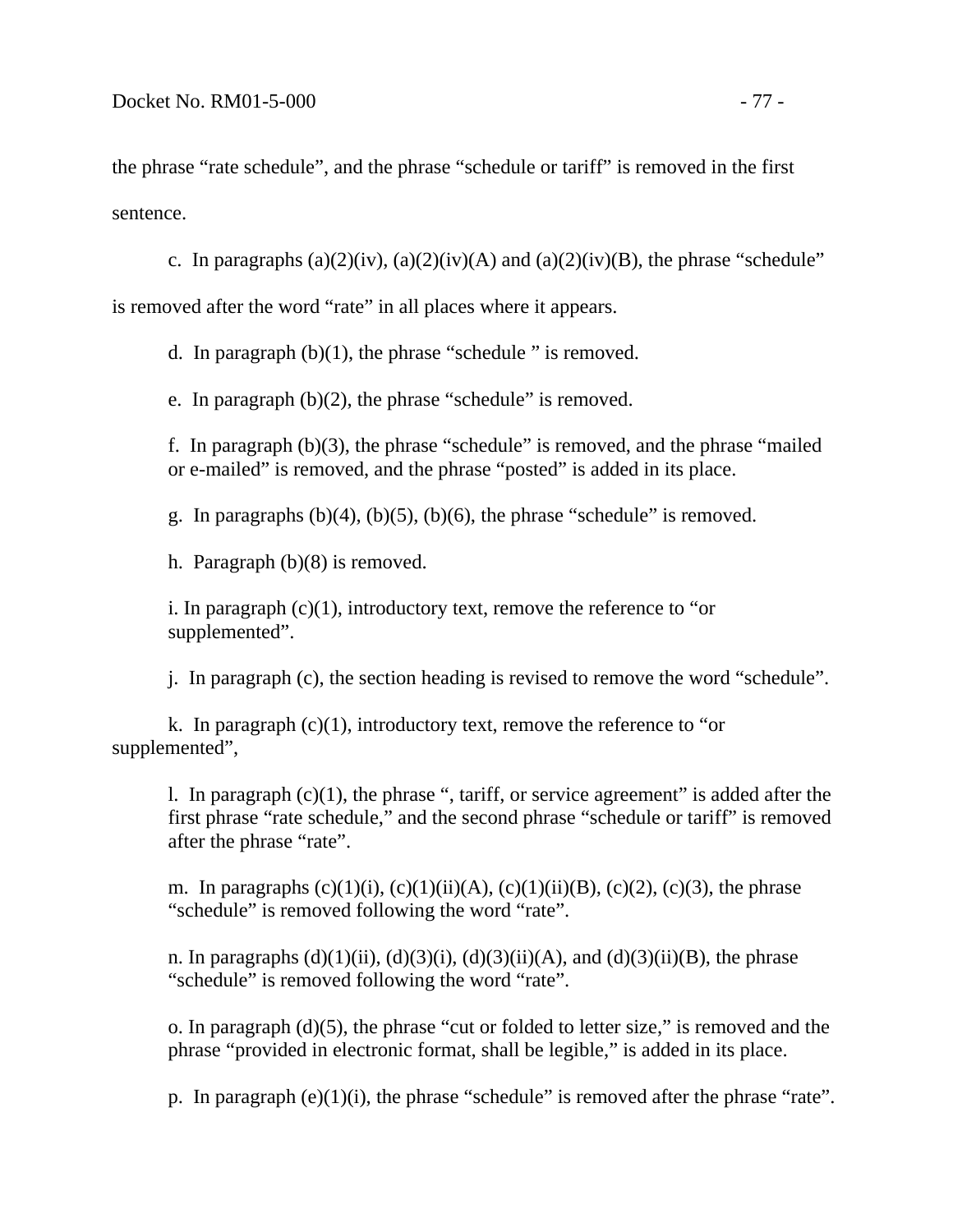q. In paragraph (f), the phrase "schedule" is removed after the phrase "rate" anywhere it appears in the paragraph.

r. The section heading and paragraph (a) are revised to read as follows:

# **§ 35.13 Filing of changes in rate schedules, tariffs or service agreements.**   $\begin{matrix} * & * \end{matrix}$  \* \* \* \* \* \*

 (a) General rule. Every public utility shall file the information required by this section, as applicable, at the time it files with the Commission under § 35.1 all or part of a rate schedule, tariff or service agreement to supersede or otherwise change the provisions of a rate schedule, tariff or service agreement filed with the Commission under § 35.1. Any petition filed under § 385.207 of this chapter for waiver of any provision of this section shall specifically identify the requirement that the applicant wishes the Commission to waive.

 $\begin{matrix} * & * \end{matrix}$  \* \* \* \* \* \*

15. Section 35.14 is amended as follows:

 a. In paragraph (a), introductory text, the phrase "(fuel clause)" is added after phrase "Fuel adjustment clause", and the phrase ", tariffs or service agreements" is added after the phrase "rate schedules" anywhere it appears in the paragraph's introductory text.

 b. In paragraph (a)(7), the phrase "schedule" is removed in the second to last sentence.

16. In § 35.15, paragraph (a) is revised, to read as follows: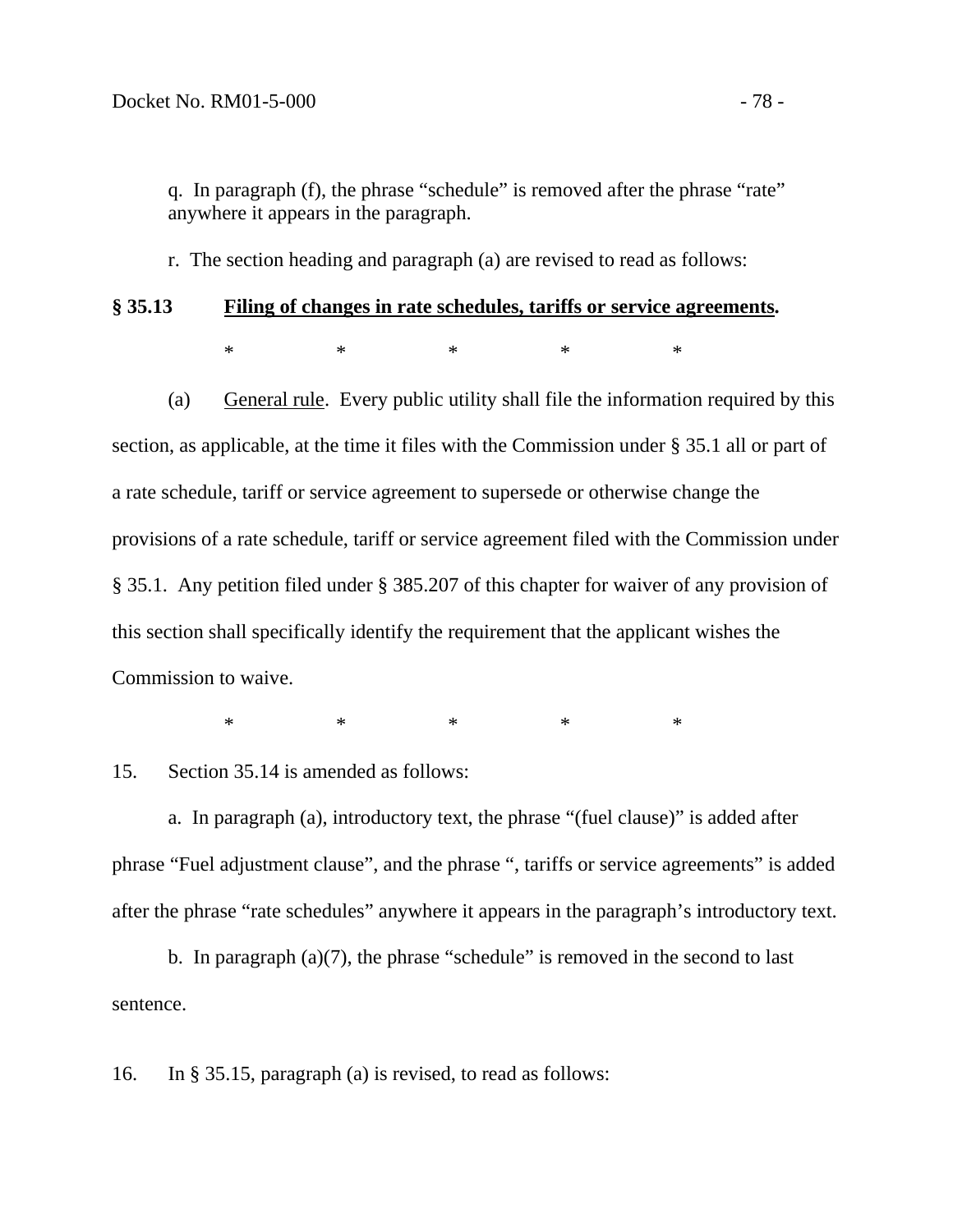# **§ 35.15 Notices of cancellation or termination.**

 (a) General rule*.* When a rate schedule, tariff or service agreement or part thereof required to be on file with the Commission is proposed to be cancelled or is to terminate by its own terms and no new rate schedule, tariff or service agreement or part thereof is to be filed in its place, a filing must be made to cancel such rate schedule, tariff or service agreement or part thereof at least sixty days but not more than one hundredtwenty days prior to the date such cancellation or termination is proposed to take effect. A copy of such notice to the Commission shall be duly posted. With such notice, each filing party shall submit a statement giving the reasons for the proposed cancellation or termination, and a list of the affected purchasers to whom the notice has been provided. For good cause shown, the Commission may by order provide that the notice of cancellation or termination shall be effective as of a date prior to the date of filing or prior to the date the filing would become effective in accordance with these rules.

 $*$  \* \* \* \* \* \* \*

### **§ 35.16 [Amended]**

17. In § 35.16, the phrase "on the form indicated in § 131.51 of this chapter" is removed and the phrase "with a tariff consistent with the electronic filing requirements in § 35.7 of this part" is added in its place.

18. Section 35.17 is amended as follows:

a. Paragraphs (a), (b), and (c) are redesignated as paragraphs (c), (d), and (e), respectively.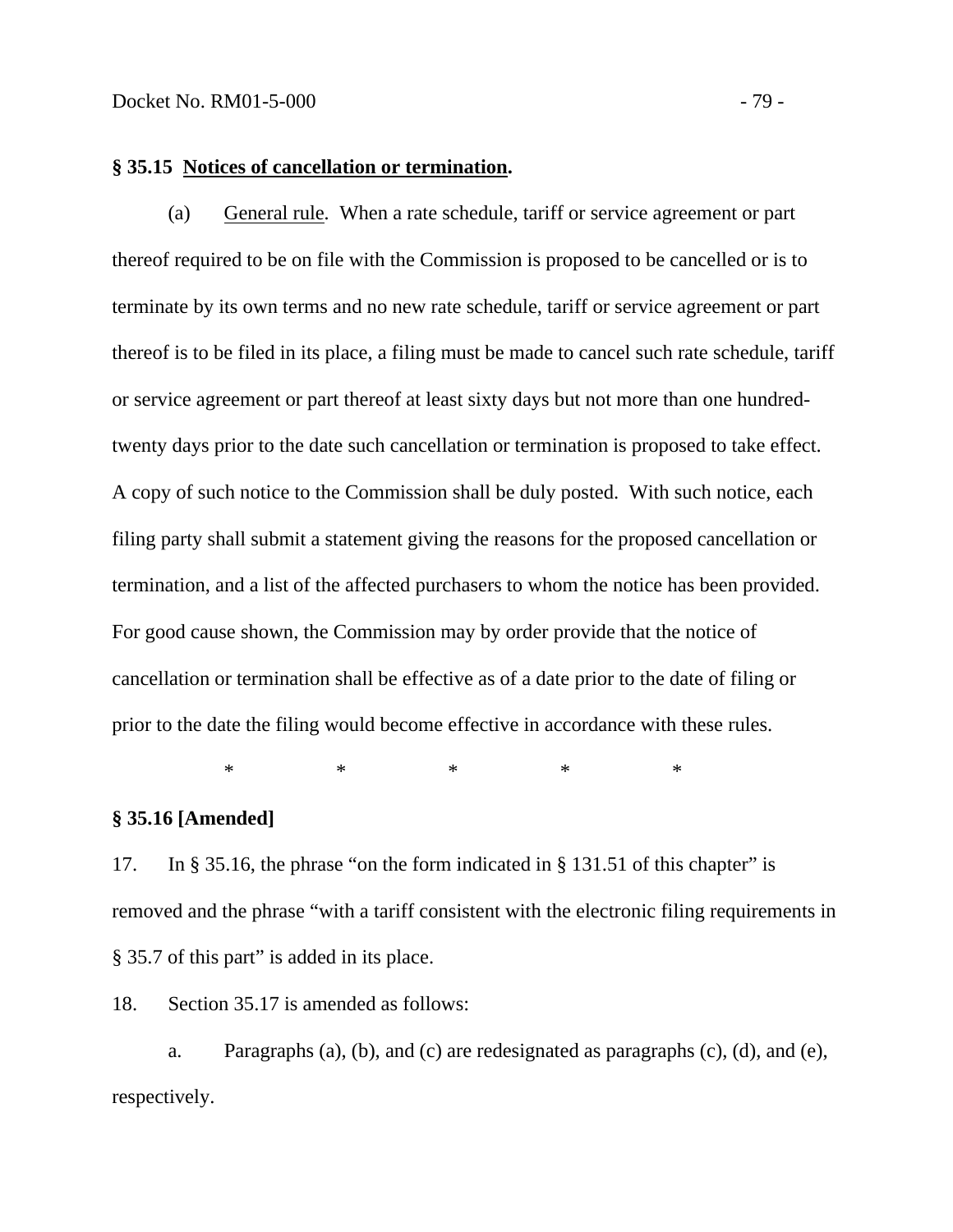b. The section heading is revised, and new paragraphs (a) and (b) are added

 c. In redesignated paragraphs (c), (d), and (e), the phrase "tariff" is removed and the phrase ", tariffs or service agreements" is added in its place.

# **§ 35.17 Withdrawals and amendments of rate schedules, tariff or service agreement filings.**

 (a) Withdrawals of rate schedule, tariff or service agreement filings prior to Commission action*.*

 (1) A public utility may withdraw in its entirety a rate schedule, tariff or service agreement filing that has not become effective and upon which no Commission or delegated order has been issued by filing a withdrawal motion with the Commission. Upon the filing of such motion, the proposed rate schedule, tariff or service agreement sections will not become effective under section 205(d) of the Federal Power Act in the absence of Commission action making the rate schedule, tariff or service agreement filing effective.

 (2) The withdrawal motion will become effective, and the rate schedule, tariff or service agreement filing will be deemed withdrawn, at the end of 15 days from the date of filing of the withdrawal motion, if no answer in opposition to the withdrawal motion is filed within that period and if no order disallowing the withdrawal is issued within that period. If an answer in opposition is filed within the 15 day period, the withdrawal is not effective until an order accepting the withdrawal is issued.

(b) Amendments or modifications to rate schedule, tariff or service agreement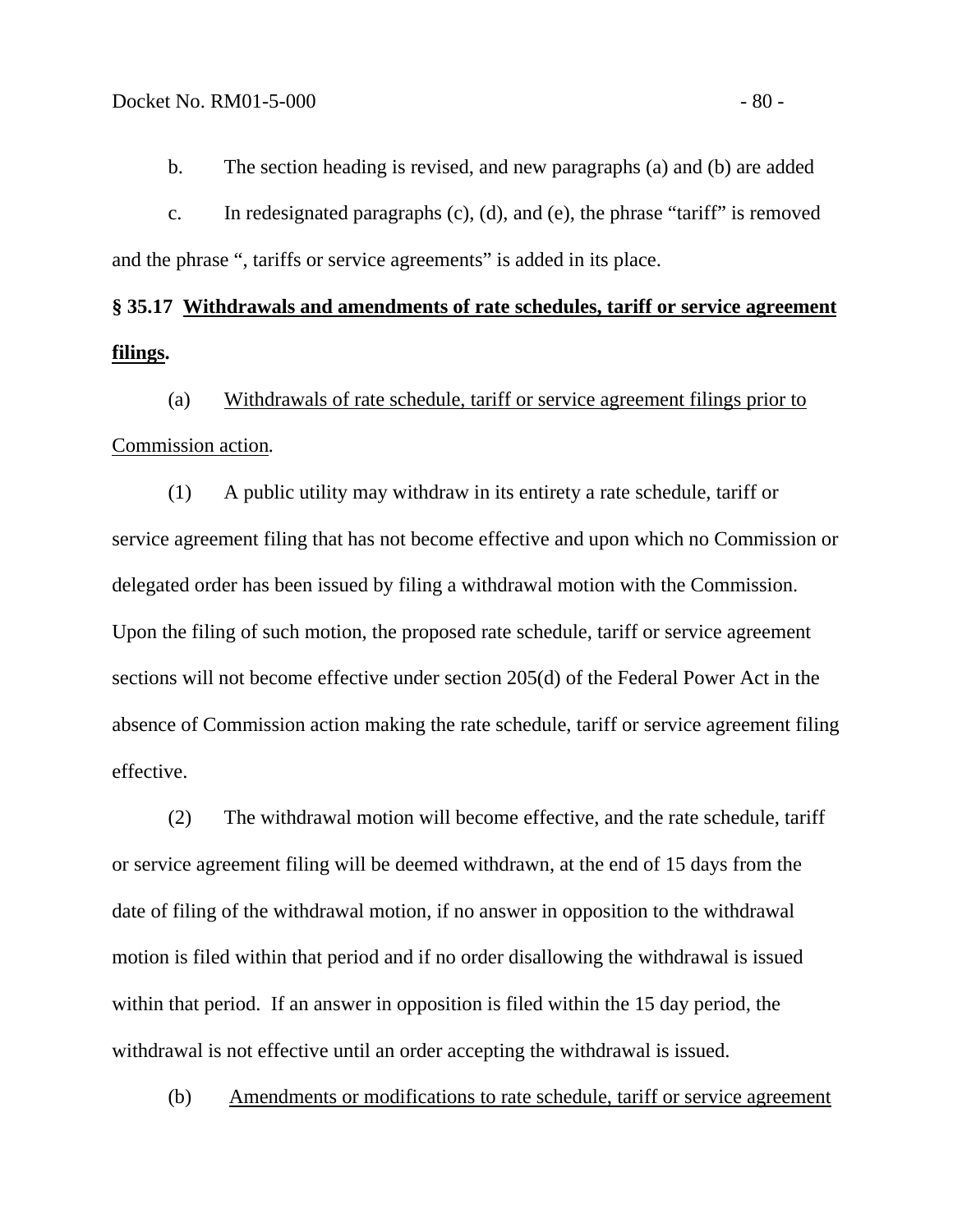sections prior to Commission action on the filing. A public utility may file to amend or modify, and may file a settlement that would amend or modify, a rate schedule, tariff or service agreement section contained in a rate schedule, tariff or service agreement filing that has not become effective and upon which no Commission or delegated order has yet been issued. Such filing will toll the notice period in section 205(d) of the Federal Power Act for the original filing, and establish a new date on which the entire filing will become effective, in the absence of Commission action, no earlier than 61 days from the date of the filing of the amendment or modification.

\* \* \* \* \*

19. In § 35.18, paragraph (a), first sentence, the phrase ", tariff or service agreement" is added after the phrase "rate schedule".

## **§ 35.21 [Amended]**

20. In § 35.21, footnote 5, the words "footnote 1 to" are removed.

21. In § 35.22, in the section heading, paragraph (a), paragraph (f) heading, and paragraph  $(f)(1)$ , the phrase ", tariffs or service agreements" is added after the phrase "rate schedules"

### **§ 35.23 [Amended]**

22. In § 35.23, paragraph  $(b)(1)(ii)$  is revised to read as follows:

#### **§ 35.23 General provisions.**

- (b) \* \* \*
- (ii) Submit the revisions in accordance with § 35.7; and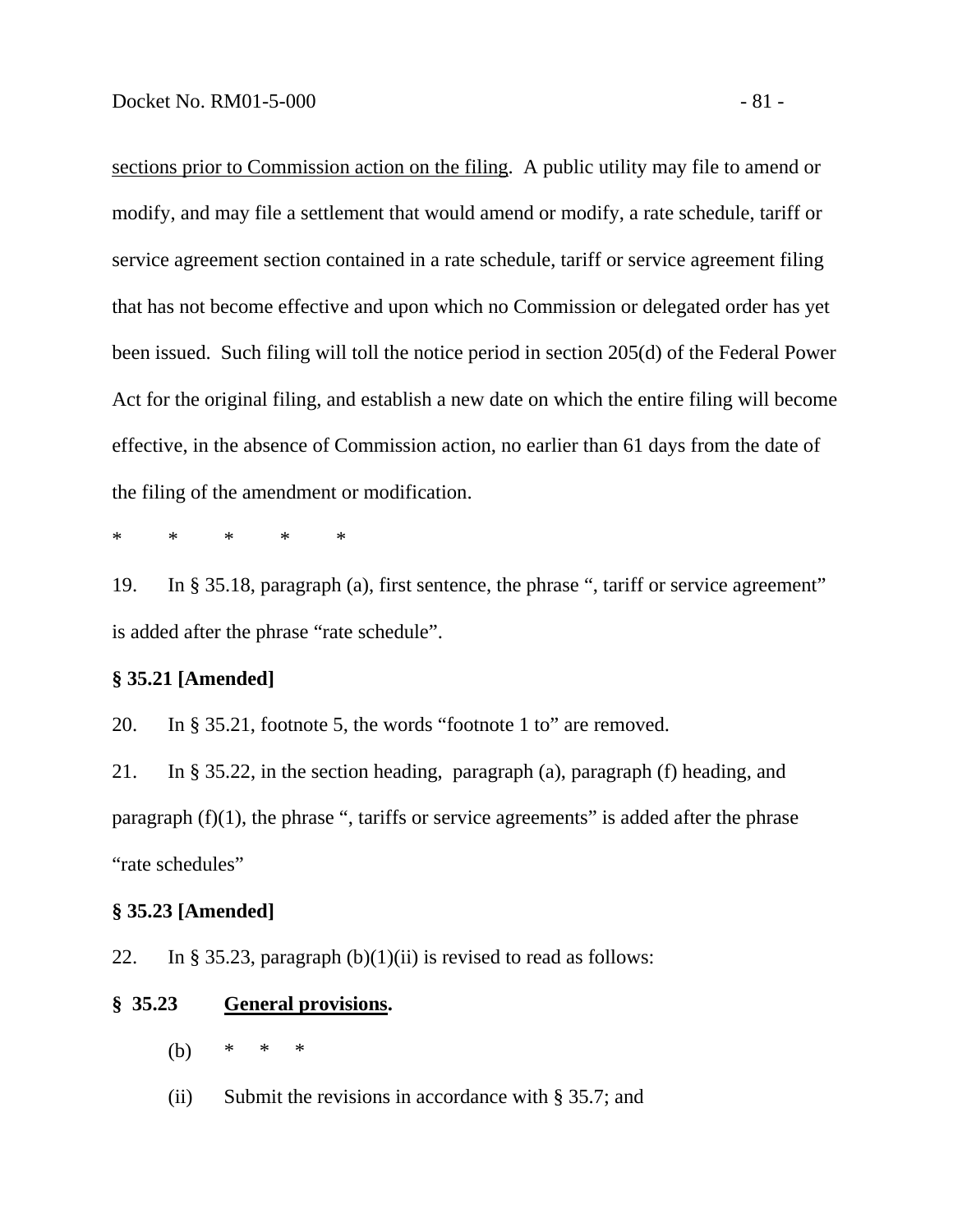\* \* \* \* \*

### **§§ 35.1, 35.4, 35.5, 35.6, 35.11, 35.12, 35.13, and 35.17 [Amended]**

23. In addition to the amendments set forth above, in 18 CFR Part 35, the following nomenclature changes are made to the sections indicated:

 a. In §§ 35.1(b) and (c), 35.4, 35.6, 35.11, 35.12(a), 35.13(a), 35.13(a)(1), 35.13(a)(2)(iii), 35.13(b)(1), 35.13(c)(1), 35.17(c), 35.17(d), and 35.17(e), all references to "rate schedule" are removed and "rate schedule or tariff" is added in their place.

b. In the headings of  $\S$ § 35.17(c), 35.17(d), and 35.17(e), all references to "rate schedules" are removed and "rate schedules or tariffs" is added in their place.

### **PART 131 – FORMS**

24. The authority citation for part 131 continues to read as follows:

**Authority**: 16 U.S.C. 791a-825r, 2601-2645; 31 U.S.C. 9701; 42 U.S.C. 7101- 7352.

#### **§§ 131.51 and 131.53 [Removed and Reserved]**

25. Sections 131.51 and 131.53 are removed and reserved.

### **§ 131.52 [Amended]**

26. In § 131.52, the words "(An original and one conformed copy to be submitted)" are removed.

# **PART 154 – RATE SCHEDULES AND TARIFFS**

27. The authority citation for part 154 continues to read as follows: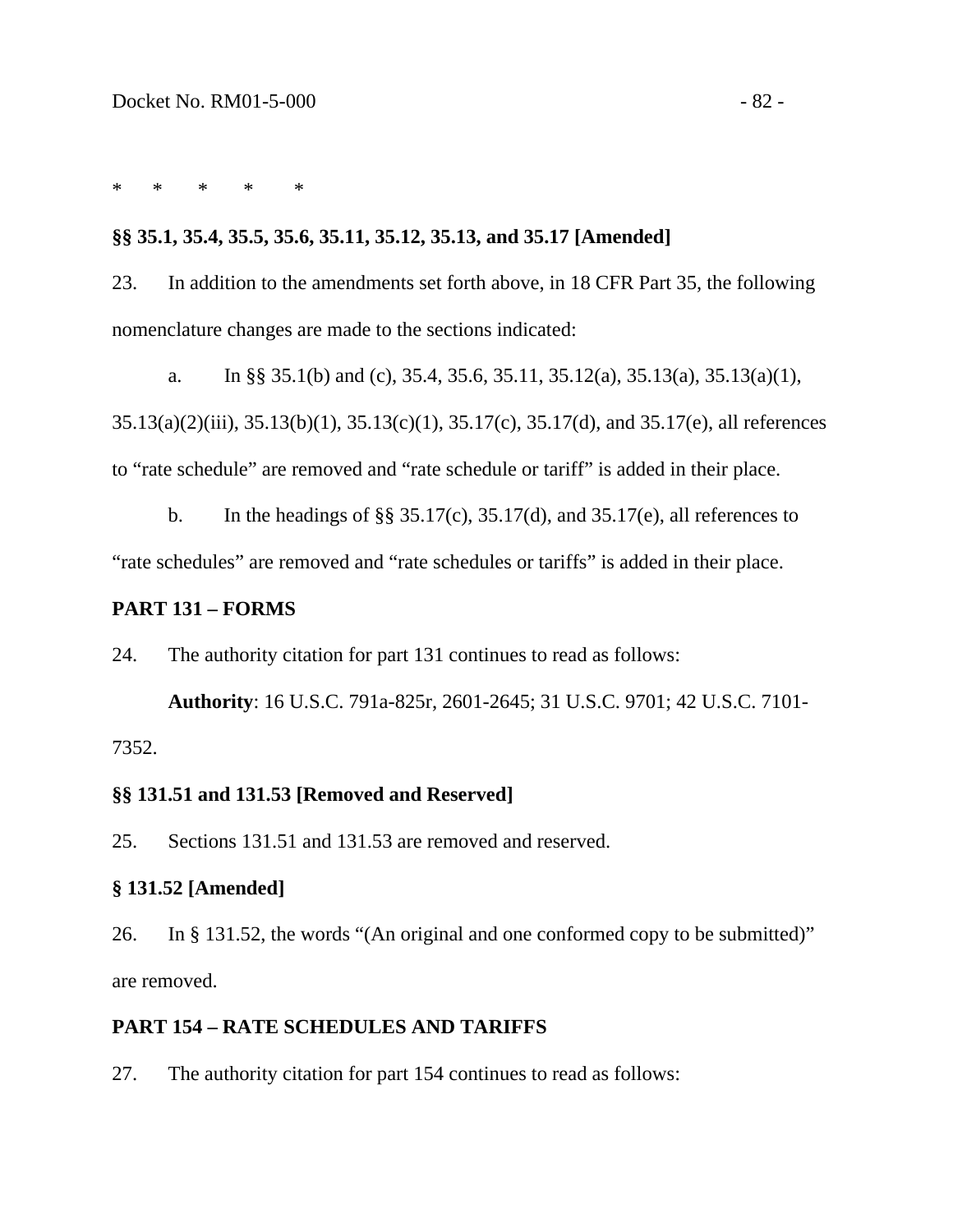**Authority:** 15 U.S.C. 717-717w; 31 U.S.C. 9701; 42 U.S.C. 7102-7352.

28. In § 154.2, paragraph (b) is revised by removing the words "either in book form or", and paragraph (d) is revised to read as follows:

### **§ 154.2 Definitions.**

\* \* \* \* \*

 (d) Post means: to make a copy of a natural gas company's tariff and contracts available during regular business hours for public inspection in a convenient form and place at the natural gas company's offices where business is conducted with affected customers; and, to serve each affected customer and interested state Commission in accordance with §154.208 of this Part.

\* \* \* \* \*

29. Section 154.4 is revised to read as follows:

### **§ 154.4 Electronic filing of tariffs and related materials.**

(a) General rule. All filings made in proceedings initiated under this part must be made electronically, including tariffs, rate schedules, service agreements, and contracts, or parts thereof, and material that relates to or bears upon such documents, such as cancellations, amendments, withdrawals, termination, or adoption of tariffs, and motions relating to suspension.

(b) Requirement for signature. All filings must be signed in compliance with the following:

(1) The signature on a filing constitutes a certification that the contents are true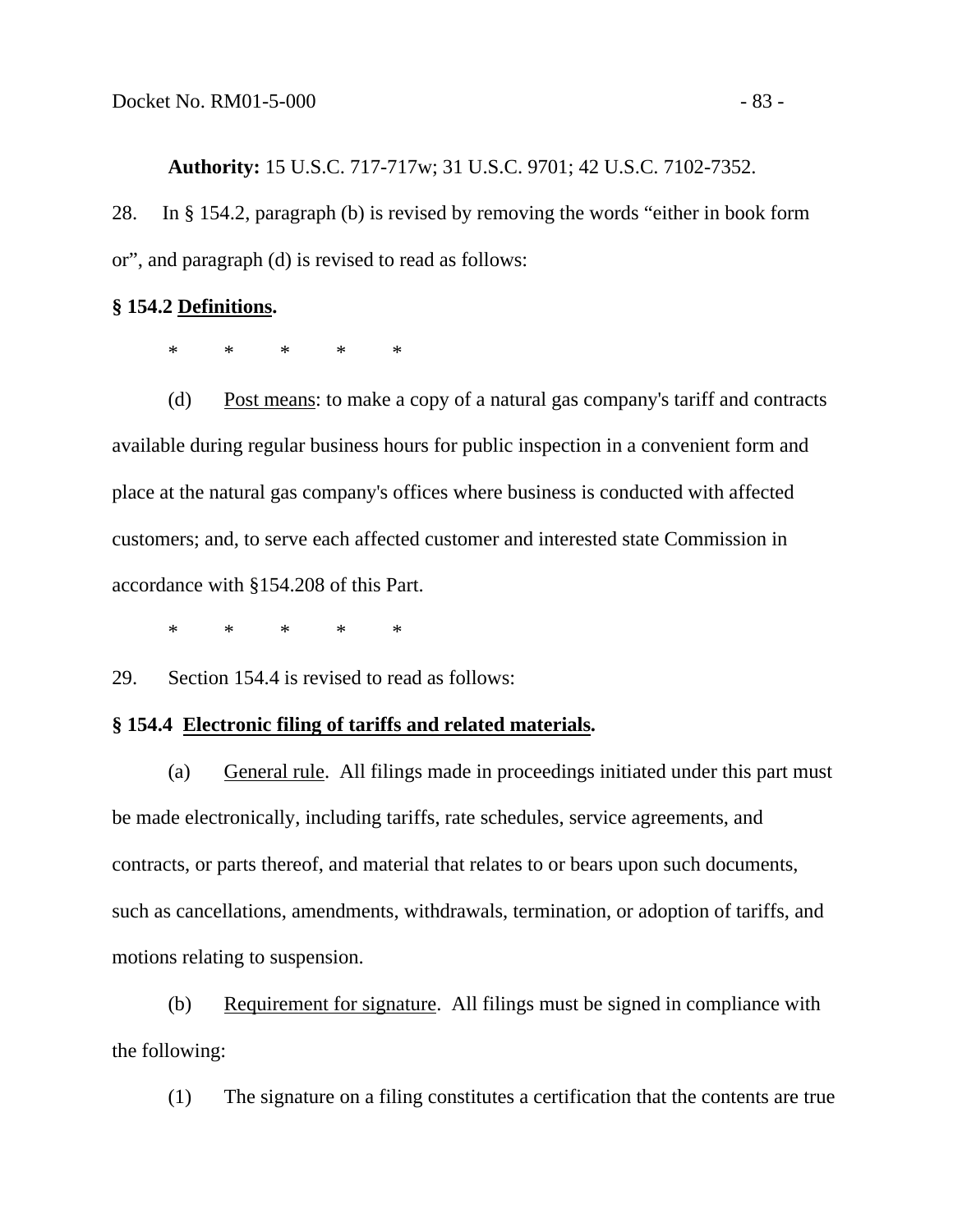to the best knowledge and belief of the signer, and that the signer possesses full power and authority to sign the filing.

(2) A filing must be signed by one of the following:

(i) The person on behalf of whom the filing is made;

(ii) An officer, agent, or employee of the company, governmental authority, agency, or instrumentality on behalf of which the filing is made; or,

(iii) A representative qualified to practice before the Commission under § 385.2101 of this chapter who possesses authority to sign.

(3) All signatures on the filing or any document included in the filing must comply, where applicable, with the requirements in § 385.2005 of this chapter with respect to sworn declarations or statements and electronic signatures.

(c) Format requirements for electronic filing. The requirements and formats for electronic filing are listed in instructions for electronic filing and for each form. These formats are available on the Internet at [http://www.ferc.gov](http://www.ferc.gov/) and can be obtained at the Federal Energy Regulatory Commission, Public Reference Room, 888 First Street, N.E., Washington, D.C. 20426.

### **§ 154.5 [Amended]**

30. In § 154.5, the words "375.307(b)(2)" are removed and the words "Part 375" are added in their place.

31. In §154.7, paragraph (b) is revised to read as follows:

#### **§ 154.7 General requirements for the submission of a tariff filing or executed**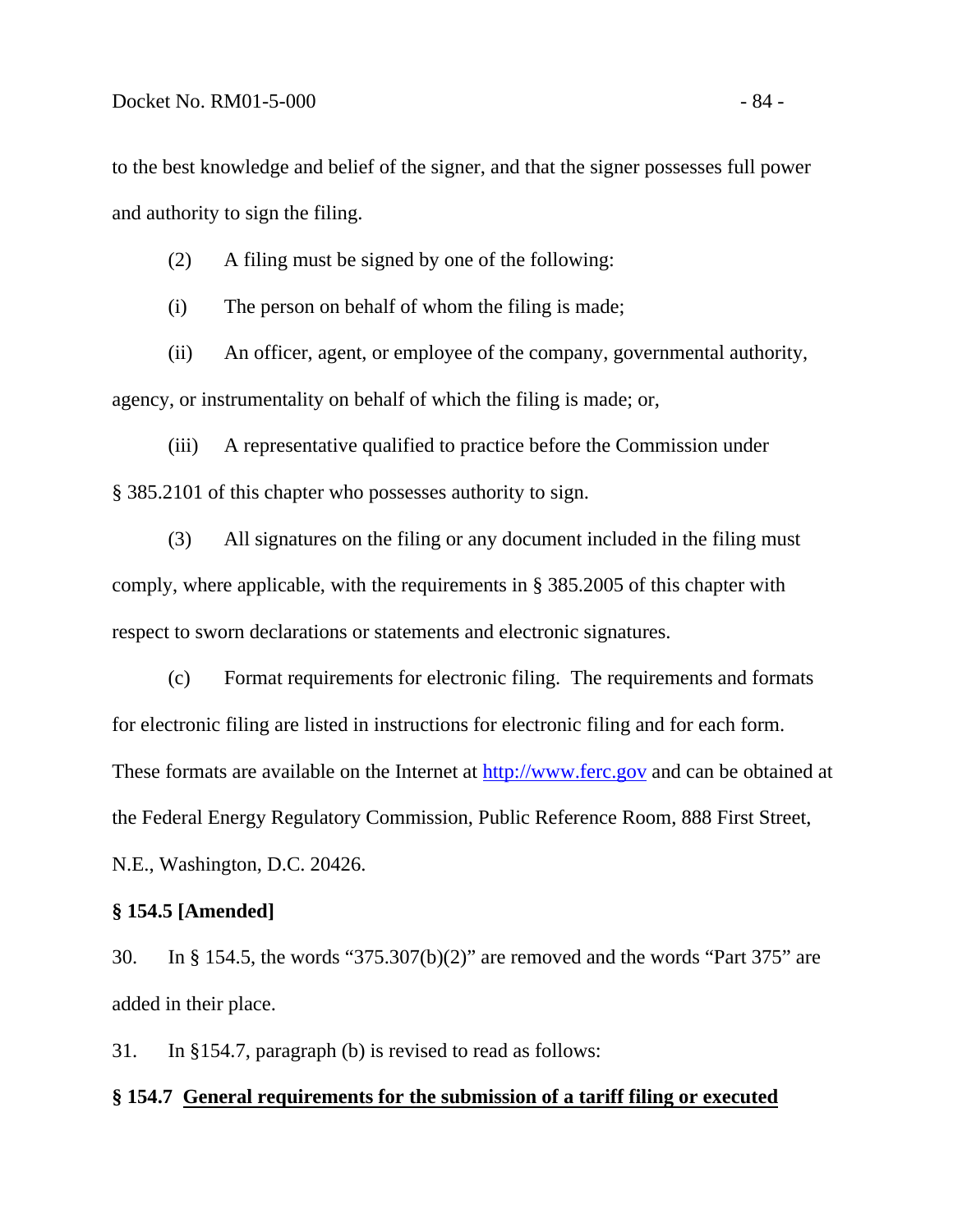#### **service agreement**.

\* \* \* \* \*

(b) A certification of service to all customers and state commissions pursuant to §154.2(d).

### **§ 154.101 [Removed and Reserved]**

32. Section 154.101 is removed and reserved.

33. Section 154.102 is revised to read as follows:

### **§ 154.102 Requirements for filing rate schedules and tariffs.**

 (a) All rates schedules, tariffs, and service agreements may be filed either by dividing the rate schedule, tariff, or agreement into individual tariff sheets, or tariff sections, or as an entire document except as provided in paragraph (b) of this section.

 (b) Open access transportation tariffs must be filed either as individual sheets or sections. If filed as sections, each section must include only material of related subject matter and must be of reasonable length and must include at a minimum a section for each item listed in the table of contents under §154.103 of this section and each topic listed under General Terms and Conditions of Service.

 (c) Individual negotiated rate agreements, non-conforming service agreements, or other agreements that are included in the tariff may be filed as entire documents.

(d) The first section or sheet of the tariff must include:

 (1) The FERC Gas Tariff Volume Number and Name of the Natural Gas Company, for example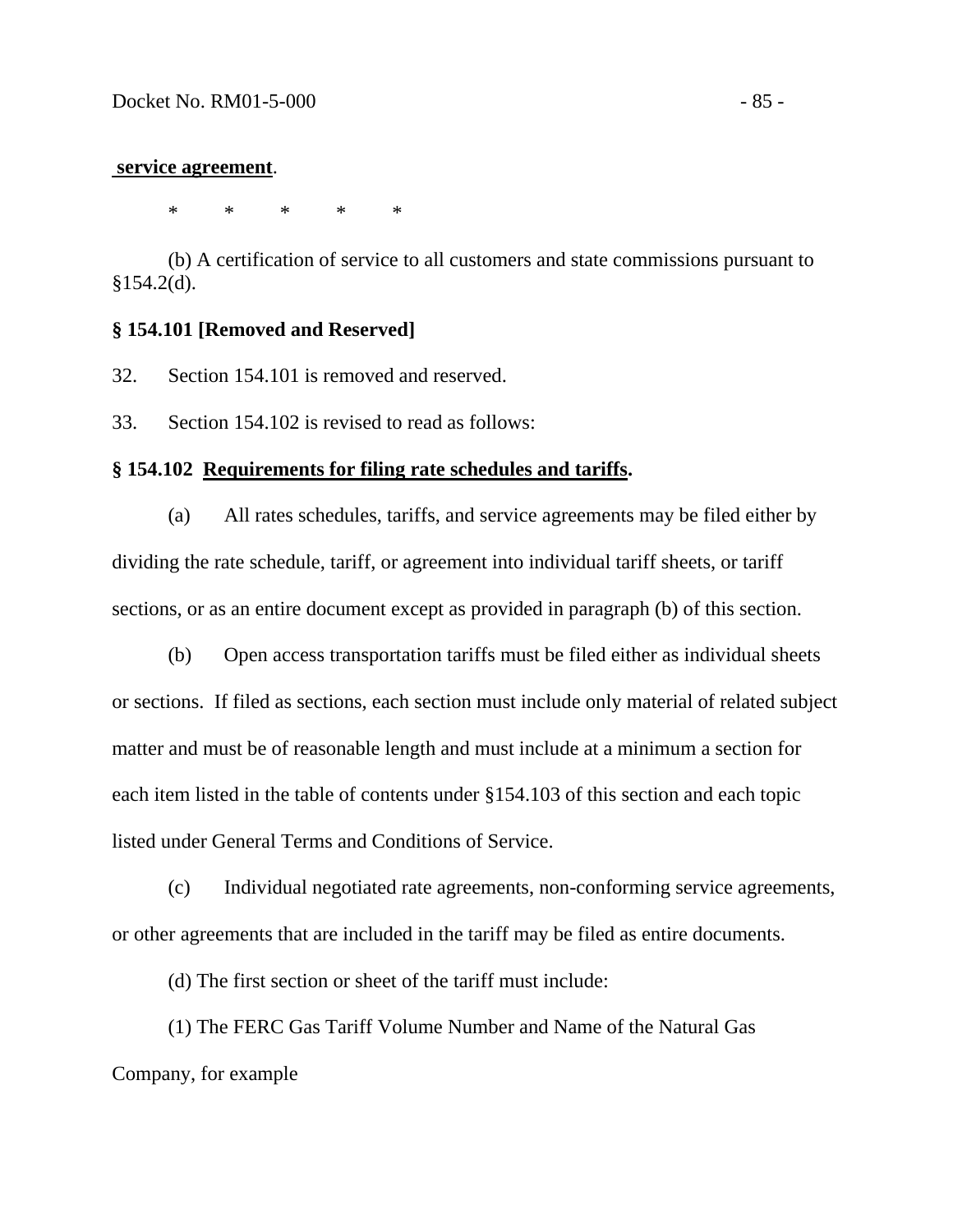FERC Gas Tariff Volume No. [ ] of [Name of Natural Gas Company]

 (2) The name, title, address, telephone number, email address and facsimile number of a person to whom communications concerning the tariff should be sent.

34. Section 154.104 is revised to read as follows:

### **§ 154.104 Table of contents.**

 The table of contents must contain a list of the rate schedules, sections of the general terms and conditions, and other sections in the order in which they appear, showing the sheet number of the first page of each section or the section number. The list of rate schedules must consist of: The alphanumeric designation of each rate schedule, a very brief description of the service, and the sheet number of the first page of each rate schedule or the section number.

#### **§ 154.106 [Amended]**

35. In § 154.106, paragraph (b) is removed and reserved.

36. In § 154.112, sentences 4 through 6 of paragraph (a) and sentence 2 of paragraph (b) are revised to read as follows:

 a. \* \* \*. Modifications must be made by inserting revised sheets, sections or the entire document as appropriate. Special rate schedules must be included in a separate volume of the tariff. Each such separate volume must contain a table of contents which is incorporated as a sheet or section in the open access transmission tariff.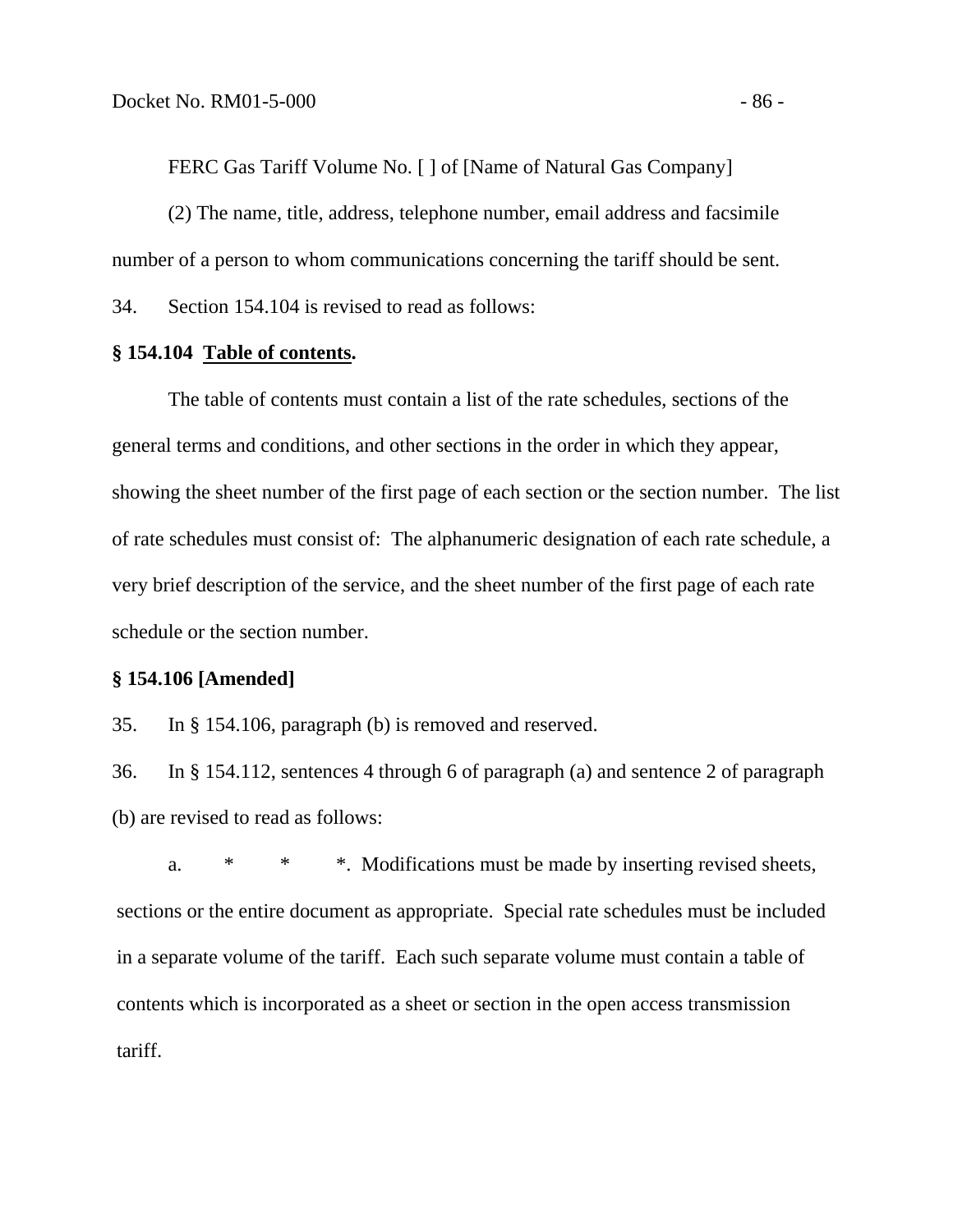b. \* \* \* Such non-conforming agreements must be referenced in the open access transmission tariff.

# **§ 154.107 [Amended]**

37. Section 154.107 is amended as follows:

a. In paragraphs (d) and (e) all references to "sheet" are removed and "sheet or section" is added in their place.

b. In paragraph (e) the reference to "or Gas Research Institute" is removed.

38. Section 154.201 (a) is revised to read as follows:

## **§ 154.201 Filing requirements.**

\* \* \* \* \*

 (a) A list in the transmittal letter of the tariff sheets or sections being revised and a marked version of the sheets or sections to be changed or superseded showing additions and deletions. New numbers and text must be marked by either highlight, background shading, bold, or underline. Deleted text and numbers must be indicated by strike-through. Only those revisions appropriately designated and marked constitute the filing. Revisions to unmarked portions of the rate schedule or tariff are not considered part of the filing nor will any acceptance of the filing by the Commission constitute acceptance of such unmarked changes.

\* \* \* \* \*

39. Section 154.205 is amended as follows:

a. Paragraphs (a), (b), and (c) are redesignated as paragraphs (c),(d), and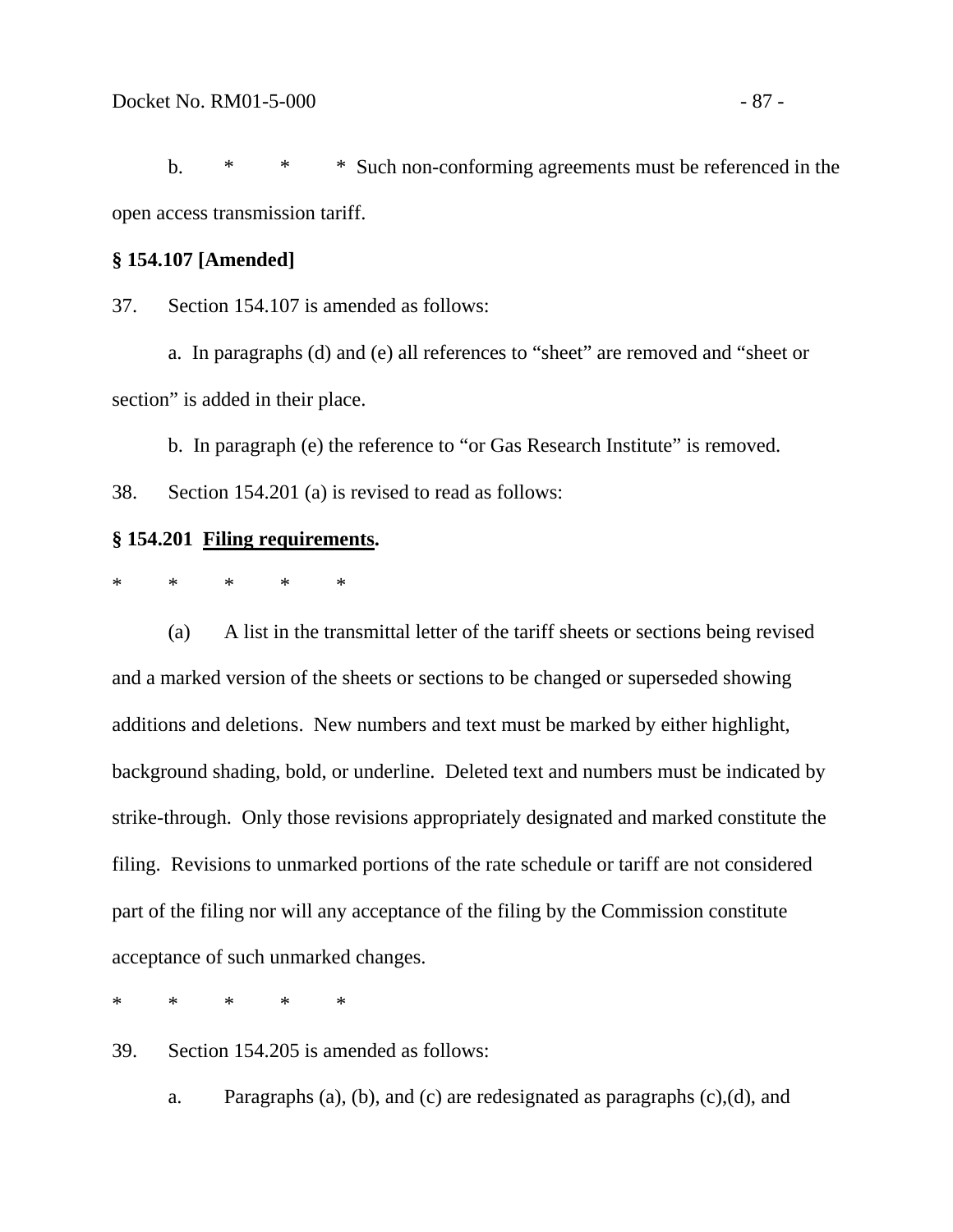(e), respectively.

b. The section heading is revised, and paragraphs (a) and (b) are added to read as follows:

# **§ 154.205 Withdrawals and amendments of tariff filings and executed service agreements.**

(a) Withdrawals of tariff filings or service agreements prior to Commission

action*.* (1) A natural gas company may withdraw in its entirety a tariff filing or executed service agreement that has not become effective and upon which no Commission or delegated order has been issued by filing a withdrawal motion with the Commission. Upon the filing of such motion, the proposed tariff sheets, sections or service agreements will not become effective under section 4(d) of the Natural Gas Act in the absence of Commission action making the rate schedule or tariff filing effective.

 (2) The withdrawal motion will become effective, and the rate schedule or tariff filing will be deemed withdrawn, at the end of 15 days from the date of filing of the withdrawal motion, if no answer in opposition to the withdrawal motion is filed within that period and if no order disallowing the withdrawal is issued within that period. If an answer in opposition is filed within the 15 day period, the withdrawal is not effective until an order accepting the withdrawal is issued.

 (b) Amendments or modifications to tariff sheets, sections or service agreements prior to Commission action on a tariff filing. A natural gas company may file to amend or modify a tariff or service agreement contained in a tariff filing upon which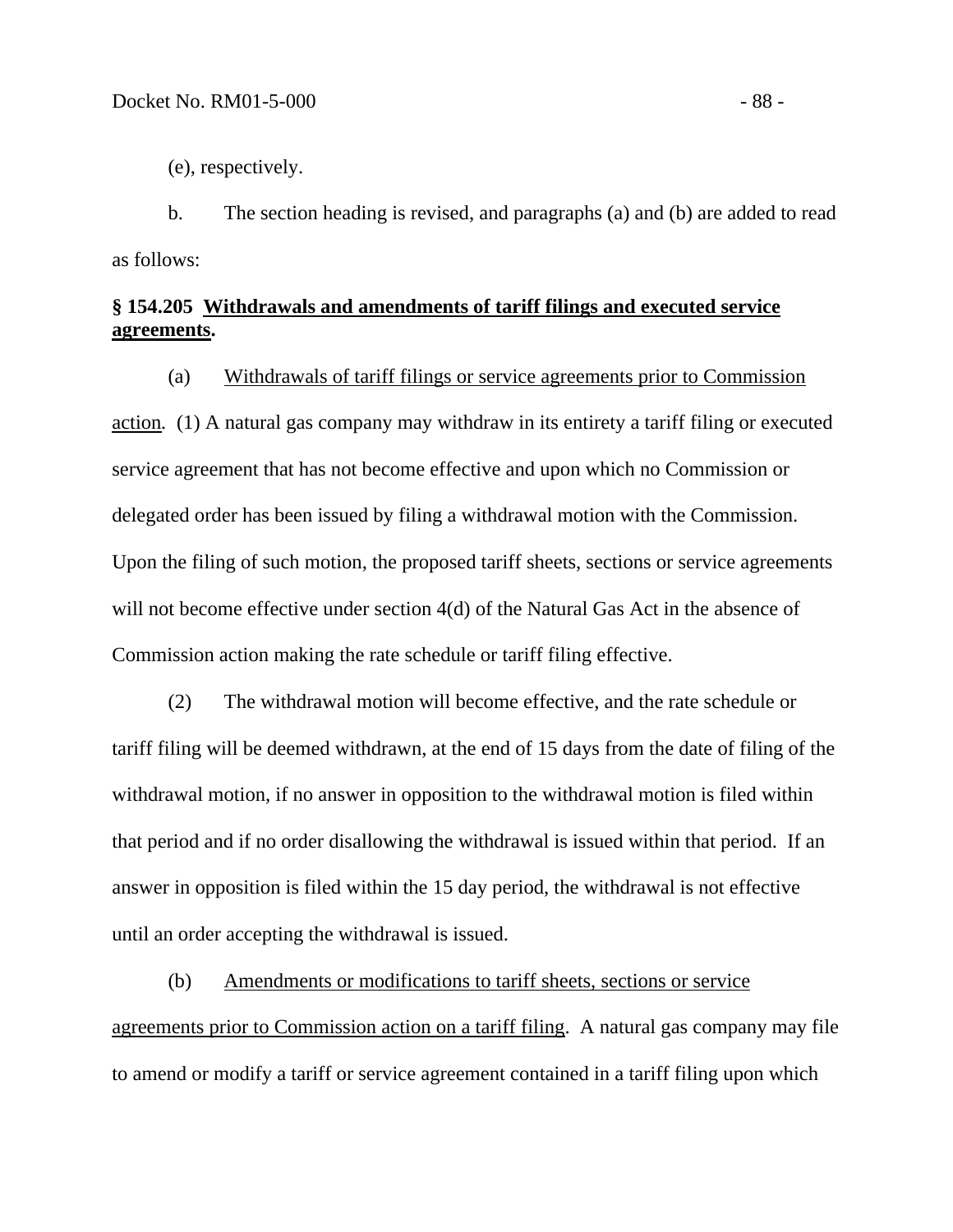no Commission or delegated order has yet been issued. Such filing will toll the notice period in section 4(d) of the Natural Gas Act for the original filing, and establish a new date on which the entire filing will become effective, in the absence of Commission action, no earlier than 31 days from the date of the filing of the amendment or modification.

\* \* \* \* \*

40. In § 154.208, the section heading is revised, paragraph (d) is revised and paragraphs (e) and (f) are added to read as follows:

### **§ 154.208 Service of tariff filings on customers and other parties.**

\* \* \* \* \*

 (d) A customer or other party may designate a recipient of service. The filing company must serve the designated recipient, in accordance with this section, instead of the customer or other party. For the purposes of this section, service upon the designated recipient will be deemed service upon the customer or other party.

(e) The company may choose to effect service either electronically or by paper. Such service must be made in accordance with the requirements of Part 385 of this chapter.

(f) Unless it seeks a waiver of electronic service, each customer or party entitled to service of initial tariff filings under this section must notify the company of the e-mail address to which service should be directed. A customer or party may seek a waiver of electronic service by filing a waiver request under Part 390 of this chapter,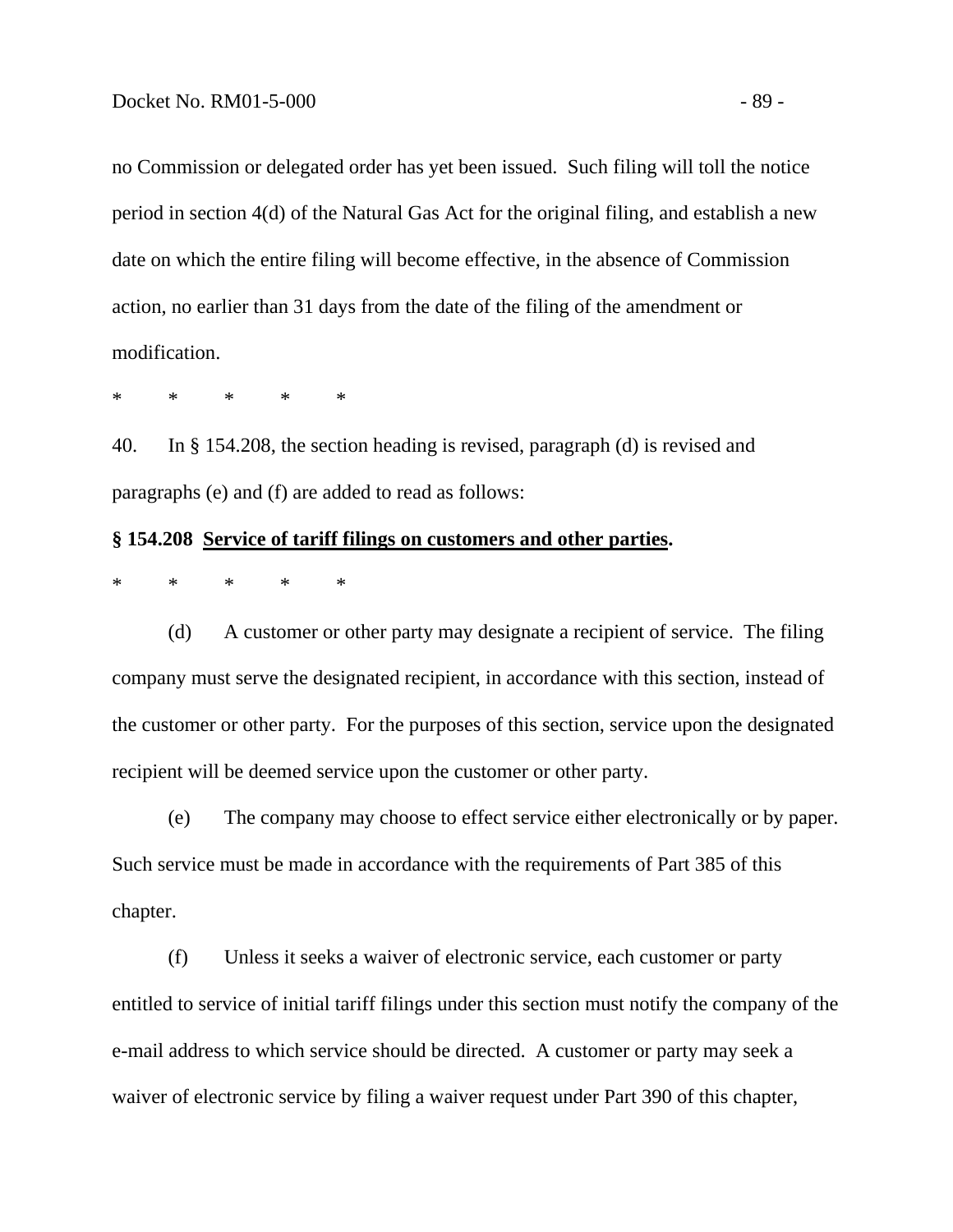providing good cause for its inability to accept electronic service.

### **§ 154.209 [Removed and Reserved]**

41. Section 154.209 is removed and reserved.

### **§ 154.402 [Amended]**

42. In § 154.402, paragraph (b)(1), the word "schedules" is removed and the words "rate schedules" are added in its place.

## **§ 154.602 [Amended]**

43. Section 154.602 is amended by removing the phrase "on the form indicated in § 250.2 or § 250.3 of this chapter, whichever is applicable" and adding in its place the phrase "tariff filing in the electronic format required by § 154.4".

44. Section 154.603 is revised as follows:

### **§ 154.603 Adoption of the tariff by a successor.**

 Whenever the tariff or contracts of a natural gas company on file with the Commission is to be adopted by another company or person as a result of an acquisition, or merger, authorized by a certificate of public convenience and necessity, or for any other reason, the succeeding company must file with the Commission, and post within 30 days after such succession, a tariff filing in the electronic format required by § 154.4 bearing the name of the successor company.

#### **§§ 154.7, 154.111, 154.202, 154.206, 154.208, 154.402, and 154.403 [Amended]**

45. In addition to the amendments set forth above, in 18 CFR Part 154, the following nomenclature changes are made to the sections as amended: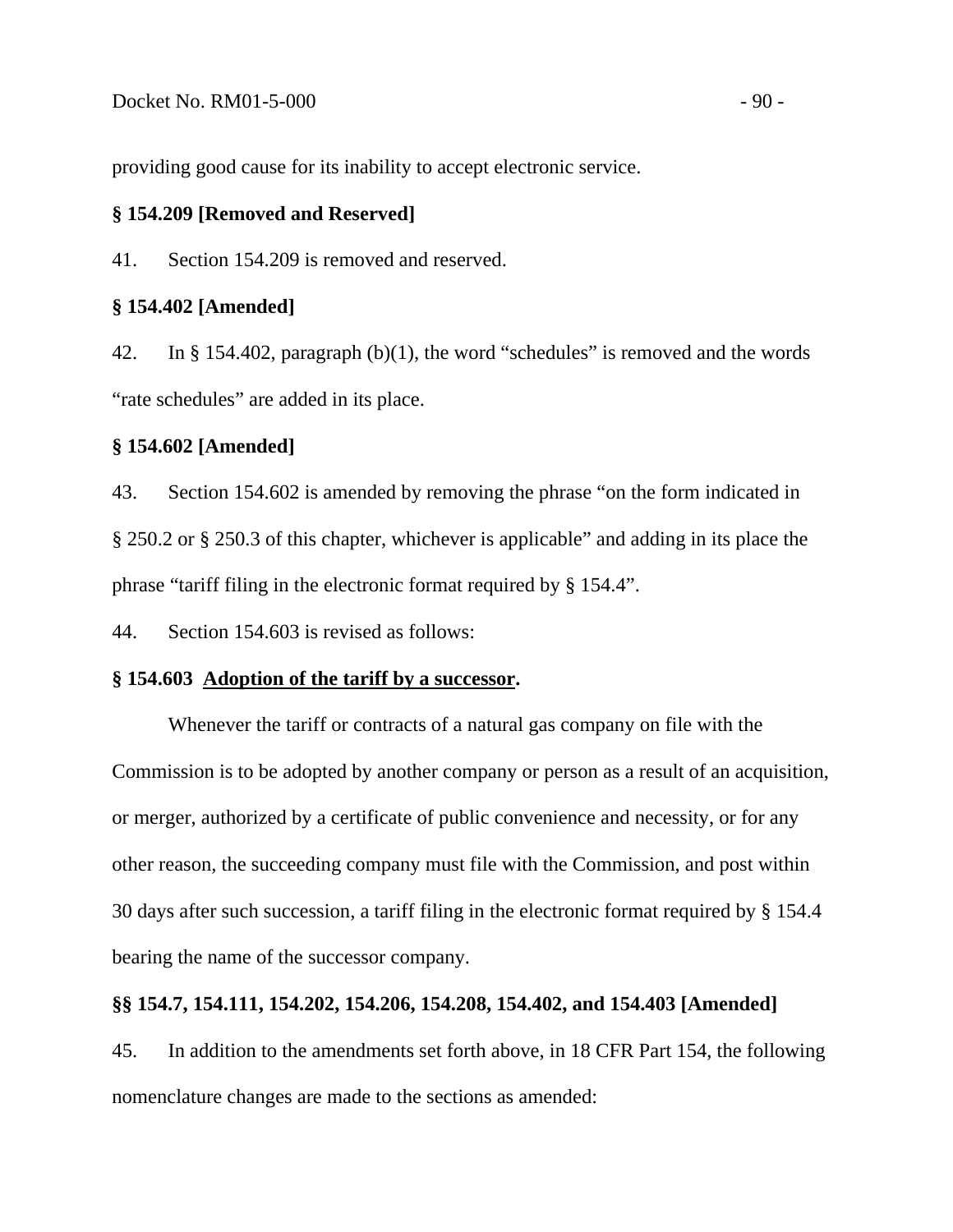a. In §§ 154.7(a)(5), 154.111(c), 154.202 (b), 154.206(a), 154.208(a), all

references to "sheets" are removed and "sheets or sections" is added in their place.

b. In §§ , 154.402(b) introductory text, 154.402(b)(3), 154.403(b), all

references to "sheet" are removed and "sheet or section" is added in their place.

# **PART 157- APPLICATIONS FOR CERTIFICATES OF PUBLIC CONVENIENCE AND NECESSITY AND FOR ORDERS PERMITTING AND APPROVING ABANDONMNENT UNDER SECTION 7 OF THE NATURAL GAS ACT**

46. The authority citation for part 157 continues to read as follows:

 **Authority:** 15 U.S.C. 717-717w.

47. Amend § 157.217 by adding a sentence to the end of paragraph (a)(4) to read as

follows:

# **§ 157.217 Changes in rate schedules.**

- (a) \* \* \*
- (4) \* \* \* This tariff filing must be filed in the electronic format

required by § 154.4 of this chapter.

\* \* \* \* \*

# **PART 250 – FORMS**

48. The authority citation for part 250 continues to read as follows:

 **Authority:** 15 U.S.C. 717-717w, 3301-3432; 42 U.S.C. 7101-7352.

# **§§ 250.2, 250.3, and 250.4 [Removed and Reserved]**

49. Sections 250.2, 250.3, and 250.4 are removed and reserved.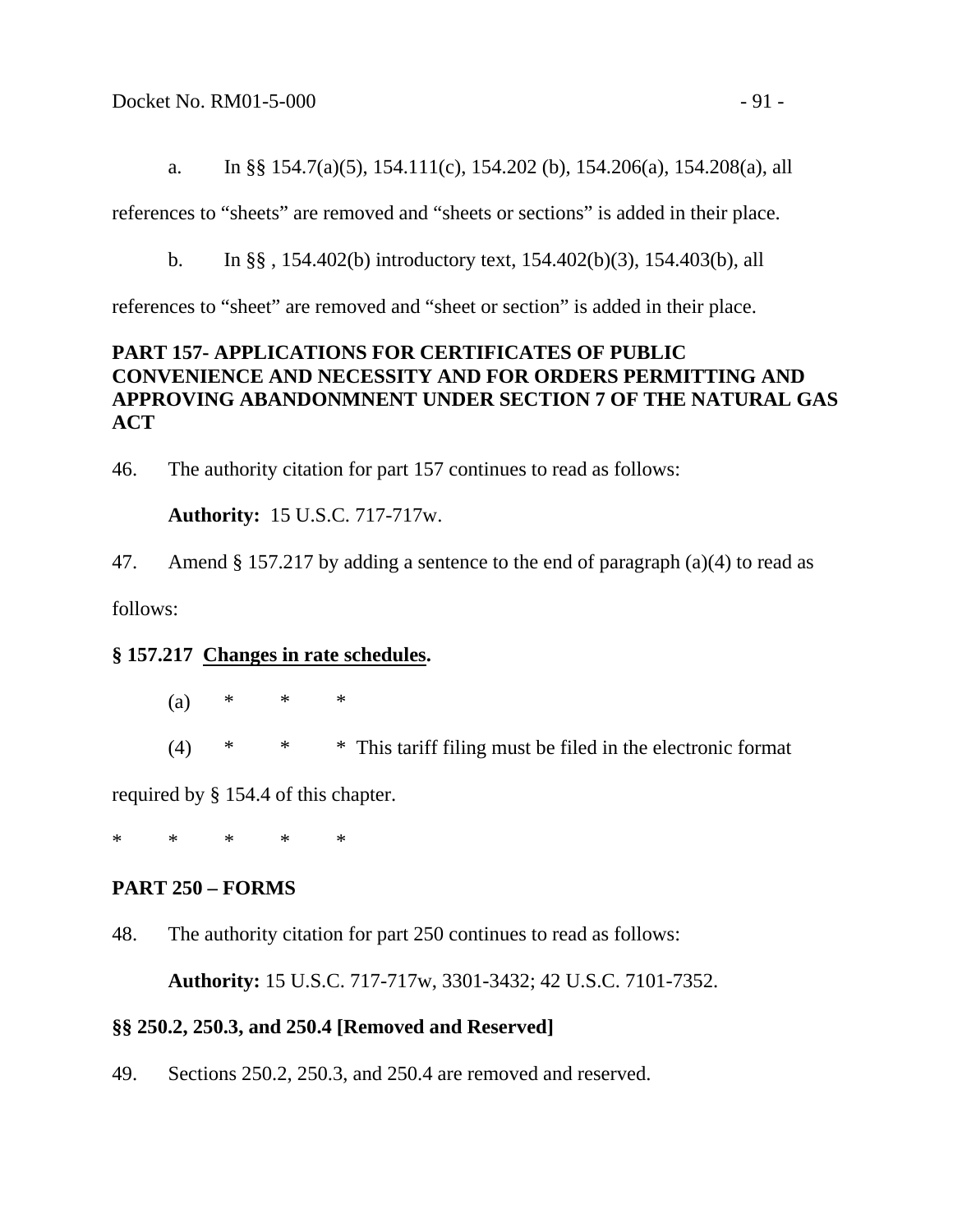# **PART 281 – NATURAL GAS CURTAILMENT UNDER THE NATURAL GAS POLICY ACT OF 1978**

50. The authority citation for part 281 continues to read as follows:

 **Authority:** 15 U.S.C. 717-717w, 3301-3432; 16 U.S.C. 2601-2645; 42 U.S.C. 7101-7352.

51. In § 281.204, the first sentence in paragraph (a) is revised to read as follows:

### **§ 281.204 Tariff filing requirements.**

 (a) *General Rule*. Each interstate pipeline listed in § 281.202 shall file tariff sheets, in accordance with § 154.4 of this chapter, including an index of entitlements, which provides that if the interstate pipeline is in curtailment, natural gas will be delivered in accordance with the provisions of this subpart. \* \* \*

\* \* \* \* \*

### **§§ 281.204, 281.212, 281.213 [Amended]**

52. In addition to the amendments set forth above, in 18 CFR Part 281, the following nomenclature changes are made to the sections as amended:

 a. In §§ 281.204 (a), 281.212 (a), 281.212 (b), 281.212 (c), 281.213 (b), 281.213 (d), 281.213 (e), all references to "sheets" are removed and "sheets or sections" is added in their place.

 b. In § 281.212, the section heading is amended to remove the reference to "sheets."

# **PART 284 – CERTAIN SALES AND TRANSPORTATION OF NATURAL GAS UNDER THE NATURAL GAS POLICY ACT OF 1978 AND RELATED**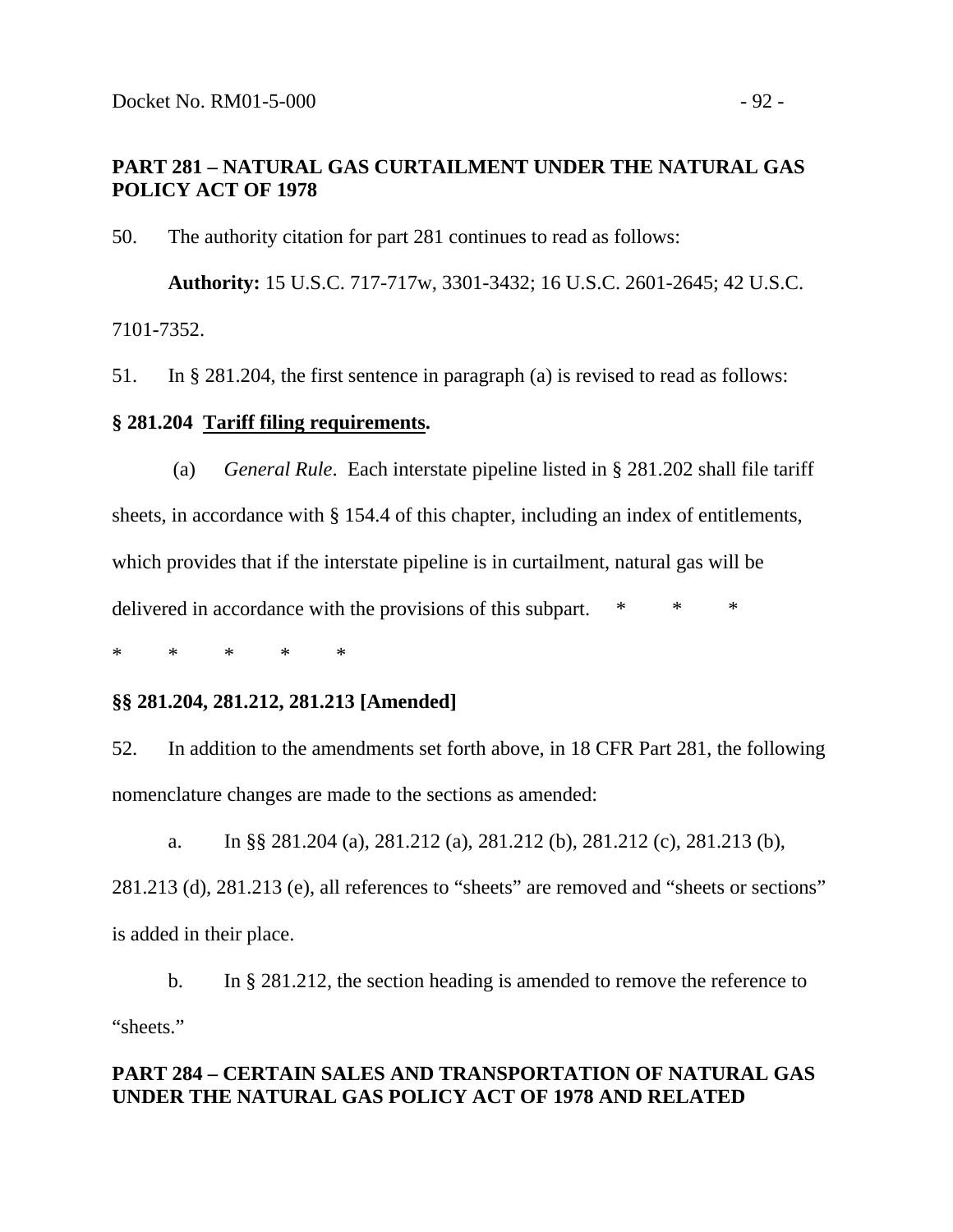# **AUTHORITIES**

53. The authority citation for part 284 continues to read as follows:

 **Authority:** 15 U.S.C. 717-717w, 3301-3432; 42 U.S.C. 7101-7352; 43 U.S.C. 1331-1356.

54. In § 284.123, paragraph (e) is revised and paragraph (f) is added to read as follows:

### **§ 284.123 Rates and charges.**

# \* \* \* \* \*

 (e) Filing requirements*.* Within 30 days of commencement of new service, any intrastate pipeline that engages in transportation arrangements under this subpart must file with the Commission a statement that includes the pipeline's interstate rates, the rate election made pursuant to paragraph (b) of this section, and a description of how the pipeline will engage in these transportation arrangements, including operating conditions, such as, quality standards and financial viability of the shipper. If the pipeline changes its operations, rates, or rate election under this subpart, it must amend the statement and file such amendments not later than 30 days after commencement of the change in operations or the change in rate election.

 (f) Electronic filing of statements, and related materials. (1) General rule. All filings made in proceedings initiated under this part must be made electronically, including rates and charges, or parts thereof, and material related thereto, statements, and all workpapers.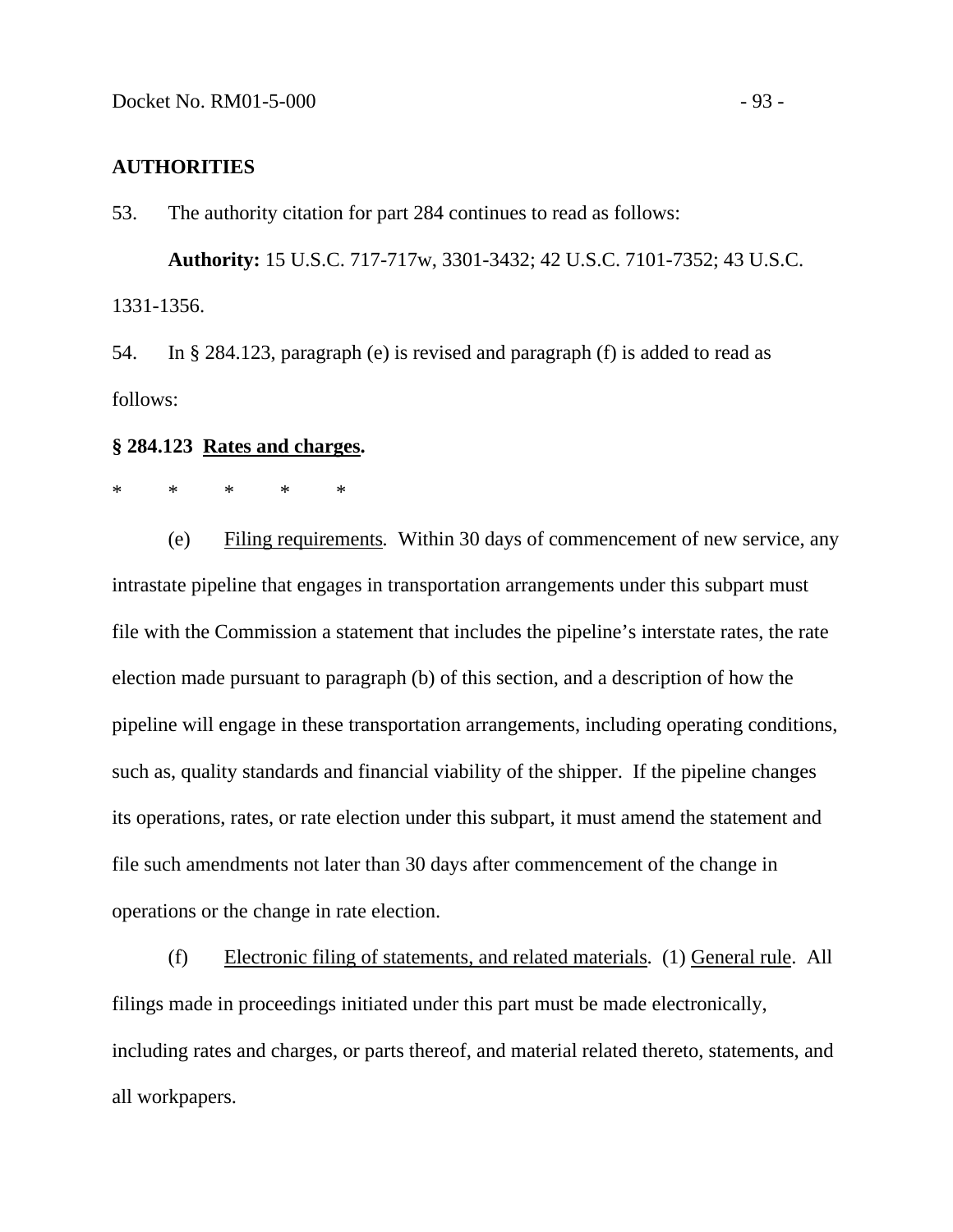(2) Requirements for signature. All filings must be signed in compliance with the following:

(i) The signature on a filing constitutes a certification that the contents are true to the best knowledge and belief of the signer, and that the signer possesses full power and authority to sign the filing.

(ii) A filing must be signed by one of the following:

(A) The person on behalf of whom the filing is made;

(B) An officer, agent, or employee of the company, governmental authority, agency, or instrumentality on behalf of which the filing is made; or,

(C) A representative qualified to practice before the Commission under § 385.2101 of this chapter who possesses authority to sign.

(iii) All signatures on the filing or any document included in the filing must comply, where applicable, with the requirements in § 385.2005 of this chapter with respect to sworn declarations or statements and electronic signatures.

(3) Format requirements for electronic filing. The requirements and formats for electronic filing are listed in instructions for electronic filing and for each form. These formats are available on the Internet at [http://www.ferc.gov](http://www.ferc.gov/) and can be obtained at the Federal Energy Regulatory Commission, Public Reference Room, 888 First Street, N.E., Washington, D.C. 20426.

55. In § 284.224, paragraph (e)(5) is revised to read as follows:

#### **§ 284.224 Certain transportation and sales by local distribution companies**.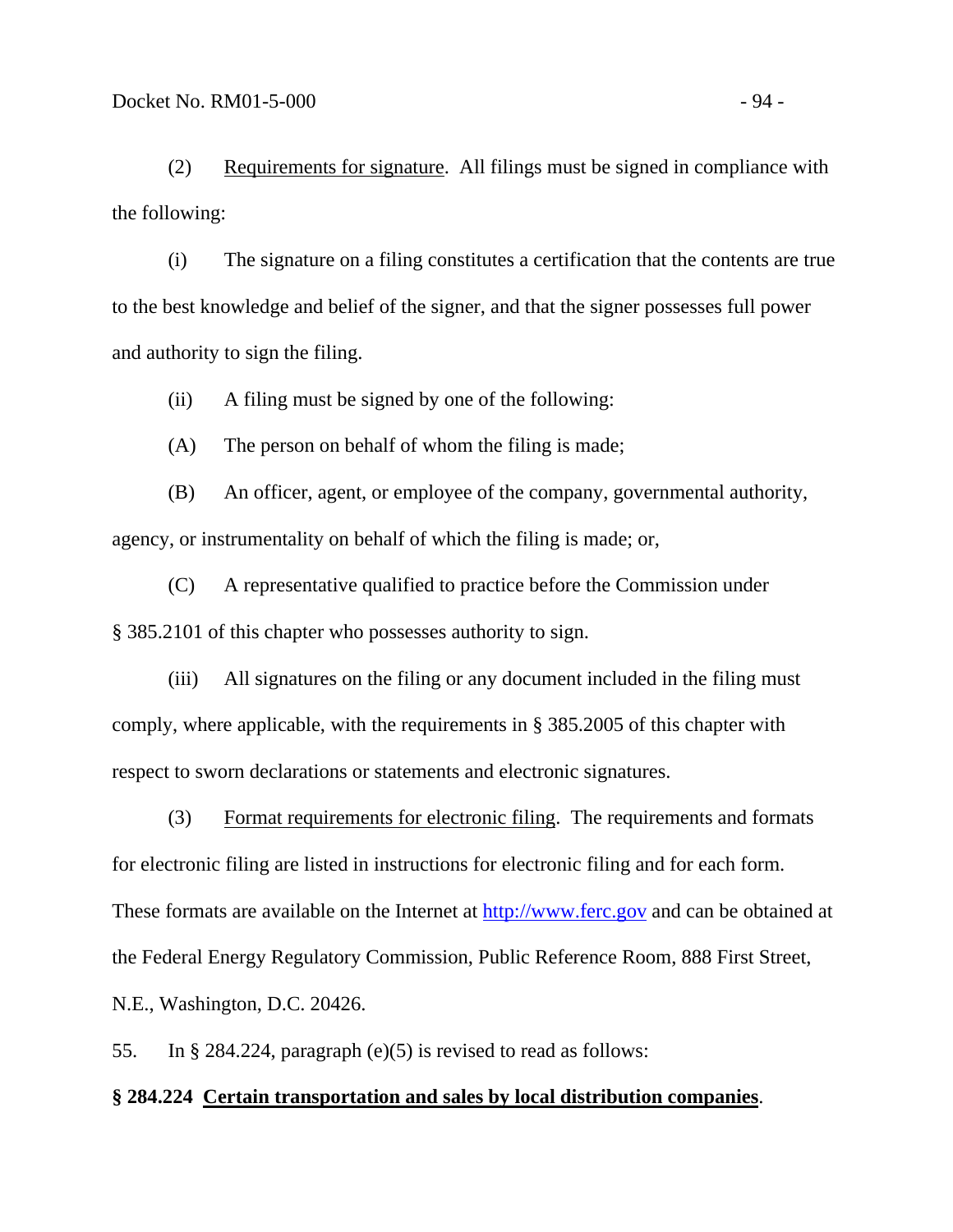\* \* \* \* \*

(e) \* \* \*

(5) Filing Requirements. Filings under this section must comply with the requirements of §284.123 (f) of this part. The tariff filing requirements of Part 154 of this chapter shall not apply to transactions authorized by the blanket certificate.

\* \* \* \* \*

## **PART 300 – CONFIRMATION AND APPROVAL OF THE RATES OF FEDERAL POWER MARKETING ADMINISTRATIONS**

56. The authority citation for part 300 continues to read as follows:

 **Authority:** 16 U.S.C. 825s, 832-8321, 838-838k, 839-839h; 42 U.S.C. 7101-

7352; 43 U.S.C. 485-485k.

57. In § 300.10, paragraph (a)(4) is added to read as follows:

### **§ 300.10 Application for confirmation and approval.**

- (a)  $*$   $*$   $*$
- (4) Electronic filing. All material must be filed electronically in accordance

with the requirements of § 35.7 of this chapter.

\* \* \* \* \*

## **PART 341 – OIL PIPELINE TARIFFS: OIL PIPELINE COMPANIES SUBJECT TO SECTION 6 OF THE INTERSTATE COMMERCE ACT**

58. The authority citation for part 341 continues to read as follows:

 **Authority:** 42 U.S.C. 7101–7352; 49 U.S.C. 1–27.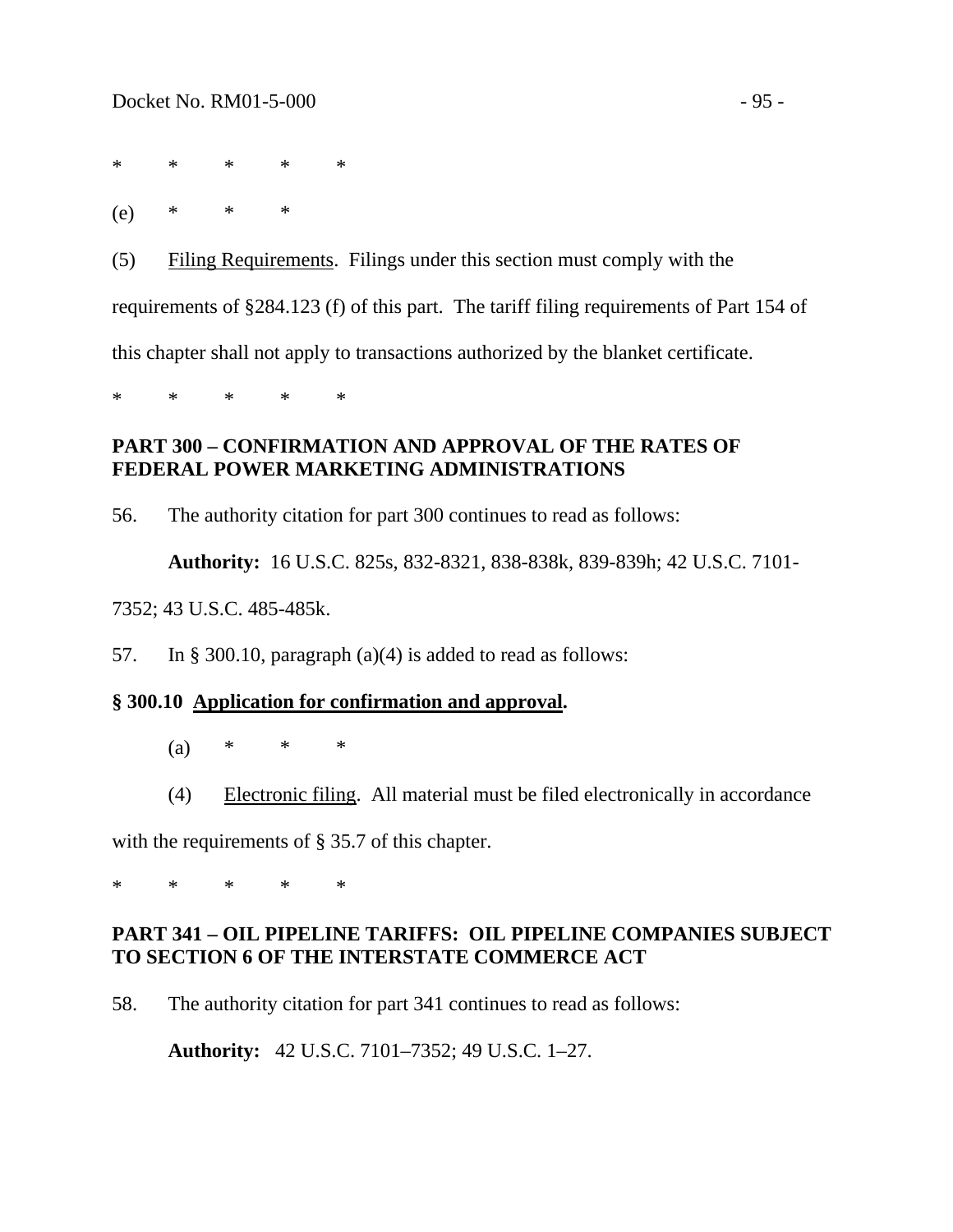59. In § 341.0, paragraph (a)(11) is revised and paragraph (a)(13) is added to read as follows:

### **§ 341.0 Definitions; application.**

(a) \* \* \*

 (11) Tariff publication means all parts of a filed tariff, including revised pages, supplements and sections.

\* \* \* \* \*

 (13) Section means an individual portion of a tariff that is tracked and accorded appropriate legal status (proposed, suspended, effective). A section is the smallest portion of a tariff that can be submitted as part of a tariff filing.

\* \* \* \* \*

60. Section 341.1 is revised to read as follows:

### **§ 341.1 Electronic filing of tariffs and related materials.**

 (a) General rule. Filings of tariff publications and related materials must be made electronically.

 (b) Requirement for signature. All filings must be signed in compliance with the following:

(1) The signature on a filing constitutes a certification that the contents are true to the best knowledge and belief of the signer, and that the signer possesses full power and authority to sign the filing.

(2) A filing must be signed by one of the following: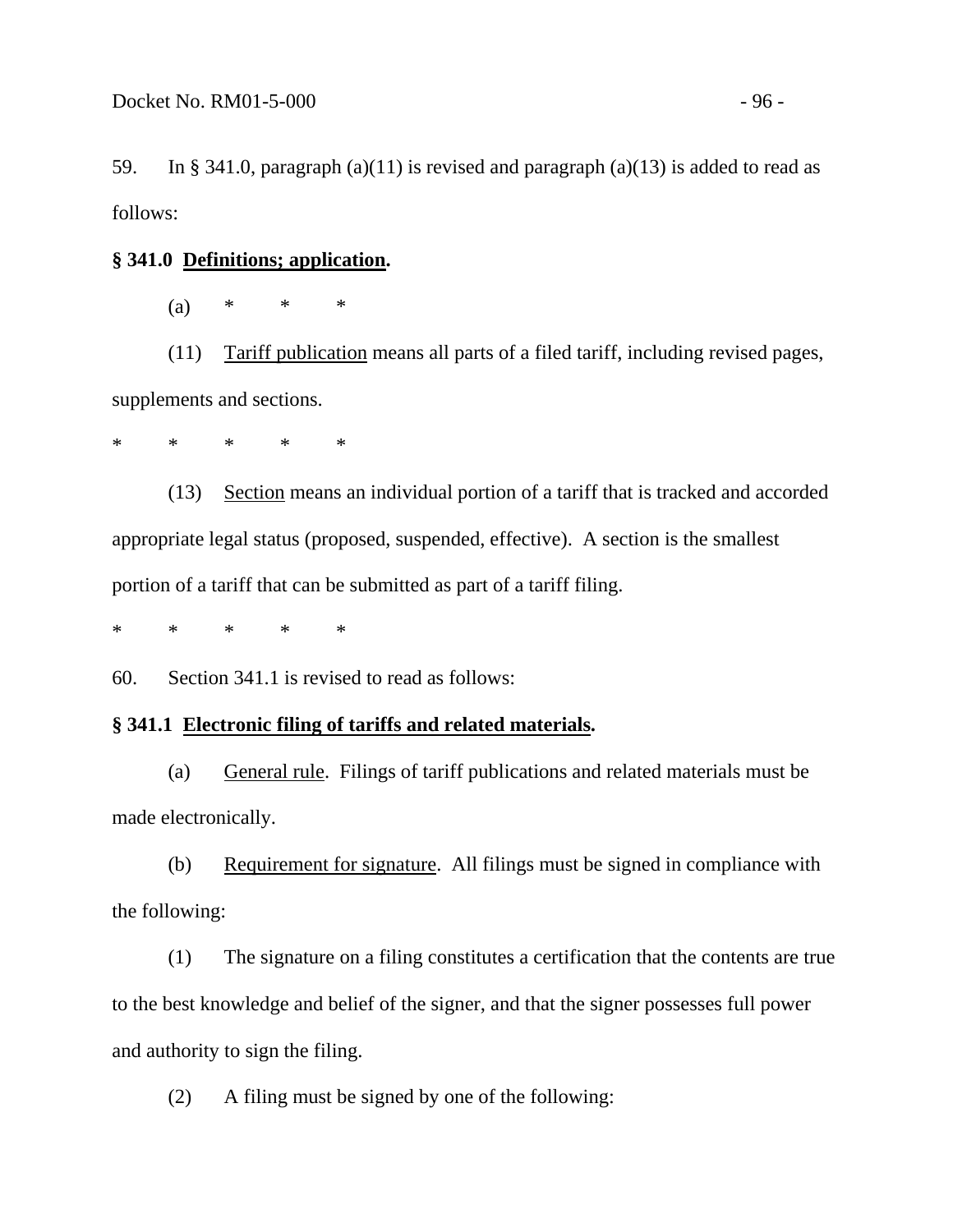(i) The person on behalf of whom the filing is made;

(ii) An officer, agent, or employee of the company, governmental authority, agency, or instrumentality on behalf of which the filing is made; or,

(iii) A representative qualified to practice before the Commission under § 385.2101 of this chapter who possesses authority to sign.

(3) All signatures on the filing or any document included in the filing must comply, where applicable, with the requirements in § 385.2005 of this chapter with respect to sworn declarations or statements and electronic signatures.

(c) Format requirements for electronic filing. The requirements and formats for electronic filing are listed in instructions for electronic filing and for each form. These formats are available on the Internet at [http://www.ferc.gov](http://www.ferc.gov/) and can be obtained at the Federal Energy Regulatory Commission, Public Reference Room, 888 First Street, N.E., Washington, D.C. 20426.

61. Section 341.2 is amended as follows:

a. Paragraph  $(c)(3)$  is removed.

b. In paragraph  $(c)(1)$ , the reference to " or supplement numbers" is removed and "supplemental numbers, or tariff sections" is added in its place.

c. Paragraphs (a) and  $(c)(2)$  are revised to read as follows:

# **§ 341.2 Filing requirements.**

(a) Service of filings*.* (1) Carriers must serve tariff publications and justifications to each shipper and subscriber. The company may choose to effect service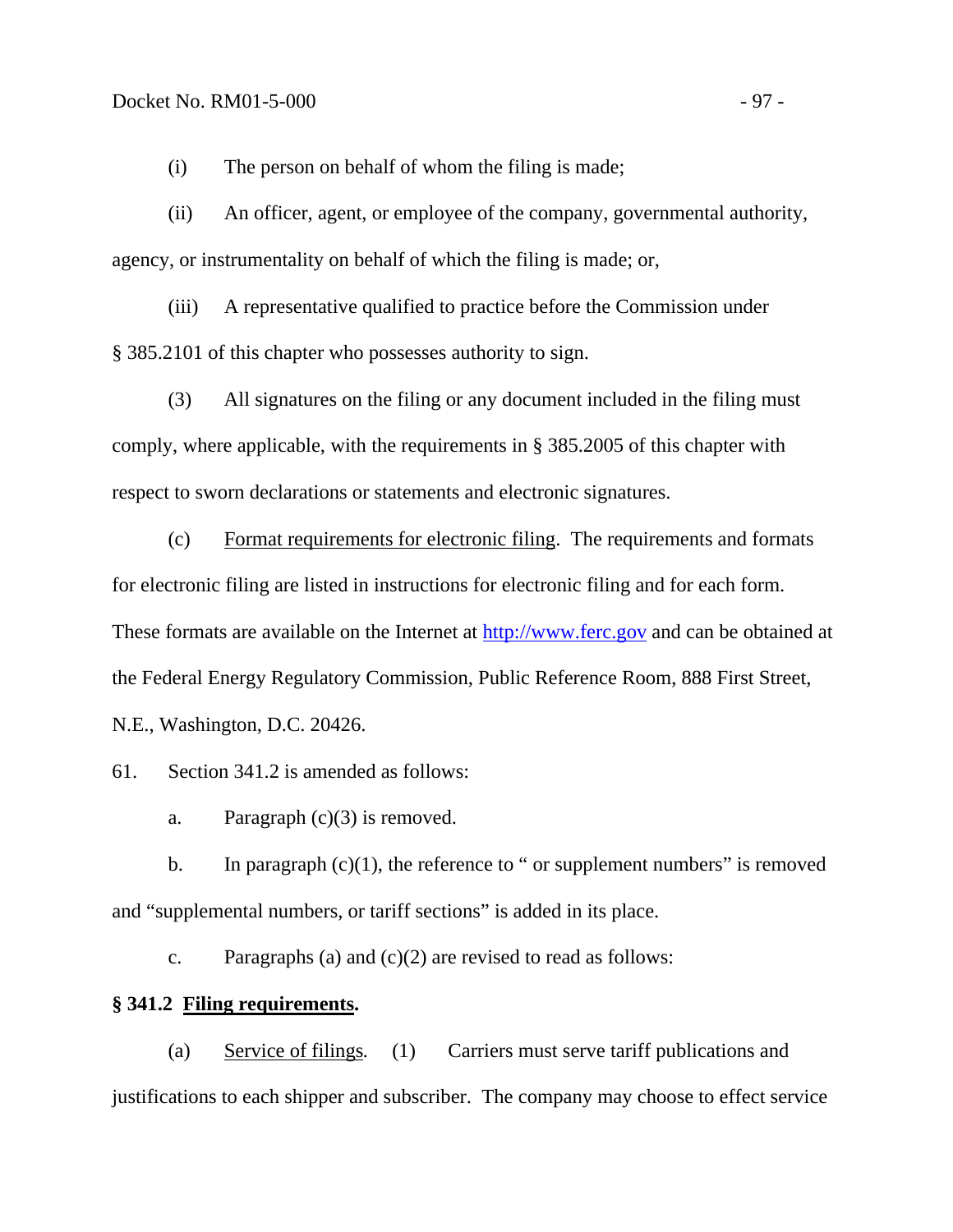either electronically or by paper. Such service shall be made in accordance with the requirements of Part 385 of this chapter.

 (2) Unless it seeks a waiver of electronic service, each customer or party entitled to service under this paragraph (a) must notify the company of the e-mail address to which service should be directed. A customer or party may seek a waiver of electronic service by filing a waiver request under Part 390 of this chapter providing good cause for its inability to accept electronic service.

- \* \* \* \* \*
	- $(c)$  \* \* \*

 (2) Certification. Letters of transmittal must certify that the filing has been sent to each subscriber of the tariff publication pursuant to paragraph (a) of this section. For service made on paper, the letters of transmittal must certify that the filing has been sent to each customer or party by first class mail or other agreed-upon means. If there are no subscribers, letters of transmittal must so certify.

\* \* \* \* \*

62. In § 341.3, paragraphs (a),  $(b)(6)(ii)$ , and  $(b)(10)(i)$  are revised, and paragraph (b) (10) (vi) is added to read to read as follows.

#### **§ 341.3 Form of tariff.**

 (a) Tariffs may be filed either by dividing the tariff into individual loose-leaf tariff sheets or tariff sections, or as an entire document.

(b) \* \* \*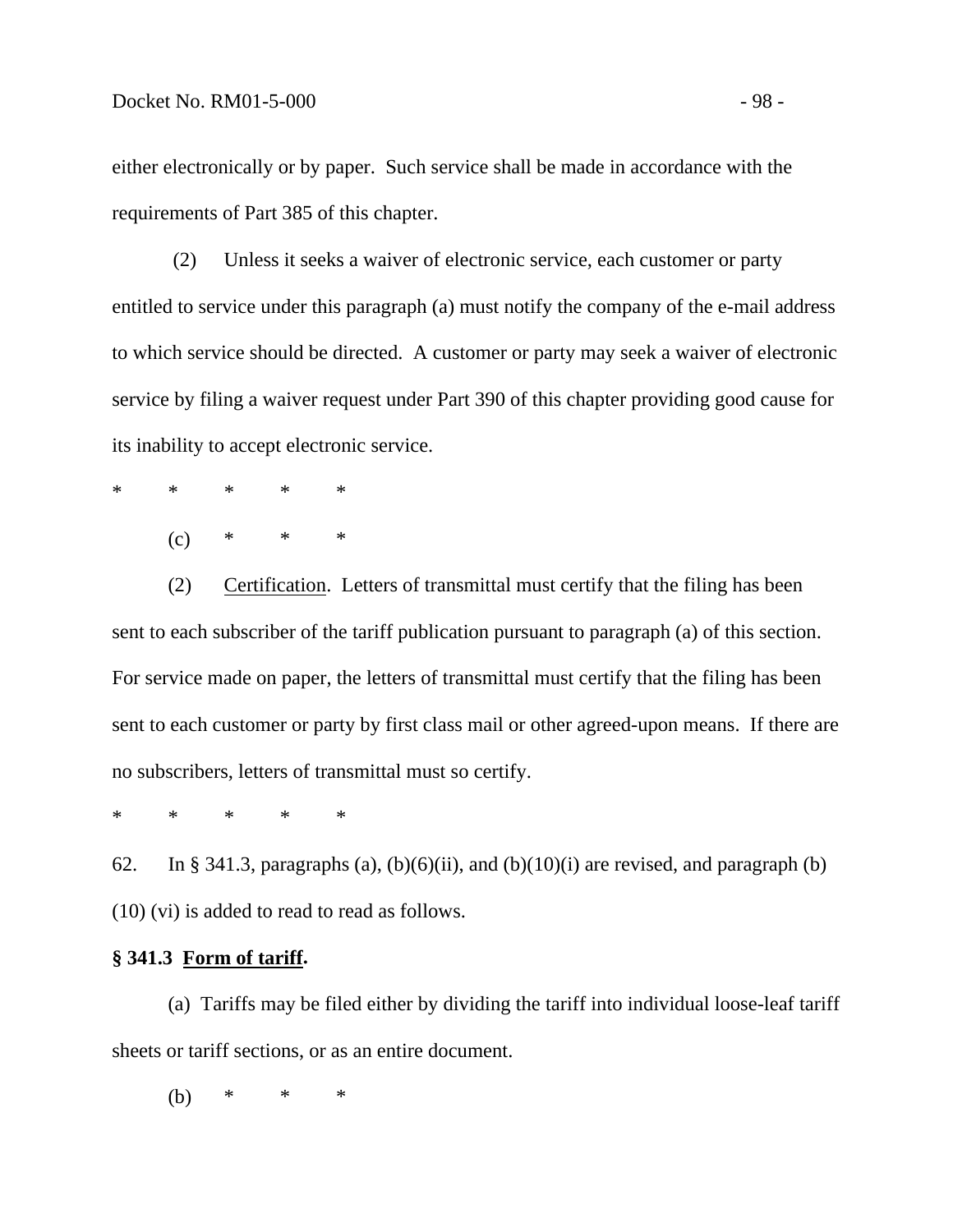(6) \* \* \*

(ii) Each rule must be given a separate item number, (e.g., Item No. 1), and the title of each rule must be distinctive.

\* \* \* \* \*  $(10)$  \* \* \*

(i) All tariff publications must identify where changes have been made in

existing rates or charges, rules, regulations or practices, or classifications. One of the following letter designations or uniform symbols may be used to indicate the change, and insertions, other than to tables and rates, must be indicated by either highlight, background shading, bold, or underline, with deleted text indicated by strike-through:

| Description            | Option 1              | Option 2 |
|------------------------|-----------------------|----------|
| Increase               |                       |          |
| Decrease               |                       |          |
| Change in wording only | $\wedge$              |          |
| Cancel                 |                       |          |
| <b>Reissued Item</b>   | $\tilde{\phantom{a}}$ | R        |
| <b>Unchanged Rate</b>  |                       |          |
| <b>New</b>             |                       |          |

\* \* \* \* \*

(vi) Only revisions to tariff provisions identified in the filing constitute the tariff filing. Revisions to unidentified portions of the rate schedule or tariff are not considered part of the filing nor will any acceptance of the filing by the Commission constitute acceptance of such unmarked changes.

\* \* \* \* \*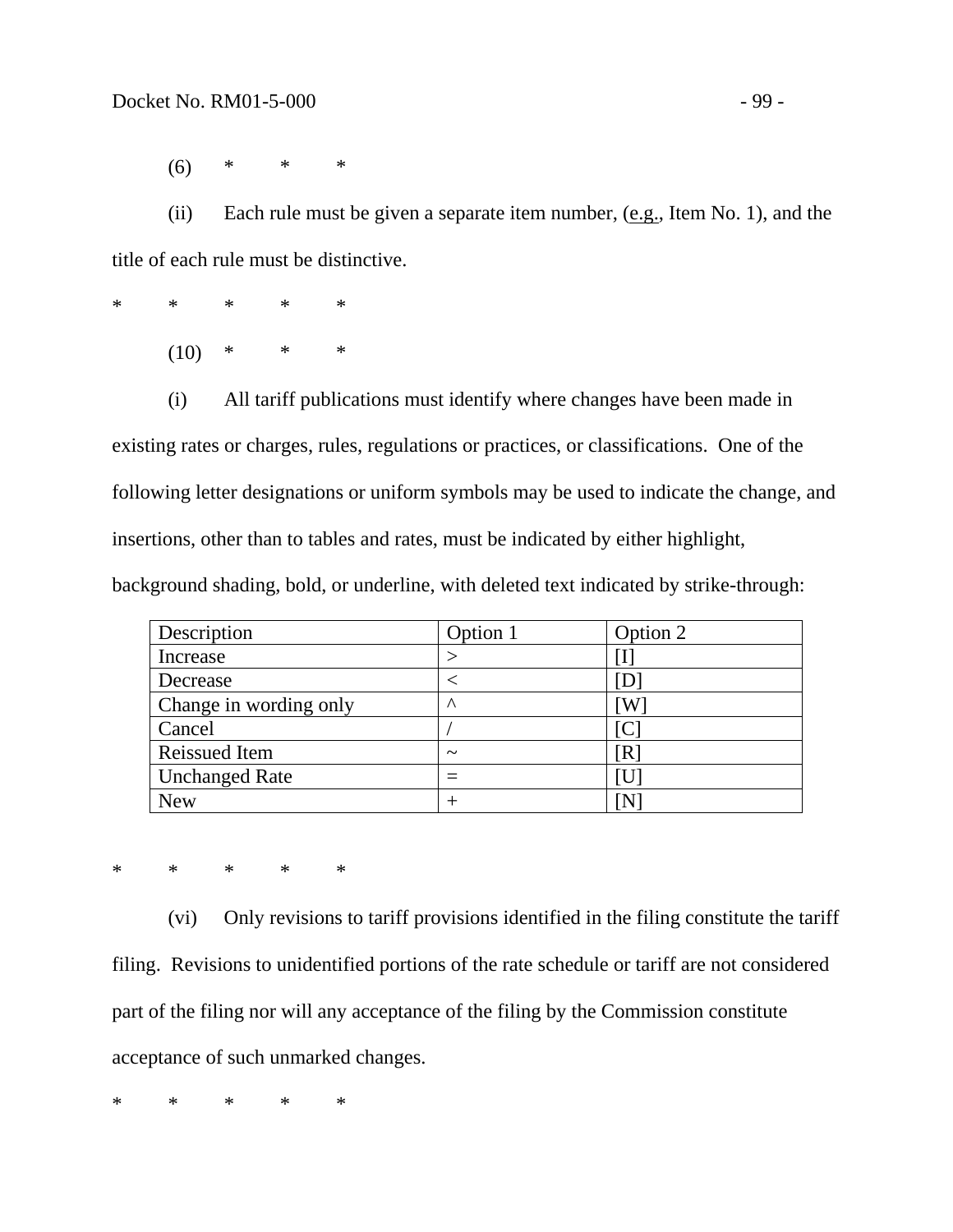## **§ 341.4 [Amended]**

63. In § 341.4, paragraph (c) is removed and reserved.

64. In § 341.13, paragraph (a) and paragraph (b) introductory text are revised to read as follows:

### **§ 341.13 Withdrawal of proposed tariff publications.**

(a) Proposed tariff publications. A proposed tariff publication which is not yet effective may be withdrawn at any time by filing a notice with the Commission with a certification that all subscribers have been notified by copy of such withdrawal.

 (b) Tariff publications that are subject to investigation. A tariff publication that has been permitted to become effective subject to investigation may be withdrawn at any time by filing a notice with the Commission, which includes a transmittal letter, a certification that all subscribers have been notified of the withdrawal, and the previous tariff provisions that are to be reinstated upon withdrawal of the tariff publication under investigation. Such withdrawal shall be effective immediately upon the submission of the notice, unless a specific effective date is set forth in the notice, and must have the following effects:

\* \* \* \* \*

### **PART 344 – FILING QUOTATIONS FOR U.S. GOVERNMENT SHIPMENTS AT REDUCED RATES**

65. The authority citation for part 344 continues to read as follows:

 **Authority:** 42 U.S. 7101–7352; 49 U.S.C. 1–27.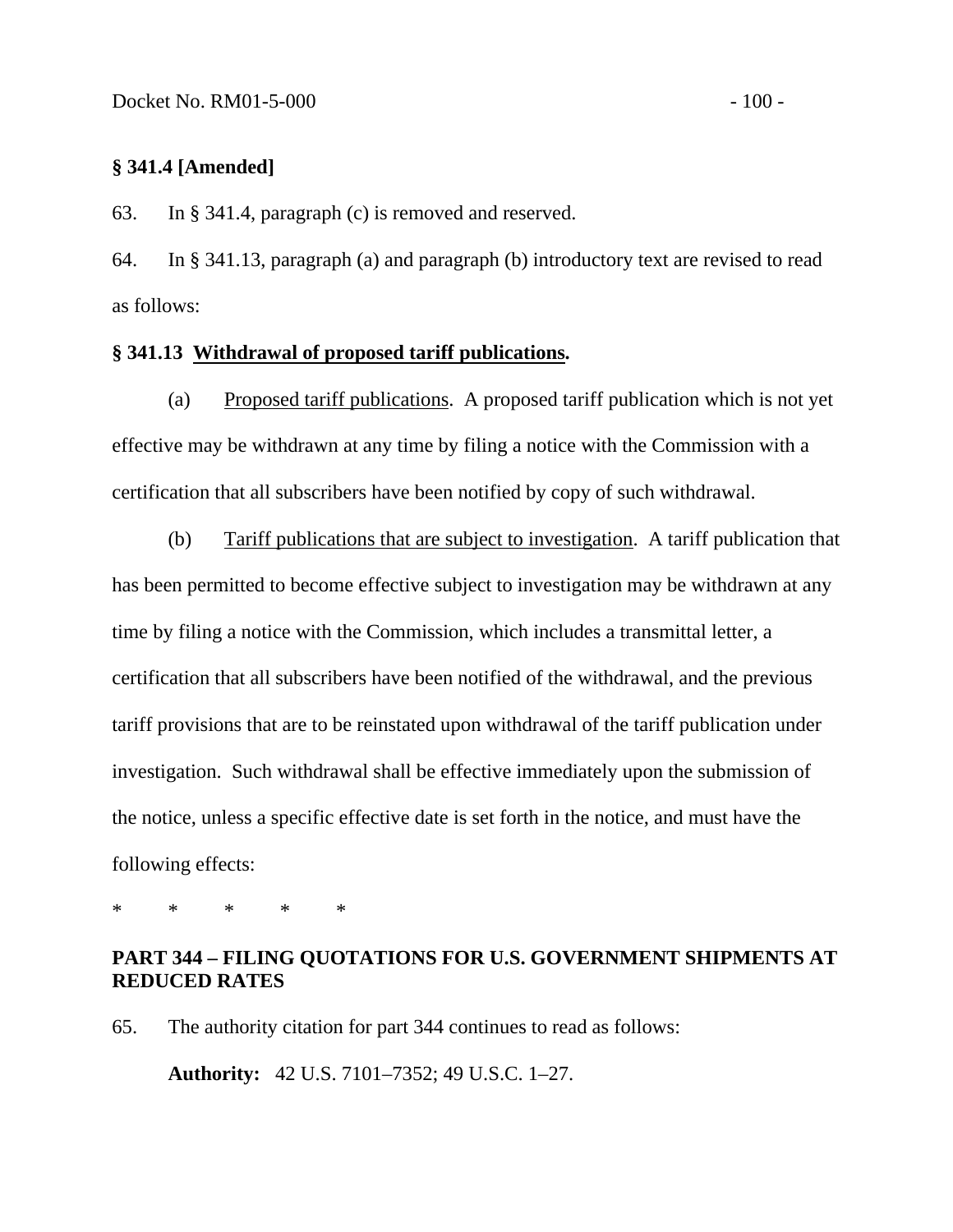66. Amend § 344.2 as follows:

a. Remove and reserve paragraph (b).

b. Revise paragraphs (a) and (c) to read as follows:

### **§ 344.2 Manner of submitting quotations.**

 (a) The quotation or tender must be submitted to the Commission concurrently with the submittal of the quotation or tender to the Federal department or agency for whose account the quotation or tender is offered or the proposed services are to be rendered.

(b) [Reserved]

 (c) Filing procedure*.* (1) The quotation must be filed with a letter of transmittal that prominently indicates that the filing is in accordance with section 22 of the Interstate Commerce Act.

(2) All filings pursuant to this part must be filed electronically consistent with §§ 341.1 and 341.2 of this chapter.

\* \* \* \* \*

### **PART 346 – OIL PIPELINE COST-OF-SERVICE FILING REQUIREMENTS**

67. The authority citation for part 346 continues to read as follows:

 **Authority:** 42 U.S.C. 7101–7352; 49 U.S.C. 60502; 49 App. U.S.C. 1–85.

68. In § 346.1, the introductory text is revised to read as follows:

### **§ 346.1 Content of filing for cost-of-service rates.**

A carrier that seeks to establish rates pursuant to § 342.2(a) of this chapter, or a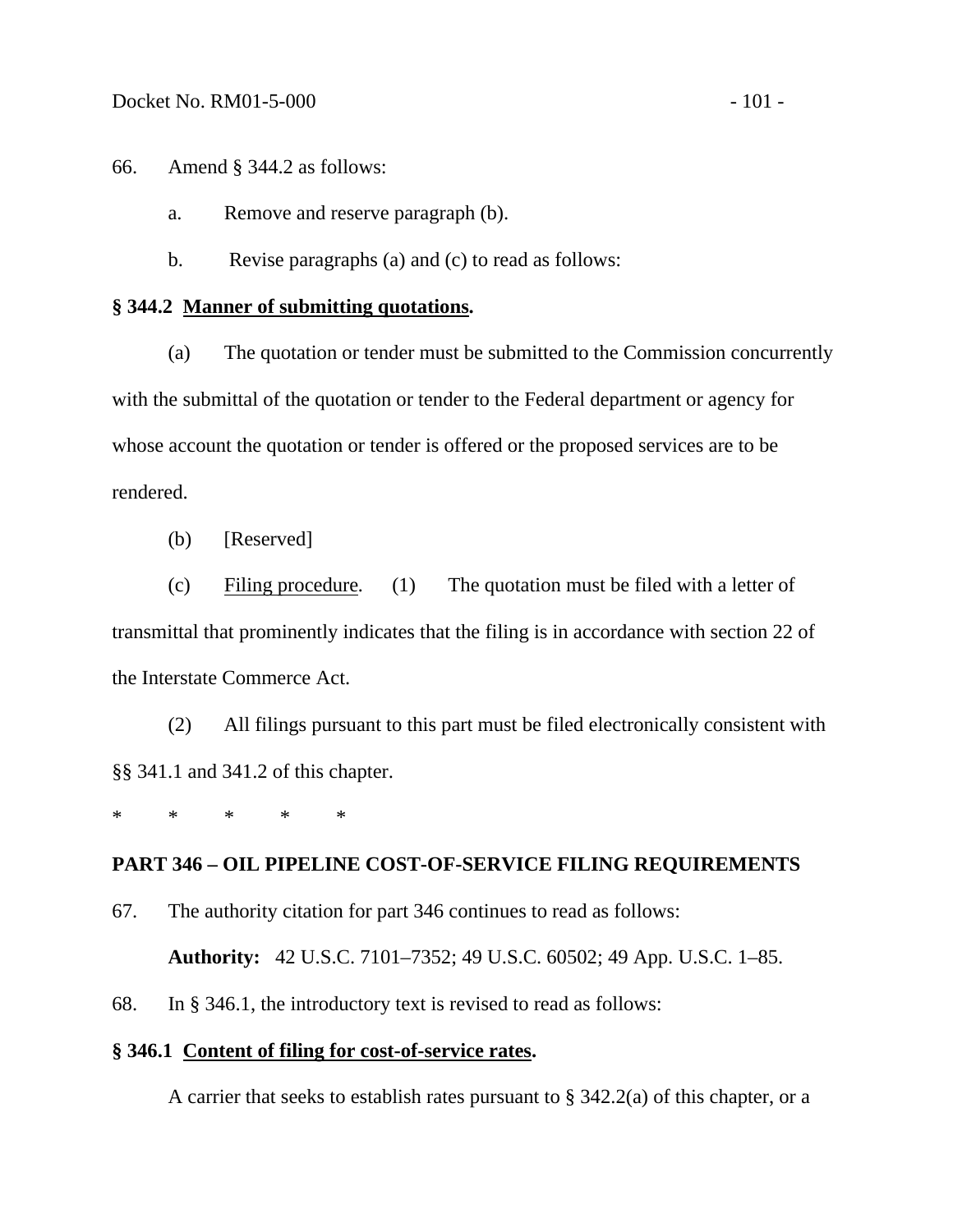carrier that seeks to change rates pursuant to § 342.4(a) of this chapter, or a carrier described in § 342.0(b) of this chapter that seeks to establish or change rates by filing cost, revenue, and throughput data supporting such rates, other than pursuant to a Commission-approved settlement, must file, consistent with the requirements of §§ 341.1 and 341.2 of this chapter:

\* \* \* \* \*

## **PART 347 – OIL PIPELINE DEPRECIATION STUDIES**

69. The authority citation for part 347 continues to read as follows:

 **Authority:** 42 U.S.C. 7101–7352; 49 U.S.C. 60502; 49 App. U.S.C. 1–85.

70. In § 347.1, remove the second sentence of paragraph (a), remove the last two sentences of paragraph (c), and revise paragraph (b) to read as follows:

# **§ 347.1 Material to support request for newly established or changed property account depreciation studies.**

(a) \* \* \*

 (b) All filings under this Part must be made electronically pursuant to the requirements of §§ 341.1 and 341.2 of this chapter.

\* \* \* \* \*

# **PART 348 – OIL PIPELINE APPLICATIONS FOR MARKET POWER DETERMINATIONS**

71. The authority citation for part 348 continues to read as follows: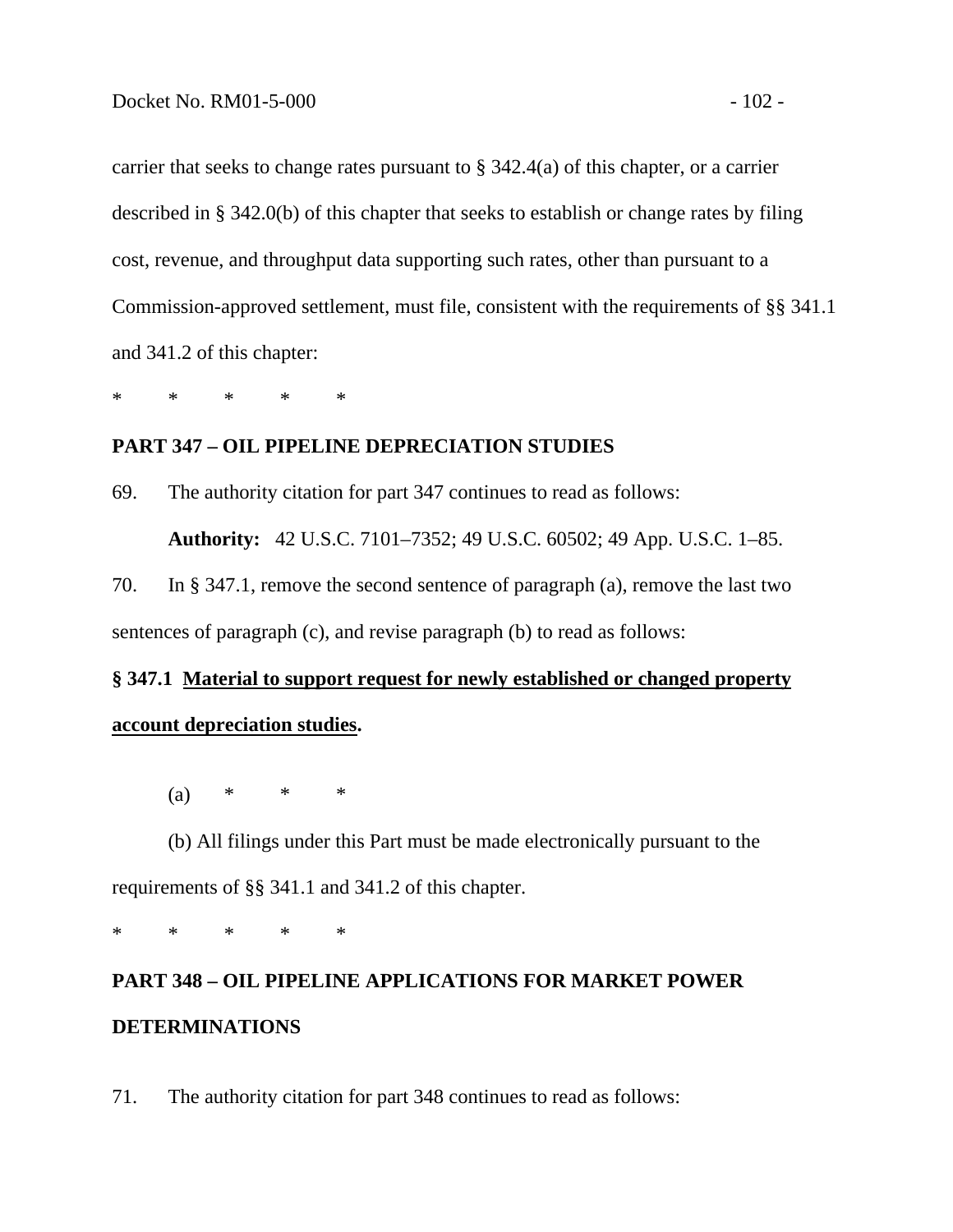**Authority:** 42 U.S.C. 7101–7352; 49 U.S.C. 60502; 49 App. U.S.C. 1–85. 72. In § 348.2, paragraphs (a) and (c) are revised to read as follows:

### **§ 348.2 Procedures.**

 (a) All filings under this Part must be made electronically pursuant to the requirements of §§ 341.1 and 341.2 of this chapter. A carrier must submit with its application any request for privileged treatment of documents and information under § 388.112 of this chapter and a proposed form of protective agreement.

\* \* \* \* \*

 (c) A letter of transmittal must describe the market-based rate filing, including an identification of each rate that would be market-based, and the pertinent tariffs, state if a waiver is being requested and specify the statute, section, subsection, regulation, policy or order requested to be waived. Letters of transmittal must be certified pursuant to § 341.1(b) of this chapter.

\* \* \* \* \*

### **PART 375 – THE COMMISSION**

73. The authority citation for part 375 continues to read as follows:

 **Authority:** 5 U.S.C. 551-557; 15 U.S.C. 717-717w, 3301-3432; 16 U.S.C. 791- 825r, 2601-2645; 42 U.S.C. 7101-7352.

74. Amend § 375.307 as follows:

a. Paragraph  $(b)(1)(i)$  is amended by removing the word "and" from the end of the paragraph.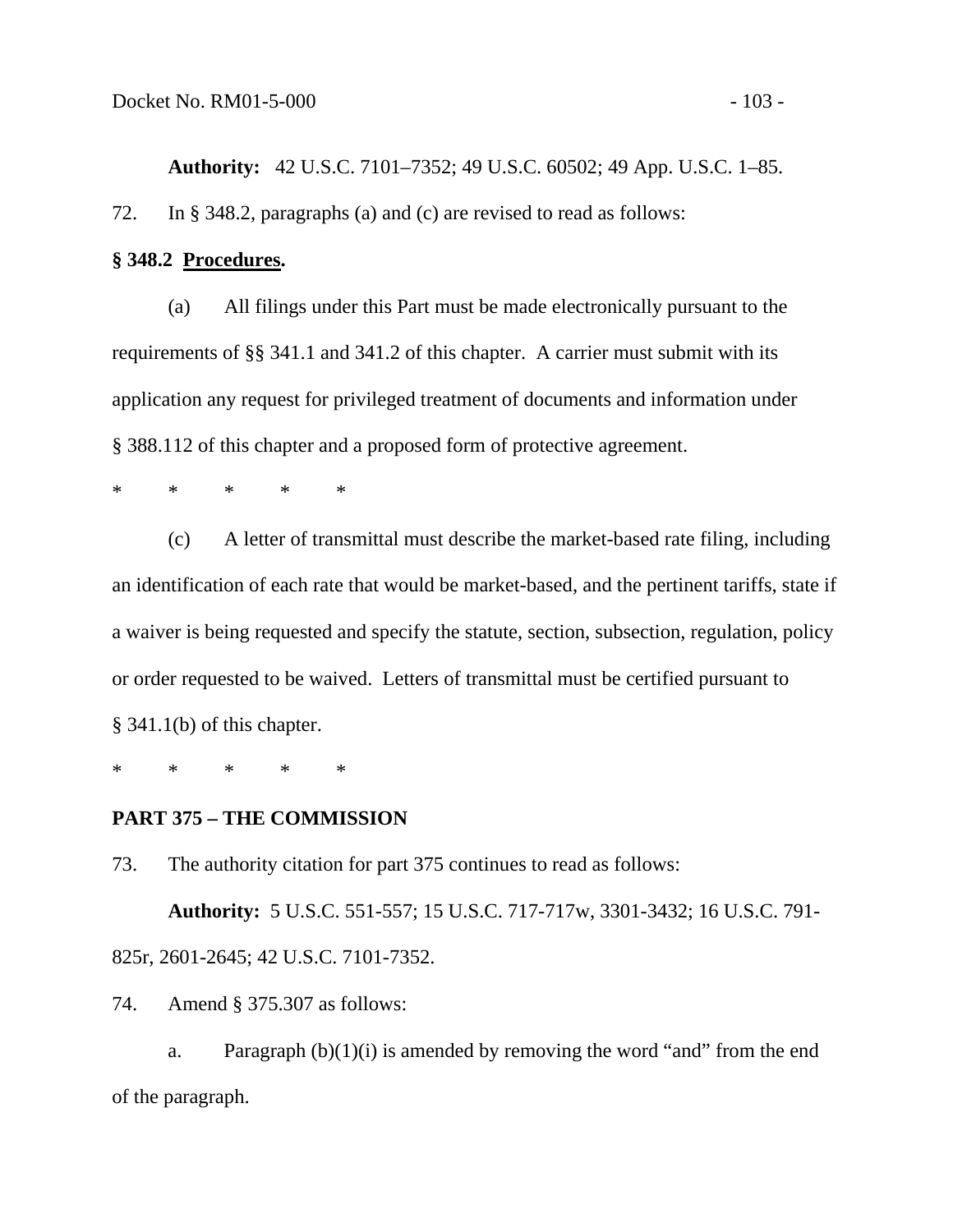b. Paragraph  $(b)(1)(ii)$  is amended by removing the period at the end of the paragraph and adding "; and" in its place.

c. Paragraph  $(b)(1)(iii)$  is added to read as follows:

# **§ 375.307 Delegations to the Director of the Office of Energy Market Regulation.**

| $\ast$ | $\ast$ | $*$ *                                                             |        | $\ast$ |
|--------|--------|-------------------------------------------------------------------|--------|--------|
|        | (b)    | $*$ * *                                                           |        |        |
|        | (1)    | $*$ * *                                                           |        |        |
|        | (iii)  | Filings for administrative revisions to electronic filed tariffs. |        |        |
| $\ast$ | $\ast$ | $\ast$                                                            | $\ast$ | $\ast$ |

# **PART 385--RULES OF PRACTICE AND PROCEDURE**

75. The authority citation for part 385 continues to read as follows:

**Authority:** 5 U.S.C. 551-557; 15 U.S.C. 717-717z, 3301-3432; 16 U.S.C. 791a-

825v, 2601-2645; 28 U.S.C. 2461; 31 U.S.C. 3701, 9701; 42 U.S.C. 7101-7352,

16441,16451-16463; 49 U.S.C. 60502; 49 App. U.S.C. 1-85 (1988).

# **§ 385.203 [Amended]**

76. In § 385.203, paragraph (a)(4), the reference to "sheets" is removed and "sheets or sections" is added in its place.

77. In § 385.215, paragraph (a)(2) is revised to add a first sentence to read as follows:

# **§ 385.215 Amendment of pleadings and tariff or rate filings (Rule 215).**

- (a)  $*$   $*$   $*$
- (2) A tariff or rate filing may be amended or modified only as provided in the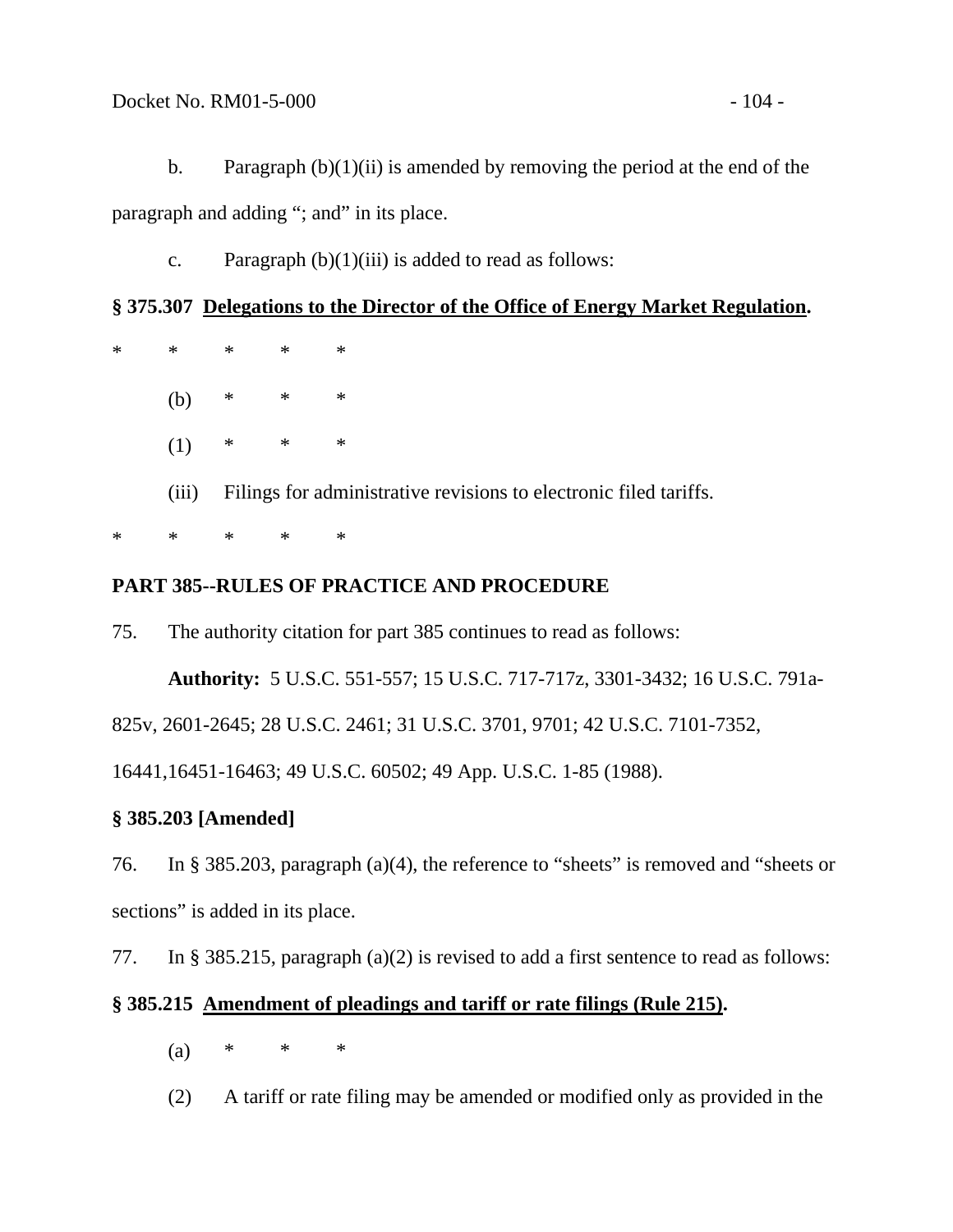regulations under this chapter. \* \* \*

\* \* \* \* \*

78. In § 385.216, the heading and paragraph (a) are revised to read as follows:

#### **§ 385.216 Withdrawal of pleadings and tariff or rate filings (Rule 216).**

 (a) Filing*.* Any participant, or any person who has filed a timely motion to intervene which has not been denied, may seek to withdraw a pleading by filing a notice of withdrawal. The procedures provided in this section do not apply to withdrawals of tariff or rate filings, which may be withdrawn only as provided in the regulations under this chapter.

\* \* \* \* \*

# **§ 385.217 [Amended]**

79. In § 385.217, paragraph (d)(1)(iii), the reference to "sheets" is removed and "sheets or sections" is added in its place.

### **§ 385.2011 [Amended]**

80. In § 385.2011, paragraph (b)(1) is removed and reserved, and paragraphs (b)(4) and (b)(5) are removed.